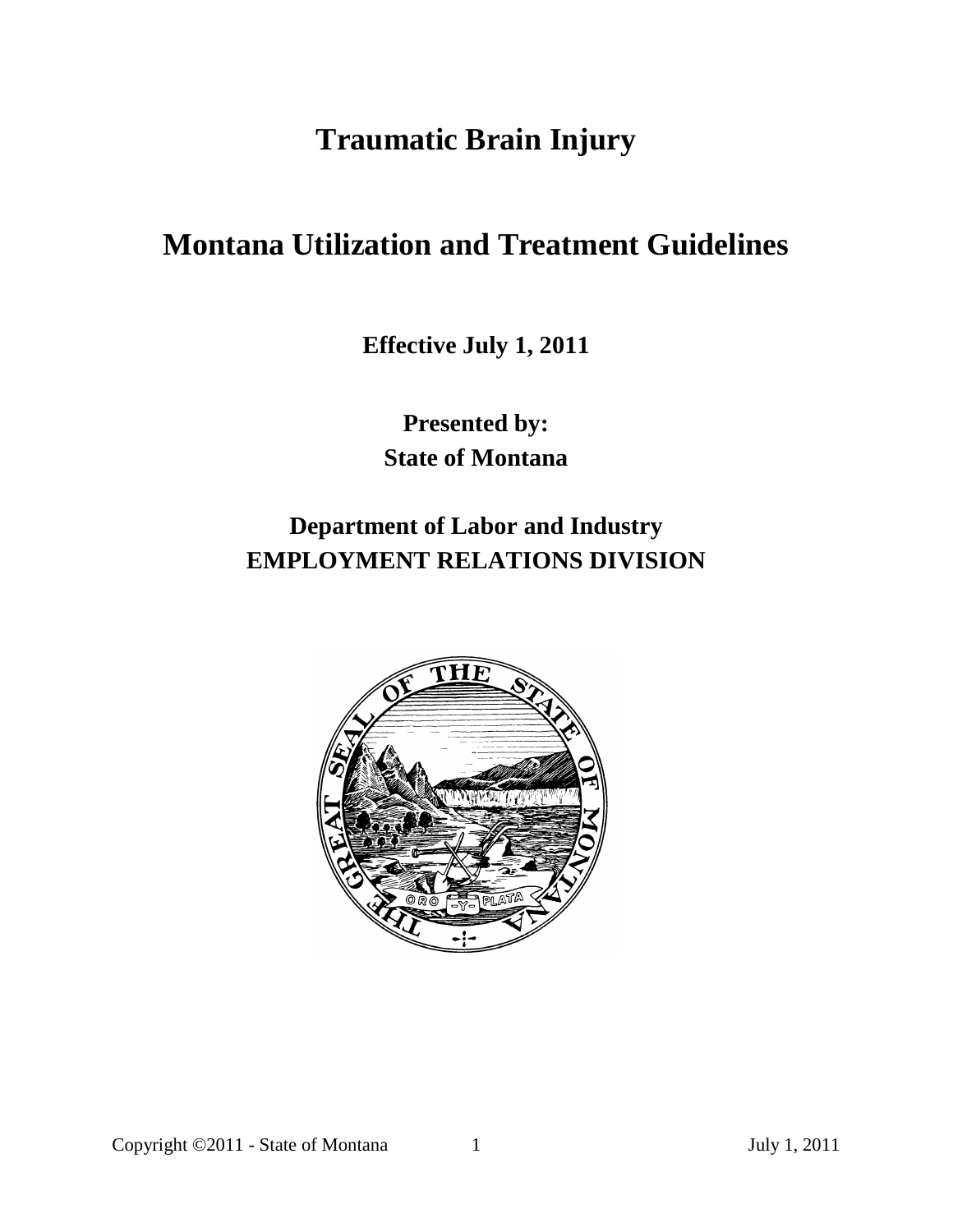# **A. Table of Contents**

| A. Table of Contents                                                      |  |
|---------------------------------------------------------------------------|--|
|                                                                           |  |
|                                                                           |  |
|                                                                           |  |
|                                                                           |  |
|                                                                           |  |
|                                                                           |  |
|                                                                           |  |
|                                                                           |  |
| G3. Neuromedical Conditions - Moderate/Severe TBI Requiring Treatment  44 |  |
|                                                                           |  |
|                                                                           |  |
|                                                                           |  |
|                                                                           |  |
|                                                                           |  |
|                                                                           |  |
|                                                                           |  |
|                                                                           |  |
|                                                                           |  |
|                                                                           |  |
|                                                                           |  |
|                                                                           |  |
|                                                                           |  |
| G17. Psychological/Educational Interventions - Moderate/Severe Injury 73  |  |
|                                                                           |  |
|                                                                           |  |
|                                                                           |  |
|                                                                           |  |
|                                                                           |  |
|                                                                           |  |
|                                                                           |  |
|                                                                           |  |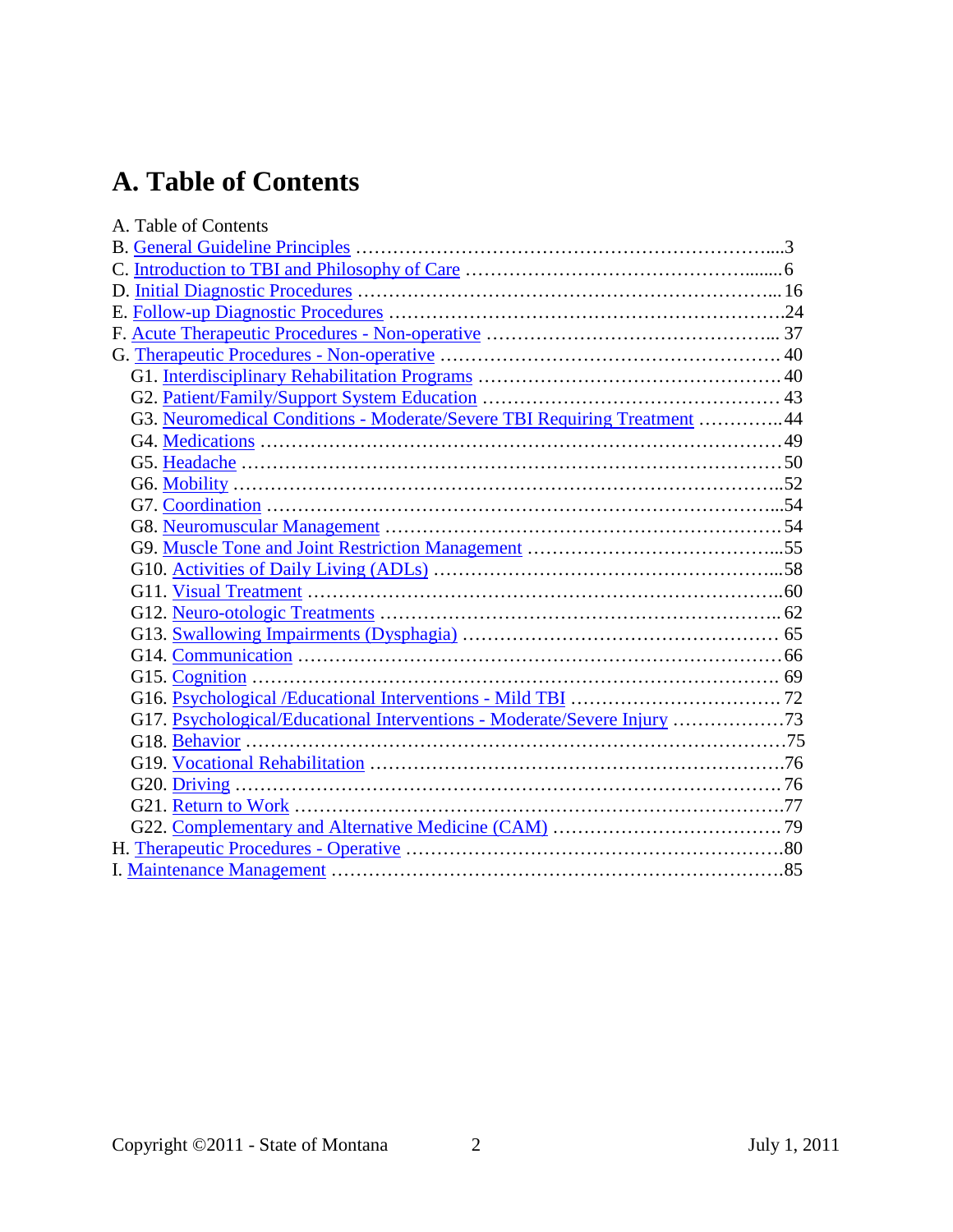# <span id="page-2-0"></span>**B. General Guideline Principles**

The principles summarized in this section are key to the intended implementation of these guidelines and critical to the reader's application of the guidelines in this document.

**1. APPLICATION OF GUIDELINES** The Department provides procedures to implement medical treatment guidelines and to foster communication to resolve disputes among the providers, payers, and patients through the Administrative Rules of Montana. In lieu of more costly litigation, parties may wish to request an independent medical review from the Department's Medical Director prior to submitting a Petition for a Workers' Compensation Mediation Conference.

**2. EDUCATION** of the patient and family, as well as the employer, insurer, policy makers and the community should be the primary emphasis in the treatment of traumatic brain injury pain and disability. An education-based paradigm should start with communication providing reassuring information to the patient. A more in-depth education within a treatment regime employing functional restorative and innovative programs of prevention and rehabilitation is optimal. A treatment plan should address issues of individual and/or group patient education as a means of facilitating self-management of symptoms and prevention.

**3. TREATMENT PARAMETER DURATION** Time frames for specific interventions commence once treatments have been initiated, not on the date of injury. Obviously, duration will be impacted by individual's compliance, as well as availability of services. Clinical judgment may substantiate the need to accelerate or decelerate the time frames discussed in this document.

**4. ACTIVE INTERVENTIONS** emphasizing personal responsibility, such as therapeutic exercise and/or functional treatment, are generally emphasized over passive modalities, especially as treatment progresses. Generally, passive and palliative interventions are viewed as a means to facilitate progress in an active rehabilitation program with concomitant attainment of objective functional gains.

**5. ACTIVE THERAPEUTIC EXERCISE PROGRAM** goals should incorporate strength, endurance, flexibility, coordination, and education. This includes functional application in vocational or community settings.

**6. FUNCTIONAL IMPROVEMENT GOALS** should be consistently addressed. Positive patient response results are defined primarily as functional gains which may be objectively measured. Objective functional gains include, but are not limited to, positional tolerances, rangeof-motion, strength, and endurance, activities of daily living, cognition, psychological behavior, and efficiency/velocity measures which may be quantified. Subjective reports of pain and function should be considered and given relative weight when the pain has anatomic and physiologic correlation. Anatomic correlation must be based upon objective findings.

**7. RE-EVALUATE TREATMENT EVERY 3 TO 4 WEEKS** If a given treatment or modality is not producing positive results within three to four weeks, the treatment should be either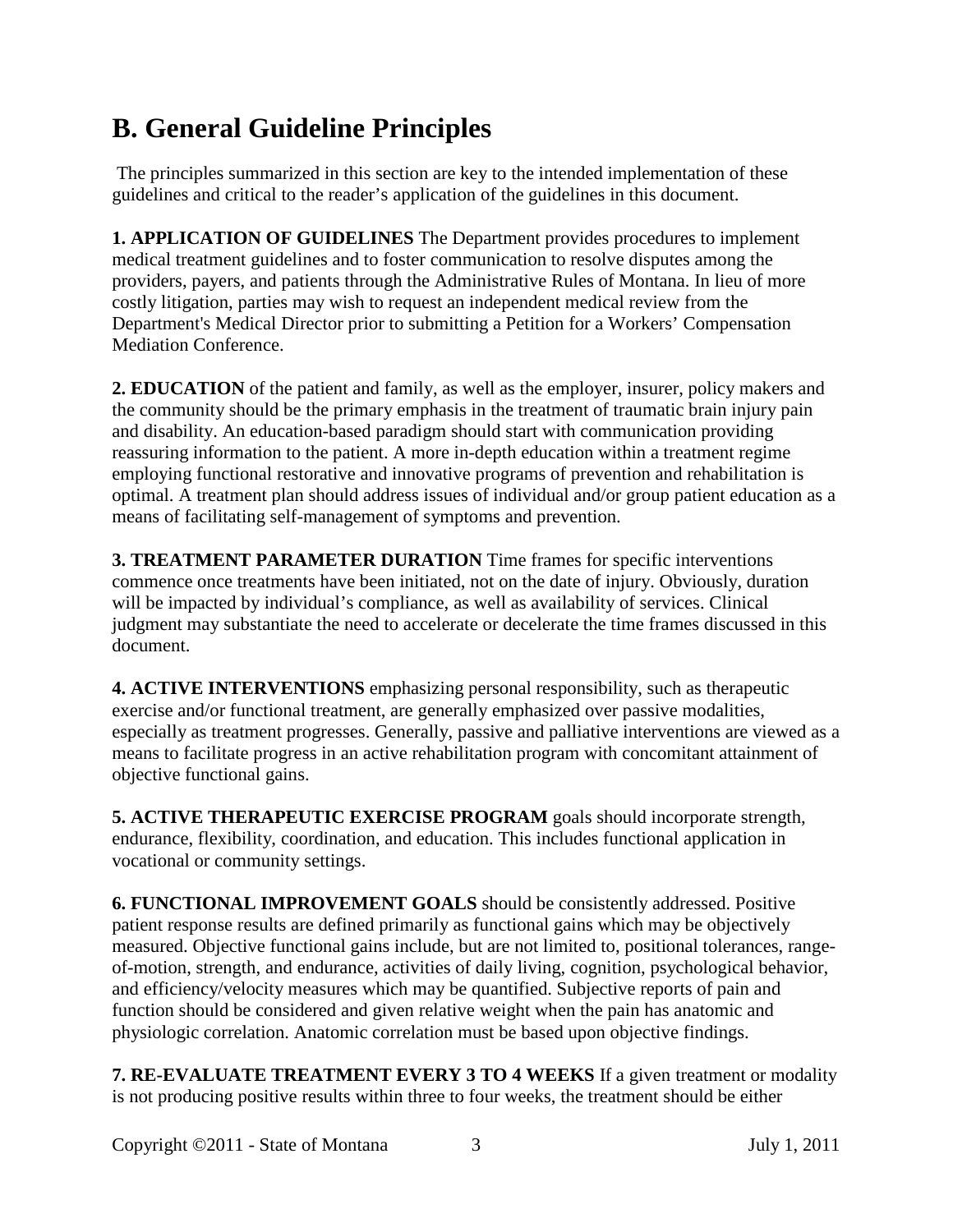modified or discontinued. Reconsideration of diagnosis should also occur in the event of poor response to a seemingly rational intervention.

**8. SURGICAL INTERVENTIONS** should be contemplated within the context of expected functional outcome and not purely for the purpose of pain relief. The concept of "cure" with respect to surgical treatment by itself is generally a misnomer. All operative interventions must be based upon positive correlation of clinical findings, clinical course and diagnostic tests. A comprehensive assimilation of these factors must lead to a specific diagnosis with positive identification of pathologic conditions.

**9. SIX-MONTH TIME FRAME** The prognosis drops precipitously for returning an injured worker to work once he/she has been temporarily totally disabled for more than six months. The emphasis within these guidelines is to move patients along a continuum of care and return to work within a six-month time frame, whenever possible. It is important to note that time frames may not be pertinent to injuries that do not involve work-time loss or are not occupationally related.

**10. RETURN-TO-WOR**K is therapeutic, assuming the work is not likely to aggravate the basic problem or increase long-term pain. The practitioner must provide specific physical limitations and the patient should be released to return to work with specific physical activity limitations clearly spelled out per the specific job requirement. Release to "sedentary" or "light duty" is not a specific physical limitation. The following physical limitations should be considered and modified as recommended: lifting, pushing, pulling, crouching, walking, using stairs, overhead work, bending at the waist, awkward and/or sustained postures, tolerance for sitting or standing, hot and cold environments, data entry and other repetitive motion tasks, sustained grip, tool usage and vibration factors. Even if there is residual chronic pain, return-to-work is not necessarily contraindicated.

The practitioner should understand all of the physical demands of the patient's job position before returning the patient to full duty and should request clarification of the patient's job duties. Clarification should be obtained from the employer or, if necessary, including, but not limited to, a health care professional with experience in ergonomics, an occupational health nurse, a physical therapist, an occupational therapist, a vocational rehabilitation specialist, or an industrial hygienist.

**11. DELAYED RECOVERY** Strongly consider a psychological evaluation, if not previously provided, as well as initiating interdisciplinary rehabilitation treatment and vocational goal setting, for those patients who are failing to make expected progress 6 to 12 weeks after an injury. The Department recognizes that 3 to 10% of all industrially injured patients will not recover within the timelines outlined in this document despite optimal care. Such individuals may require treatments beyond the limits discussed within this document, but such treatment will require clear documentation by the authorized treating practitioner focusing on objective functional gains afforded by further treatment and impact upon prognosis.

**12. GUIDELINE RECOMMENDATIONS AND INCLUSION OF MEDICAL EVIDENCE**

are recommendations based on available evidence and/or consensus recommendations. When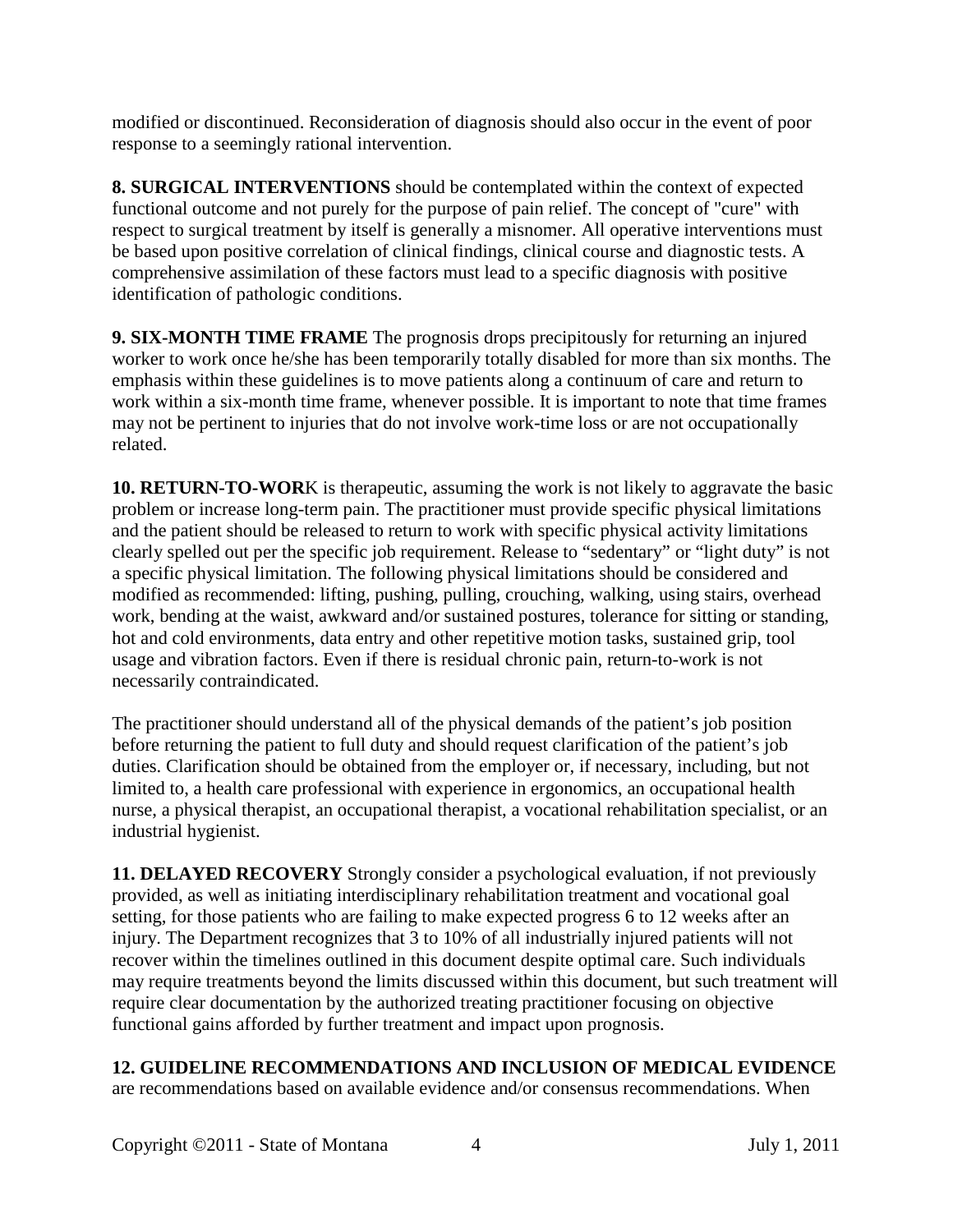possible, guideline recommendations will note the level of evidence supporting the treatment recommendation. When interpreting medical evidence statements in the guideline, the following apply:

Consensus means the opinion of experienced professionals based on general medical principles. Consensus recommendations are designated in the guideline as "generally well accepted," "generally accepted," "acceptable/accepted," or "well-established."

"Some" means the recommendation considered at least one adequate scientific study, which reported that a treatment was effective.

"Good" means the recommendation considered the availability of multiple adequate scientific studies or at least one relevant high-quality scientific study, which reported that a treatment was effective.

"Strong" means the recommendation considered the availability of multiple relevant and high quality scientific studies, which arrived at similar conclusions about the effectiveness of a treatment.

All recommendations in the guideline are considered to represent reasonable care in appropriately selected cases, regardless of the level of evidence or consensus statement attached to it. Those procedures considered inappropriate, unreasonable, or unnecessary are designated in the guideline as being "not recommended."

**13. CARE BEYOND MAXIMUM MEDICAL IMPROVEMENT (MMI)** should be declared when a patient's condition has plateaued to the point where the authorized treating physician no longer believes further medical intervention is likely to result in improved function. However, some patients may require treatment after MMI has been declared in order to maintain their functional state. The recommendations in this guideline are for pre-MMI care and are not intended to limit post-MMI treatment.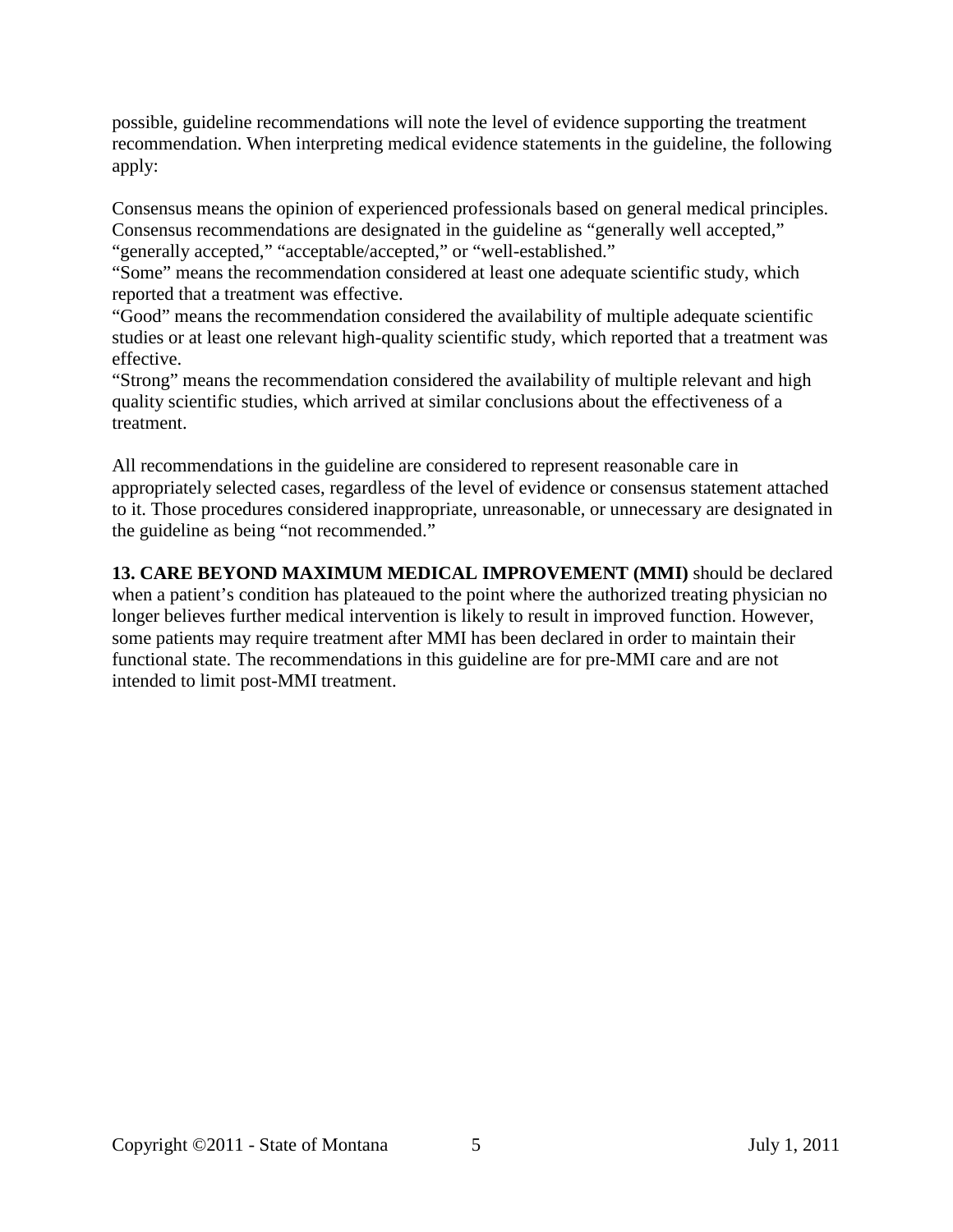# <span id="page-5-0"></span>**C. Introduction to TBI and Philosophy of Care**

### **C.1 Definitions and Diagnosis**

Before a diagnosis of TBI is made, the physician must assess the level of trauma to which the individual was exposed using available objective evidence. A diagnosis of TBI should be determined by the criteria listed below. Severity of initial impairment following brain injury is subdivided into two major categories, Mild (MTBI) and moderate/severe TBI. These definitions apply to the initial severity of impairment, and do not necessarily define or describe the degree of subsequent impairment or disability. Further, they do not necessarily define or describe the need for the subsequent type, intensity, or frequency of treatment.

**a. Mild TBI (MTBI):** is defined as a traumatically induced physiological disruption of brain function, as manifested by at least one of the following:

- 1. Any period of loss of consciousness up to 30 minutes
- 2. Any dysfunction of memory for events immediately before or after the accident
- 3. Any alteration in mental state at the time of the accident, e.g., transient confusion, disorientation, impaired consciousness
- 4. Focal neurological deficit(s) that may or may not be transient; but where the severity of the injury does not exceed the following:
	- o Loss of consciousness of approximately 30 minutes
	- o At 30 minutes, an initial Glasgow Coma Scale (GCS) of 13-15, and
	- o Post-traumatic amnesia (PTA) not greater than 24 hours
	- o The individual with TBI should have no evidence of traumatically induced intracranial lesion on neuroimaging studies and have had other possible causes of alterations in mental status ruled out

#### **b. Moderate/severe TBI: is defined as a traumatically induced physiological disruption of brain function, at least one of the following:**

- 1. Loss of consciousness of greater than 30 minutes
- 2. PTA greater than 24 hours
- 3. Evidence of traumatically induced intracranial lesion on neuroimaging studies

#### **C.2 Intervention**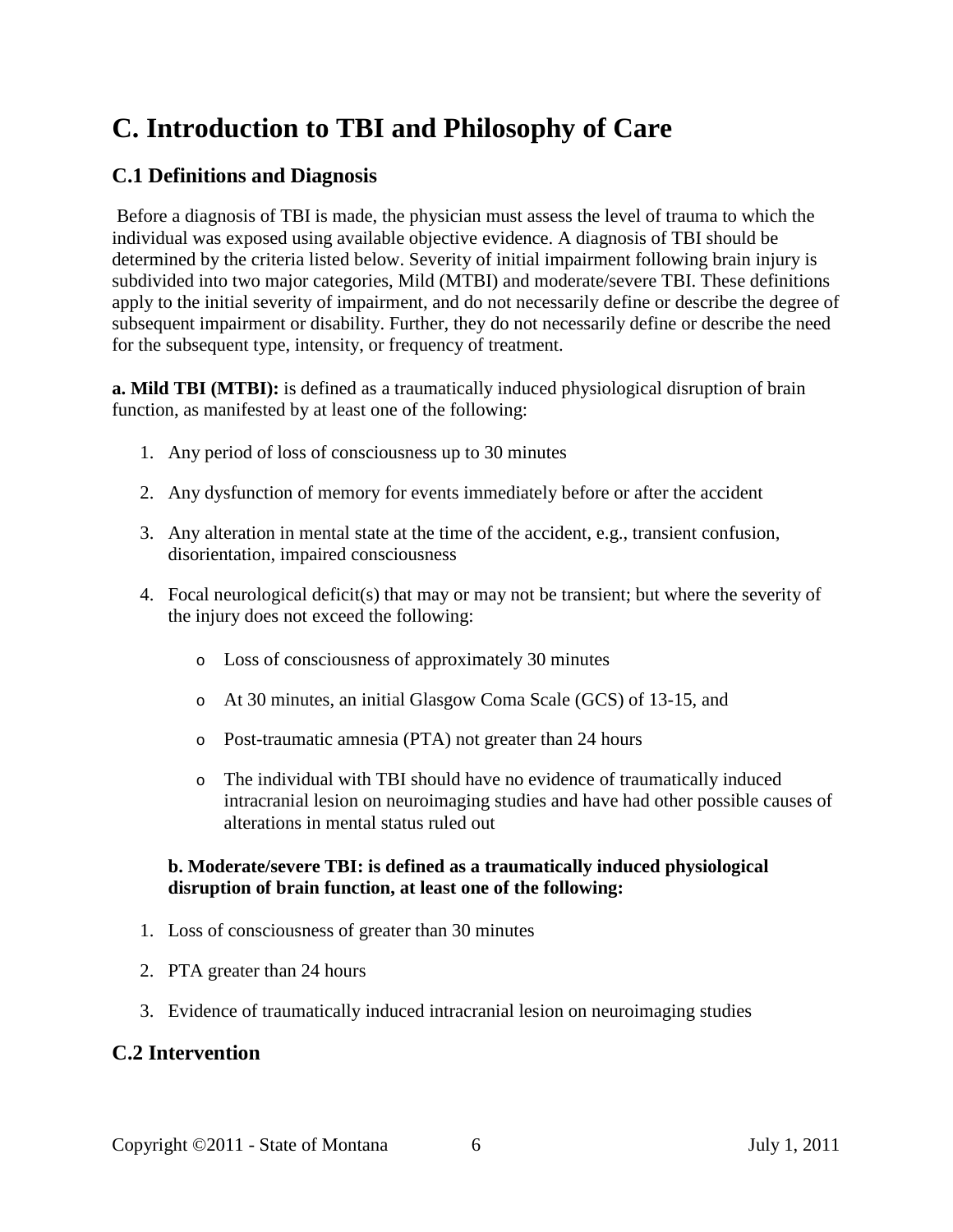Early identification and early intervention by providers with specialty training and experience is critical in diagnosis, treatment and management of individuals with traumatic brain injury. Brain injury treatment may also require immediate interdisciplinary evaluation and treatment. The treatment and ultimate functional outcome of individuals with TBI depends upon a complex, interacting set of pre-injury, injury, and post-injury factors. Treatment programs should be specialized, based upon a comprehensive data set, both functional, goal and outcome-oriented, and should be delivered in the least restrictive setting(s) possible. Treatment settings may include hospitals, outpatient settings, residential settings, home, and community settings. Treatment should be well managed and time-limited, based upon progress.

The provision of the on-site case managers familiar with brain injury rehabilitation treatment protocols is well-accepted and recommended for all moderate/severe TBI cases, and for select mild traumatic brain injury (MTBI) cases, based upon complexity and need.

# **C.3 Education**

Outcome following TBI is often dependent on the health, education, and resources of the individual's family. Therefore, education of the individual and/or family/support system, insurer, case manager and employer should be a primary emphasis in the treatment and management of individuals with TBI. Providers should develop and implement effective strategies and forums to include family members with the interdisciplinary treatment team. Education for individuals and/or their family/support system should include, but is not limited to: communication of basic information about the brain and the effects of brain injury on behavior, cognition, physical function, appropriate family interventions, and possible long-term outcomes. Insurance carriers, case managers, and treatment providers are highly encouraged to provide education and support services to families in order to maximize treatment outcomes and the durability of those outcomes. Further in-depth education may be required to maximize the individual's potential for functional living. Treatment plans should include individual and group education as a means of facilitating self-awareness, self-management and prevention of secondary disability.

# **C.4 Return to Work**

This involves a skillful match between the individual's physical, cognitive, emotional, behavioral abilities, and the physical, cognitive, emotional, and behavioral requirements of the work. Successful return-to-work activities should usually include vocational evaluation, job analysis, supervisor and coworker education, on-the-job-trials, monitored and skillful increased titration of job duties and demands, job coaching, and follow-up maintenance support services.

# **C.5 Disability**

The World Health Organization (WHO) conceives of disability as the interaction among health conditions and environmental factors, such as social and legal structures, personal factors, including age, education and coping styles.

A model of disablement known as the Nagi scheme defines: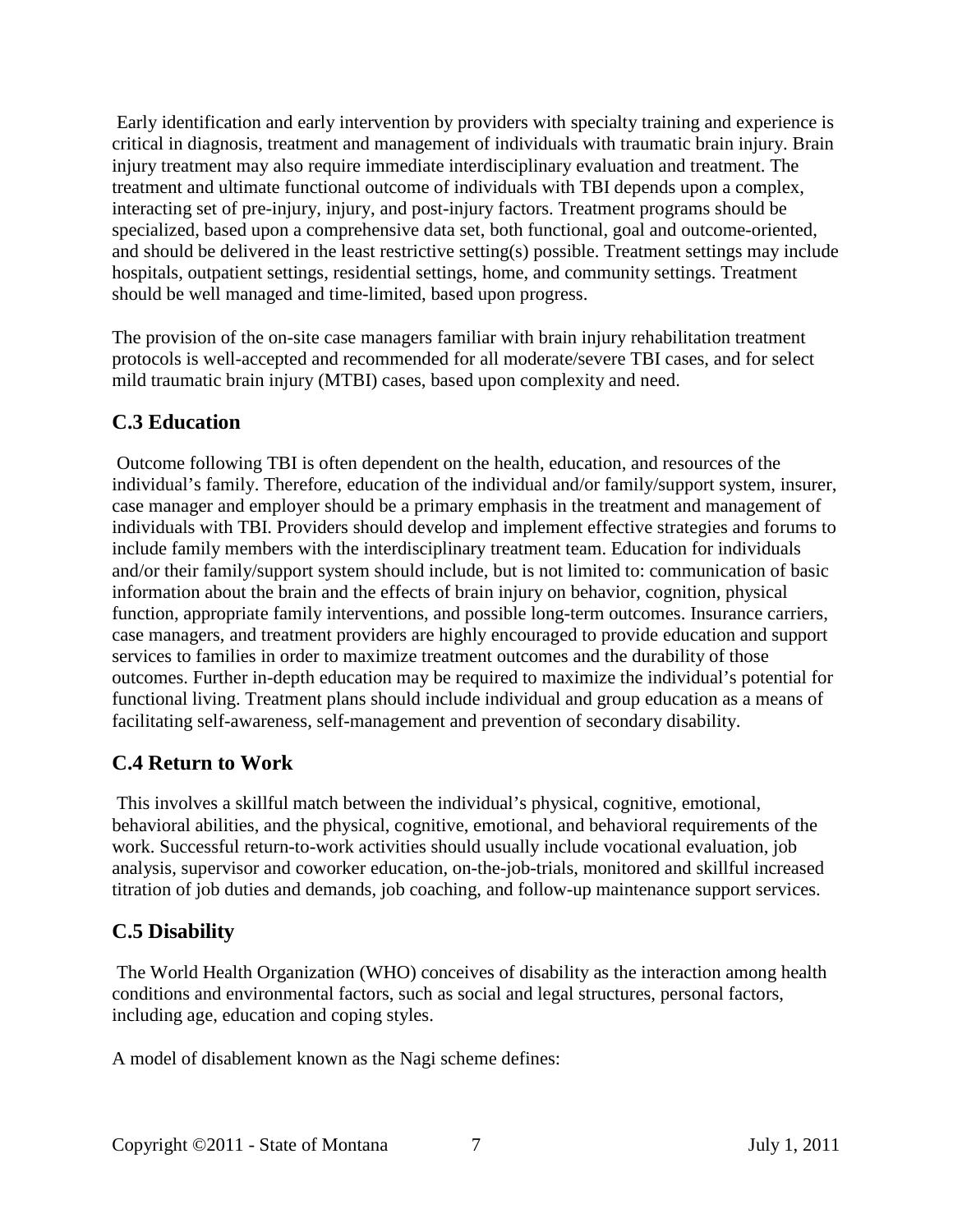- Active pathology/diseases as the interruption of/or interference with normal process, and efforts of the organism to regain normal state
- Impairment as anatomical, physiological, mental, emotional abnormalities, or loss of structure or function
- Functional limitation as the restriction of the ability to perform a physical or cognitive action, task or activity at the level of the whole person
- Disability as the limitation in performance of socially defined roles and tasks within a socio-cultural physical environment

For the purposes of these guidelines, we are adopting the Nagi scheme of disablement.

Because of the nature of TBI and the nature of learning and memory, functional skills often cannot be generalized across working environments. Therefore, the evaluation, treatment, and assessment of disability must not only consider the injured worker, but also include evaluations of the individual's "real world" environment, conducted by qualified practitioners.

# **C.6 Course of Recovery**

In individuals with MTBI, neurological recovery is generally achieved at one year post-injury, but functional improvements may be made beyond one year. Neurological recovery following moderate/severe brain injury is greatest in the first 12 months post-injury, but may occur for up to two years post-injury, with further functional improvements beyond two years.

Due to the uncertain evolving nature of disability secondary to TBI, individuals with TBI may either improve or deteriorate over time. In most cases of moderate/severe brain injury, and in some unusual circumstances of MTBI, impairment will be life-long, and will require a life-long maintenance plan of services. Complications may warrant periods of active treatment in addition to the maintenance plan.

In at least 40% of cases, TBI is accompanied by other substantial trauma (e.g. internal, orthopedic injuries), which may involve dysfunction in other bodily systems. Users of these TBI Guidelines are encouraged to use appropriate guidelines for other disorders and dysfunction as the need arises.

# **C.7 Guardianship and Conservatorship**

Individuals with TBI may clinically be determined to be unable to make competent and informed decisions concerning their medical care, housing, and/or finances. Health care providers, insurance carriers, and case managers should become familiar with Montana laws regarding guardianship, conservatorship, medical power of attorney, advanced directives, living wills, etc., and provide family members with appropriate education and/or resources concerning these issues when clinically indicated.

# **C.8 Systems of Care**

Copyright ©2011 - State of Montana 8 July 1, 2011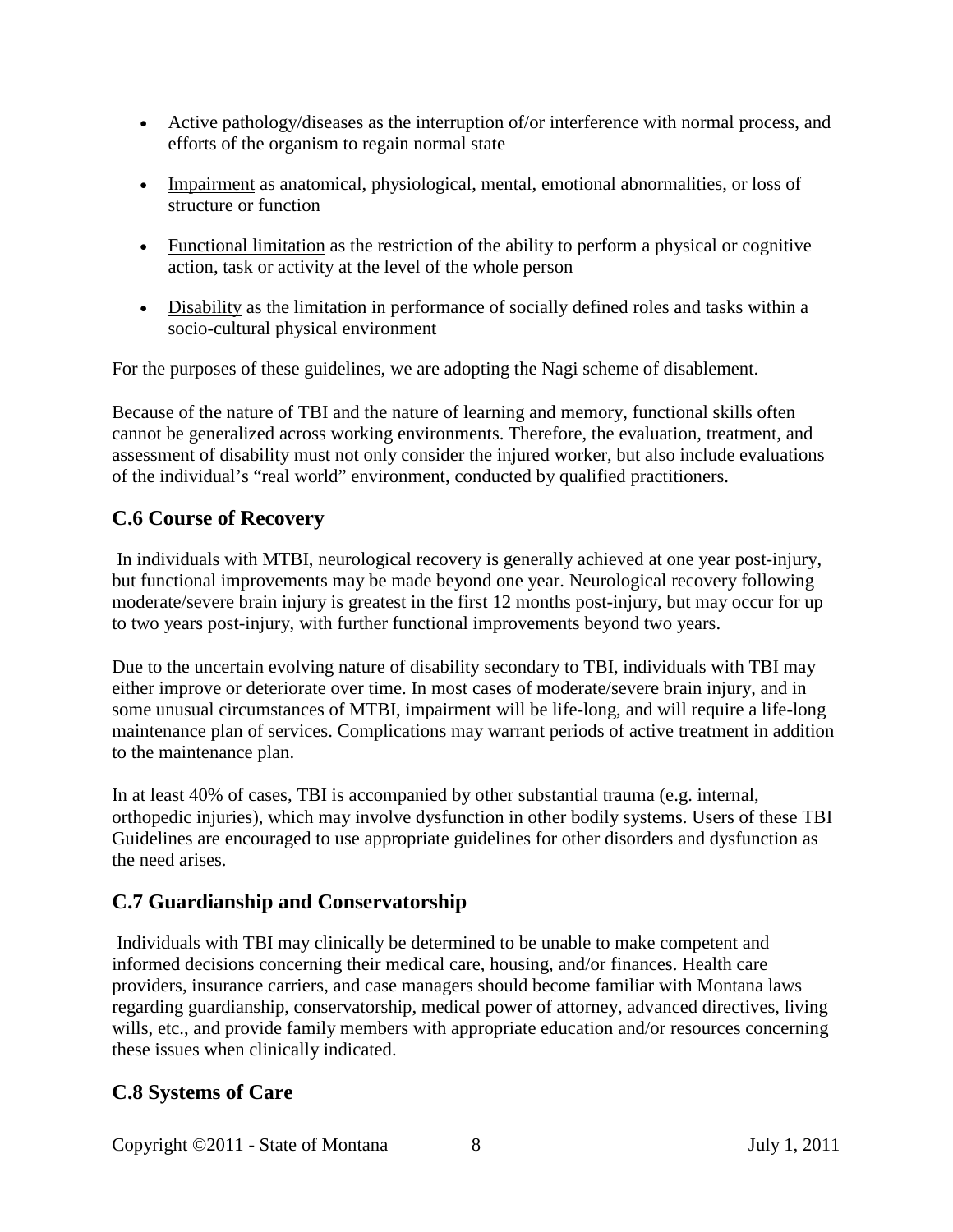Integrated systems of care have been established in Montana with the goal of assisting individuals with TBI in progressing along a continuum of care toward achieving optimal clinical outcomes as efficiently and as cost-effectively as possible (Figure 1). Long-term outcome and "value" are recognized as superior to short-term price-driven management.



#### **Figure 1: TBI Model System of Continuum of Care**

Figure 1 shows a schematic depicting an organized continuum of care for individuals with moderate/severe traumatic brain injury. The system is not a locked-step progression, but an array of TBI programs and services based on individual needs.

Individuals with brain injury respond to different programs and services based on their condition and needs. Individual treatment plans should be based upon the nature of the neurological and medical injuries and each person's specific goals.

The type, amount, frequency and duration of medical, rehabilitation, and long-term services are determined by the degree of functional improvement within specific time frames as well as the individual's potential to achieve additional, measurable functional improvements with continued provision of services. Decisions concerning treatment within the continuum of care should be made by specialists in traumatic brain injury in conjunction with the individual with TBI, family and/or support system. The following paragraphs describe care programs commonly used by individuals with moderate/severe brain injuries. Individuals with MTBI usually do not require most of inpatient and residential services described by the level of care reflected in this continuum.

**a. Acute Care**: Established Emergency Medical Services (EMS) triage guidelines and organized pre-hospital trauma systems improve the delivery of trauma care and should be utilized. Trauma systems with identified regionally-designated neuro-trauma centers (preferable Level I or Level II Trauma Centers) should be utilized for the acute care of individuals with traumatic brain injury. Neurotrauma centers should have a multidisciplinary trauma team, an in-house trauma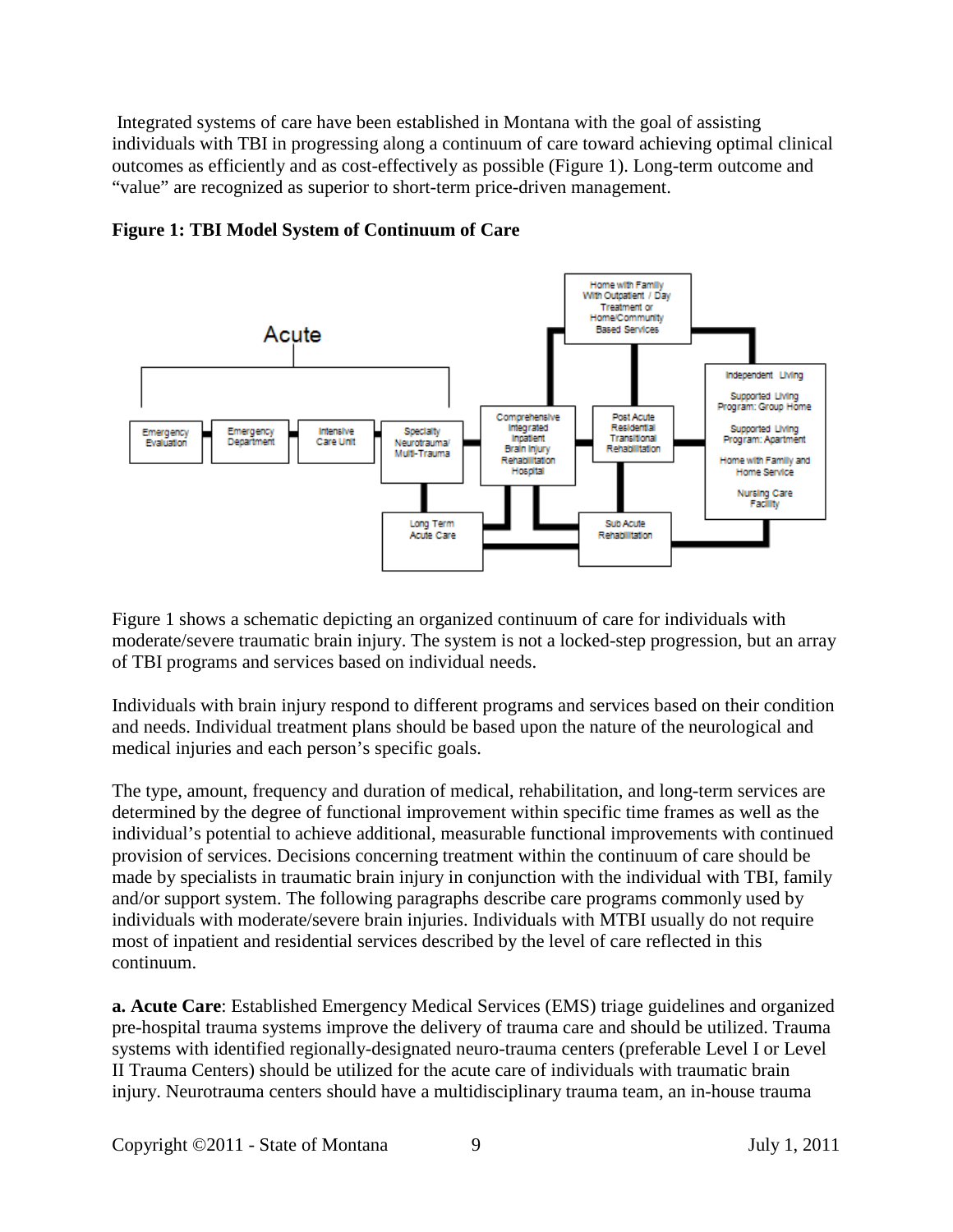surgeon, promptly available neurosurgeon, a continuously staffed Operating Room, Neuroscience nurses, Neuro-Intensive Care Unit, lab, and a CT immediately available at all times. Other team members should include orthopedists, radiologists, and anesthesiologists. Insurance carriers should develop programs to respond quickly to individuals with TBI and their families once moderate/severe TBI is identified. In these instances, insurance carriers are encouraged to deploy on-site case management to assist treatment providers, individuals and/or family support system. The American Association of Neurological Surgeons (AANS) published TBI acute care guidelines in 1995, which the Department supports.

**b. Acute Rehabilitation**: Following medical stability, individuals with moderate/severe brain injury should be transferred from acute hospital care to a comprehensive integrated inpatient brain injury rehabilitation program (Refer to section G.1. Comprehensive Integrated Inpatient Rehabilitation). Acute brain injury rehabilitation hospitals should have a designated specialty program, with designated beds for brain-injured individuals, designated staff, treatment areas, therapy programs, equipment, and a sufficient number of individuals with TBI to constitute a peer and family milieu. Acute rehabilitation hospitals should be accredited by the Joint Commission on Accreditation of Healthcare Organizations (JCAHO), and have components consistent with the Commission on Accreditation of Rehabilitation Facilities (CARF). CARF eligibility implies that programs meet specific care standards of design and efficacy.

**c. Long-Term Acute Care (LTAC) Programs**: Some individuals will be unable to participate in a full inpatient program immediately following Acute Care and may need long-term acute care for a period of time prior to entering a comprehensive program. LTAC is a recognized designation (by the Centers for Medicare and Medicaid Services) for acute care hospitals whose average length of stay is at least 25 days. LTAC hospitals provide specialized care services, including skilled nursing care to manage medical conditions, so that individuals with catastrophic or acute illnesses/injuries may progress toward entry into comprehensive brain injury inpatient rehabilitation. LTAC programs should be accredited by the JCAHO. LTAC rehabilitation is generally accepted, but should not be used in lieu of categorical inpatient rehabilitation.

**d. Subacute Rehabilitation Programs:** These programs are located on separate and specially licensed units of hospitals or nursing homes. Individuals appropriate for subacute care typically are medically stable, require skilled nursing care, and have either completed comprehensive inpatient rehabilitation, or are judged to not be able to benefit from inpatient rehabilitation. Subacute rehabilitation is generally accepted, but should not be used in lieu of categorical inpatient rehabilitation for individuals who may benefit from a comprehensive inpatient rehabilitation program. Subacute rehabilitation programs should be accredited by the JCAHO.

**e. Post-Acute Rehabilitation:** This describes programs following inpatient rehabilitation including outpatient or day treatment rehabilitation, residential transitional rehabilitation, or home-based programs. The most appropriate post-acute rehabilitation program is dependent on the individual's needs following inpatient rehabilitation, as well as proximity and availability of services, family dynamics, and projected long-term outcomes. Individuals with significant deficits or who require behavioral treatment or supervision for safety may require brain injury residential transitional rehabilitation. (Refer to section G 1.c-Residential Rehabilitation and e.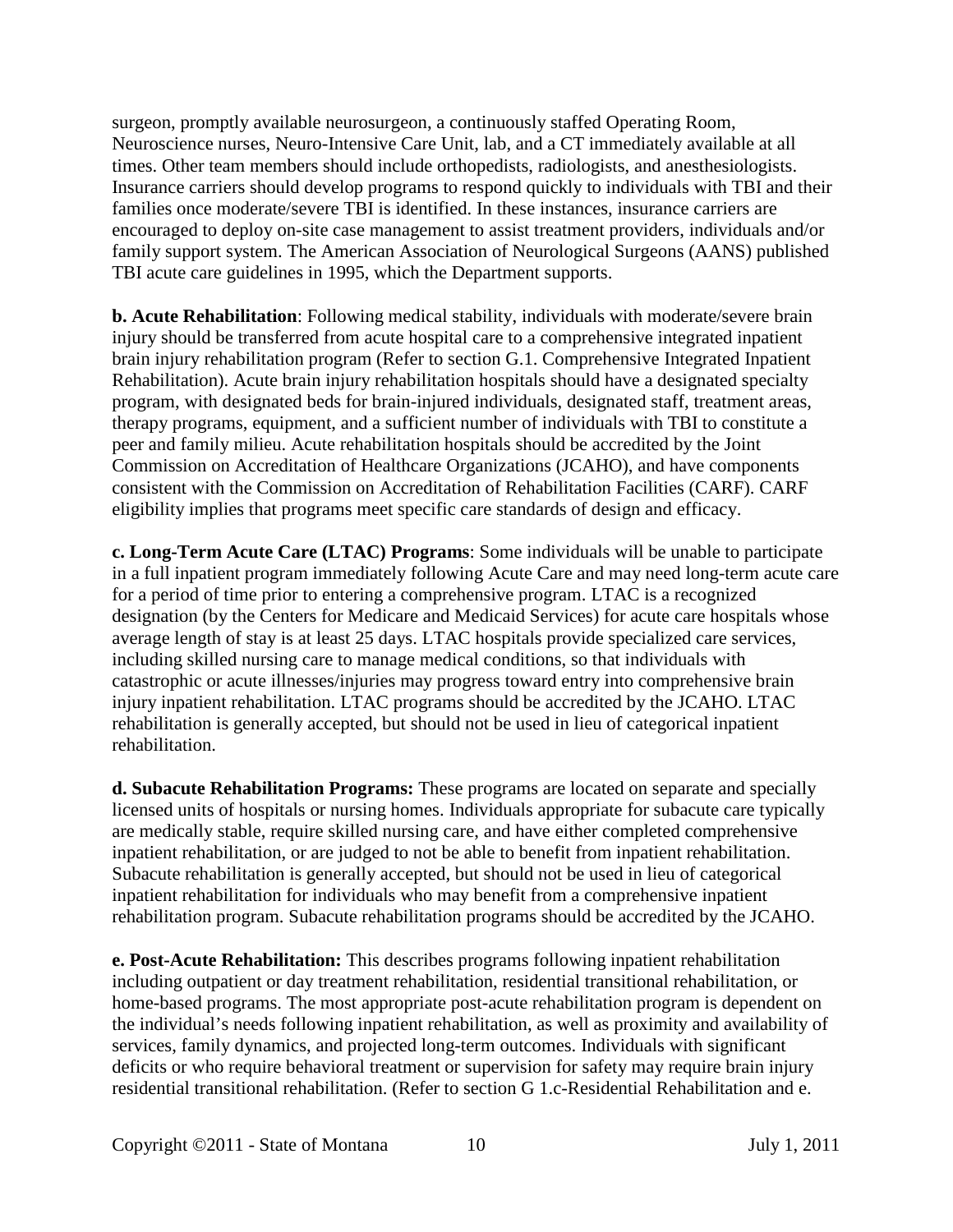Behavioral Programs). Other individuals may be able to use a combination of home and community-based rehabilitation and outpatient or day treatment rehabilitation. (Refer to sections G.1.d. Home and Community-based Rehabilitation and b. Outpatient Rehabilitation).

**f. Long-Term Care:** The range of long-term outcomes following TBI is diverse from virtually complete independence and function to severe and permanent disability. Therefore, the range of needed services is complex and individualized. Some individuals with moderate/severe brain injury will require significant care and supervision, either at home by family or attendant care, or in a nursing care facility, or long-term supported living program. (Refer to sections G.1.g Supported Living Programs or Long-Term Care Residential Services). Individuals may also benefit from periodic re-evaluations, based on condition and needs (Refer to section I, Maintenance Management). Long-term care programs should be accredited by the JCAHO and have components consistent with certification by CARF. CARF eligibility or certification implies that programs meet specific care standards of design and efficacy.

# **C.9 Interdisciplinary Treatment Team**

Interdisciplinary treatment team (may also be called multidisciplinary or transdisciplinary treatment) is an alliance of professionals from different medical or therapeutic disciplines (as described below) that provides a coordinated treatment program. The disciplines, which make up the team, will be determined by the particular treatment needs of the individual with TBI. The team establishes treatment priorities and goals and provides treatment. Team members contribute their respective skills, competencies, insight, and perspectives to the rehabilitation process. This includes education, communication, and alignment of expectations for the purpose of optimizing treatment outcomes. It is highly recommended that the individual with TBI, along with his or her family/support system, insurance carrier, and case manager, participate in team planning.

The most common disciplines involved in the medical and rehabilitation treatment of TBI include, but are not limited to:

**a. Behavioral Psychologist**: A psychologist with special training, credentials, and licensing, who specializes in the area of behavior analysis and treatment.

**b. Case Manager**: Case management is a collaborative process that assesses, plans, implements, coordinates, monitors, and evaluates the options and services required to meet an individual's health needs, using communication and available resources to promote quality, cost-effective outcomes. TBI case management operates with an underlying premise that when individuals reach their optimum level of wellness and functional capability, everyone benefits: the individuals being served, their support systems, the health care delivery system, and the insurance carriers.

- The primary functions of TBI case management are:
- To maximize individual and family understanding, compliance, and treatment outcomes through education and support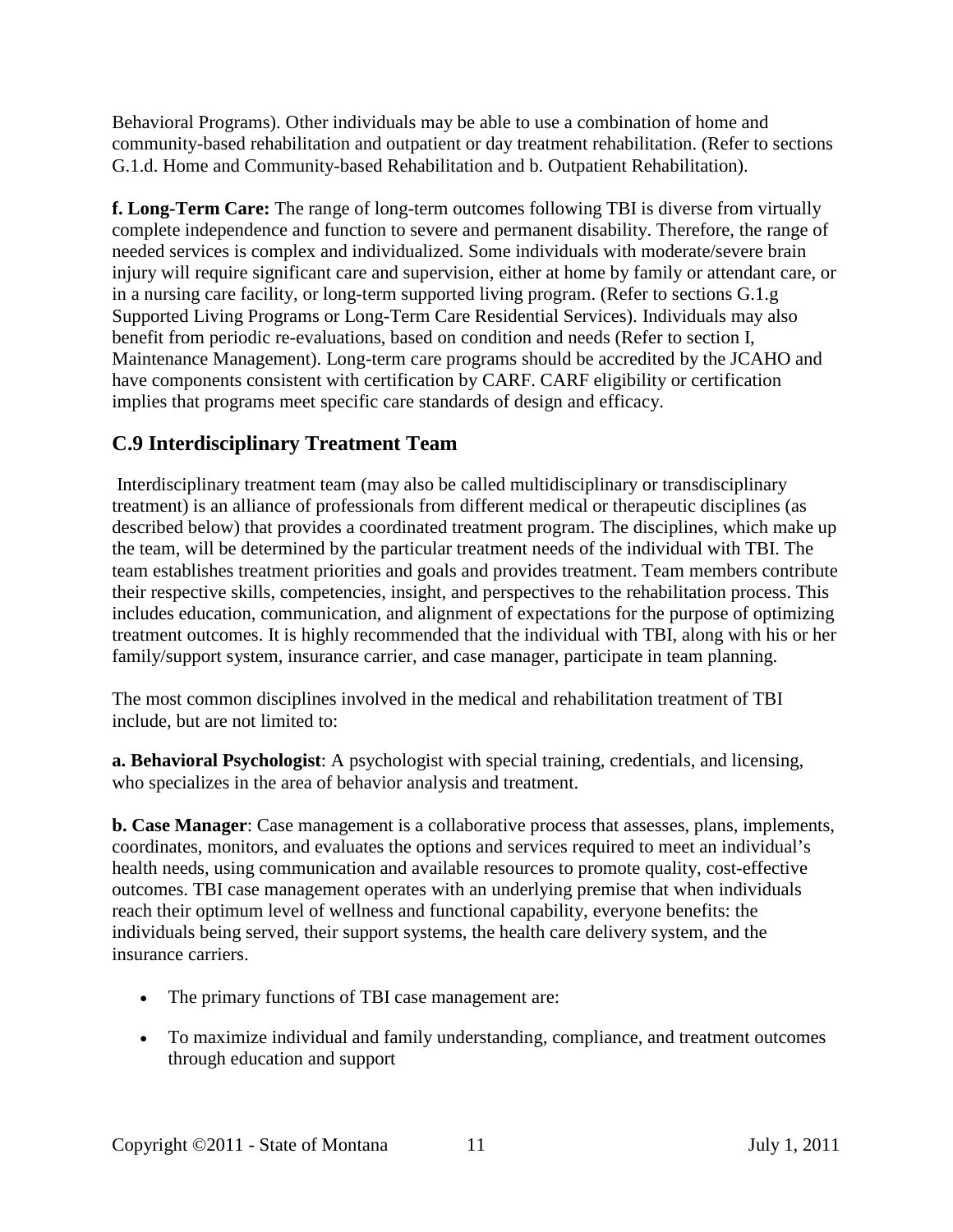- To advocate for patient wellness and autonomy through advocacy, communication, and identification of service resources
- To optimize patient access to appropriate health care services
- To integrate and coordinate service delivery by multiple providers and to prevent fragmentation of services
- To predict and avoid potential complications

**c. Chiropractor**: A credentialed and licensed doctor of chiropractic, who assesses, treats, and manages musculoskeletal injuries and conditions utilizing joint manipulation and various therapies and modalities.

**d. Clinical Psychologist**: A licensed psychologist with special training, credentials, and licensing, who specializes in the assessment and treatment of personality and personality disorders, education and adjustment counseling, psychotherapy, and management of behavior.

**e. Neurologist:** A physician with special training and credentials in the area of the nervous system, who has successfully completed an approved residency in neurology.

**f. Neuro-ophthalmologist**: An ophthalmologist or neurologist who has completed an approved residency in ophthalmology or neurology as well as a fellowship in neuro-ophthalmology, and who specializes in the treatment of visual disorders related to the nervous system.

**g. Neuropsychologist:** A licensed psychologist with special training in and knowledge of brainbehavior relationships including causality of neurobehavioral changes and treatment and management of neurobehavioral disorders.

**h. Neuroscience Nurse:** A registered nurse who has certification in the treatment of individual and/or family/support system responses to nervous system function and dysfunction across the healthcare continuum.

**i. Neurosurgeon (Neurological Surgeon):** A physician who has special training and credentialing in the surgery of nervous system disorders and who has successfully completed an approved residency in neurosurgical medicine.

**j. Nurse**: An LPN or RN with specialty training, credentialing, and licensing, who specializes in the collection and assessment of health data, and health teaching and provision of treatment supportive and restorative to life and well-being.

**k. Occupational Therapist (OT):** A therapist who specializes in the assessment and treatment of physical, perceptual, behavioral and cognitive skills needed to perform self-care, home maintenance, and community skills.

**l. Optometrist:** A specialist with training, credentials, and licensing, who examines, assesses, diagnoses, and treats abnormal conditions of the eye and its appendages. Optometrists cannot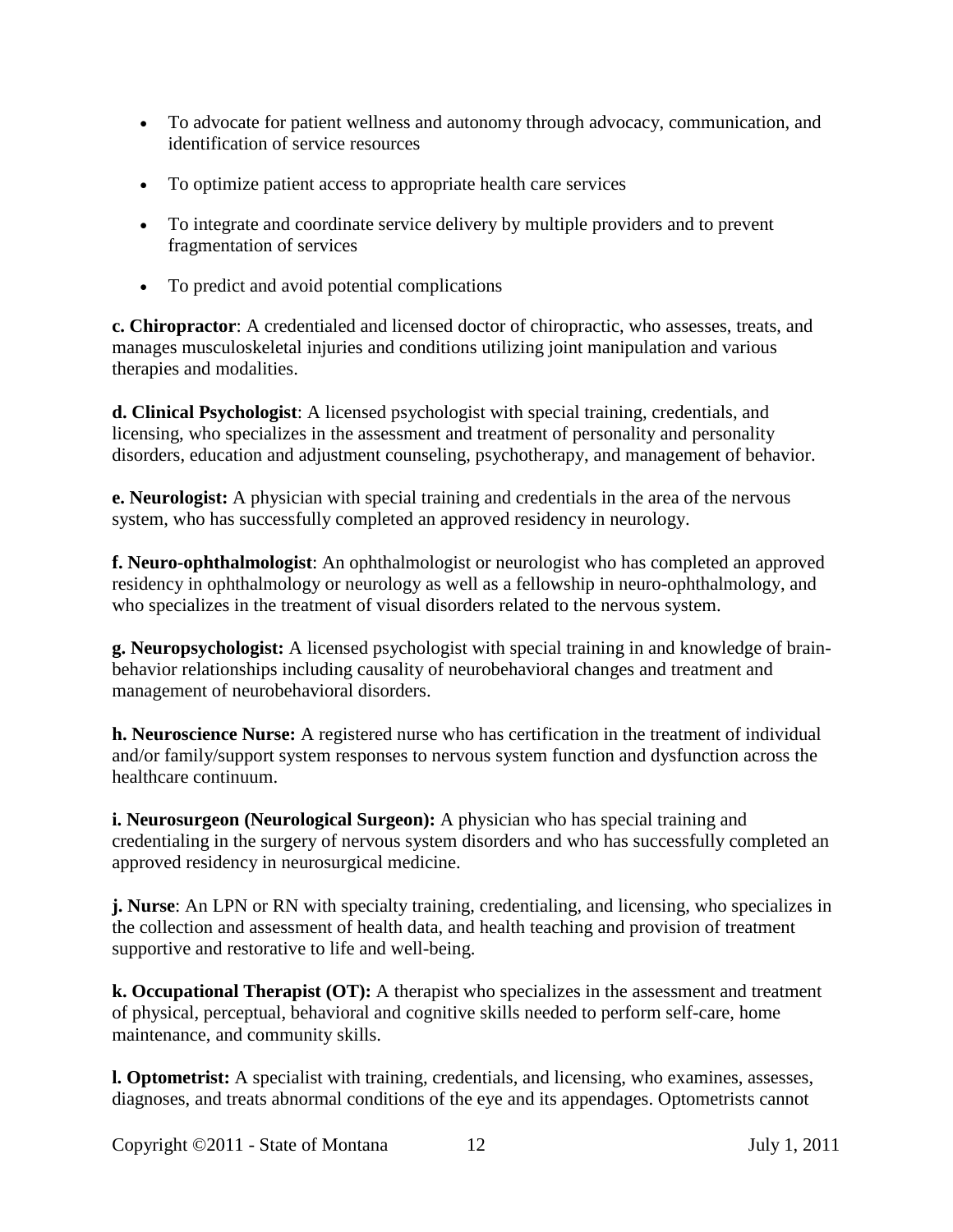treat posterior uveitis, interpret x-rays, or perform invasive laser surgery. Pharmaceutical treatment is limited by statute.

**m. Ophthalmologist**: A physician with special training, credentials, and licensing in the field of vision, visual disorders and disorders of the visual systems, as well as, diagnosis related to systematic conditions, and who has successfully completed an approved residency in ophthalmology.

**n. Physical Therapist (PT):** A licensed therapist with expertise in managing movement dysfunction, which specializes in the assessment and treatment of individuals with impairment deficits and functional limitations in the areas of strength, muscle tone, motor control, posture, coordination, endurance, general functional mobility, and works to improve functional independence.

**o. Physiatrist**: A physician with special training, credentials, and licensing, in the field of physical medicine and rehabilitation, and who has successfully completed an approved residency in physiatry.

**p. Psychiatrist**: A physician with special training, credentials, and licensing, who specializes in the field of mental health and mental disorders, and who has successfully completed an approved residency in psychiatry.

**q. Rehabilitation Counselor**: A bachelor's or master's prepared counselor, who specializes in assisting individuals in the process of independent living, productive activity and employment. This includes assistance with financial resources, housing, community resources, social skills, vocational evaluation and treatment, and patient and/or family/support system counseling.

**r. Social Worker**: A bachelor's or master's prepared licensed social worker who specializes in patient and family relationships, as well as housing, financial resources, and society reintegration.

**s. Speech-Language Pathologist:** A certified master's or PhD level therapist who specializes in the assessment and treatment of individuals in the areas of communication (speech, language, voice, reading, writing, calculating), cognition, education and swallowing.

**t. Therapeutic Recreation Specialist (Recreational Therapist):** A bachelor's or master's prepared therapist who specializes in the assessment and treatment of individuals in the areas of planning and management of leisure activities, time management, mental health through recreation, and community access.

# **C.10 Prevention**

Prevention of injuries such as TBI is an essential component of any medical treatment guideline or injury management program. The following definitions of the various types and levels of prevention are necessary to prevent the deterioration from a healthy state to pathology and to successfully intervene at the levels of disablement described in the disability section.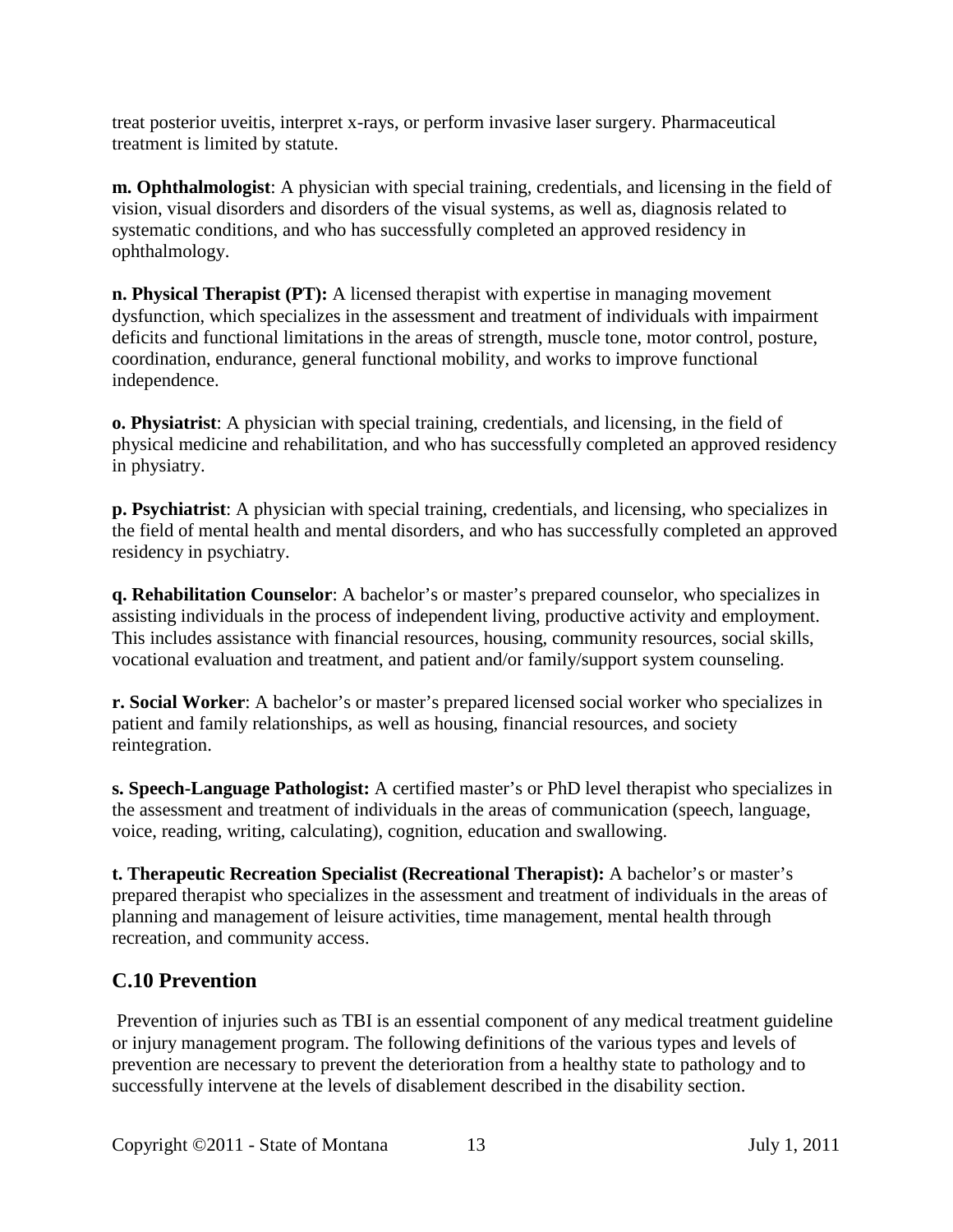**a. Primary Prevention:** is the prevention of disease in a susceptible, or potentially susceptible, population through specific measures such as general health promotion efforts. All health providers should remind individuals and supervisors of the primary measures for preventing recurring traumatic brain injuries.

Always use appropriate protective equipment on jobs that require protection. Examples include the following:

- Protective helmets, complying with American National Standards Institute (ANSI), on jobs requiring protection from falling objects or electrical hazards
- Safety goggles or glasses on jobs that require protection from flying objects or debris
- Protective helmets and headwear when involved in contact, collision, and other sports such as biking, horseback riding, skating, skiing and snowboarding
- Avoid walking on wet, slippery floors on the worksite
- Ensuring that scaffolding is in good working order
- Using ladders according to OSHA recommendations for example, making sure that ladders over 20 feet tall have cages
- The use and provision of airbags/safety belts, etc. in motor vehicles
- Avoid alcohol use during recreation activities such as boating, hunting, skiing, snowboarding, etc.

**b. Secondary Prevention**: includes efforts to decrease duration of illness, severity of disease, and sequelae through early diagnosis and prompt intervention.

Mild traumatic brain injury is one of the most common neurologic disorders. Health care providers may play a key role in improving outcomes following MTBI. Early diagnosis of individuals with mild and moderate/severe brain injury is critical in helping to avoid secondary symptoms and problems in living. The length of post-traumatic amnesia requires careful consideration since individuals with more than twenty-four hours of post-traumatic amnesia have moderate injuries, necessitating further diagnostic attention and follow-up planning. Individuals with co-morbid depression and substance abuse are also at greater risk for poor outcome and represent an opportunity to reduce the effects of brain injury. Such individuals should receive appropriate referrals for the co-morbid conditions. For mild traumatic brain injury, providing education about symptoms, their management and their probable positive outcome is indicated. Using the available diagnostic information as the basis for providing education and providing written instructions on the discharge sheet regarding timing for return to regular activities, and high-risk activities, may help to improve outcomes and prevent further injury. Written materials that provide appropriate education for individuals with TBI and/or family/support system about brain injury care and prevention are available in English and Spanish from the Centers for Disease Control and Prevention.

In the case of young adult employees with mild brain injury, providing information to the

Copyright ©2011 - State of Montana 14 July 1, 2011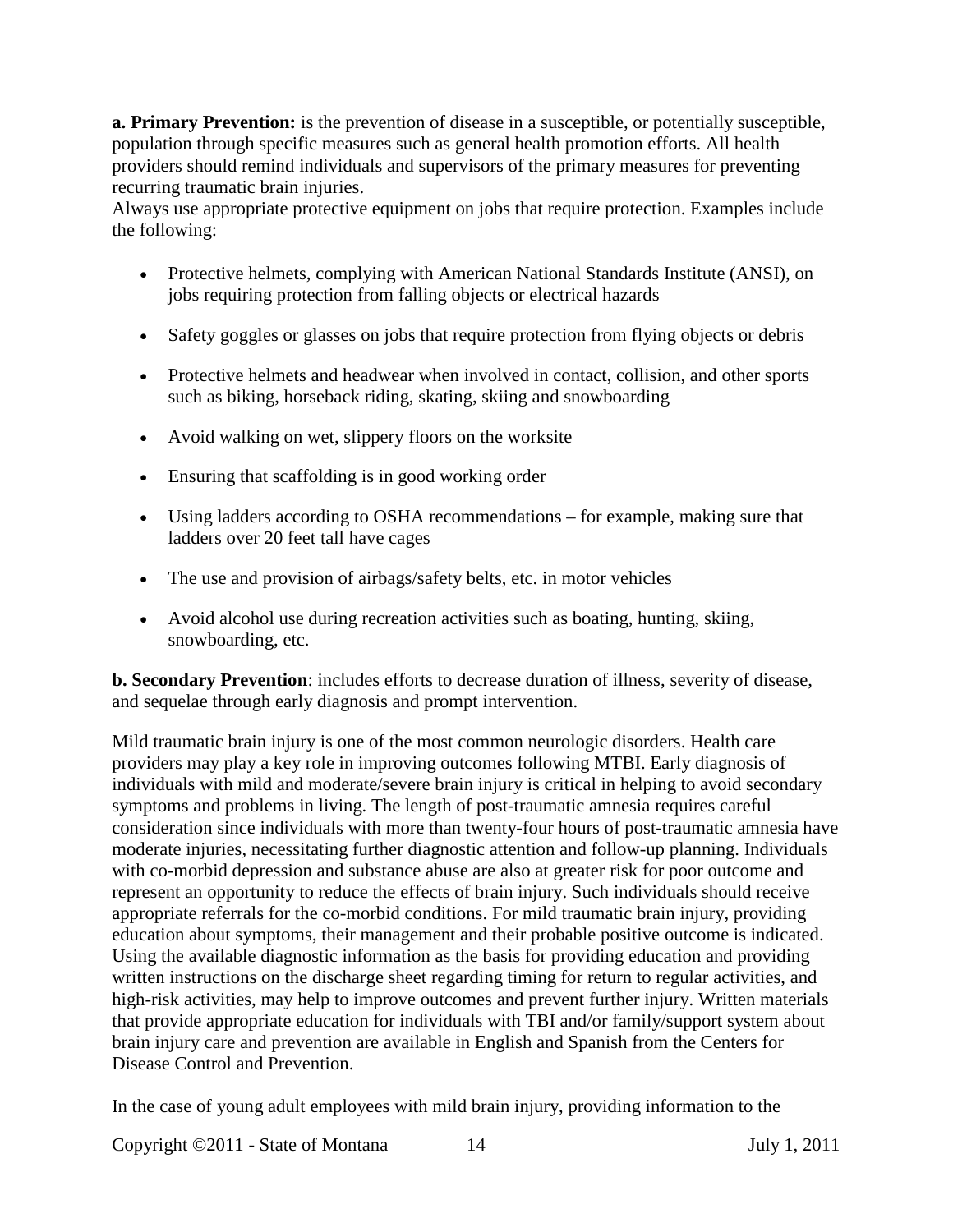individual and/or family/support system about second impact syndrome and the need for followup before return to activities with a risk for repeat brain injury is indicated.

Workers who have suffered a recent brain injury should be especially cautious about returning to work on activities that may lead to a second brain injury as second injuries occurring prior to a full recovery from initial mild brain injuries may have more serious consequences. Providers should practice secondary prevention by setting appropriate restrictions for these workers and workers who are suffering from impairment, such as dizziness, that could lead to falls in some work environments (Refer to Return to Work, section G. 21).

**c. Tertiary Prevention:** is the effort to decrease the degree of disability and promote rehabilitation and restoration of function in individuals with chronic and irreversible diseases and to prevent disease and disability.

The remainder of this guideline addresses tertiary prevention of disability for workers with traumatic brain injury.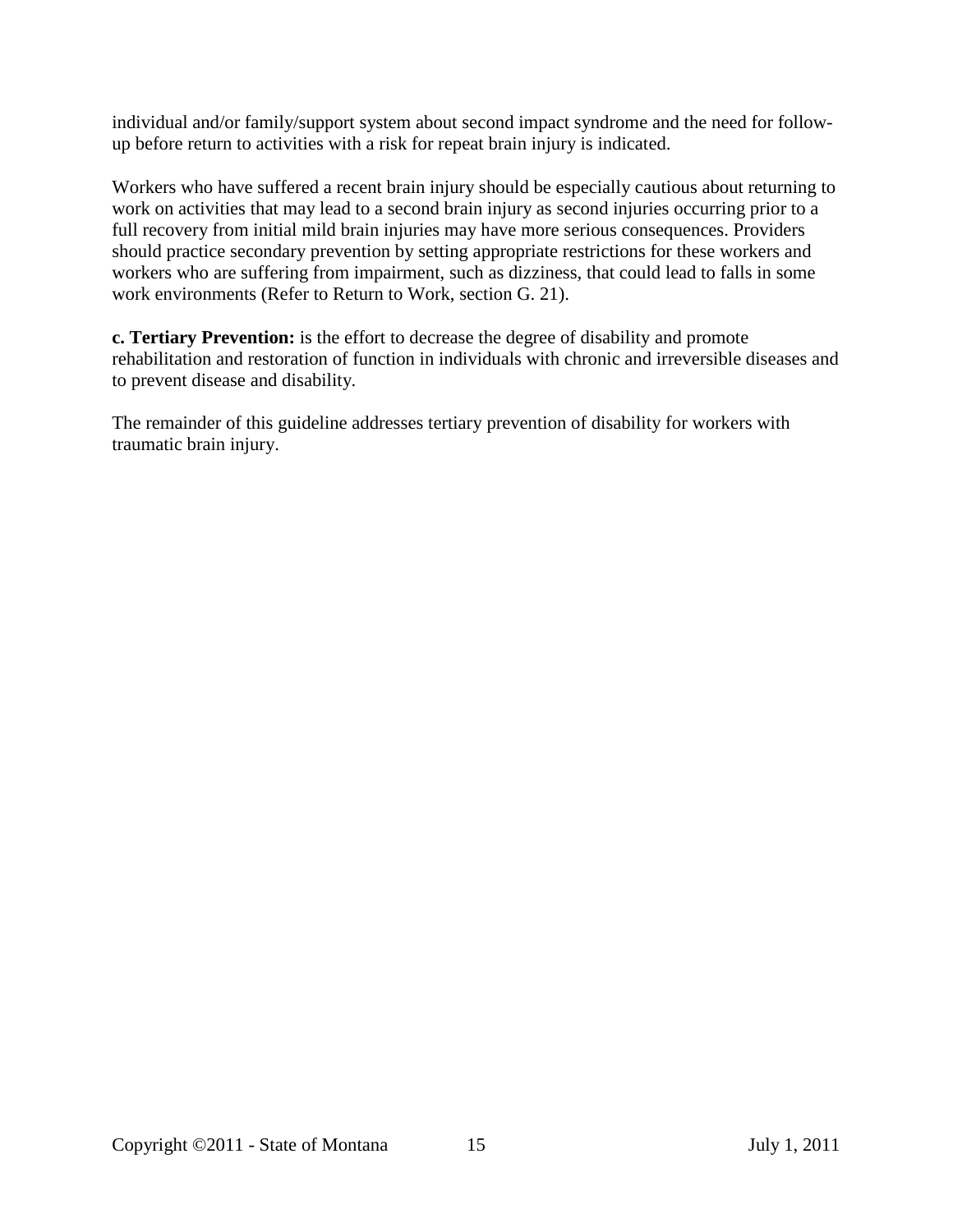# <span id="page-15-0"></span>**D. Initial Diagnostic Procedures**

The purpose of these procedures is to establish the type and severity of TBI as a diagnosis, and to establish initial treatment goals. If the individual with TBI regains normal consciousness in the field or emergency department, and has normal neurological findings on examination and neuroradiological studies when appropriate, he/she may be discharged home with close supervision for the initial twenty-four hours. If the individual does not regain normal consciousness, or has focal neurological findings, or persistent cognitive impairment, further neurological evaluation, treatment, management and follow-up is indicated. This may include acute hospitalization or outpatient interdisciplinary team treatment, depending on the severity of the TBI.

# **D.1 History of Injury**

In order to establish a diagnosis of TBI and to establish treatment plans and goals, it is a generally accepted and widely used practice for a qualified practitioner to obtain a thorough history of the injury. Recommended data obtained in the history-taking should generally include:

**a. Identification Data**: should include name, address, age, gender, and marital status.

**b. Precipitating Event**: Information regarding the circumstances of the brain injury should include where and when the injury occurred, how the injury occurred, what the individual was doing at the time of the injury, and what happened. If the injury occurred as a result of a motor vehicle crash, information should be obtained as to the speed of the vehicle, use of restraints or helmet, degree of damage to the vehicle, etc. If the injury occurred as a result of a fall, information should be obtained regarding the type of fall, distance of the fall, type of surface, etc. The goal is to provide a review of the biomechanical forces involved in the event. If possible, collaborative information from witnesses should be obtained to seek details of the event and the injured person's behavioral and cognitive responses immediately following the injury. All of this history should be used when establishing the presence of a brain injury caused by a work-related event.

**c. Neurological History**: should include review of chief complaints, presenting problems and symptoms. Generally accepted data should include information about alteration of consciousness, or length of unconsciousness, degree and length of retrograde and post-traumatic amnesia, or confusional state, as well as cognitive and behavioral impairments, with collateral sources of information when possible. Information should be collected regarding various time intervals for the following:

- 1. Current Neurological Status: report of current neurological condition, symptoms, complaints, functional problems, etc.
- 2. Initial Neurological Status: report of neurological condition at the time of the injury, symptoms, complaints, functional problems, etc. The Glasgow Coma Scale (GCS) when performed in the emergency department may aid in predicting the level of traumatic brain injury. Individuals with mild traumatic brain injuries may have a normal score on the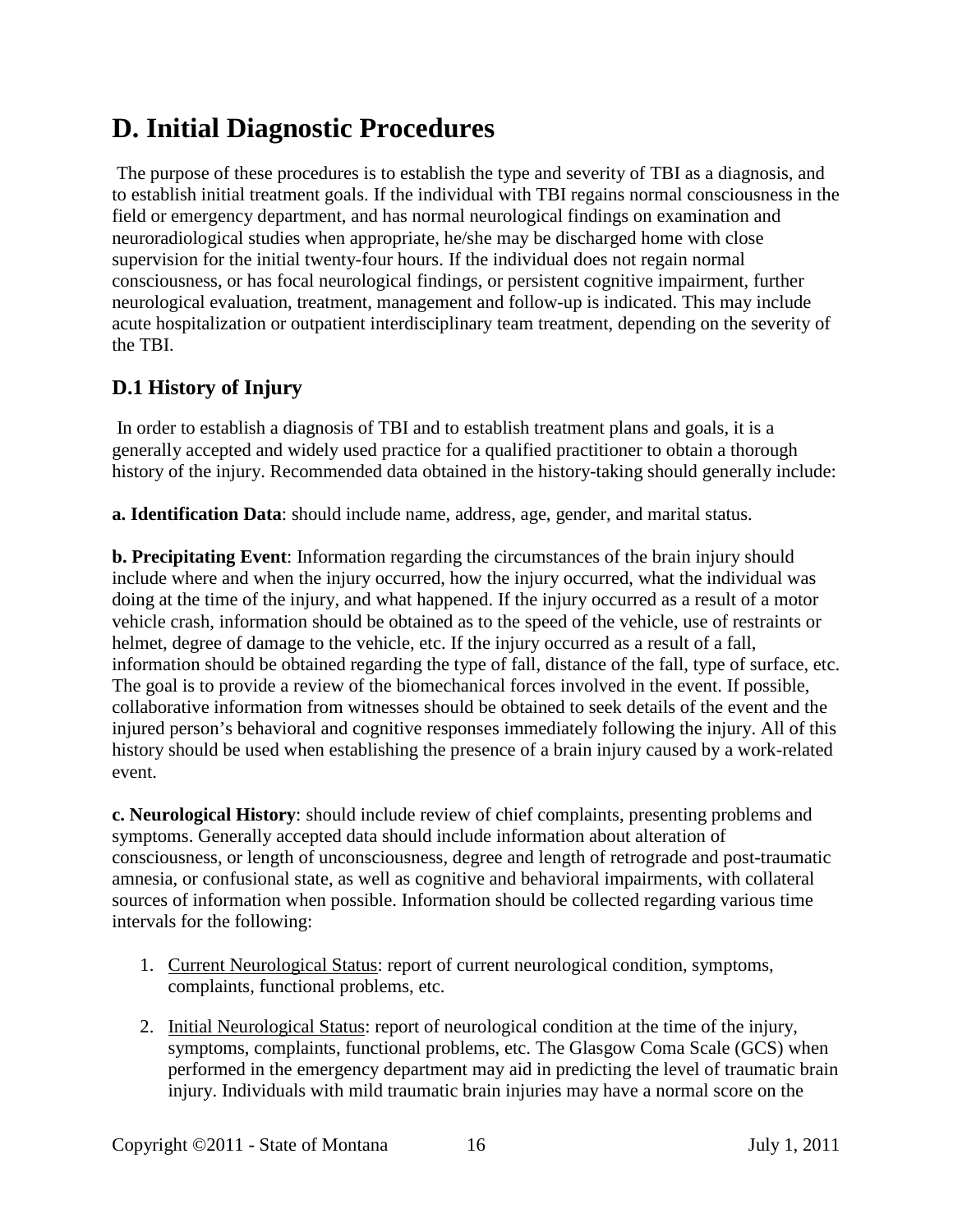GCS. Serial GCS scores may be helpful when intoxication may be a factor. When evaluating alteration in mental state at the time of the injury, it is also important to consider the individual's emotional reaction to the distressing event. Whether the feeling of "being dazed" could be a manifestation of emotional numbing, or to other emotional reaction to the event should be considered. It is possible to have dazing due to both mild and traumatic brain injury and emotional reactions to the event (for example, numbing and/or detachment). The diagnosis of acute stress disorder should be considered in evaluating individuals with possible mild traumatic brain injury.

3. Evolution of Neurological Status: Report of change in neurological condition between the time of the injury and the present, including symptoms, complaints, and functional problems. The individual's report of when he/she was able to return to independent activity is relevant to understanding severity of injury.

**d. Review of Medical Records**: In addition to the individual's self-report, practitioners should attempt to obtain and review any external sources of data, including police reports, ambulance reports, emergency department records, eyewitness reports, etc. The practitioner should utilize this information to establish the probable degree of trauma involved in the incident and the consistency between these reports and current symptoms.

**e. Past Medical/Health History**: Taking a history is a generally accepted practice and should include a history of past illnesses, injuries, previous brain injuries or other disabilities, epilepsy, pain, previous surgeries of any kind, mental health and medication history, or other medical/health data. A report from family members or other persons knowledgeable about the individual with TBI relevant to pre-injury as compared to post-injury function should be obtained.

**f. Family History**: should include neurological and medical history of illness, disability within the family that is relevant to the individual's condition.

#### **g. Social History**:

- 1. Living situation: should include marital history, family members, household makeup, significant others, etc.
- 2. Occupational History: should include name of current company, job title, primary job duties, length of employment, prior places and dates of employment, and educational history
- 3. Avocations: should include common non-occupational activities, such as the leisure activities of sports, hobbies, and personal interests
- 4. Substance Use History: should be obtained (particularly if there is data to suggest substance abuse was involved in the injury) as well as information related to the amount and duration of alcohol and drug use, licit and illicit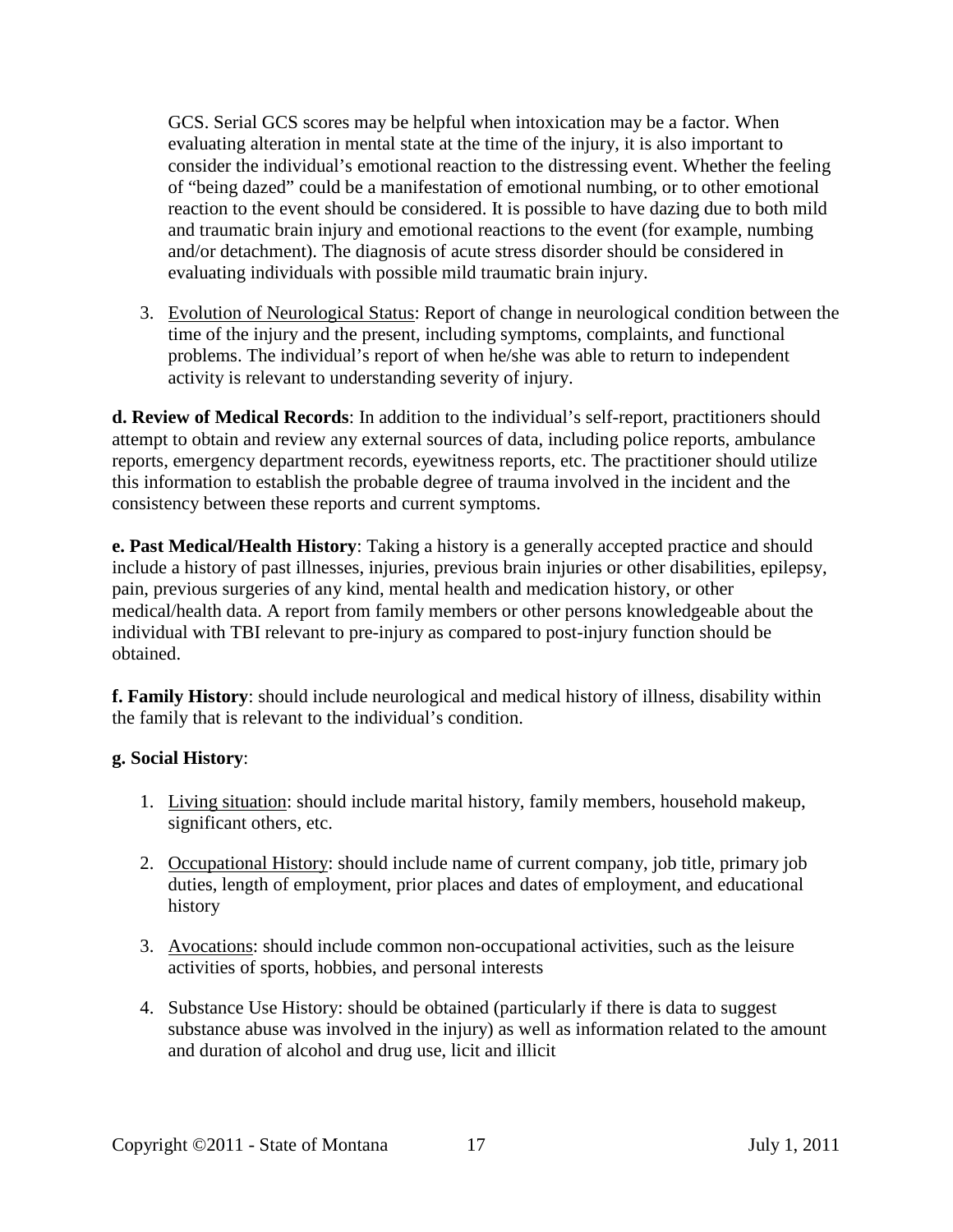5. Mood: should be assessed at the initial visit and periodically at follow-up visits. Depression and anxiety are common conditions following TBI, and symptoms may be subtle or unapparent unless actively looked for. Individuals may not always present with complaints of sadness or anxiety, but instead may endorse other symptoms that are commonly seen in clinical depression or anxiety. Many individuals also tend to focus on somatic complaints that do not always correlate with objective findings. Therefore, it is crucial to question the individual and their family or friends about significant changes in appetite, sleep disturbances, decreased interest in pleasurable activities, loss of energy, diminished ability to think or concentrate, irritability, and suicidal ideation as well as feeling empty, worthless, and excessive guilt. Clinical depression and anxiety require active treatment that may include psychopharmacology and/or psychotherapy. Due to the complexity and multi-factorial etiology of such disorders, a referral to a psychologist or psychiatrist may be needed in order to obtain an accurate diagnosis.

**h. Review of Systems**: is a generally accepted practice and should include a complete review of body systems and functions.

# **D.2 Physical Examination**

Physical examination is a well-accepted practice and should be performed by a qualified practitioner.

# **D.3 Neurological Examination**

Neurological examination should be performed by a qualified practitioner, and should include a mental status examination. The mental status examination involves both informal and formal observations. It includes observations about the individual's presentation, personal hygiene, ability to provide a history, and ability to follow directions. A formal (structured) cognitive examination should be performed to the extent indicated by the situation. It includes an assessment of the individual's alertness, orientation, attention, concentration, memory, affect, mood, thought process and content, language, ability to perform simple calculations, and higher order assessments of reasoning, judgment, and insight.

# **D.4 Initial Neuropsychological Assessment**

Initial neuropsychological assessment is the evaluation of cognitive processes and behavior, using psychological testing to assess central nervous system function and to diagnose specific behavioral or cognitive deficits or disorders. They are generally accepted and widely used as a valuable component of the diagnosis and management of individuals with brain injury. Neuropsychological assessments include sensitive tests that are used to detect subtle cognitive changes, severity of injury, and improvement over time. Neuropsychological assessment may make a contribution to the differential diagnosis of neurobehavioral disorders, and the cumulative effect of multiple brain injuries.

Neuropsychological assessments may also be utilized as a basis for formulating rehabilitation strategies, and may provide information related to prognosis and outcome. Neuropsychological assessments may be utilized to formulate how the individual's underlying brain injury impacts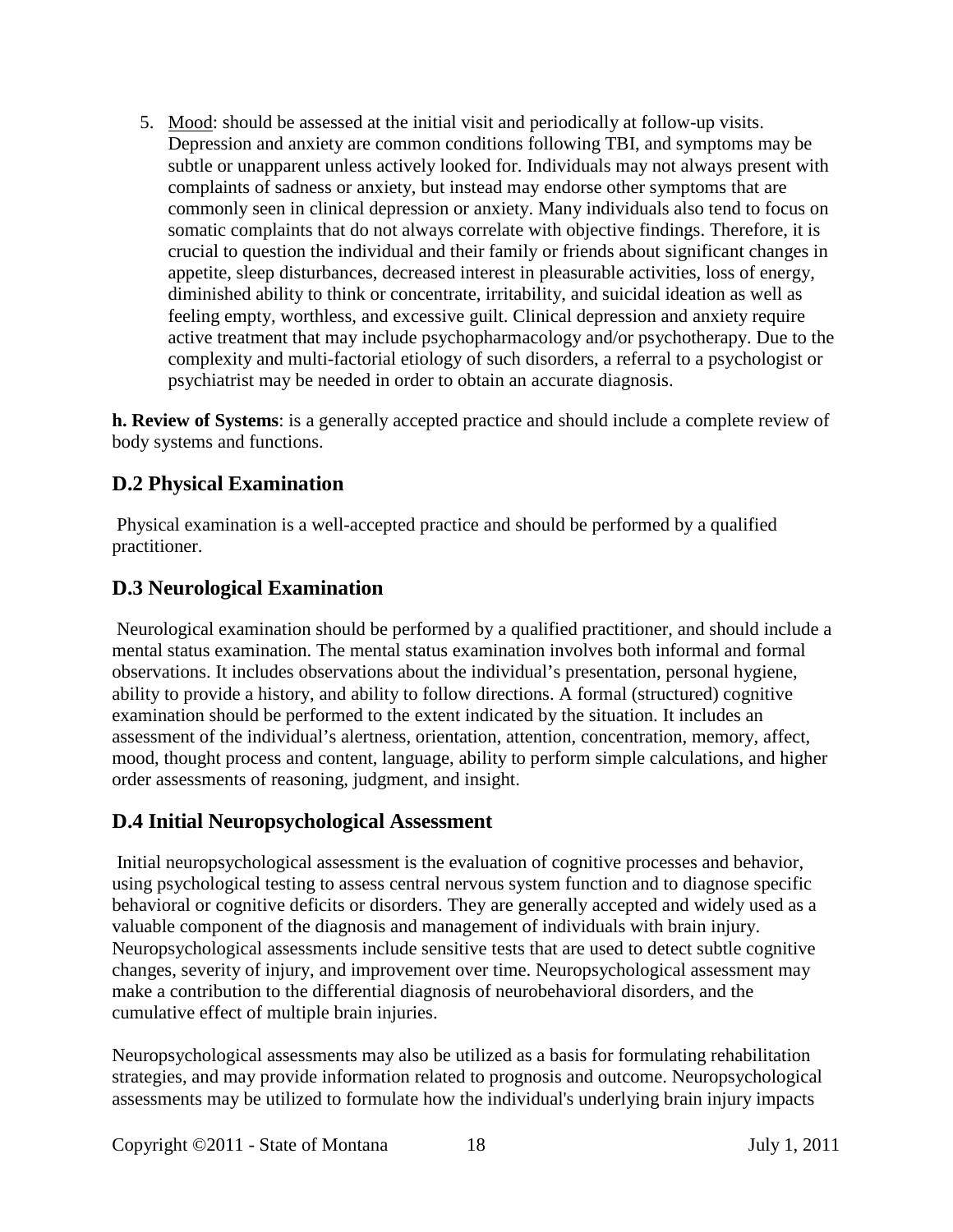behavior and the ability to function effectively in daily life.

Neuropsychological assessment utilizes standardized testing procedures. Test reliability and validity are important considerations. Examiners should be aware that abnormal cognitive function could occur in the setting of chronic pain, mental disorders, or malingering. Multiple sources of data (self-report information, medical history, psychosocial history, family report, etc.) are integrated with test performance factors to draw inferences about brain-behavior relationships. The individual's cultural background, race, and developmental history including primary language should be considered. When practical, educational records including history of learning disability should be obtained and reviewed.

#### **a. Initial Neuropsychological Assessment – MTBI**: The referral for focused

neuropsychological testing during the first month post-MTBI is advantageous in that it facilitates the documentation of attentional, memory, and other cognitive deficits as well as cognitive strengths and preserved cognitive capabilities. This provides a baseline for following the injury and permits the adequate documentation of the severity of the injury and improvements over time.

Neuropsychological consultation is indicated in the acute setting for:

- Determining emergence from post-traumatic amnesia
- Documenting a baseline post-injury and the time course of improvements in attentional functioning, memory and executive functions in order to contribute to treatment planning
- Providing relevant information regarding the individual's current functioning in the domains of speed of information processing, memory, and executive functions. Testing with a MTBI battery that permits serial testing focusing on attentional/concentration skills, memory, speed of processing, executive functions and emotional status may be indicated

Individuals with MTBI in the following circumstances should be considered for testing:

- Injuries at the upper end of the mild continuum [duration of coma greater than 10 minutes, duration of Post-Traumatic Amnesia (PTA) greater than four to six hours]
- Other risk factors, such as very demanding or stressful vocations, or being employed in the current job for a short period of time
- Age above 40 years
- Injury complicated by the presence of intracranial lesions
- History of prior head injury
- Associated orthopedic or soft tissue injuries
- MTBI is not improving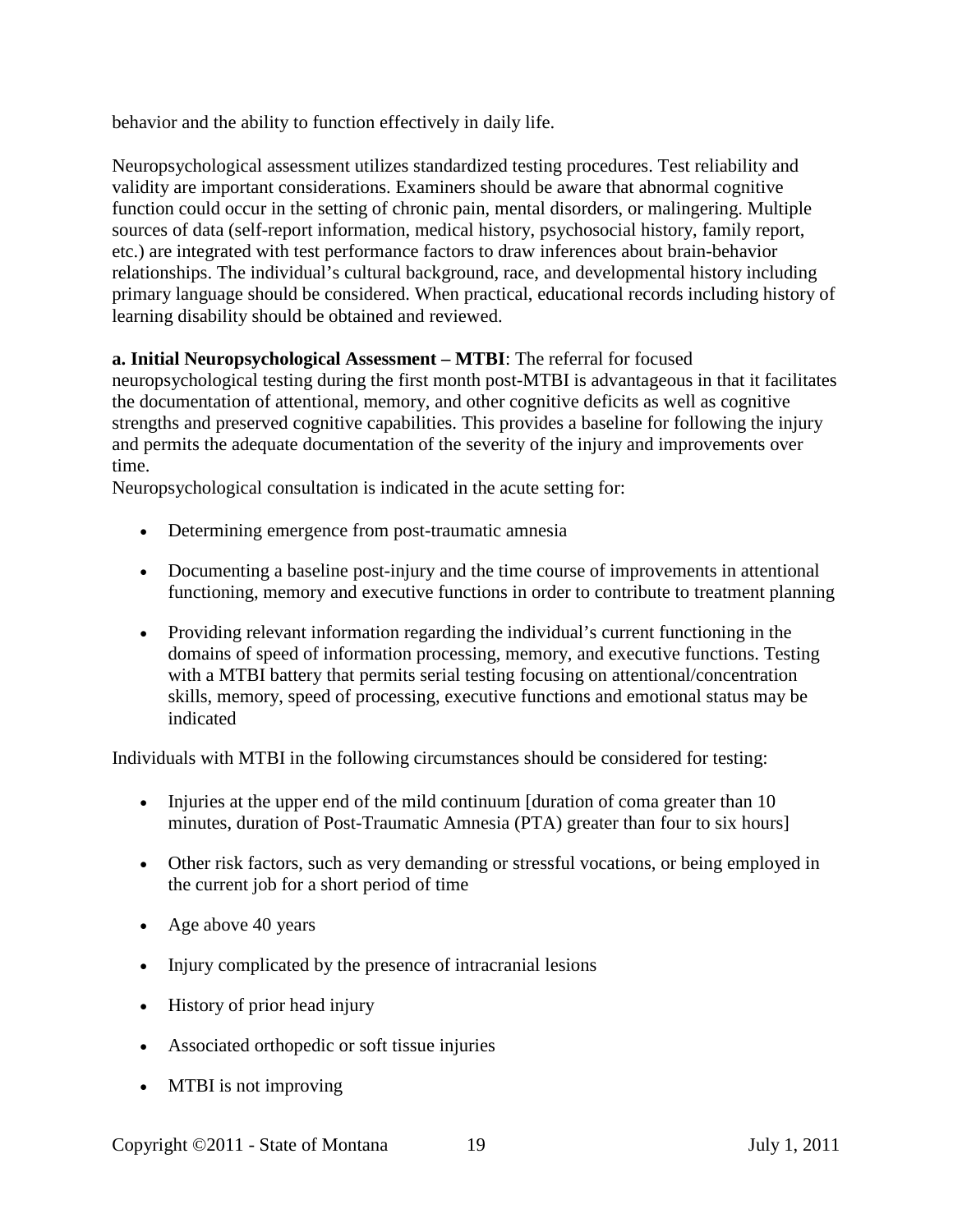During the first three months post mild brain injury, assessment with a full neuropsychological test battery may be relevant when issues include return to highly demanding and/or safetysensitive positions or when there are complex questions related to differential diagnosis (brain injury versus other diagnosis). There should be a clear rationale for undertaking testing on any occasion, and the influence of practice effects should be considered.

#### **b. Initial Neuropsychological Assessment – Moderate/severe Traumatic Brain Injury**:

i. In the acute setting neuropsychological consultation and assessment in moderate/severe brain injury is indicated for:

A) Determining emergence from post-traumatic amnesia

B) Documenting the early course of improvements in attentional functioning, memory, visualperceptual abilities, and language and executive functions. This information may be utilized in:

- Treatment planning and team consultation
- Family education/support
- Education and/or psychotherapy

ii. During the subacute phase cognitive/physical stamina is reduced, availability for testing may be limited due to medical priorities, and other rehabilitation commitments. Selective neuropsychological testing may be indicated to:

- Identify cognitive strengths and weaknesses
- Provide intervention such as psychotherapy
- Educate individual and family about TBI
- Assess or recommend behavioral management interventions

During this time period test selection will be dependent upon the individual's neurobehavioral status and other aspects of their medical condition.

Neuropsychological testing is often undertaken to identify treatment goals and to monitor progress over time. During this phase descriptive psycho-educational testing is commonly performed in rehabilitation by Speech-Language Pathologists and Occupational Therapists.

Administration of a full neuropsychological test battery is not indicated in moderate/severe cases until the individual with TBI has clearly emerged from post-traumatic amnesia. In most cases, administration of a full battery of neuropsychological tests should not be undertaken until attentional functioning has improved to the point where such extensive testing may be meaningfully undertaken and will be contributory to long-term treatment planning and rehabilitation.

**c. Post-Acute Testing**: Once the individual's behavior has improved in attentional disturbance,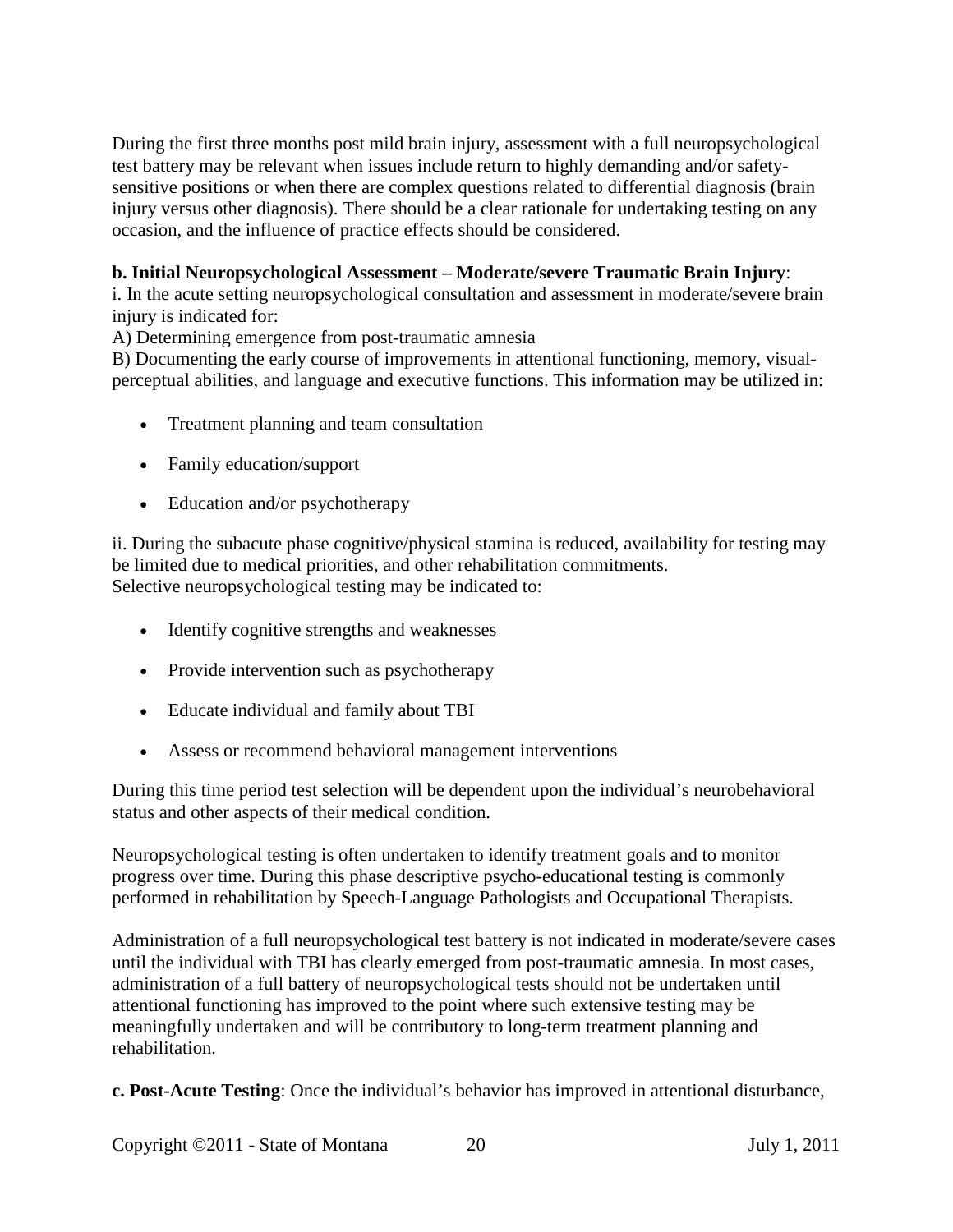fatigue, pain from other injuries, and neurobehavioral disinhibition to the point where valid test data may be obtained, testing with a full neuropsychological test battery may be productive.

# **D.5 Imaging Procedures**

**a. Skull X-Rays**: are well-established diagnostic tools used to detect a fracture of the skull base or cranial vault. CT scanning is preferred if fractures are suspected because the CT scan may identify clinically significant fracture as well as potentially co-existent contusion or hemorrhage. Skull x-rays are generally accepted if CT scans are not available.

**b. Computed Axial Tomography (CT)**: is a well-established brain imaging x-ray study comprising of a mathematical reconstruction of the tissue densities of the brain, skull, and surrounding tissues. CT scans require the use of computer-based scanning equipment. For acute brain trauma, iodine contrast enhancement is not necessary. CT scans are noninvasive and should reveal the presence of blood, skull fracture, and/or structural changes in the brain. CT scans provide limited information about intrinsic cerebral damage involving deep brain structures.

CT scans are widely accepted for acute diagnostic purposes, and for planning acute treatment. They are the screening image of choice in acute brain injury and are used to assess the need for neurosurgical intervention. CT scans are recommended for abnormal mental status, focal neurologic deficits, or acute seizure and should also be considered in the following situations:

- Signs of basilar skull fracture
- Physical evidence of trauma above the clavicles
- Acute traumatic seizure
- Age greater than 60
- An interval of disturbed consciousness
- Pre-or post-event amnesia
- Drug or alcohol intoxication
- Any recent history of TBI, including MTBI

**c. Magnetic Resonance Imaging (MRI):** is a well-established brain imaging study in which the individual is positioned in a magnetic field and a radio-frequency pulse is applied. Hydrogen proton energy emission is translated into visualized structures. Normal tissues give off one signal, while abnormal structures give off a different signal. Due to its high contrast resolution, MRI scans are superior to CT scans for the detection of some intracranial pathology, except for bone injuries such as fractures. MRI may reveal an increased amount of pathology as compared with CT. Specific MRI sequences and techniques are very sensitive for detecting traumatic cerebral injury; they may include, but are not limited to, diffusion-tensor, gradient echo, and Fluid Attenuated Inversion Recovery (FLAIR). Some of these techniques are not available on an emergency basis. MRI scans are useful to assess transient or permanent changes, to determine

Copyright ©2011 - State of Montana 21 July 1, 2011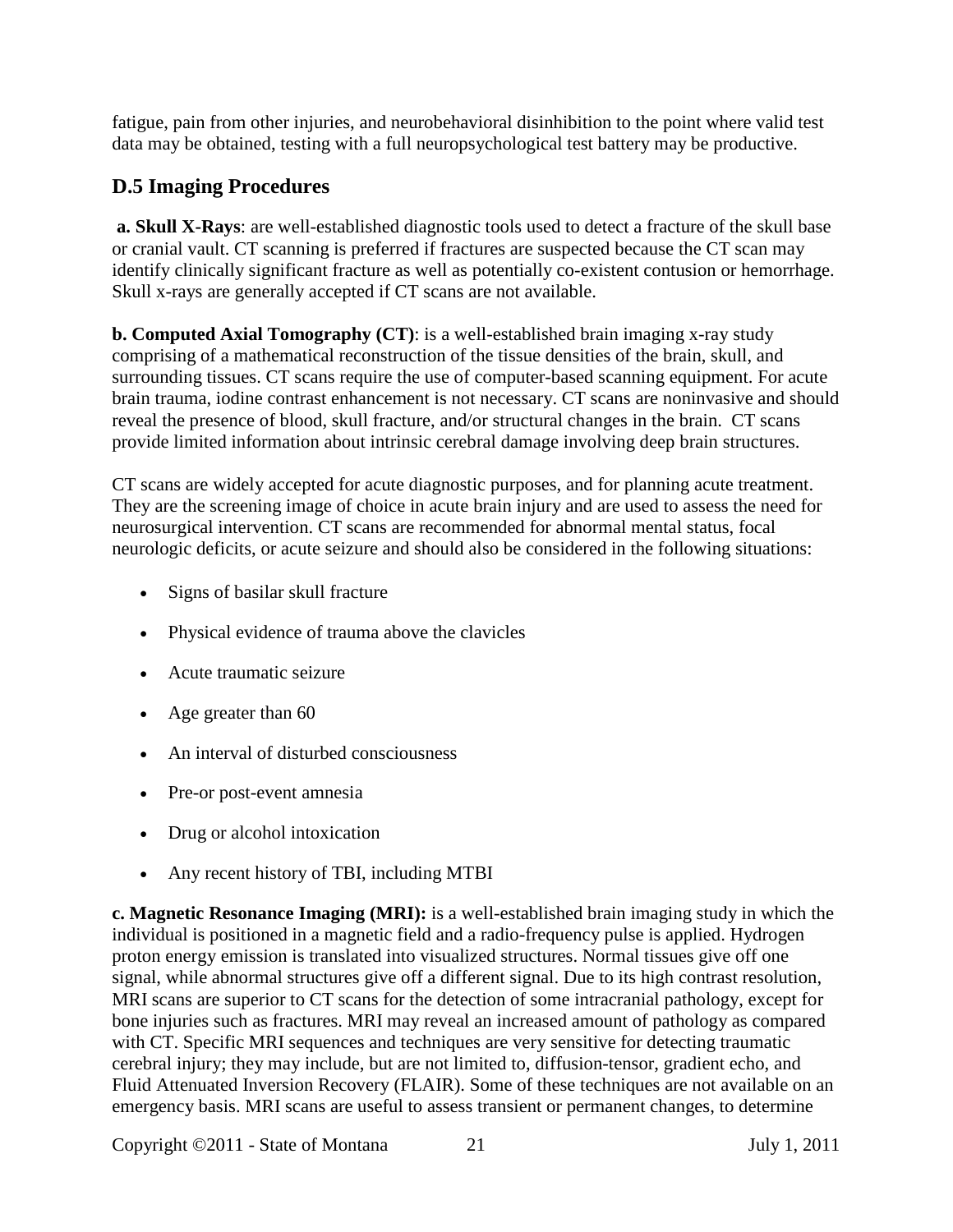the etiology of subsequent clinical problems, and to plan treatment. MRI is more sensitive than CT for detecting traumatic cerebral injury. Initially, MRI scans are clinically useful in the following situations to:

- Determine neurological deficits not explained by CT
- Evaluate prolonged interval of disturbed consciousness
- Define evidence of acute changes super-imposed on previous trauma or disease

# **D.6 Vascular Imaging Tests**

Vascular imaging tests reveal arterial or venous abnormalities in the chest, neck, head, or extremities (e.g., thrombosis, dissection, spasm, emboli, or tearing). These studies are generally used if more standard CT/MRI fails to demonstrate suspected vascular abnormalities. They may be useful in moderate/severe TBI as an adjunct to aforementioned studies (Refer to Sections D 5.a. Skull X-Rays, b. Computed Axial Tomography (CT) and c. Magnetic Resonance Imaging), but only rarely in MTBI. Procedures that are generally accepted include:

a. Arteriography: is generally accepted, when the above-noted traumatic vascular abnormalities are suspected but unproven with the techniques discussed so far, or when further investigation of the vascular lesion is necessary. This is particularly true with arteriovenous fistulous change. b. Venography: is generally accepted, if increased venous flow and pressure are suspected and still undemonstrated. This is done either by the jugular or orbital systems.

c. Noninvasive Vascular Assessment (NIVA): is the least invasive and may demonstrate direction of blood flow and general patency of the carotid and vertebral arterial systems in the neck, but not in the head.

d. Magnetic Resonance Angiography(Magnetic Resonance Arteriography(MRA) /Magnetic Resonance Venography(MVA)): is indicated when vessel changes are suspected but not demonstrated by other simpler tests. Internal obstruction of an artery (e.g., thrombosis, spasm, dissection, emboli from a concomitant chest, or neck injury) may be demonstrated. Arterial compression due to an external pressure (e.g., bony fracture or mass affect from a large intraaxial hemorrhage or cerebral edema) may be demonstrated. Dissection or arteriovenous fistula formation may be seen, but as with other vascular abnormalities may need conventional contrast arteriography/venography to confirm or refute the MRA or MRV findings. The source for intra or extra-axial bleeding may be seen. Intracerebral dural venous sinus thrombosis, as well as poor venous return may be demonstrated by MRA or MRV.

# **D.7 Lumbar Puncture**

Lumbar puncture is a well-established diagnostic procedure for examination cerebrospinal fluid (CSF) in neurological disease and injury. The procedure should be performed by qualified and trained physicians under sterile conditions. Lumbar puncture is contraindicated in acute trauma to the spinal column, certain infections, increased intracranial pressure due to space occupying lesions, and in some coagulation disorders or defects. Additionally, it should be avoided if there are cutaneous infections in the region of the puncture site.

In individuals with suspected or known increased intra-cranial pressure, lumbar puncture should

Copyright ©2011 - State of Montana 22 July 1, 2011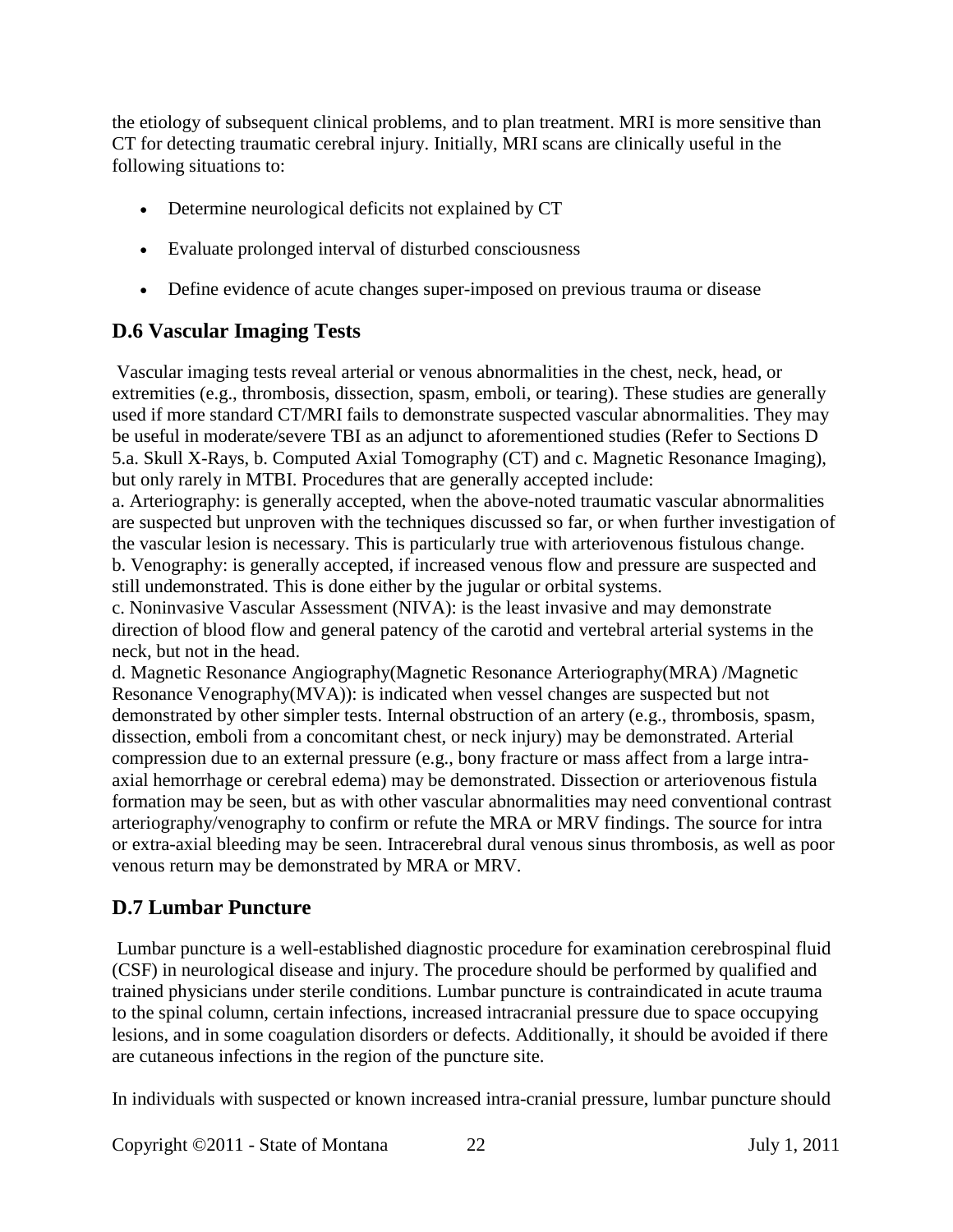be preceded by fundoscopic examination and by a CT scan or MRI. If no radiographic evidence of extra-axial hemorrhage, mass effect, or impending brain herniation is found then lumbar puncture may proceed. If CT or MRI shows intracerebral, intra-ventricular, or subarachnoid blood, lumbar puncture should be withheld until neurological consultation is obtained.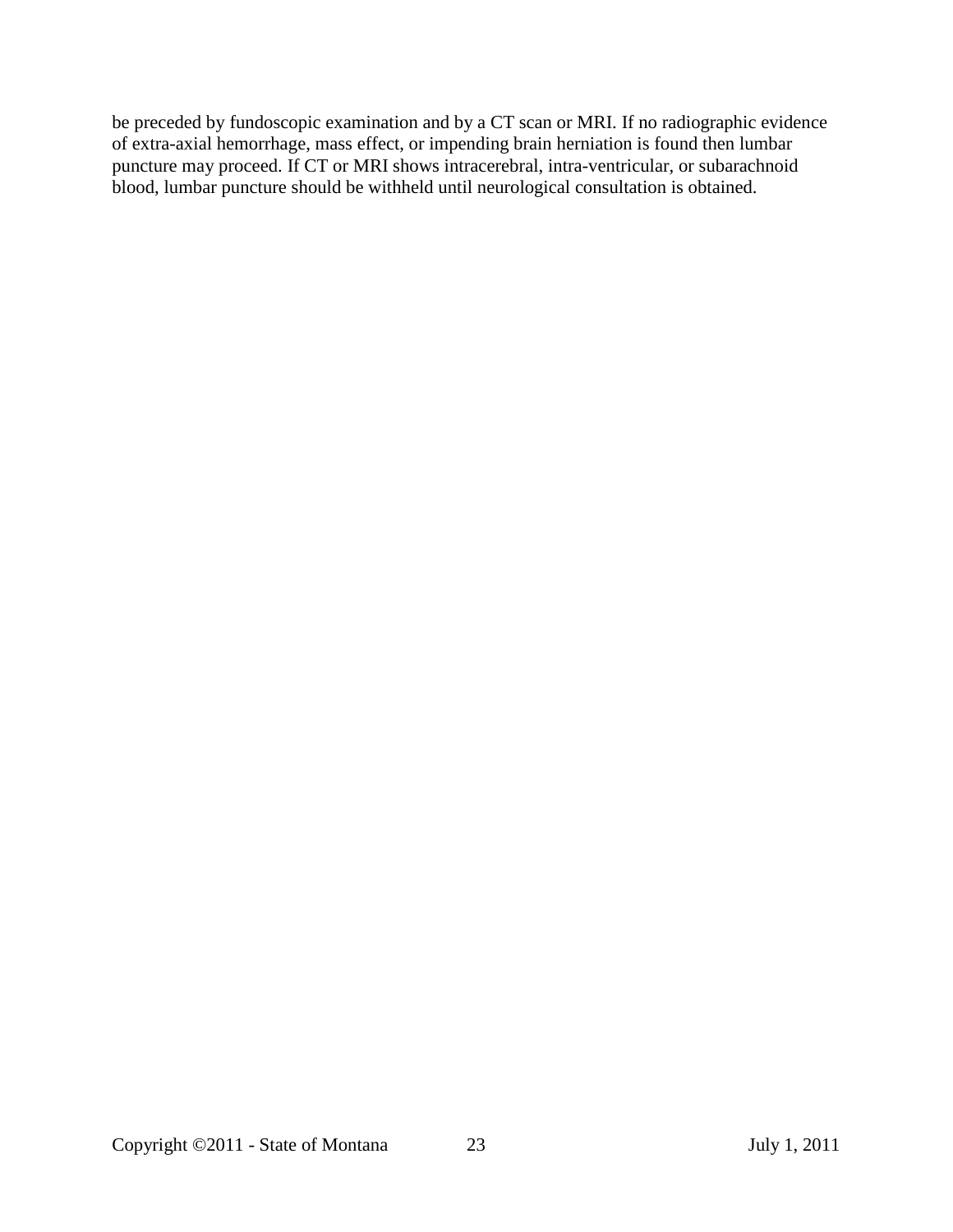# <span id="page-23-0"></span>**E. Follow-up Diagnostic Procedures**

# **E.1 Imaging**

#### **a. Structural Imaging**:

- 1. Computed Axial Tomography (CT): may be used to follow identified pathology or screen for late pathology. Subsequently, CT scans are generally accepted when there is suspected intracranial blood, extra-axial blood, hydrocephalus, altered mental states, or a change in clinical condition, including development of new neurological symptoms or post-traumatic seizure (within the first days following trauma). MRI scans are generally recommended as opposed to CT once the initial acute stage has passed.
- 2. Magnetic Resonance Imaging (MRI): is the image of choice to detect late the subacute structural changes in the brain which underlie abnormal functioning and is a wellaccepted technique for follow-up imaging. Complications of TBI that may be explained by MRI include, but are not limited to: post-traumatic epilepsy, post-traumatic movement disorder, post-traumatic cranial neuropathy, post-traumatic infection, or failure to recover within the expected time frame. Specific MRI sequences and techniques as previously mentioned may have more anatomic sensitivity, and be of clinical utility (Refer to D.5.c.- Magnetic Resonance Imaging (MRI)).

**b. Dynamic Imaging**: In contrast to anatomical imaging procedures, the following procedures are designated to detect physiologic activity of the brain, including cerebral blood flow and cerebral metabolism.

1. Single Photon Emission Computed Tomography (SPECT): is not generally accepted as a diagnostic test for TBI of any severity and is considered investigational for diagnostic purposes. It is a functional image of the brain created by a flow tracer or a receptor binding substance tagged with a radionuclide and injected intravenously into the individual. Radiotracer is assumed to accumulate in different areas of the brain proportionately to the rate of delivery of nutrients to that volume of brain tissue. Using a gamma camera and the techniques of CT, a 3-D image of the distribution of a radionuclide in the brain is obtained. SPECT may identify areas of decreased perfusion and provide a qualitative estimate of regional cerebral blood flow (CBF), which correlates with metabolism in many neurologic disorders. There is a variable correlation of SPECT with other measures such as neuropsychological test findings. Although it should not be used to diagnose MTBI, there is some evidence that SPECT may provide useful information in some cases in which the prognosis is in question. SPECT may be useful when expected recovery from MTBI is not occurring within several months from the time of injury. A normal SPECT scan in this setting indicates a likelihood of resolution of symptoms within twelve months. However, due to its lack of specificity, an abnormal SPECT scan does not mean that symptoms will persist. Symptoms may resolve even when areas of abnormal perfusion continue to be seen on the SPECT scan.

For severe brain injury, SPECT may be useful for individuals with prolonged low levels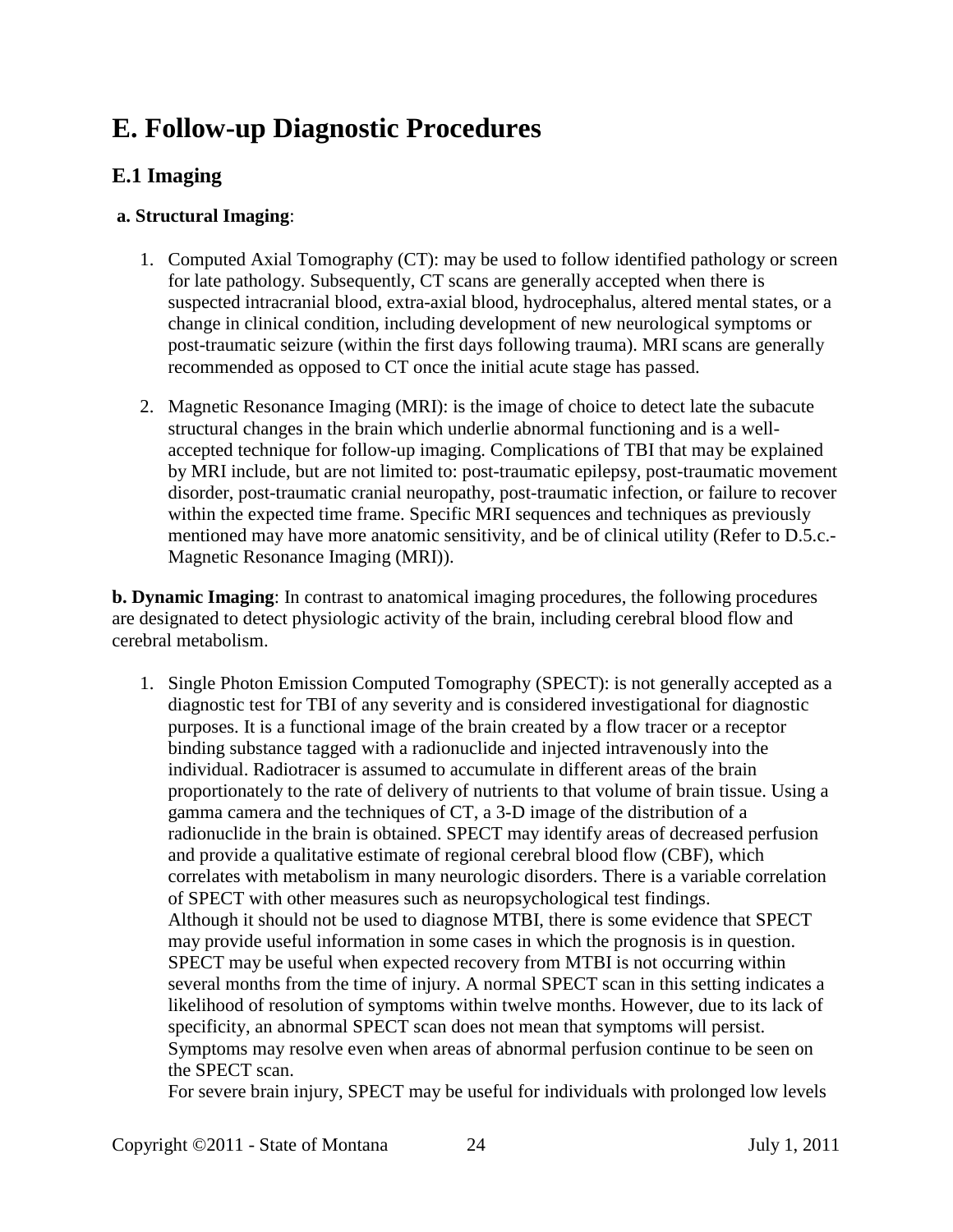of responsiveness (i.e. persistent vegetative state) in cases of anoxia, or when additional data is needed.

In all severities of TBI, it is recommended that medical necessity and clinical usefulness for this study be justified.

2. Positron Emission Testing (PET): is a functional brain imaging procedure. A tracer molecule tagged with a positron-emitting radioisotope is injected into the body. Biodistribution of the tracer is imaged, producing information about local cerebral glucose utilization and cerebral perfusion. This procedure requires on-site access to a cyclotron.

PET can reveal areas of decreased metabolism in the brain. In individuals with moderate/severe TBI, PET findings are closely correlated with the site and the extent of cerebral dysfunction derived from neurological and neurobehavioral examinations. Little information is available about its use and results in MTBI. In all severities of TBI, it is recommended that medical necessity and clinical usefulness for this diagnostic study be justified. It is not generally accepted as a diagnostic study and should not be used solely to diagnose the presence of TBI.

# **E.2 Advanced MRI Techniques**

**a. Magnetic Resonance (MR) Spectroscopy**: is a noninvasive test that applies a burst of radiofrequency energy to tissue inside an applied magnetic field. The resulting excitation and relaxation of nuclei generates a signal which carries information about the chemical environment of those nuclei. MR spectroscopy may detect changes in levels of n-acetyl-aspartate, an intermediate in neurotransmitter synthesis which is present in large amounts in normal functioning neurons but is decreased in damaged brain tissue. Its spectral signal may correlate with neuronal integrity and function and may show loss of function in tissue which appears normal on conventional CT or MRI studies. MR spectroscopy may increase the sensitivity of MR imaging for traumatic lesions. This sensitivity may allow for increased correlation to more specific neuro-cognitive deficits, guide treatment planning and be useful information in determining long-term outcome. MR spectroscopy remains predominantly a research tool at this time should not be used solely to diagnose the presence of TBI. It may be considered with adequate documentation of its medical necessity in selected cases when the information will assist in clarifying the pathology to direct a therapeutic approach to the individual with TBI.

**b. Functional MRI (fMRI)**: uses MRI to detect physiologic responses of brain tissue to various tasks. Blood oxygenation level dependent (BOLD) contrast, the most popular fMRI technique, derives an image from differences in the magnetic properties and therefore differences in MR decay parameters, of oxygenated and deoxygenated hemoglobin. A typical fMRI study compares images under two or more behavioral conditions, which may involve motor, cognitive, or visual tasks. fMRI studies have shown functional reorganization as a general response to brain injury. Alterations in patterns of cerebral activity seen on fMRI may correlate with cognitive deficits in individuals with TBI, but the specificity of the test is not sufficient to make fMRI a diagnostic tool. It is currently a research tool and not recommended for clinical use.

#### **E.3 Neuropsychological Assessment**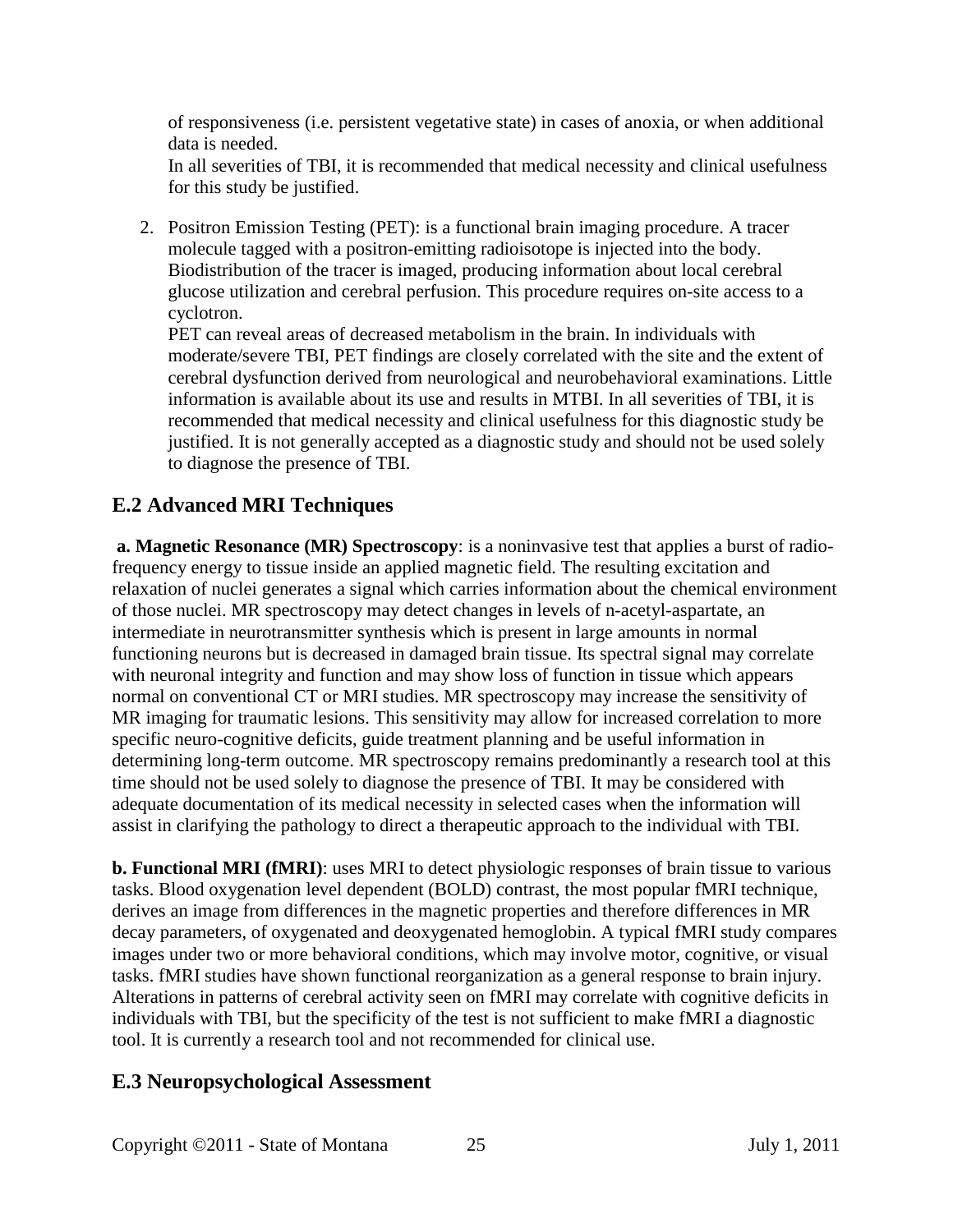Neuropsychological assessment past the acute period is appropriate in the following situations when:

- input is needed to plan treatment to maximize long-term cognitive and overall functional outcomes
- it is considered useful to define how strengths may be utilized in cognitive rehabilitative therapy to compensate for weakness
- there is a question of the individual's ability to perform work-related duties and there are safety issues (i.e., possible harm to self or others), or when the person's vocation necessitates more extensive testing prior to vocational re-entry or return to school/training
- assistance is needed with differential diagnosis including the diagnosis of traumatic brain injury past the acute period
- it is deemed necessary to evaluate and/or monitor effectiveness of treatment approaches (i.e., cognitive rehabilitation therapy) in specific individuals
- the individual with TBI fails to show improvement and cognitive abilities and emotional functioning or personality variables are suspected to be interfering with treatment progress
- subjective complaints are disproportionate to the clinical history or objective findings as observed by provider(s)
- the degree of disability is disproportionate to the clinical history and objective findings as observed by provider(s)

The following information may aid in delineating when a full neuropsychological battery is necessary versus more limited testing:

**a. Mild Traumatic Brain Injury**: Between one and six months post-injury, serial testing with specialized mild brain injury batteries that emphasize speed of processing, memory, and executive functions will usually be appropriate for treatment planning and monitoring progress. However, the administration of a full neuropsychological test battery may become necessary in this time period when:

- there is no medical history of traumatic brain injury, and there is the question of whether a brain injury occurred
- it is necessary to address issues on the initial indicators list

**b. Moderate/severe TBI**: The administration of a full neuropsychological test battery after the acute period is appropriate in a number of situations when: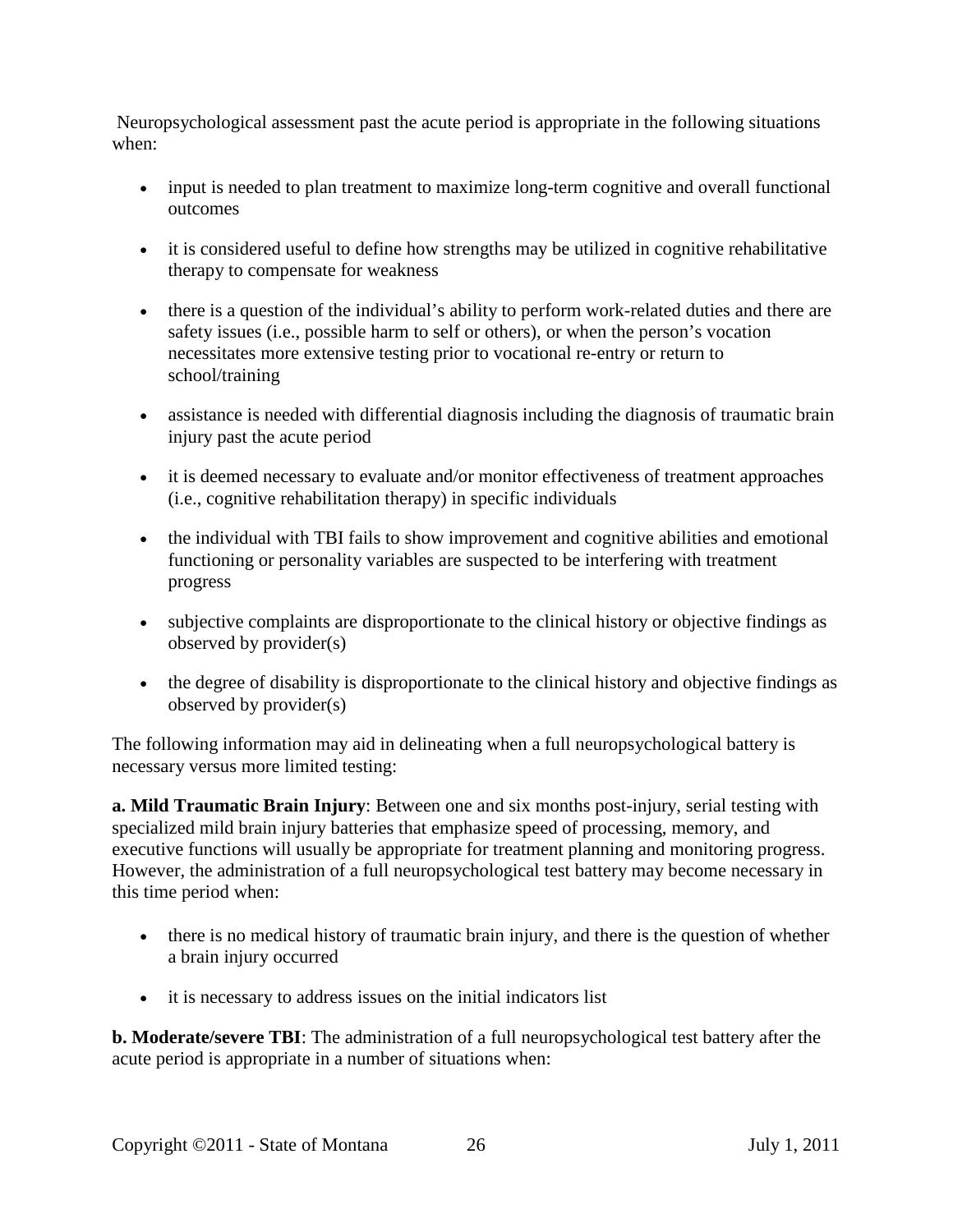- developmental issues are interacting with a history of traumatic brain injury (e.g. determining if age related memory changes are diminishing functioning in a person with a history of moderate/severe traumatic brain injury)
- late complications develop that affect memory and thinking (seizures, depression)
- there are questions of competency
- it is necessary to address any of the issues on the initial indications tests

# **E.4 Personality/Psychological/Psychosocial Evaluations**

Personality/Psychological/Psychosocial Evaluations are generally accepted and well established diagnostic procedures with selective use in the TBI population, but have more widespread use in the sub-acute and chronic populations. Diagnostic testing procedures may be useful for individuals with symptoms of depression, delayed recovery, chronic pain, recurrent painful conditions, and disability problems. An individual with a PhD, PsyD, or psychiatric MD/DO credentials may perform evaluations. An explanation of the elements that may be included in a psychosocial assessment are found in the Chronic Pain Guidelines, section E.2.

A psychosocial assessment may be necessary if symptoms do not correlate with a diagnosis of TBI. Complaints of cognitive dysfunction may also be associated with a variety of conditions that do not involve neurological disease, brain injury, or concussion. This includes conditions such as depression, anxiety, chronic pain, somatoform disorders, and factitious orders. At times, a set of symptoms may not coincide with expected objective findings for a diagnosis of TBI. To identify non-neurological contributions to cognitive or other functional complaints, a psychological evaluation focusing on mental disorder diagnoses is appropriate when:

- delayed recovery is present
- there is a question of whether a brain injury has occurred
- neuropsychological testing yields a pattern of test results that do not make logical sense in view of clinical history
- when neurologically improbable symptoms are present

# **E.5 Electroencephalography**

**a. Electroencephalography (EEG)**: is a well-established diagnostic procedure that monitors brain wave activity using scalp electrodes and provocative maneuvers such as hyperventilation and photic strobe. Information generated includes alterations in brain wave activity such as frequency changes (nonspecific) or morphologic (seizures). EEG is not generally indicated in the immediate period of emergency response, evaluation, and treatment. Following initial assessment and stabilization, the individual's course should be monitored. If during this period there is failure to improve, or the medical condition deteriorates, an EEG may be indicated to assist in the diagnostic evaluation. Potential diagnoses include seizures, focal encephalopathy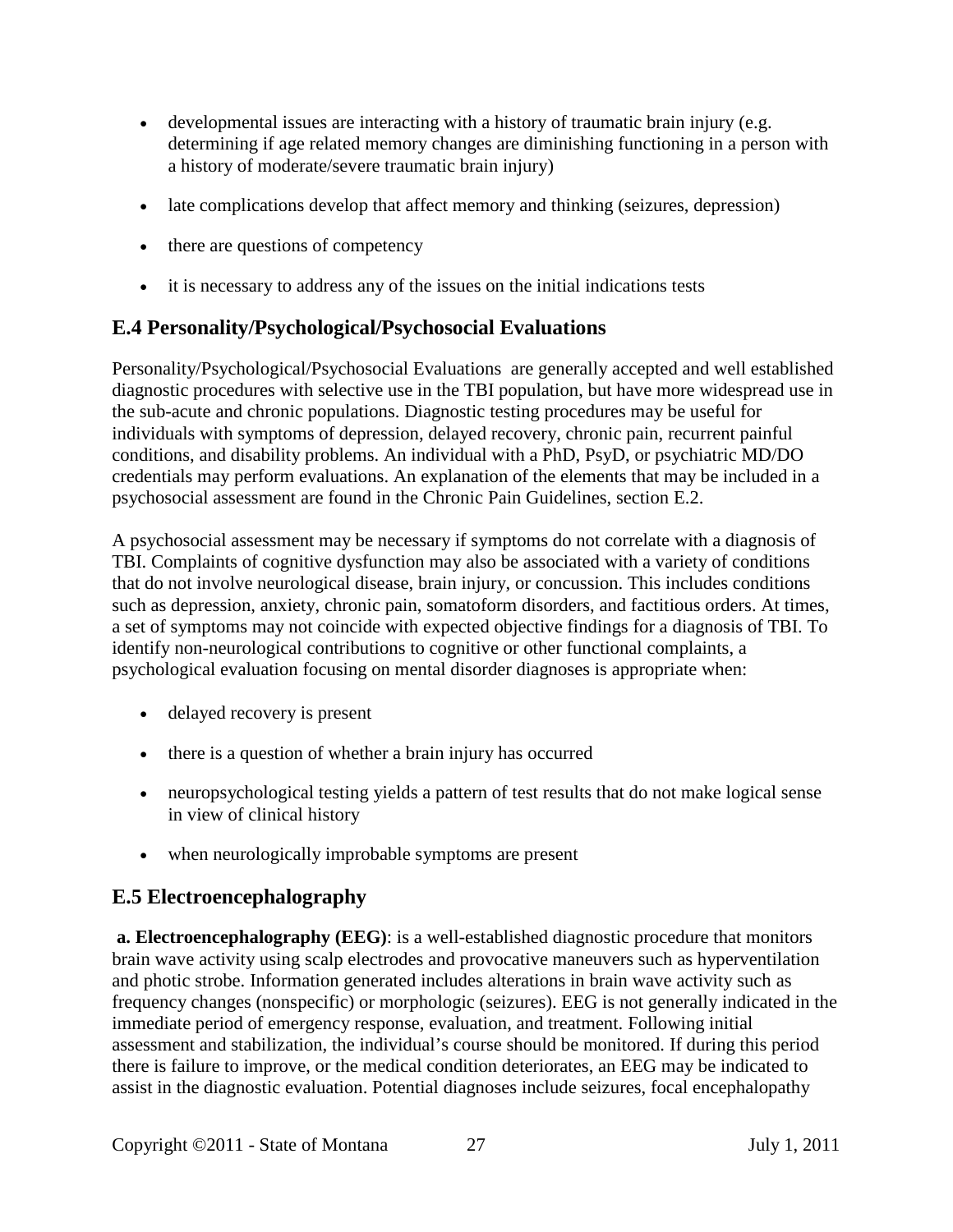due to persistent effects of hemorrhage, or diffuse encephalopathy due to the injury, or other complicating factors such as hydrocephalus or medications.

**b. Quantified Electroencephalography (QEEG) (Computerized EEG):** is a modification of standard EEG using computerized analysis of statistical relationships between power, frequency, timing, and distribution of scalp recorded brain electrical activity. These statistically generated values are then compared to those recorded from selected control and specific populations, generally using multiple regression analysis of multiple measurements and calculated parameters. A statistically derived probability statement regarding the likelihood of the individual studied belonging to the patient pathological population in comparison to the control non-pathological population is then generated.

- 1. Indications for Use: Recent studies suggest that in the future QEEG may become a useful tool in the retrospective diagnosis of TBI and its severity, but this application remains investigational. In moderate/severe TBI the results of QEEG are almost always redundant when traditional electroencephalographic, neurologic and radiologic evaluations have been obtained. QEEG is not recommended for diagnosing MTBI or moderate/severe TBI.
- 2. Practice Requirements of QEEG: QEEG is based upon sophisticated technical and statistical methodologies. Therefore, adherence to some type of technical standards such as outlined by the American Medical EEG Association is necessary. The physician QEEG practitioner should possess EEG board certification from a national certifying organization, documented additional training relevant to QEEG, and "hands on" additional training with one or more qualified QEEG practitioner(s).

# **E.6 Electrodiagnostic Studies**

Electrodiagnostic studies are limited to EMG, nerve conduction studies and multisensory evoked potentials including visual evoked potentials (VEP), somatosensory evoked potentials (SSEP), and brain stem auditory evoked responses (BSAER).

**a. EMG and Nerve Conduction Studies**: are generally accepted, well-established diagnostic procedures. These studies may be useful for individuals with brain injury and EMG associated suspected peripheral nervous system involvement. They are often used to differentiate peripheral versus central spinal cord or brain deficits. These electrodiagnostic studies are possibly complementary to other imaging procedures such as CT, MRI, and/or myelography. These studies provide useful correlative neuropathophysiologic information that is unattainable from standard radiologic studies.

**b. Dynamic Electromyographies**: are electrodiagnostic studies utilized to distinguish the voluntary capacity of a muscle from a spastic reaction. This aids the clinician in better planning specific rehabilitative treatment. This study is helpful in the differential diagnosis and diagnostic work-up of disordered muscle tone. This is a generally accepted procedure.

**c. Evoked Potential Responses (EP):** are generally accepted, well-established diagnostic procedures. EPs are stimulus based central nervous system electrophysiologic responses to

Copyright ©2011 - State of Montana 28 July 1, 2011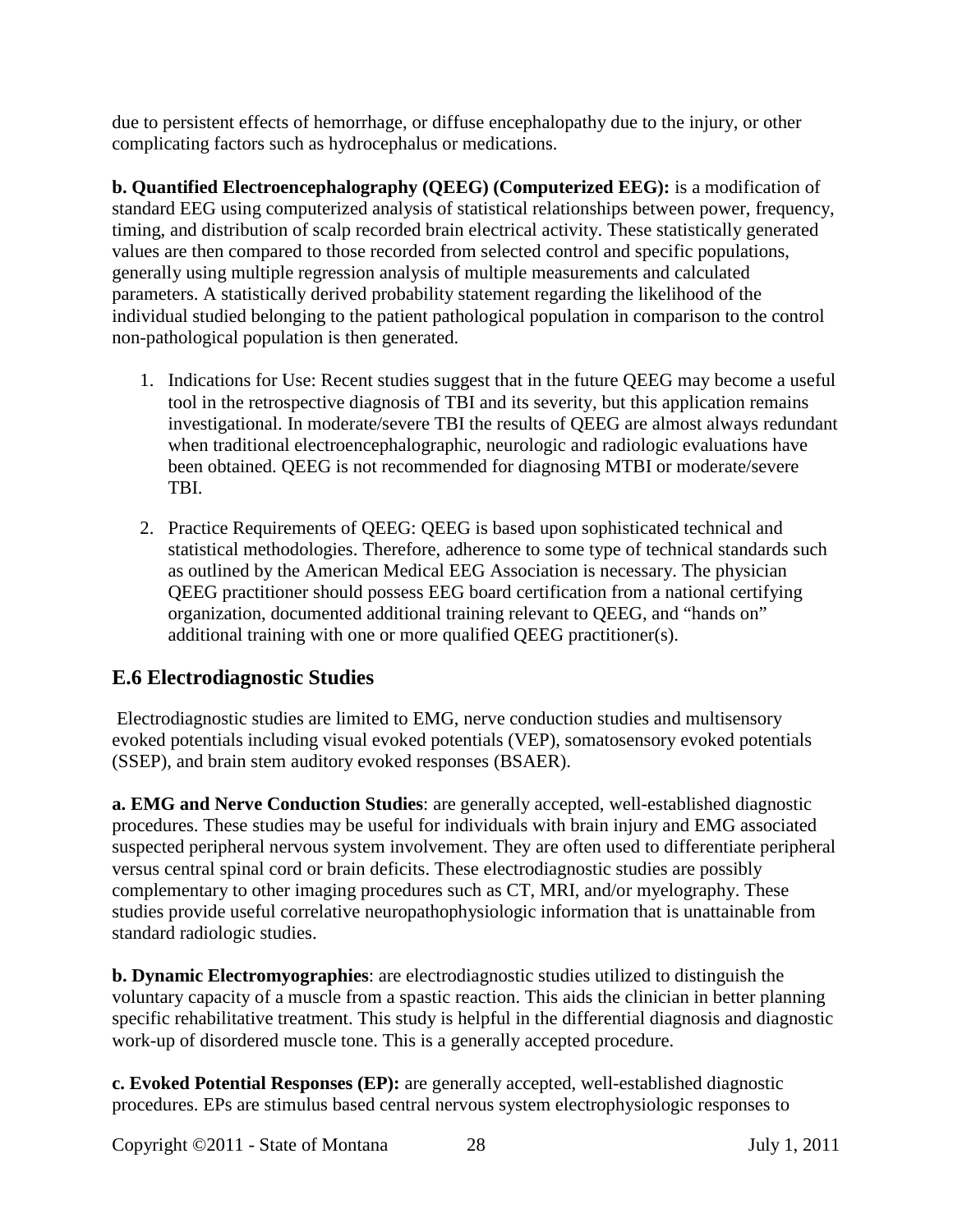stimulus, either externally generated via one or more sensory modalities, or internally generated via the processing of information. Multisensory EP studies are limited to visual evoked potentials, brain stem evoked potentials, somatosensory evoked potentials and cognitive evoked potentials. In moderate/severe TBI, including the "minimal responsive or vegetative state," there is some utility in the use of these studies for differential diagnosis, prognosis and to determine an individual's more specific level of neurologic functioning.

- 1. Brain Stem Auditory Evoked Response (BSAER): is a generally accepted diagnostic procedure useful in assessing damage to the brain stem, midbrain and other neural structures that govern hearing and/or balance. It may be more useful than the SSEP in MTBI. A normal test does not rule out structural damage, and the test may be abnormal in middle ear and non-traumatic disease affecting the auditory pathway. Waves one and three but particularly five, are most useful in assessing injury. While amplitude and the presence of wave are important, the latency and interwave latency is equally as important. This test is often sensitive and nonspecific.
- 2. Electroretinogram (ERG): This generally accepted diagnostic procedure for occult retinal trauma accompanying brain injury. Most traumatic retinal pathology may be detected by direct examination.
- 3. Cognitive Event-related Potential: is an acceptable diagnostic procedure for moderate/severe brain injury. Event-related potential provides no information in MTBI that cannot be obtained through other diagnostic procedures and is not recommended.
- 4. Somatosensory Evoked Potential (SSEP): is a generally accepted diagnostic procedure for moderate/severe brain injury. SSEP provides no information on MTBI that cannot be obtained through other diagnostic means. SSEP is not recommended in MTBI.
- 5. Visual Evoked Potential (VEP): This is a generally accepted diagnostic procedure. Pattern reversal monocular VEP recording may detect pathology in the anterior-posterior visual pathway from the retina to the occipital cortex. It may be indicated in the event of compromised acuity or visual field defect. The VEP may occasionally be normal in cases of severe structural damage if there is enough preserved central visual field.

# **E.7 Laboratory Testing**

Laboratory testing is a generally accepted, well-established procedure. In MTBI, they are rarely indicated at the time of initial evaluation unless there is suspicion of systemic illness, infection, neoplasia, or underlying disease. In moderate/severe brain injury, extensive lab testing will be necessary to monitor electrolyte status, organ functions, and other physiologic processes, depending on the medications used and the severity of the injury. Any individual with TBI on medication will require laboratory testing to monitor effects on organ function.

#### **E.8 Diagnostic Nerve Blocks**

Diagnostic nerve blocks are generally accepted procedures involving percutaneous needle injection techniques to a specific nerve. These diagnostic blocks are typically performed with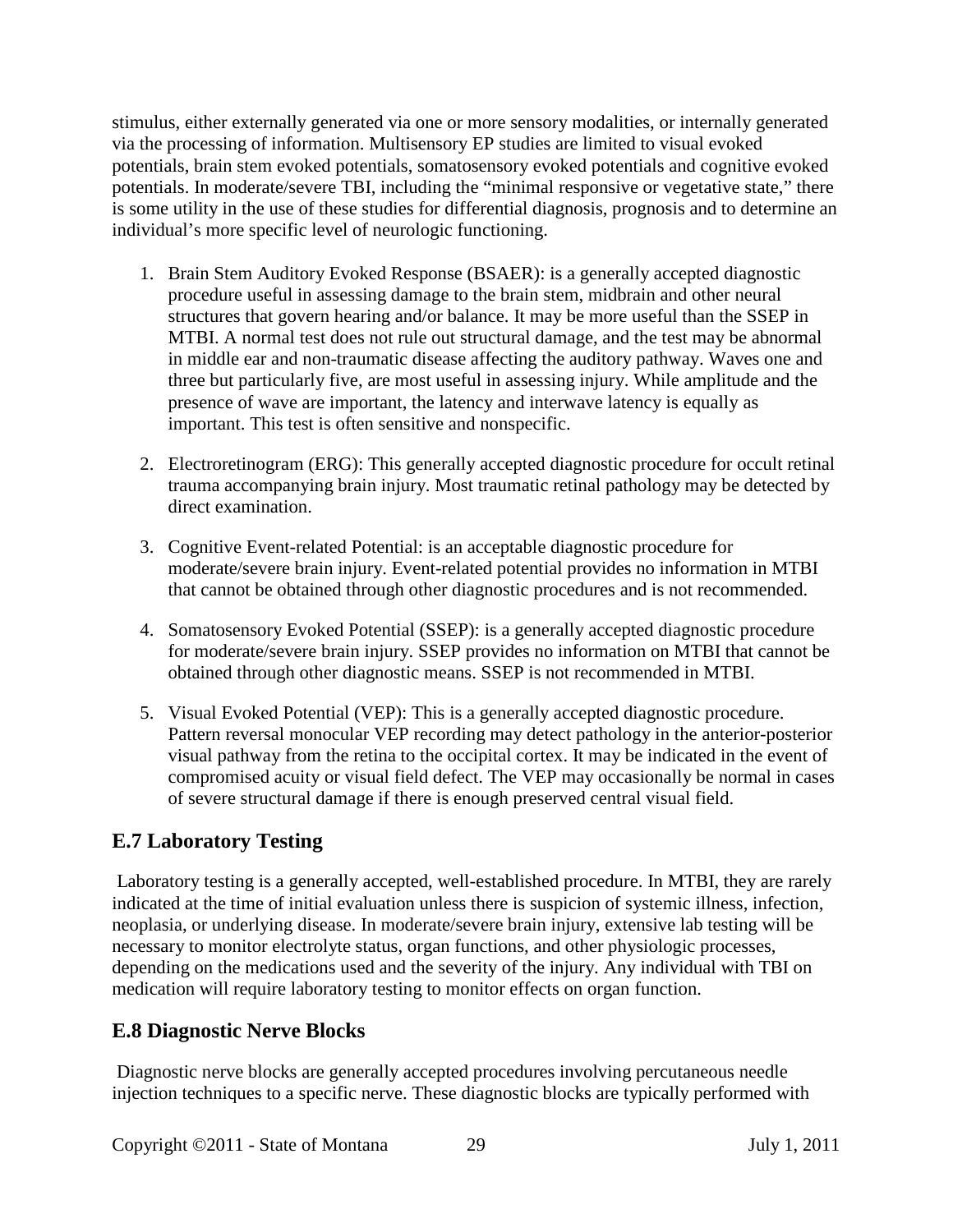quick-acting, short duration local anesthetics such as lidocaine or bupivacaine. Temporary diagnostic nerve blocks evaluate limb range-of-motion (ROM), dystonia or spasticity and assist in planning subsequent more specific therapy.

# **E.9 Audiometry and Otology**

Neurotologic evaluation is a widely used and generally accepted practice in cases of hearing loss, dizziness, balance problems, facial nerve injury and cerebrospinal fluid leak. These symptoms may each occur in an individual with TBI of all severities.

**a. Audiometry**: is a generally accepted and well-established procedure that measures hearing. An audiologist or skilled trained technician administers the test using of an audiometer. The machine presents individual frequencies to the individual (typically ranging from 125-8000 Hz) at different levels of loudness (in dBHL). The individual is asked to respond to the sound that he may barely perceive (threshold). Normal thresholds are from 0-25dBHL. The results are displayed in normal graphic form or on audiogram. The audiologist or physician may determine the presence and type (conductive, sensorineural, or mixed) of hearing loss based on the audiogram.

Baseline audiometry following brain injury is indicated when the individual with TBI presents with hearing loss, dizziness, tinnitus, or facial nerve dysfunction.

Audiograms may be obtained in serial fashion to monitor inner ear function in response to time and treatment.

**b. Tympanometry**: is a generally accepted and well-established procedure that measures middle ear air pressures. It is used to help identify the presence of tympanic membrane perforations, ossicular abnormalities, and middle ear fluid.

#### **c. Vestibular Function Tests**:

- 1. Electro- or video-nystagmography (ENG/VNG): is a generally accepted and wellestablished procedure that measures inner ear balance function. The test measures eye movement in response to inner ear balance stimulation making use of the vestibulo-ocular reflex. There are several components to the ENG/VNG. They include oculomotor testing, positional testing and caloric testing. This series of tests may identify peripheral and central abnormalities, abnormalities in oculomotor function, and unilateral and bilateral vestibular dysfunction. The ENG/VNG may also in some cases identify the affected ear. This test is often used in individuals with TBI complaining of dizziness or dysequilibrium and may help diagnose conditions such as labyrinthine concussion, vestibular hypofunction, and central vertigo. It is often used in conjunction with other tests such as the audiogram and clinical history to help arrive at a diagnosis.
- 2. Rotary Chair Testing: is a generally accepted and well-established test that may identify the presence of a vestibular lesion. It may help identify peripheral lesions, but unlike the ENG/VNG it cannot identify the site of the lesion. The rotary chair test often is used to identify whether or not an injured vestibular system has compensated.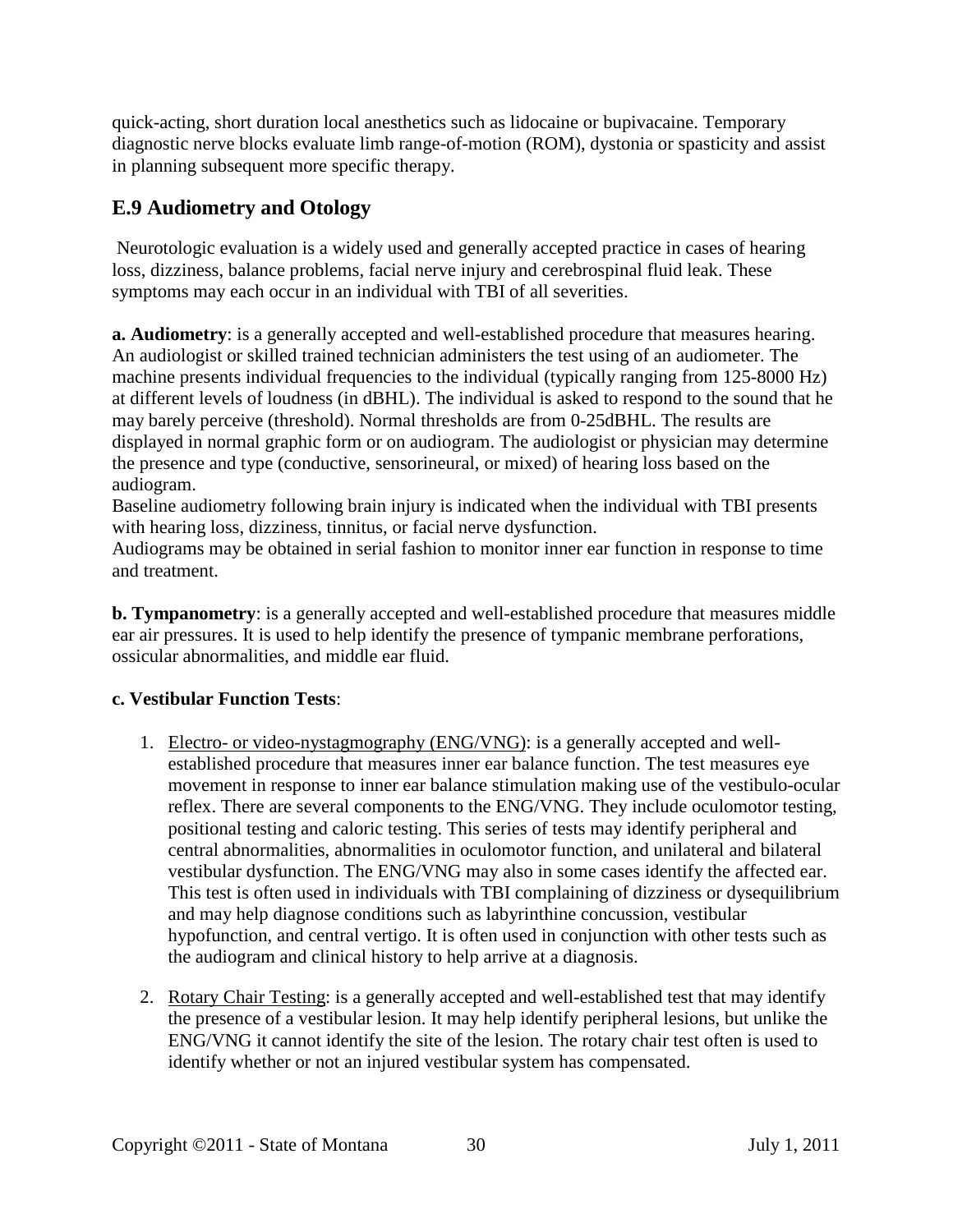- 3. Dynamic Posturography: is a functional test of balance that allows a separate evaluation of the sensory organization and motor coordination components of balance. The purpose of this procedure is to identify the integral components of a functional balance deficit that may help in treatment planning. This technique also may be useful in monitoring neurologic recovery in individuals with TBI and balance deficits. These functional methods of evaluation are considered generally accepted practices in the evaluation of persistent vestibular and balance deficits that may require specific treatment and remediation strategies.
- 4. Electrocochleography (ECoG): is a well-established and generally accepted test that measures facial nerve function. This test measures the action potential of different branches of the facial nerve. It is used in individuals with TBI resulting in a facial paralysis and is key in determining the need for surgical intervention. This test is most useful within the first three weeks of facial nerve dysfunction. If the action potentials on the affected side are 90-100% less than those on the normal side, it suggests significant injury to the nerve and calls for surgical exploration. Individuals with TBI whose nerve is less than 90% decreased in function have a reasonably good outcome when compared with observation alone.
- 5. Other clinical referrals: The treating physician may often refer individuals with TBI who have balance problems to other clinicians to assist in their assessment. This may include but is not restricted to, physical therapy, occupational therapy, chiropractic therapy, neuro-optometry and neuroophthalmology. There should be a coordinated approach between these disciplines and the physician specialist in the individual's treatment.
- 6. Vestibular evoked myogenic potentials (VEMP): is an investigational technology that uses a vestibulocolic reflex to evaluate the function of the otolithic system of the inner ear. The otolithic organ is a part of the balance system not addressed in the previous tests.

In VEMP testing, myogenic potentials are recorded from the individual's actively flexed sternocleidomastoid muscle. A sound stimulus is introduced that should cause a drop in the myogenic potential. If this drop does not occur, it suggests dysfunction of the saccular otolith, or the vestibular branch of the eighth cranial nerve. This is currently a research tool and is not recommended for routine clinical use.

# **E.10 Visual Evaluation**

Visual evaluation is a well-established series and combination of examination techniques and diagnostic tests. The visual evaluation measures a wide range of visual processes that involve the functional status of the eyes, the visual pathways of the brain, and the systemic health conditions that affect the eyes and visual pathways. It generates information regarding the presence or absence of refractive error, vision loss, oculomotor dysfunction, binocular vision disorder, ocular injury, and pathology. Visual evaluation may be necessary to evaluate central and peripheral nervous system disorders including central visual acuity loss, visual field loss, nystagmus, ocular motility impairment, cranial nerve palsy, ophthalmoplegia, pupillary reflex disorders, and visual perceptual disorders.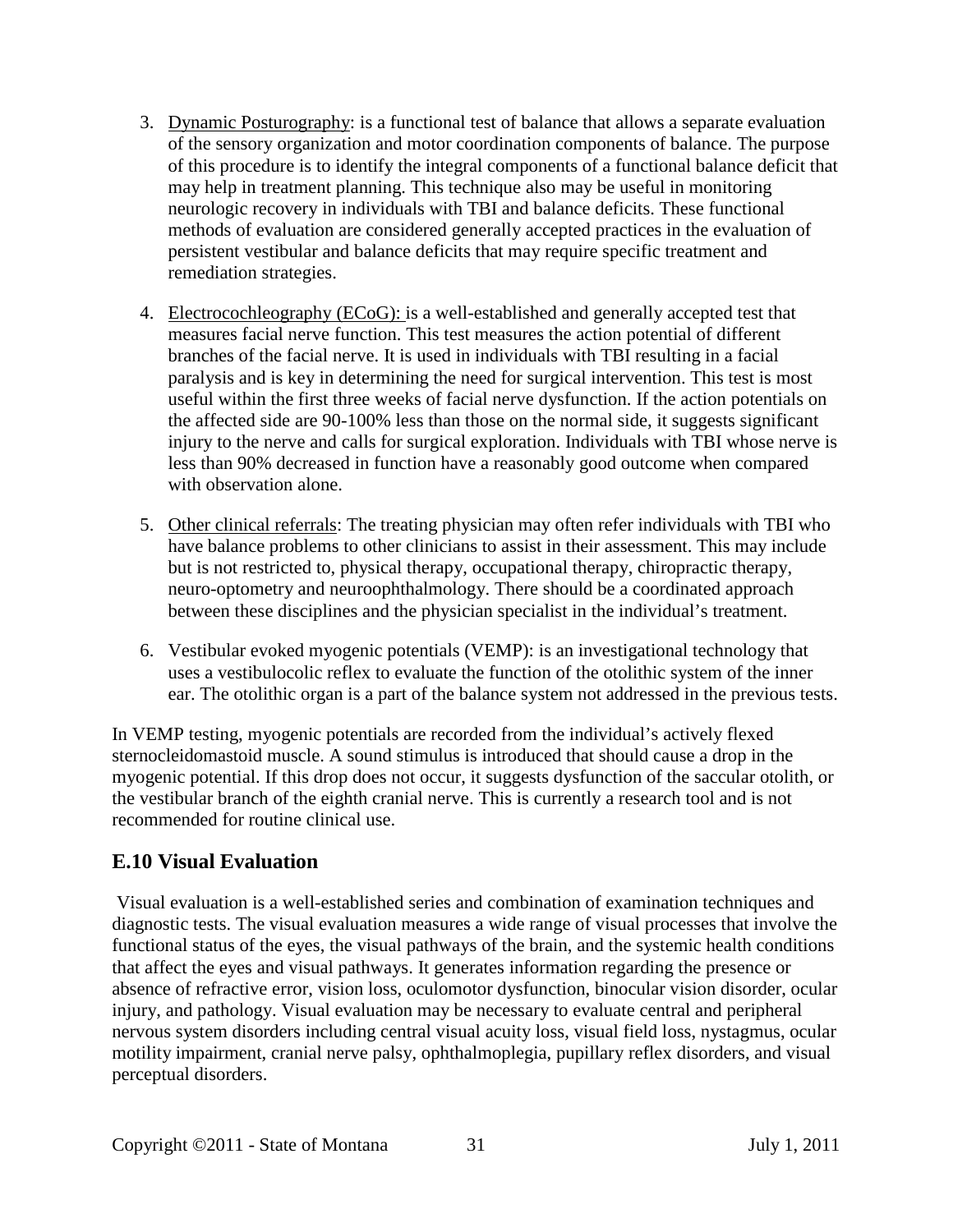Visual evaluation is indicated when signs or symptoms consistent with a visual problem are reported by the individual, or observed by others. Significant signs and symptoms not directly and solely attributable to other causes (e.g., cognitive, vestibular, medication, psychological) indicate the need for vision evaluation as soon as is reasonably possible post-injury. Mild signs and symptoms may be monitored for several weeks to allow for resolution or improvement.

Signs and symptoms of visual dysfunction may include, but are not limited to, the following: blurred vision, focusing problems, double vision, eye turn (strabismus), eye closure, or eye cover to improve function, headache or eye strain with use of eyes, impaired depth perception, poor tracking (e.g., loses place when reading), words appear to move when reading, impaired peripheral vision, head tilt, dizziness with use of eyes, visual distortions (e.g., objects, floor, walls appear bowed, slanted or tipped), reduced visual attention or concentration for visual tasks. To establish the diagnosis of visual disorders, it is a generally accepted practice for a qualified practitioner to obtain a thorough vision evaluation. A vision examination may be intermediate, extended, or comprehensive, depending on the nature of the deficits. The vision examination includes, but is not limited to the following: case history, visual acuity, refraction, color vision testing, pupillary examination, visual field by confrontation, tangent screen or Amsler grid testing, ocular motility examination, binocularity examination, accommodation testing, intraocular pressure testing, and anterior and posterior segment examinations.

Diagnostic tests include, but are not limited to, visual field testing, ultrasonography, fluorescein angiography, anterior segment and fundus photography, electrodiagnostic studies, low vision evaluation, and visual perceptual testing.

**a. Visual Field Testing**: is a well-established technique to evaluate central and peripheral vision. It is indicated when a field defect is suspected by the practitioner. Visual field testing beyond the basic examination should be performed using a procedure and tool that is well-established and standardized. Examples include automated perimetry and Goldmann perimetry.

**b. Ultrasonography**: is a well-established diagnostic test that is indicated for evaluation of ocular or orbital pathology. It is indicated for ocular lesions that are suspected but poorly visualized due to opaque ocular media or for further evaluation of ocular or orbital pathology.

**c. Fluorescein Angiography**: is a well-established diagnostic test to evaluate the retinal and choroidal circulation. It is indicated when lesions of one or both of these circulations are suspected.

**d. Visual Perceptual Testing**: consists of functional assessments to evaluate an individual's recognition and interpretation of visual sensory information. Visual perceptual testing is indicated for determination of the level of visual perceptual impairment and/or confirmation of suspected impairment. Perceptual areas assessed include visual memory, judgment of visual spatial relationships, visual discrimination, visual motor integration, visual figure-ground discrimination, and visual attention. Numerous tests are used for the evaluation of visual perception. Some of these tests are well-established. It is suggested that only tests with established norms in the TBI population be used. Visual perception testing should not be construed to include the full battery of neuropsychological assessment that must be performed by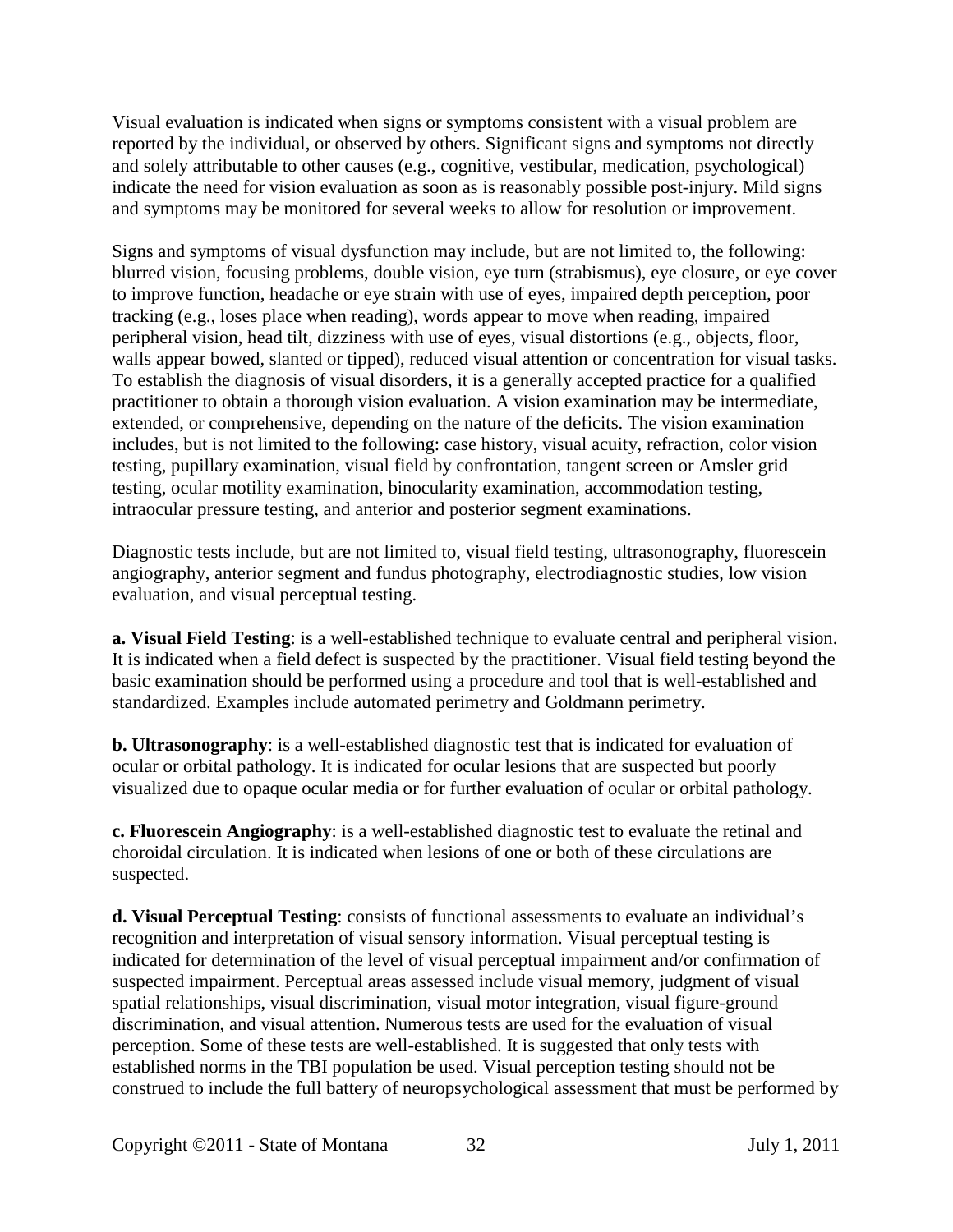a neuropsychologist. In complex presentations, the full battery may be required. Visual perception testing alone cannot be used to make a diagnosis of TBI. Interpretation should occur in the context of assessment of other cognitive functions, including attention, memory, language and executive function.

**e. Low Vision Evaluation**: is well-established and indicated in the presence of subnormal bilateral visual acuity or visual field. The goal is to provide low vision aids for distance or near vision that improves visual functioning.

f. Electrodiagnostic Studies: are well-established and indicated in the presence of reduced visual acuity or visual fields, ocular pathology, or suspected optic nerve or visual pathway deficit (Refer to section E.6. Electrodiagnostic Studies for further description.)

# **E.11 Swallowing Evaluation**

Swallowing impairment or dysphagia may be due to neurologic, structural or cognitive deficits and may result from head trauma. Dysphagia may result in pneumonia, inadequate nutrition, dehydration, weight loss, failure to thrive, and death.

#### **a. Clinical Assessment**:

- 1. Clinical Bedside Assessment: This generally accepted clinical examination of oralpharyngeal swallow function consists of pertinent medical history, examination of function of lip, tongue, soft palate, oral sensitivity, function of pharynx and larynx, observation of dry swallow(s) and, if appropriate, with various food/liquid consistencies, ability to follow directions and discipline his/her own behaviors. If pharyngeal dysfunction or aspiration is suspected, an instrumental assessment may be indicated.
- 2. Modified Evans Blue-Dye Test (MEBDT): is a variation of the clinical bedside assessment used to detect the presence or absence of aspiration in an individual with tracheostomy. This procedure uses blue dye (FC&C Blue No. 1), or methylene blue placed on the tongue, or into liquids or food items. Aspiration is assumed if tracheal suctioning reveals blue-tinged secretions. Recent research has shown questionable reliability with this procedure with an overall 50% false-negative rate when compared with modified barium swallow studies. The MEBDT has not been found reliable in identifying individuals who aspirated trace amounts (less than 10% of the bolus). In the critical care setting, blue dye is not a recommended diagnostic test due to potential toxicity from systemic absorption. Recognizing the limitations and risks of MEBDT, it is a common and practical means of screening individuals to determine readiness for cuff deflation or further swallowing evaluation.

**b. Instrumental Evaluation**: of swallow function are generally accepted diagnostic tests. They are conducted by a Speech-Language Pathologist and physician in collaboration (Radiologist, ENT or other physician familiar with the procedure as appropriate) or by the Speech-Language Pathologist under the supervision of a physician.

Modified Barium Swallow Studies (MBS): or videofluoroscopic study is well-established and the most common instrumental procedure used to study swallow function. The individual's swallowing function involving the oral cavity, pharynx and upper esophagus is visualized while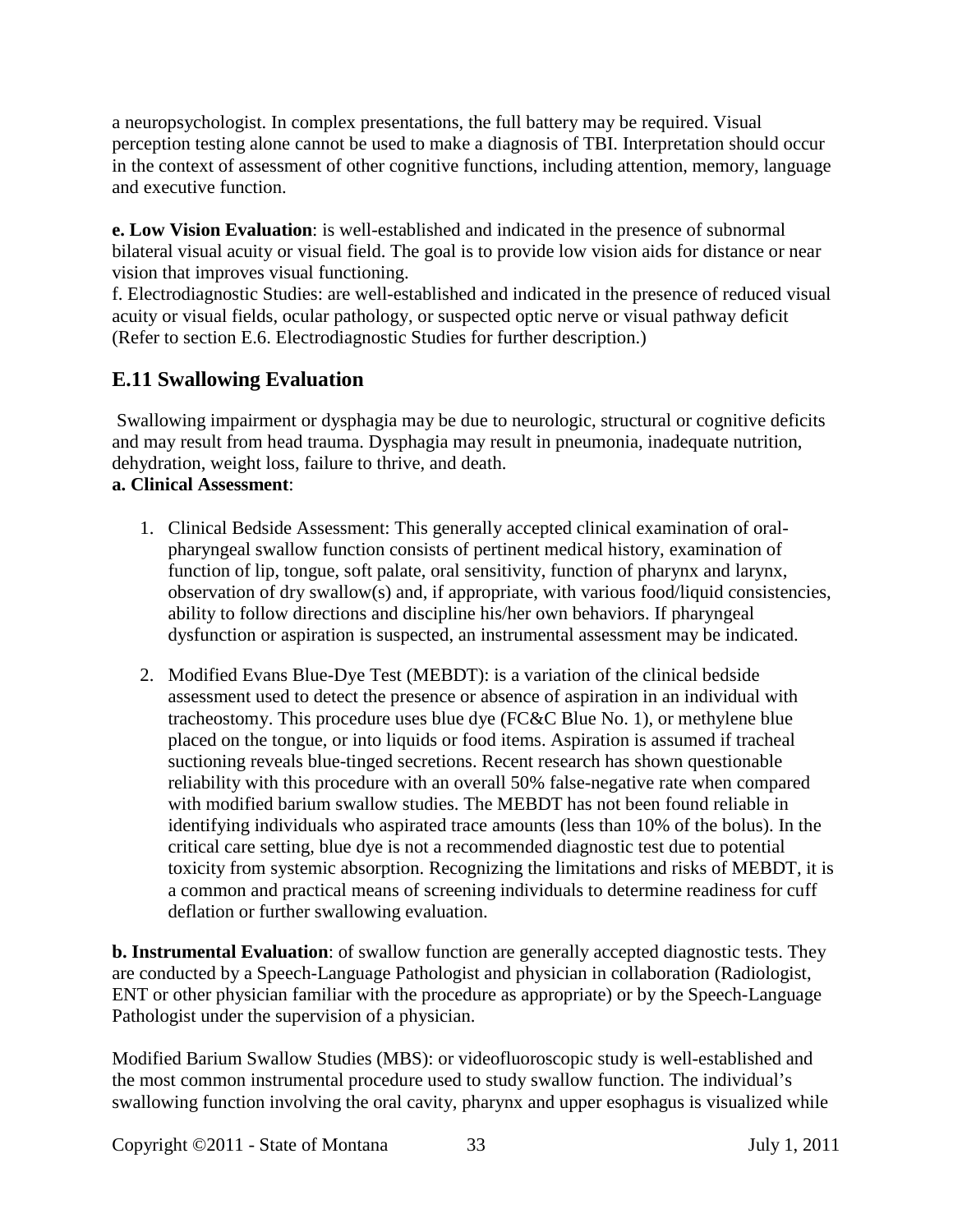swallowing various quantities and textures of food and/or liquid with barium contrast material.

The MBS is useful in visualizing, identifying, and documenting the presence of risk of penetration and/or aspiration and the swallowing disorder responsible for it, clearance of material through the mouth and pharynx, the timing and appropriate percentage of penetration/aspiration, effectiveness of treatment techniques and strategies to improve swallow safety and efficiency. Recommendations are made concerning safety of oral feeding, the need to consider an alternative nutritional method, diet texture modifications, therapy techniques, compensatory postures and strategies. Repeated studies may be needed to determine change in swallow function over time.

**c. Further Instrumental Evaluation**: are generally accepted, but not as frequently used and require documentation of clinical necessity:

- 1. Manofluorographic Swallowing Evaluation (MSE): is a videofluoroscopic swallowing study with the addition of oropharyngeal pressure assessment. Solid state pressure transducer sensors are typically placed in the esophagus, upper esophageal sphincter (UES), hypopharynx and tongue base. Manometry provides quantitative information at rest and during swallowing on pharyngeal, UES, and esophageal pressures, completeness of UES relaxation and coordination of timing between pharyngeal contraction and UES relaxation.
- 2. Fiberoptic Endoscopic Evaluation of Swallowing (FEES): is used to evaluate the pharyngeal phase of the swallow with a flexible endoscope that is placed transnasally into the hypopharynx. It may be completed at bedside and may be useful in those who may not tolerate the radiographic procedure, or when such procedures are not readily available. FEES permits direct visualization of anatomy as well as vocal fold motor activity and morphology. It allows an assessment of briskness of swallow initiation, timing of bolus flow, and swallow initiation, adequacy of bolus driving/clearing forces, adequacy of velar and laryngeal valving forces, penetration or aspiration and presence of hypopharyngeal reflux.
- 3. Fiberoptic Endoscopic Evaluation of Swallowing with Sensory Testing (FEEST): is a modification of the FEES procedure, which adds quantification of the sensory threshold in the larynx. The sensory evaluation involves the delivery of pulses of air at sequential pressures to elicit the laryngeal adductor reflex, thus establishing a sensory threshold. Sensory testing is a quantifiable indicator of those persons at risk for aspiration. It provides better understanding of laryngeal sensory deficits, which may be useful in dietary and behavioral management of individuals with dysphagia.

# **E.12 Return to Work**

Return to work assessment following TBI involves a skillful match between the individual's abilities (physical, cognitive, emotional, and behavioral) and work requirements. Evaluations used to define these abilities such as the Functional Capacity Evaluation (FCE) and the Worksite Analysis should be objective and appropriately timed. The professional performing the FCE and worksite analysis should be specifically trained and familiar with the unique presentation of the individual who has suffered a TBI. The ability to tolerate these evaluations and follow

Copyright ©2011 - State of Montana 34 July 1, 2011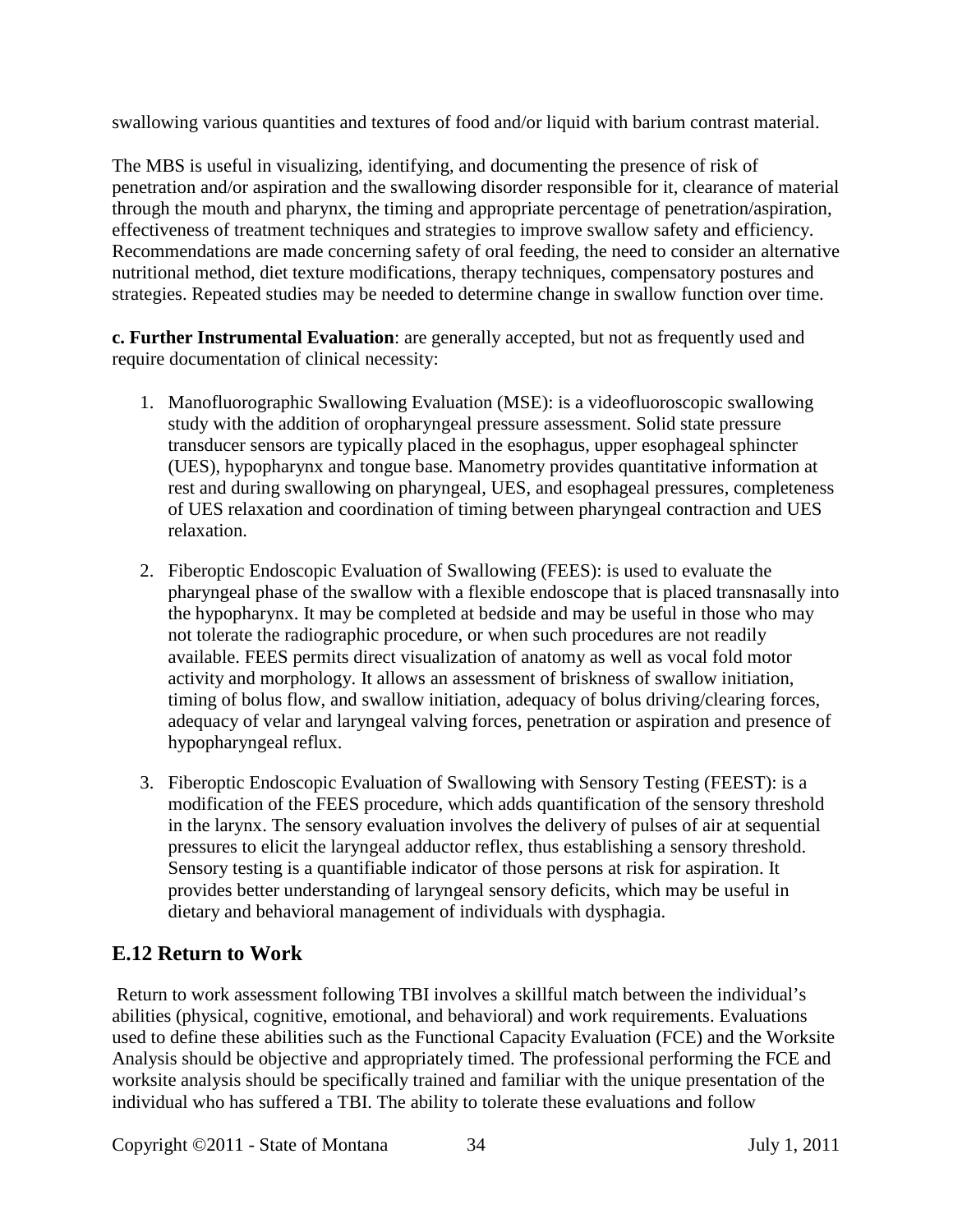commands may be limited due to TBI and should not be construed as non-cooperative or malingering behavior. Two evaluations that may be used are:

**a. Functional Capacity Evaluation (FCE):** may be indicated to identify residual physical limitations. FCE is a comprehensive assessment of the various aspects of physical function as they relate to the individual's ability to perform functional activities necessary for return to work. When cognitive, emotional and/or behavioral sequelae are also present, a comprehensive FCE may provide indications of return to work readiness.

Components of the physical portion of the FCE may include, but are not limited to: musculoskeletal screen, cardiovascular profile/aerobic capacity, coordination, lift/carrying analysis, job specific activity tolerance, maximum voluntary effort, pain assessment, nonmaterial and material handling activities, balance/dizziness, climbing, physical fatigue, endurance, and visual skills.

Components of the cognitive portion of the FCE may include, but are not limited to: memory, executive skill function, attention and concentration, communication, speed of information processing, multi-tasking, new learning, and cognitive fatigue and endurance.

Components of the emotional portion of the FCE may include, but are not limited to: temperament, ability to manage stress, adaptation to change, toleration of feedback, and anger control.

Components of the behavioral portion of the FCE may include, but are not limited to: appropriate social and behavioral interactions. This may present as inability to complete or cooperate with the tests, mood changes, inconsistent or erratic behavior.

FCE's include tools that are an extension of the basic physical examination and may be useful for the determination of impairments, functional/cognitive restrictions, determination of progress, and planning and monitoring of the rehabilitation program. Whenever possible, FCEs should be supplemented with information from neuropsychology, speech/language pathology, occupational therapy, and physical therapy to determine physical, cognitive and psychological abilities to safely and productively function in a work setting. FCEs are typically conducted in 4 to 6 hours, but for individuals who have suffered a traumatic brain injury, additional time may be required, or it may be necessary to conduct the evaluation in two or three separate sessions to allow for the potential variability of cognitive and physical fatigue. Total time for an FCE would rarely exceed 8 to 10 hours.

• Frequency: An FCE may be used to determine baseline status and readiness for return to work. Additional evaluations may be performed to monitor and assess programs and aid in determining the endpoint for treatment

**b. Worksite/Job Site Analysis**: is a generally accepted, established procedure used to determine and document the individual's ability to safely meet essential work demands of a potential job, or return to a pre-existing defined job. This analysis should also identify if job modifications, job coaching or work restrictions are necessary. It involves an on-site systematic task and work process analysis to define safety, ergonomic, cognitive, emotional, human and environmental

Copyright ©2011 - State of Montana 35 July 1, 2011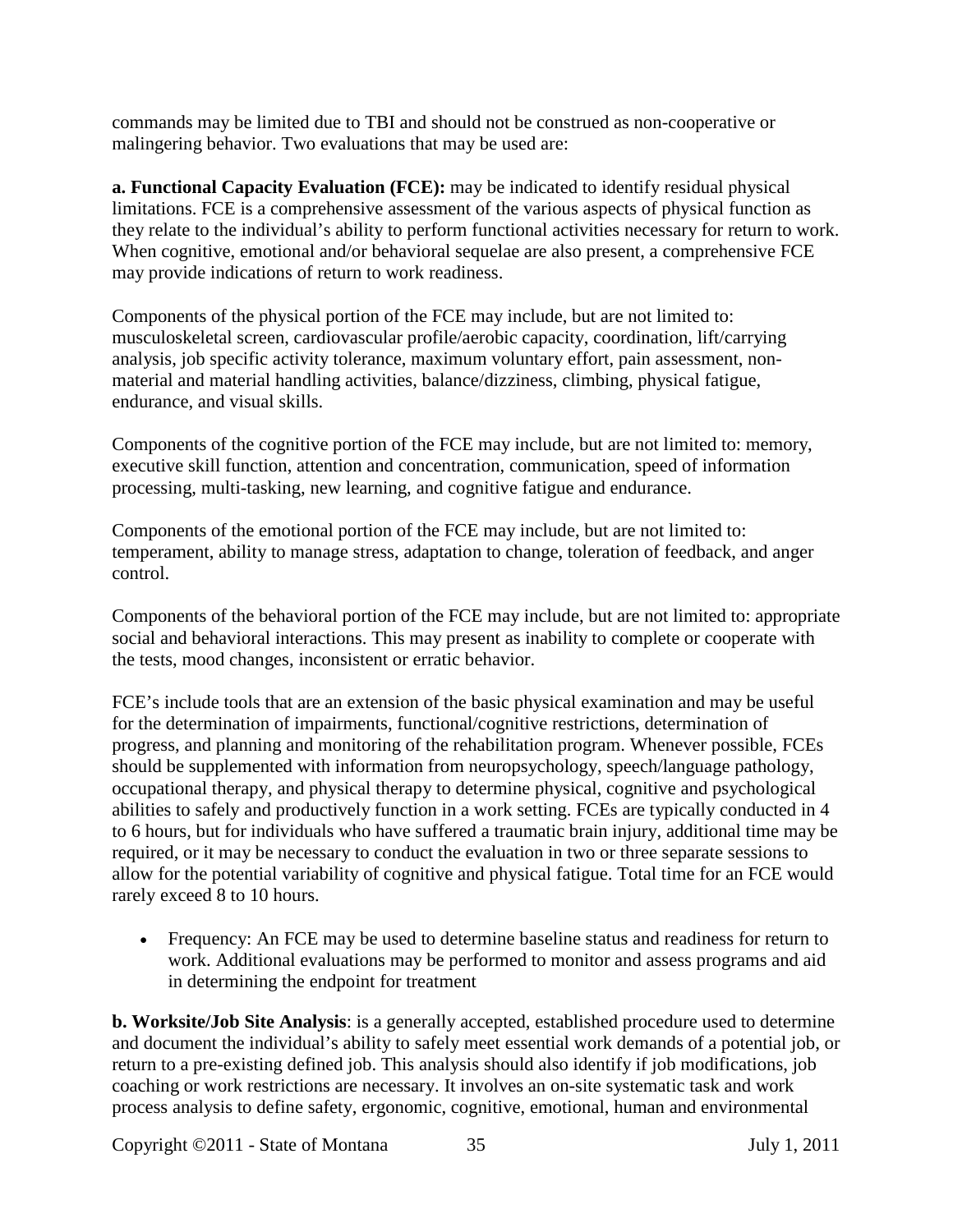factors for a specific job. The evaluator should be a qualified practitioner experienced in the principles of biomechanical, environmental and cognitive rehabilitation. Modifications in the workplace, if applicable, should also be recommended as they relate to performing essential job demands. Job descriptions provided by the employer are helpful but should not be used as a substitute for direct observation.

• Frequency: One time, with additional visits as needed for follow-up per worksite/jobsite.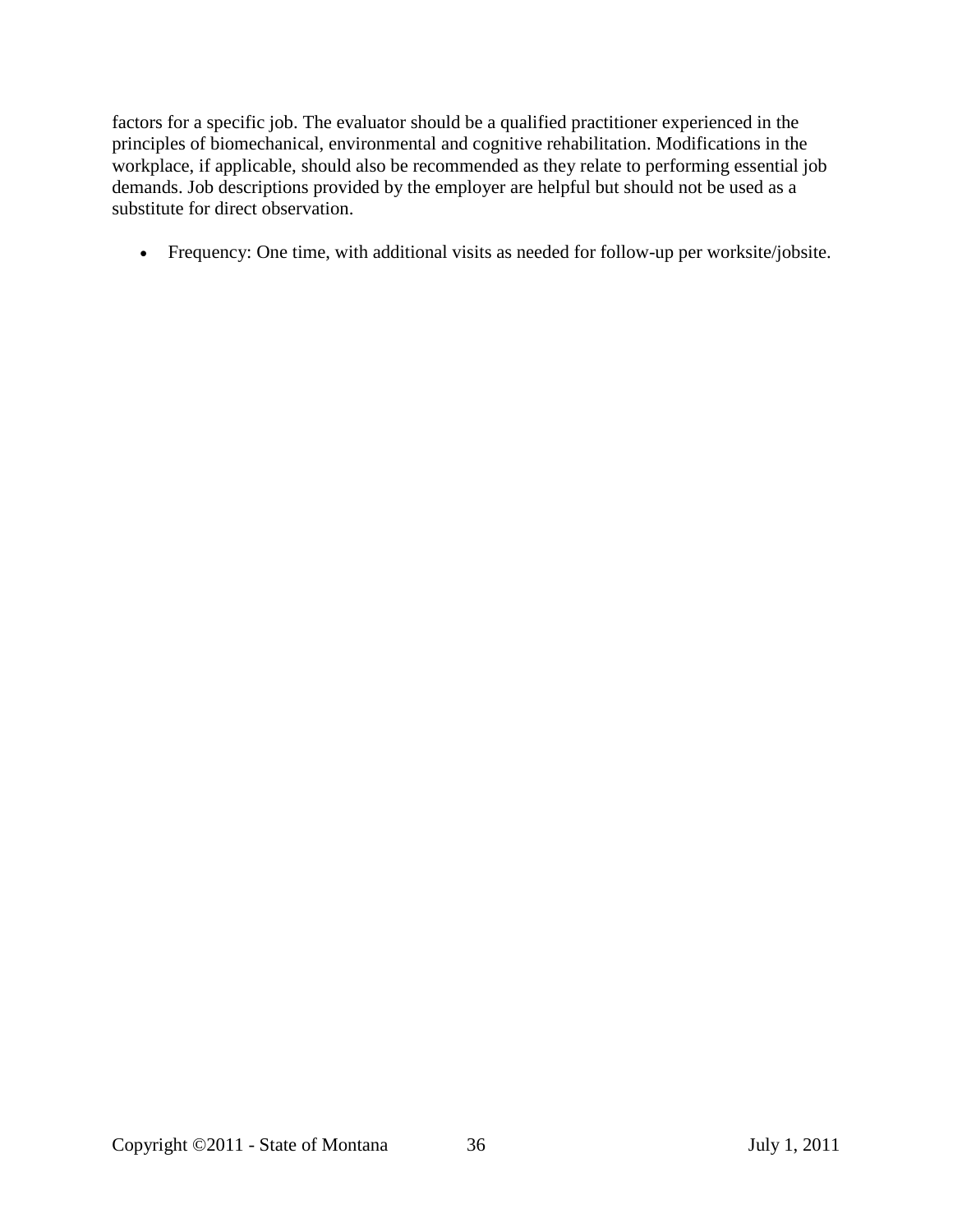# **F. Acute Therapeutic Procedures - Non-operative**

## **F.1 Resuscitation**

a. The first priority in TBI is complete and rapid physiologic resuscitation.

b. Special consideration for isolated communities without neurosurgical support:

- 1. Trauma surgeons and emergency physicians may perform the initial resuscitation and neurologic treatment in the deteriorating individual
- 2. Once stable, transport to a designated neuro-trauma center for further evaluation and management should occur expeditiously

c. Sedation and neuromuscular blockade are appropriate if needed for transport. Short-acting agents are preferred to allow for serial exams

d. Hypotension and hypoxia must be avoided to optimize outcome

e. Avoid unnecessary or prophylactic hyperventilation (Paco2 less than 26), in the first 24-hours after injury

## **F.2 Intracranial Pressure (ICP) and Cerebral Perfusion Pressure (CPP)**

Individuals with brain injury should not be treated for intracranial hypertension (ICH), without clear evidence of brain injury such as a neurologically focal exam, or evidence of herniation syndrome, Glasgow Coma Score (GCS) of less than 9 without systemic explanation (hypotension, hypoxia, significant intoxication), or CT evidence of intracranial pathology with significant mass lesion or swelling.

a. ICP Monitoring is indicated in individuals with low GCS (less than 9) and/or CT changes, or when the individual cannot have continual neurologic evaluation (e.g., use of anesthesia), and it should also be considered in situations of posturing or multi-trauma.

b. Aggressive treatment should be initiated with clinical evidence of ICH, to include transient mild hyperventilation, euvolemia and mannitol (if not hypovolemic), until ICP monitoring may be initiated to measure ICP.

c. Sedation, neuromuscular blockade, and CSF drainage (if ventriculostomy is in place) are appropriate if needed to control ICH.

d. Interpretation and treatment of ICP should be corroborated by frequent clinical examination and CPP data. In general, it is desirable to:

- 1. Maintain ICP less than 20-25mm Hg
- 2. Maintain mean arterial pressure (MAP) above 90
- 3. Maintain CPP (MAP at head level minus ICP) at, or above 70mm Hg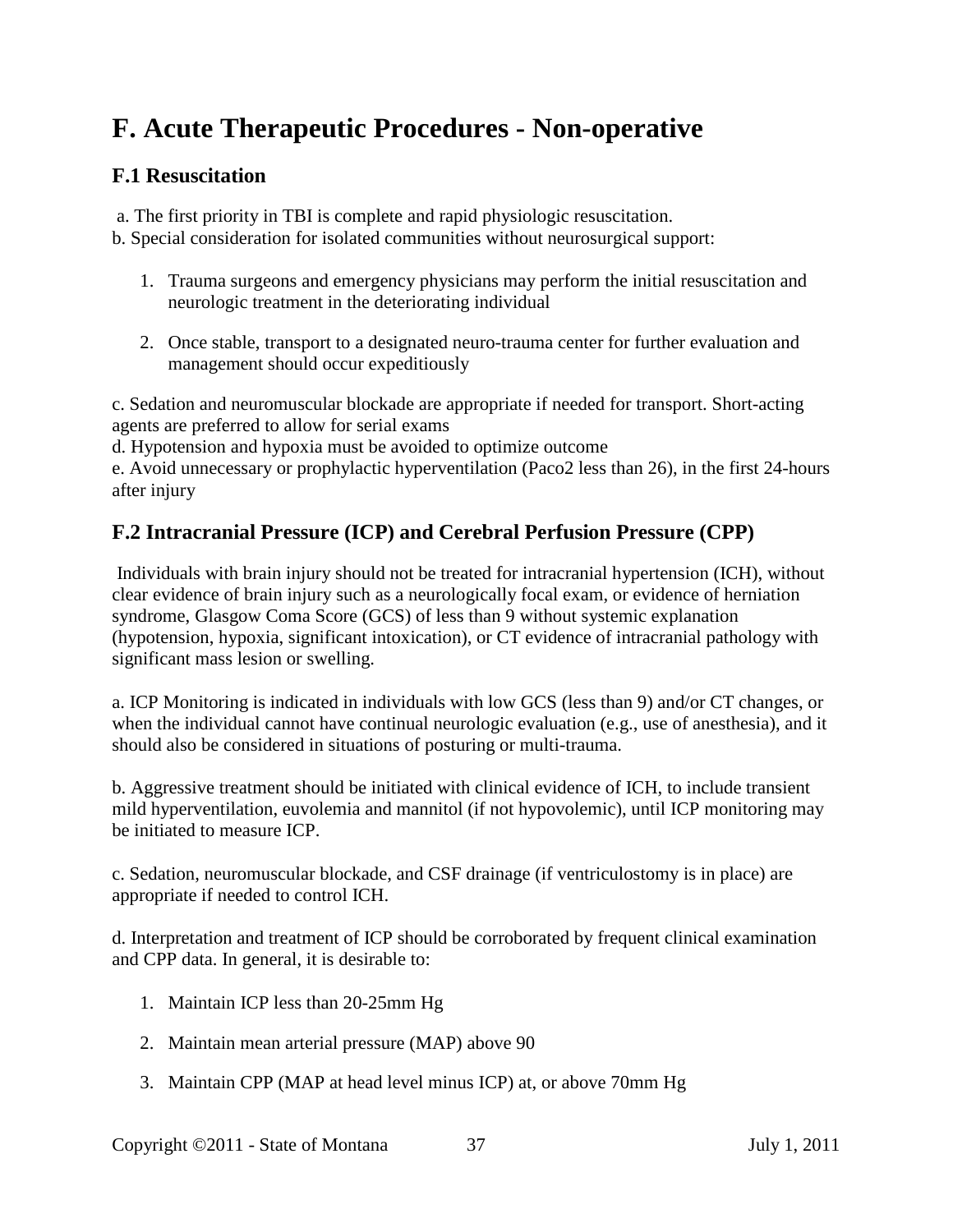e. Intracranial pressure monitoring devices have therapeutic potential but consideration should be given to possible risks related to accuracy and reliability.

- 1. Ventricular catheter to manometer: potential for CSF drainage. Catheters may become occluded or obstructed by coapted/slit ventricles and then may be unreliable or inaccurate. Ventricular catheters have a higher risk of intracerebral hemorrhage and infection as compared to parenchymal monitors.
- 2. Ventricular catheter to external strain gauge: potential for CSF drainage. A dampened waveform warns of unreliability. Catheters may become obstructed, need a fixed reference, and are useless when obstructed.
- 3. Ventricular catheter with internal strain or pressure sensor: potential for CSF drainage.
- 4. Other devices for ICP monitoring (fiber optic and internal strain gauge parenchymal monitors) do not allow CSF drainage and may demonstrate drift over time, but are very useful for initial ICP assessment and for short periods of time. They have lower complication rates and may still be used in the setting of slit ventricle when a ventriculostomy cannot be used.

f. Cerebral oxygen saturation monitoring is an emerging technology that may be used, usually in conjunction with ICP monitoring, to assess the effects of treatment interventions on oxygen delivery to the injured brain, and to optimize the management of brain swelling and intracranial pressure in the setting of severe brain injury.

g. Hyperventilation: Options for use in treating ICP elevations:

- 1. Controlled hyperventilation may be necessary for brief periods in acute neurologic deterioration not attributable to systemic pathology (i.e., hypotension)
- 2. Avoid prophylactic hyperventilation (if Paco2 is less than 30 mm) in the absence of ICP monitoring or with normal ICP and within the first 24 hours after severe brain injury to reduce the risk of secondary ischemia
- 3. Jugular venous oxygen saturation (SjO2), determination of arterial venous oxygen difference (PaO2 - PvO2), and cerebral flow studies are useful to identify ischemia related to hyperventilation or hypoperfusion A) useful especially for lower CPPs, or if arterial partial pressure of carbon dioxide (Paco2) is less than 30 mm B) may require special technologies such as intracranial Doppler, jugular venous oxygen saturation catheters, other emerging technologies C) jugular venous oxygen saturation determination is not necessary if other methods are adequate
- 4. Avoid chronic hyperventilation to Paco2 less than 26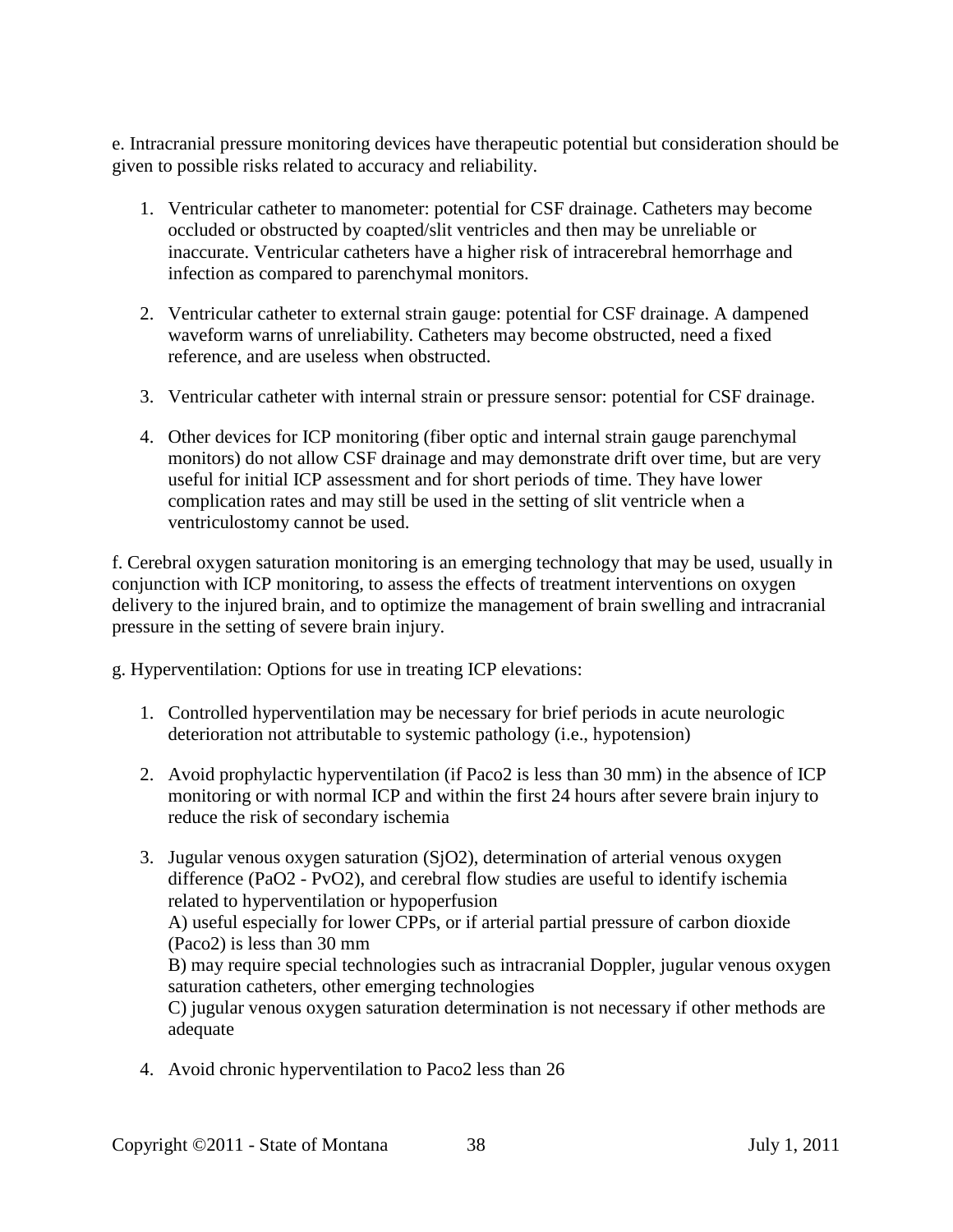h. Options for use of mannitol in treating ICP elevations:

- 1. Use prior to ICP monitoring only if neurologic deterioration is not attributable to systemic pathology (i.e., hypotension) and/or if there are signs of transtentorial herniation
- 2. Euvolemia must be established and maintained
- 3. Keep serum osmolarity (OSM) less than 320, especially in acute renal failure (ARF)
- 4. Bolus (rather than drip) mannitol is more effective treatment for elevated ICP

i. Glucocorticoids (steroids) are not useful or generally accepted to improve outcome or decrease ICP, and in some instances may be harmful. There is good evidence that they do not decrease mortality, and there is some evidence that they may even increase the mortality rate in trauma individuals with brain injuries.

j. Barbiturates may be used to treat elevated ICP as a last resort.

# **F.3 Nutrition**

a. Nutritional support should be aggressively initiated as soon as practicable.

b. Preferable route is jejunal by gastrojejunostomy.

c. Early aggressive establishment of positive nitrogen balance is probably beneficial. Appropriate caloric input should be established by the seventh day.

d. Nutritionist or dietitian consultation may be indicated.

## **F.4 Anticonvulsants**

a. Anticonvulsant treatment may be used to prevent early posttraumatic seizures in the high-risk individual, and are usually administered for one week in those with intracranial hemorrhage. b. Prevention of early seizures has no statistically significant impact on long-term outcome or the development of late seizures or chronic epilepsy.

c. Prevention of early seizures is reasonable to reduce seizure-associated complications during acute management.

# **F.5 Hypothermia**

Hypothermia is an evolving technology for controlling ICP. It has possible utility in hypoxic or ischemic encephalopathy, however, its use in TBI is currently investigational. It may benefit individuals with a critically elevated ICP unresponsive to traditional therapies.

Of course, hyperthermia must be treated aggressively to avoid exacerbation of increased ICP.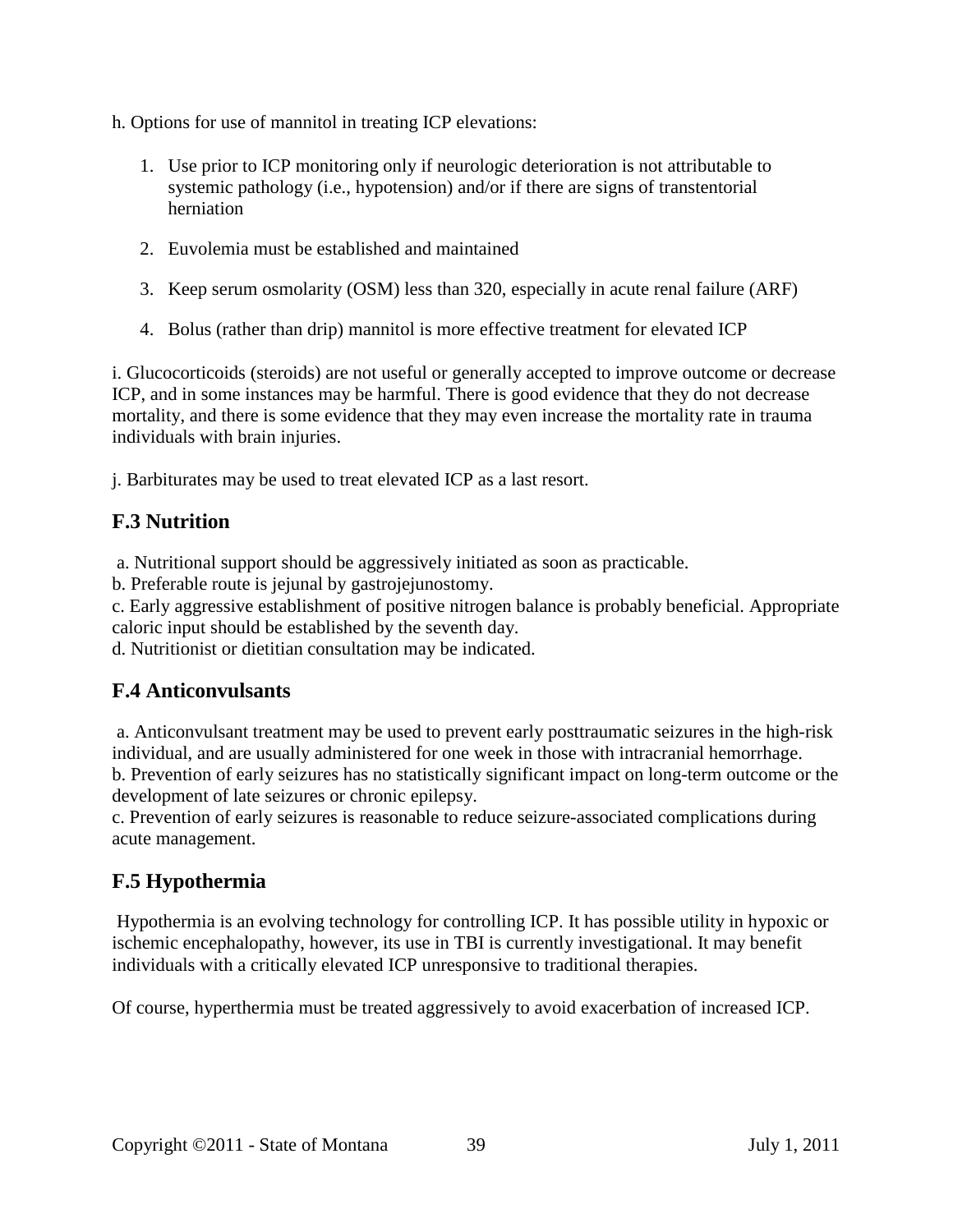# **G. Therapeutic Procedures - Non-operative**

Due to the complex nature of the brain, individuals with traumatic brain injury require coordinated interdisciplinary treatment. Usually the impairment and functional limitations are appropriately treated by more than one therapeutic discipline. Treatment should emphasize functional, outcome-oriented and community reintegration goals. Treatment often involves longer treatment sessions, with variable frequencies. The location of treatment sessions may begin in a clinical setting, but eventually may be more effective in the home, workplace or community, based upon functional goals. TBI may result in lifetime deficits and a long-term disability management model is appropriate. Frequency and duration of specific, non-acute treatments should be included in every treatment plan and should be re-evaluated about every four weeks (Refer to section B. General Guideline Principles). Experienced practitioners should not necessarily use all of the therapies and modalities listed in the guidelines. Periodic modification or consultation may be necessary throughout an individual's lifetime following TBI. Therapy for specific impairments and functional limitations may be re-initiated for goal specific, time limited treatment as new goals are identified and developed. Treatment should be based upon medical and impairment diagnosis, cognitive ability, clinical evaluations, anticipated functional gains, progress, etc.

#### **G.1 Interdisciplinary Rehabilitation Programs**

Interdisciplinary rehabilitation programs must be directed and/or overseen by a physician board certified in physiatry or another specialty, such as neurology, with additional training in brain injury rehabilitation. All programs should have access to a team of interdisciplinary professionals, medical consultants, physical therapists, occupational therapists, speech-language pathologists, neuropsychologists, psychologists, rehabilitation nurses, social workers, rehabilitation counselors, dieticians, therapeutic recreation specialists and others. The individual's use of these resources will be dependent on each person's specific treatment plan. All phases of treatment should involve the individual's family/support system.

#### **G.1.a Comprehensive Integrated Inpatient Rehabilitation**

Comprehensive Integrated Inpatient Rehabilitation is a generally accepted and widely used practice. Preferably, inpatient brain injury rehabilitation programs should have designated staff for TBI, designated TBI patient rooms, designated TBI treatment facilities and programs and serve at least 25 to 30 TBI individuals per year. In patient programs should be accredited by the Joint Commission on Accreditation of Healthcare Organizations (JCAHO) and have components consistent with the Commission on the Accreditation of Rehabilitation Facilities (CARF). CARF eligibility or certification implies that programs meet specific care standards of design and efficacy.

The length of initial rehabilitation depends on the severity of deficits, complication and the medical progress. Continued lengths of stay should be based upon documented functional progress, and may typically range from 30 to 90 days for moderate/severe injury. The individual should be re-evaluated every 30 days. On-site insurance case managers are encouraged to be a part of the treatment team, attend team conferences and assist the individual, his/her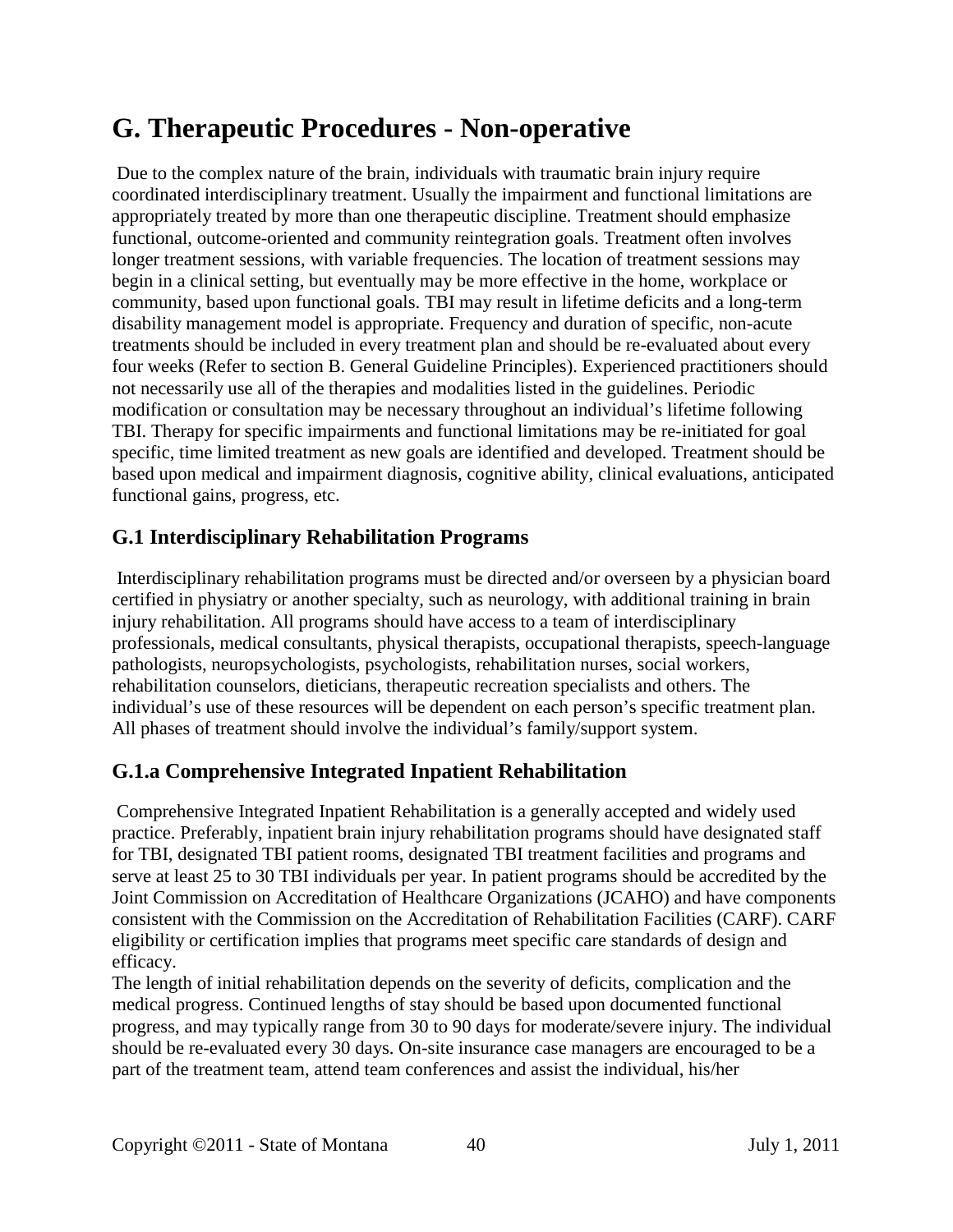family/support system members and facility discharge planners in short and long-term management and goal setting.

# **G.1.b Outpatient Rehabilitation Services**

Outpatient Rehabilitation Services are generally accepted and widely used. These therapeutic interventions may be delivered in a hospital, free-standing outpatient facilities, or communitybased, post-acute facilities with focused goals for home and community functioning. In MTBI, community-based services may be the primary type of appropriate intervention. Frequency may vary from daily to less than one day per week and from four to six hours per day. Immediately following inpatient rehabilitation, outpatient rehabilitation is usually intensive, followed by a systematic and gradual reduction in therapy as appropriate. Typically, outpatient treatments include one or more of the following disciplines: physical therapy, occupational therapy, speech/language pathology, mental health counseling, neuropsychology, therapeutic recreation, family counseling, vocational rehabilitation and chiropractic treatment. Outpatient rehabilitation should be functionally oriented, goal specific, time-limited and case managed. Outpatient rehabilitation programs should be accredited by JCAHO and have components consistent with certification by CARF. CARF eligibility or certification implies that programs meet specific care standards of design and efficacy.

- Frequency: 1 to 7 hours per day, 1 to 5 days per week
- Optimum Duration: For moderate/severe TBI, up to 24 months, or beyond with monthly re-evaluations

## **G.1.c Residential Rehabilitation**

Residential Rehabilitation also called residential or transitional living, is clinically appropriate and generally accepted for individuals who have completed initial inpatient rehabilitation. This treatment is indicated for individuals who continue to have significant deficits, who are deemed unsafe to be discharged home, who require continued behavioral treatment, or who are deemed to be more effectively treated in a residential setting. Residential rehabilitation typically includes treatment and management by an interdisciplinary treatment team, with an emphasis on safety, independent living skills and functional community re-integration. Residential rehabilitation is also appropriate for those whose condition has changed, such as in caregiver death, disability, or unavailability, as well as for those who may not have had access to appropriate or adequate inpatient or sub-acute rehabilitation treatment, or in those which cognitive, communicative, physical or behavioral status has deteriorated.

The length of residential rehabilitation treatment depends upon the severity of deficits, complications, progress and available discharge options. Residential rehabilitation is a generally adopted and widely used practice, ranging typically from 30 to 120 days, depending upon the individual's condition and discharge needs, with re-evaluations every 30 days.

Residential programs should be accredited by JCAHO and have components consistent with CARF certification. CARF eligibility or certification implies that programs meet specific care standards of design and efficacy.

Copyright ©2011 - State of Montana 41 July 1, 2011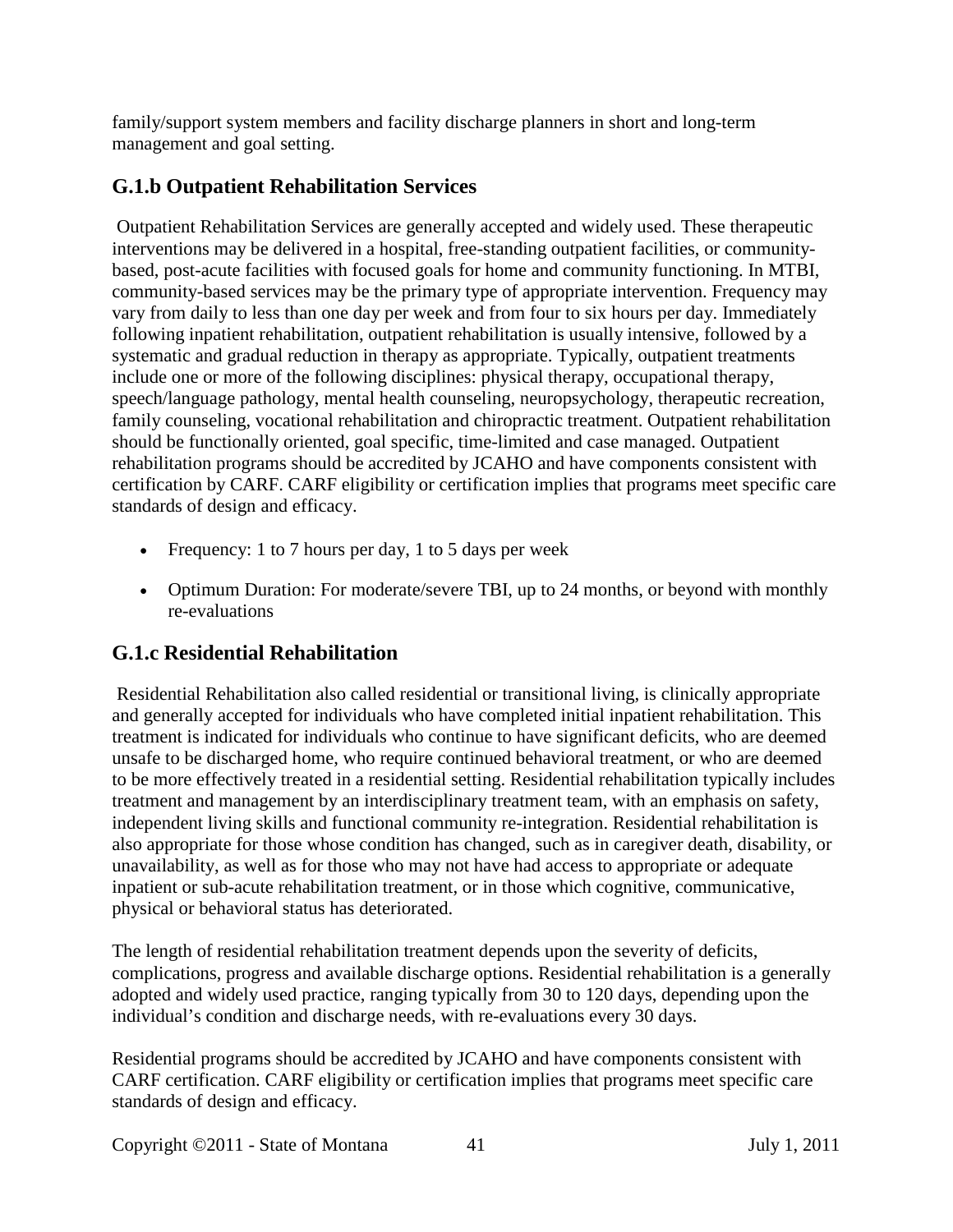#### **G.1.d Home and Community-Based Rehabilitation**

Home and Community-Based Rehabilitation encompasses services provided in an individual's home and/or community settings and may be delivered as a separate service or in conjunction with outpatient therapy in a treatment facility. These post-acute services are generally accepted and widely used for individuals with TBI who have completed inpatient, residential rehabilitation, or those who have not required inpatient or residential services. Home and community-based services are designed to maximize the transition and generalization of skills and behaviors in those with moderate/severe injuries from facility settings to application and assimilation in the community. In MTBI, community-based services may be the primary type and most appropriate intervention.

One or more therapeutic disciplines are appropriate to deliver home and community- based services including qualified/credentialed clinicians from physical therapy, occupational therapy, speech-language pathology, medicine, neuropsychology, clinical psychology and counseling, therapeutic recreation, nursing, vocational rehabilitation, and chiropractic treatment. Case management should continue during home and community-based treatment. Programs should preferably be accredited by JCAHO and have components consistent with CARF certification. CARF eligibility or certification implies that programs meet specific care standards of design and efficacy.

- Frequency: 1 to 7 hours per day, 1 to 3 times per week
- Optimum duration: For moderate/severe TBI, up to 24 months or beyond with monthly re-evaluations

#### **G.1.e Behavioral Programs**

Behavioral Programs are specialized in TBI inpatient or residential rehabilitation programs designed for individuals with brain injury who have persistent and significant maladaptive behaviors. While all brain injury rehabilitation programs treat behavior, behavioral programs are usually required for individuals who are unsafe, or who have suicidal, homicidal, or violent behavior and individuals who cannot be treated in less restrictive environments. Behavioral programs may be physically located in secured hospital units, or community-based residential programs.

Behavioral programs generally use an interdisciplinary approach that may include behavior modification, medications, socialization skills training, substance abuse treatment, family therapy and physical management programs, as well as traditional interdisciplinary treatment. Length of stay may greatly vary depending on etiology and severity of the behavioral disorders and may typically range from one to six months or longer. Upon discharge from behavioral programs, disposition is either back to inpatient acute rehabilitation, inpatient programs, supported living programs or home and community-based programs. Use of psychiatric hospitals that are not experienced in brain injury rehabilitation is not recommended. Behavioral programs are also appropriate for severe behavioral problems due to other concomitant diagnoses, such as alcohol or substance abuse. Categorical adolescent inpatient hospital and residential programs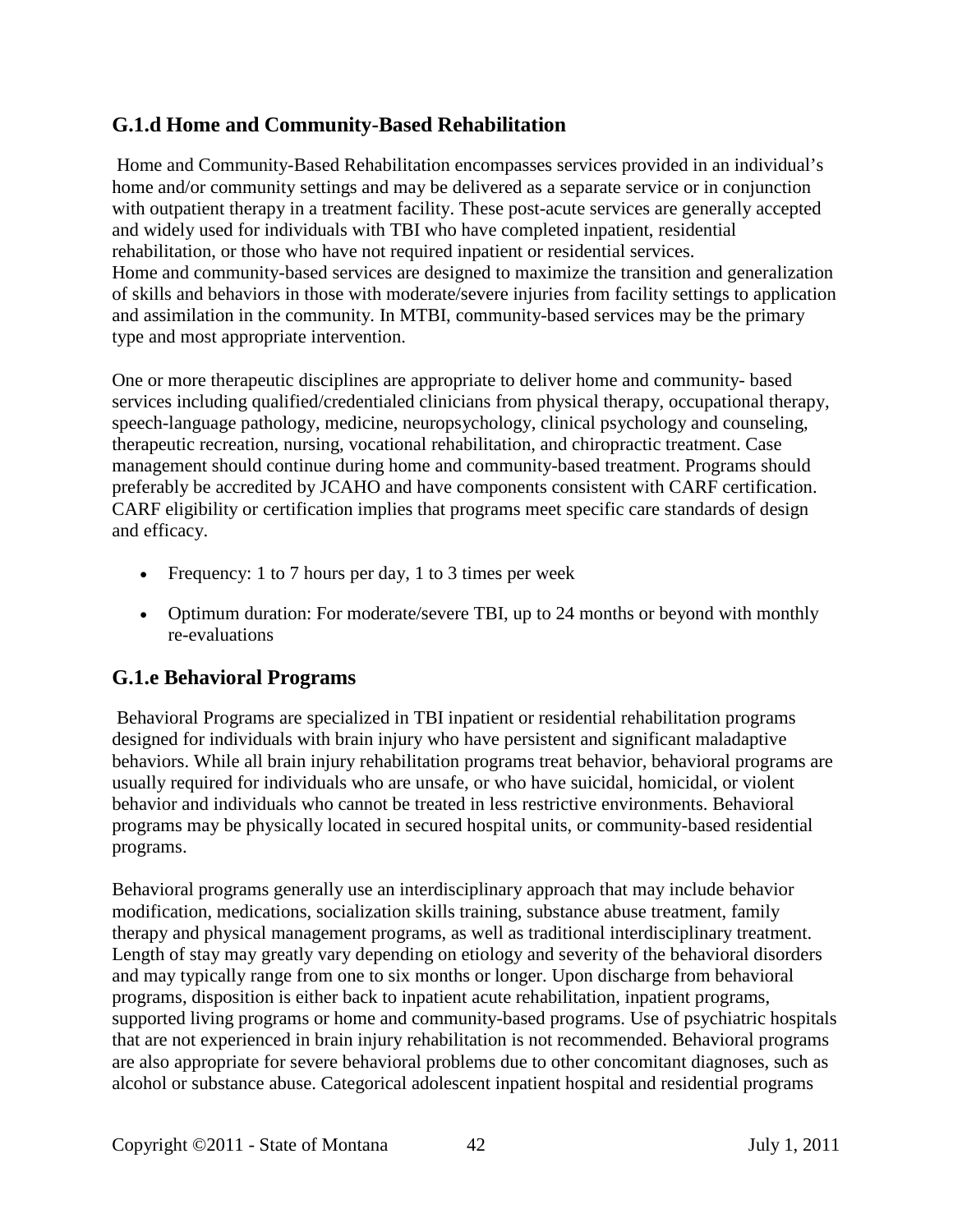may be appropriate for adolescent behavioral disorders due to TBI. Programs should be accredited by JCAHO.

## **G.1.f Nursing Care Facilities**

Nursing Care Facilities generally provide care in specialty-licensed units of nursing homes. Extended nursing facility care is generally accepted and widely used. Individuals appropriate for extended care are not able to be cared for in a private home, supported living program, group home or community setting. Individuals appropriate for this type of care do not generally require skilled nursing care, but require ongoing care that is supervised by RNs. Rehabilitation therapies may be necessary to supplement nursing care. Rehabilitation programs are established by appropriately licensed or certified therapists but may be delivered by paraprofessionals. The goal of care is to maintain and improve function if possible, this usually occurs at a slower rate over an extended period of time. Accreditation by JCAHO is recommended.

#### **G.1.g Supported Living Programs (SLP) or Long-Term Care Residential Services**

Supported Living Programs (SLP) or Long-Term Care Residential Services include licensed personal care boarding homes (group homes), supported apartment living programs, or supported inpatient programs designed for long-term living at the completion of the rehabilitation continuum. SLPs are designed for those who, due to their brain injury, are not able to safely and independently care for themselves in the community and for whom home placement is unavailable or inappropriate. Such programs are appropriate for individuals who are at risk for medical, physical and psychological complications, but who do not require a secured setting. Housing, food, supervision, activity programs, sheltered employment, transportation and case management are typical components of supported living programs. These programs are becoming more available and are generally accepted services for individuals with chronic brain injury who are moderately to severely disabled, and who require care, supervision and support services. Long-term residential services should be accredited by JCAHO and preferably have components consistent with CARF certification. CARF eligibility or certification implies that programs meet specific care standards of design and efficacy.

#### **G.2 Patient/Family/Support System Education**

Patient/Family/Support System Education for individuals with TBI and/or their family/support system is appropriate, generally accepted, and widely used in brain injury rehabilitation and is recommended by the Centers for Disease Control (CDC).

#### **a. MTBI**:

- Frequency: One-hour sessions weekly
- Optimum duration: 2 to 3 months
- Additional sessions may be required as justified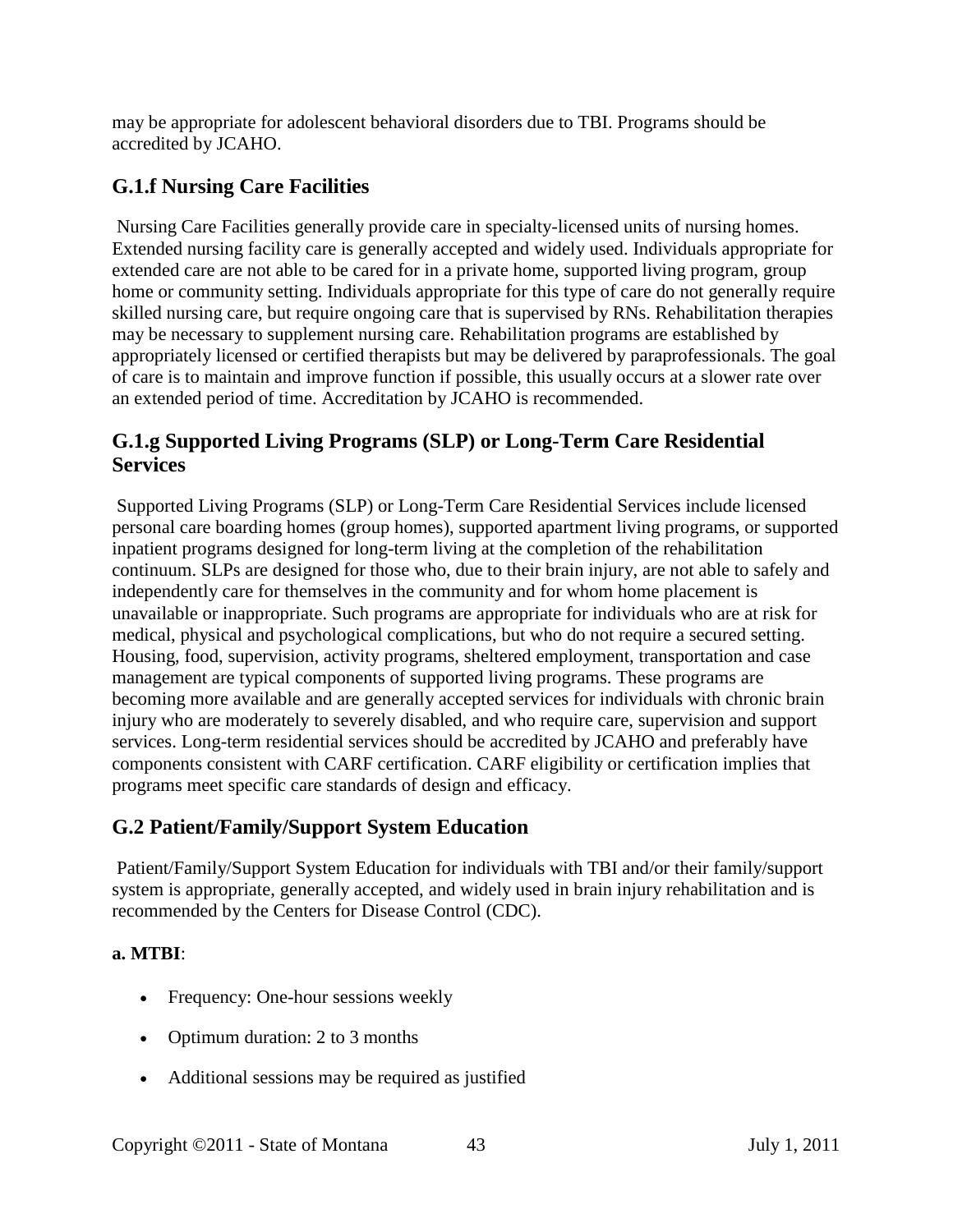**b. Moderate/severe Brain Injury**: Formal conferences involving the individual with TBI, family/support individuals and case managers, including insurance case manager, should be held regularly during the inpatient and outpatient phases of rehabilitation and periodically during the home and community-based phases of community re-integration. Education may include, but may not be limited to, brain-behavior relationships, health maintenance, family interventions, emotional adjustments and family roles changes. Families and brain-injured individuals may require education and support as part of the long-term maintenance plan. Education for the individual and family/support system is typically provided by social workers, rehabilitation counselors, family counselors, licensed mental health professionals and/or nurses.

- Frequency and Duration: May require daily one-hour sessions for the first month -Up to twice weekly for 2 to 3 months -Up to twice monthly for 6 months -Monthly for an additional 6 months
- Additional sessions may be required as justified

## **G3. Neuromedical Conditions - Moderate/Severe TBI Requiring Treatment**

There are a number of associated neuromedical problems unique to moderate/severe TBI. These conditions often require specialized evaluation and therapeutic interventions by physicians, nurses and relevant interdisciplinary team disciplines. The resultant problems may be classified as follows:

#### **G.3.a Neurological Complications**

Ongoing evaluation to detect the delayed development of space occupying intraparenchymal lesions, pneumocephalus, extra-axial lesions such as subdural and epidural hematomas, and hygromas, are often necessary. If an individual's neurological status worsens or plateaus, neuroimaging studies may be warranted.

#### **G.3.b Post-Traumatic Seizures/Post-Traumatic Epilepsy (PTE)**

Major risk factors for the development of PTE include penetrating head wounds hematoma, depressed skull fracture and early seizures. The issue of seizure prophylaxis remains controversial in high-risk individuals. The role of routine seizure prophylaxis utilizing antiepileptic drugs (AEDs) is recommended for seven to ten days post brain trauma. Thereafter, there is no consensus regarding the role of prophylaxis and this is generally not recommended, but at times occurs on an individual basis. The management of late post-traumatic seizures conforms to the treatment of 'epilepsy.' This includes principles of mono-therapy, compliance, considerations of cognition, behavioral, and psychosocial functioning.

#### **G.3.c Spasticity and Hyperreflexia**

Spasticity and Hyperreflexia are defined as velocity dependent hyperactivity of stretch reflexes secondary to the upper motor neuron syndrome. It is characterized by exaggerated deep tendon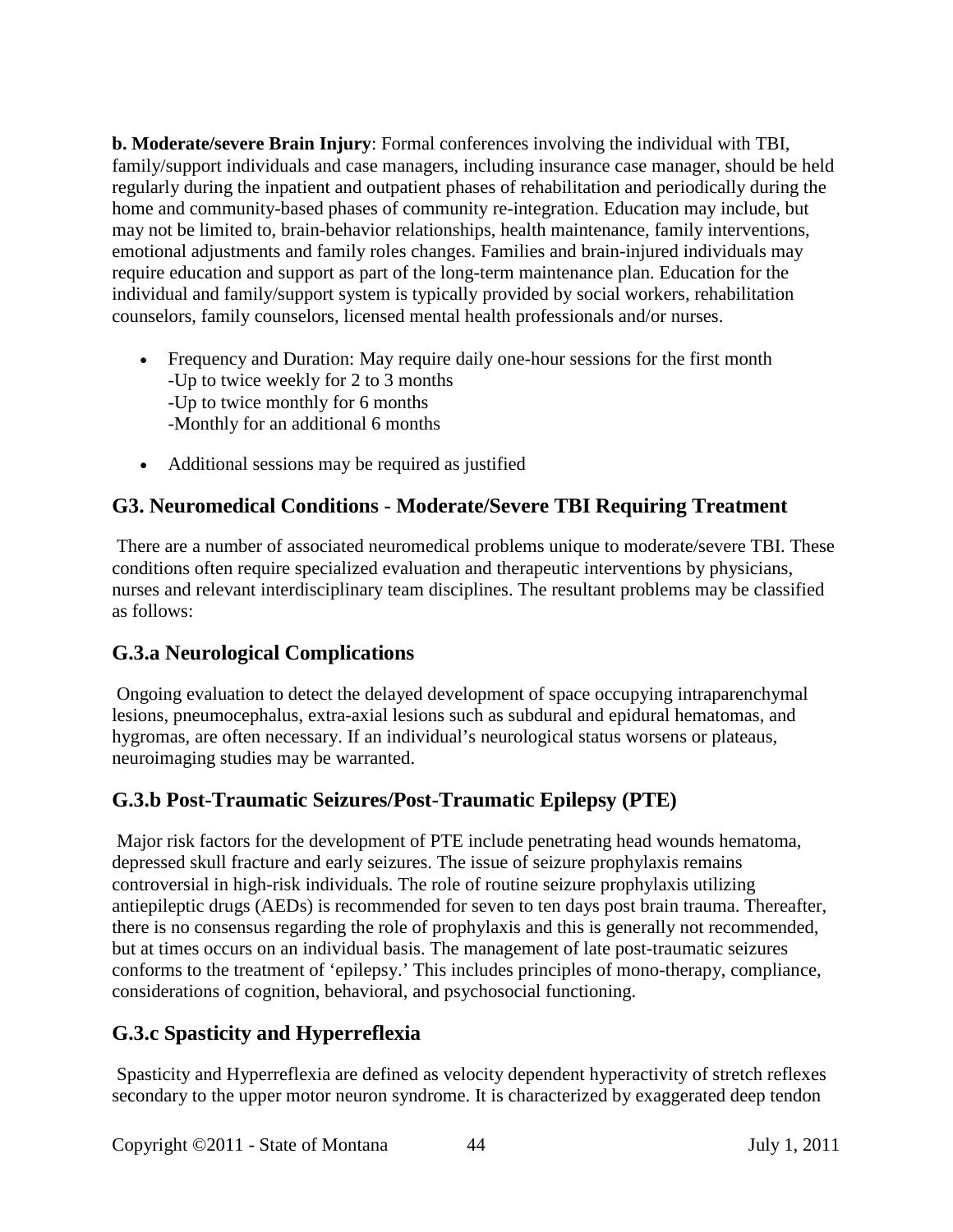reflexes, increased muscle tone that results in a range of abnormal reflexes and motor patterns. The Modified Ashworth Scale is a clinical tool for measuring resistance to passive limb movement. If spasticity is interfering with the individual's general functioning (which may include range of motion (ROM) limitations, limitations in care and/or activities of daily living and mobility), then treatment is often warranted. Individuals with TBI may demonstrate changes in muscle activation based on emotional factors, positional changes, and functional demands. Treatment approaches involve the disciplines of rehabilitation nursing, physical therapy and occupational therapy. Therapeutic intervention should be concentrated on active control, force production and functional muscle use rather than just tone or spasticity reduction. Specific treatments may include, but are not limited to:

- 1. Postural Control: Trunk control is essential for the body to remain upright and to adjust and control movements against gravity. Postural tone and stability is evaluated by assessing the basic movement components of the upper and lower body, the coordinated trunk, extremity patterns and the power production involved in equilibrium and protective reactions. Basic movement components of the trunk are then progressed to the linking of trunk and extremity movements in supine, sitting and standing. The last level involves strength and stability for power production for activities such as walking, stair climbing, jumping, running and throwing.
- 2. Therapeutic techniques: such as exercise, casting and orthotic techniques, and modalities such as ultrasound, functional electrical stimulation, heat and cold applications may be of use to assist with exercise and stretching techniques to minimize tone and subsequently allow active and functional movement to occur. Passive modalities should not be used in isolation from other therapeutic activities such as described above, and effort should be made to incorporate problem solving and functional activity with active movement once passive movement has improved. Serial casting may also be effective to increase ROM by inhibiting tone and increasing passive muscle length. Serial casting should be reapplied every two weeks with increasing stretch and may require an overall treatment period of two to three months. An orthosis may be applied across the joint involved as well as at the joints above and below to maintain tone inhibition and muscle length. These orthoses may be removed to allow therapeutic activity, hygiene and modification based on progress in ROM and movement. Functional activity, such as reaching, grasp with the upper extremity and gait involving the lower extremity should be performed with the orthosis in place. Functional electrical stimulation may be used as a functional orthosis, and both devices may be required to be long-term, if not permanent.
- 3. Consideration of various oral and transdermal antispasticity medication: Invasive techniques include chemical denervation (nerve blocks), and botulinum toxin type A and B injections may be indicated (Refer to section G.9.b Therapeutic Nerve and Motor Point Blocks, 9.c Botulinum Toxin Injections and 9.d Intrathecal Baclofen Drug Delivery). Medications, nerve blocks and other surgical interventions serve as an adjunct to physical therapy and occupational therapy programs.

#### **G.3.d Cardiopulmonary Complications**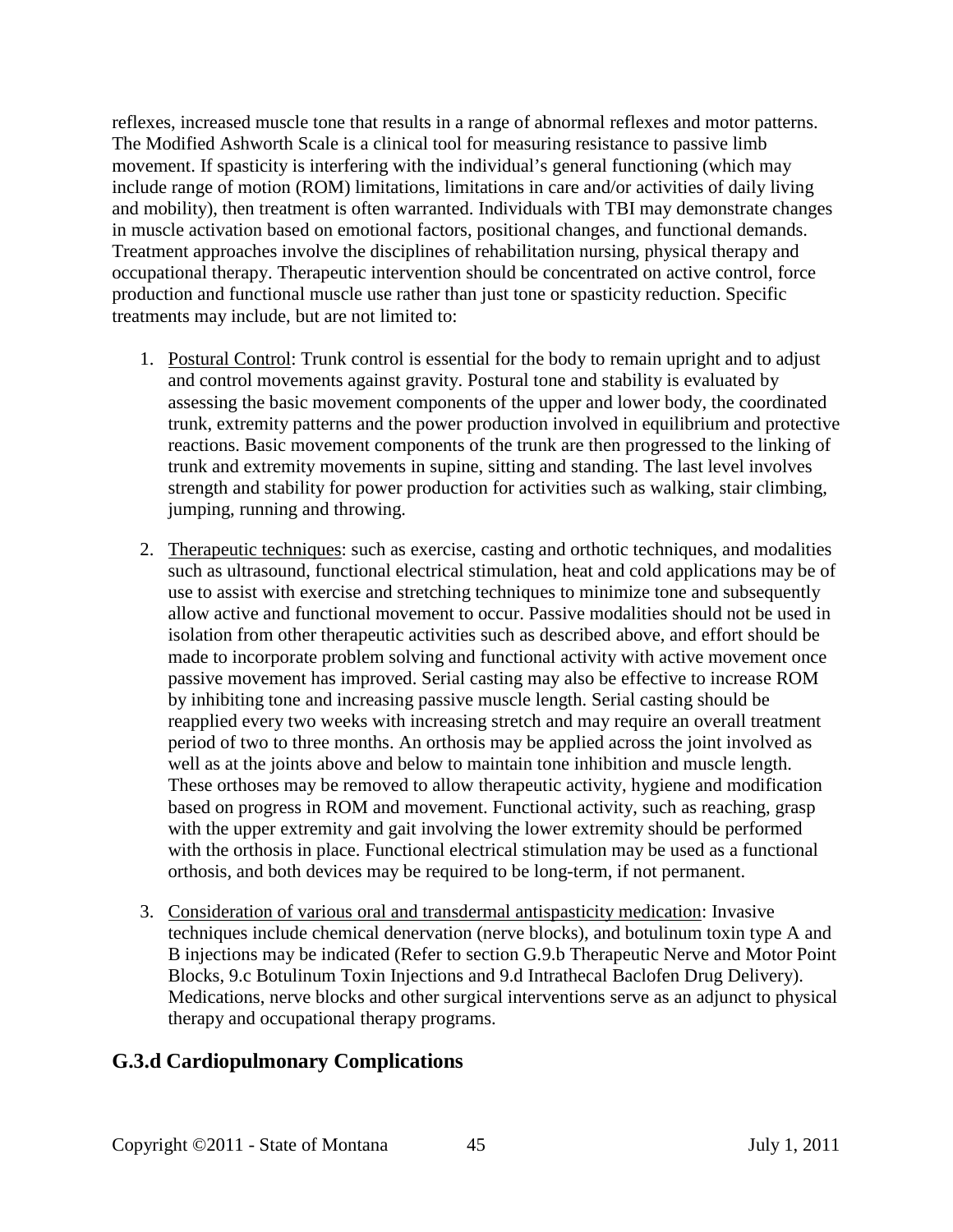- 1. Cardiac System: Elevated intracranial pressure and hypoxia may injure the hypothalamus and cardiac regulating centers of the brain, causing pathological changes in autonomic nervous system function. The resulting dysautonomia or hyperadrenergic syndrome (autonomic storm) includes fever, hypertension, tachycardia and hyperhydrosis (increased sweating and flushing). Hypertension in TBI is associated with tachycardia and increased cardiac output with normal or decreased peripheral vascular resistance. This is different from essential hypertension in which there is normal cardiac output with increased peripheral vascular resistance. The preferred treatment for this type of hypertension from hyperadrenergic activity is a beta adrenergic blocking agent or alpha-2 central agonist. However, these approaches must carefully consider the potentially negative cognitive, behavioral and/or emotional side effects of those medications.
- 2. Pulmonary System: TBI and related trauma to the chest wall may adversely affect respiratory function by compromising respiratory drive, swallow reflex and cough. Brain and brain stem injuries also cause abnormal neurogenic breathing patterns and a dysfunctional swallowing mechanism with the potential for aspiration and a weakened cough with poor mobilization of secretions. These individuals are at increased risk for hypoxemia leading to further central nervous system (CNS) injury, pneumonia and adult respiratory distress syndrome. The main principle of therapeutic intervention is the avoidance of respiratory failure with appropriate oxygenation, ventilation and airway control. Treatments may include mechanical ventilation, tracheostomy, routine swallow evaluation to evaluate for aspiration risk, and aggressive pulmonary toilet.

#### **G.3.e Sleep Complications**

Sleep disturbance is a relatively common complication following TBI. Common sleep disorders for which individuals are at risk include, but are not limited to, posttraumatic hypersomnia, narcolepsy, central sleep apnea, obstructive sleep apnea, nocturnal seizures, periodic limb movement disorder (PLMD) and insomnia. Generally accepted subjective measures of posttraumatic sleep disturbance include self-rating scales. Objective measures include techniques that monitor changes in select physiologic processes (heart rate, temperature, cortisol levels, blood/oxygen levels, etc.) up to full polysomnography and sleep lab studies. These subjective and objective measures combined with serial clinical evaluation are useful clinical tools in guiding appropriate management. Depending on etiology, management strategies include, but are not limited to, extension of time in bed, naps, surgery, various medical devices (e.g., oral appliance, continuous positive airway pressure) and medication therapy.

#### **G.3.f Musculoskeletal Complications**

1. Long-Bone Fractures: When long-bone fractures occur in individuals with a TBI, the Committee on Trauma of the American College of Surgeons recommends that aggressive, early surgical treatment be performed within two to twelve hours after injury, providing hemodynamic stability has been achieved. This would include open reduction and internal fixation, although the specific optimal technique has not been welldocumented. Maximal functional use of all extremities should be the goal in this early phase of care. Early stabilization allows the prevention of prolonged immobility that has the subsequent greater risk of infection, venous thrombosis development, pulmonary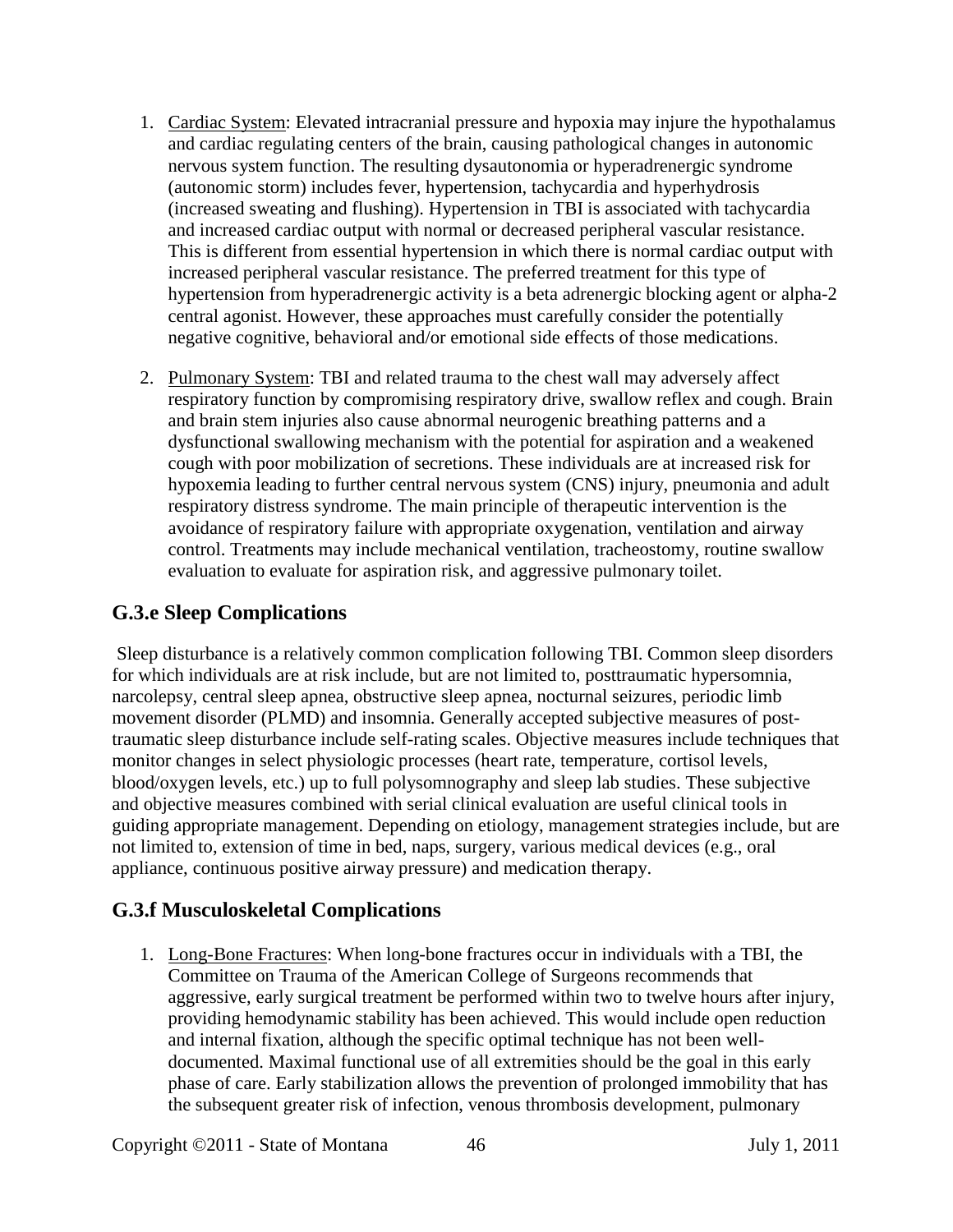complications, skin breakdown and contractures. Fracture healing challenges unique to TBI include the deforming effect spasticity exerts on fracture alignment and an exaggerated healing response that may represent an iatrogenic form of heterotopic ossification (HO). Noncompliance secondary to confusion and agitation often requires reinforced immobilization, strategies and prolonged time frames of immobilization and may preclude the use of common eternal fixation devices. Therefore, it is generally accepted that early, aggressive, surgical management with an emphasis on internal fixation to allow early mobilization to be instituted when medically indicated in this population.

2. Heterotopic Ossification (HO): is defined as the development of new bone formation in soft tissue planes surrounding neurologically affected joints, especially the hips, elbows, shoulder and knees, in order of common concurrence. Research puts the incidence at 10 to 20% following TBI in young adults. If diagnosis and treatment is delayed, ankylosis (bony fusion) may occur with consequent functional limits in mobility. Additional risk factors that often accompany TBI include spinal cord injury, tissue hypoxia, venous stasis, spasticity and autonomic dysfunction. The greatest risk for development is within the first six months post-injury. Surveillance by nurses and physical therapists is essential and may include documentation of decreased ROM, joint inflammation and/or a lowgrade fever. Appropriate work-up may include laboratory studies revealing an elevated sedimentation rate, and/or alkaline phosphatase with a normal complete blood count (CBC). Plain x-rays are necessary and appropriate; however, the most sensitive radiological study includes the three-phase bone scan and/or gallium scan, and color Doppler ultrasound. These may be necessary in both the initial diagnostic and follow-up phases to guide treatment. Optimal treatment outcome involves early diagnosis, ROM exercise, and the use of disodium etidronate, which prevents mineralization. Other treatment options include non-steroidal anti-inflammatory drugs (NSAIDs), radiation and surgery in the chronic state.

#### **G.3.g Gastrointestinal Complications**

Individuals with TBI have demonstrated delays in gastric emptying with frequent regurgitation of nasogastric administered feedings. This, accompanied with dysphagia and/or an inadequate swallow reflex, place the individual at risk for aspiration pneumonia. Dysphagic individuals and those at risk may require total parenteral nutrition (TPN), gastric and/or post-pyloric feeding techniques. Either a percutaneous or surgically placed gastrostomy and/or jejunostomy may be necessary for adequate ongoing nutritional support. Individuals with gastrointestinal hypomotility may require medications. Also erosive gastritis may be a frequent complication, and the use of H2 blockers and antacid treatments are usually efficacious. Individuals with TBI may also be at risk for constipation, impactions, bowel obstructions and/or loose stools. A nursing care regimen on a routine and then consultative basis, may be necessary to establish routine bowel programs.

#### **G.3.h Genitourinary Complications**

Moderate/severe diffuse and/or focal TBI may involve cerebral structures controlling bladder storage and emptying functions. This may result in a neurogenic bladder. Treatment of a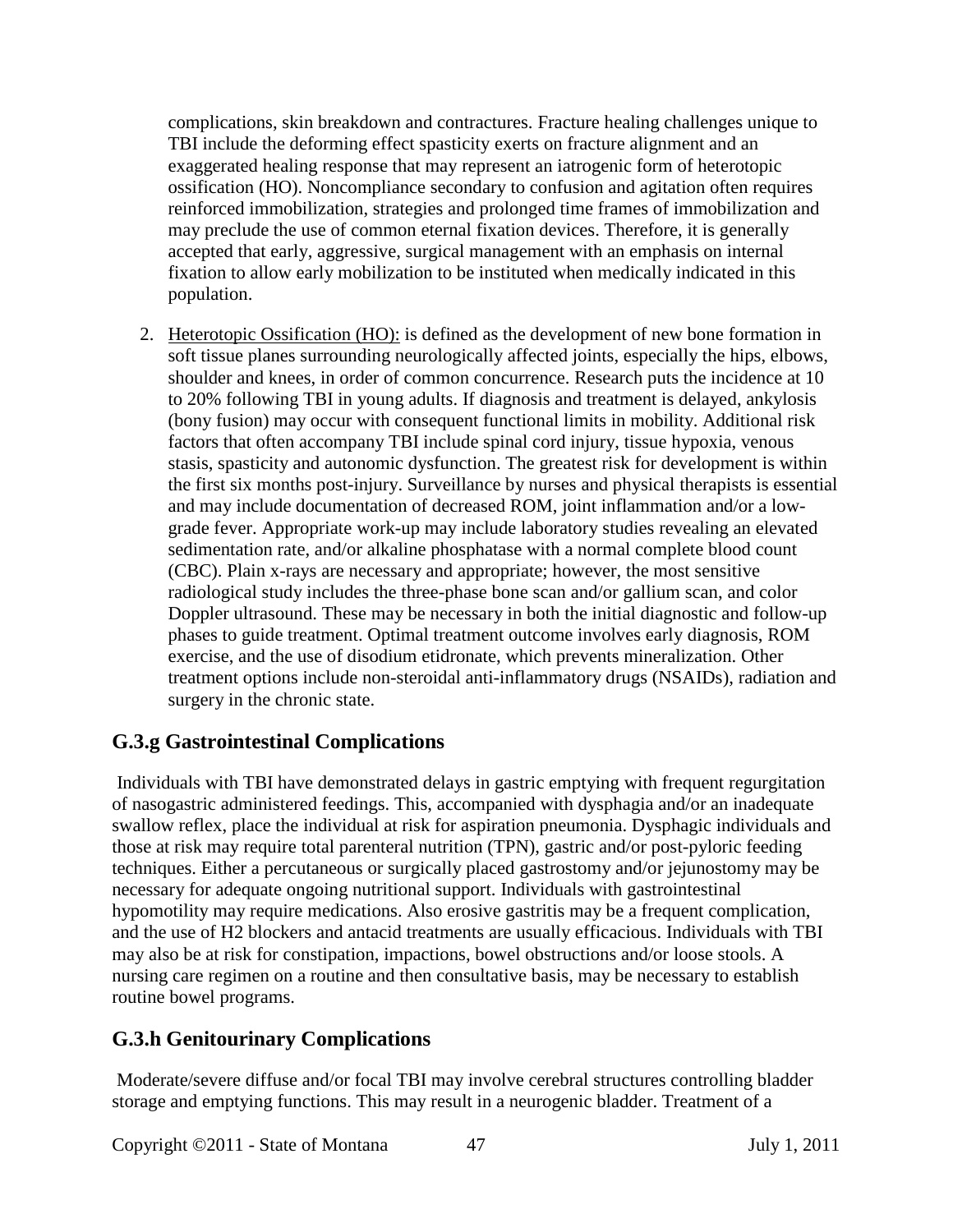neurogenic bladder is aimed at adequate emptying, prevention and treatment of infection, preservation of upper renal tract function and avoidance of skin soiling from incontinence. An indwelling urethral catheter is often appropriate in the early stages of recovery. Once the urethral catheter is discontinued, either a condom catheter or diaper is used for incontinence.

Following assessment of bladder emptying utilizing post-void residual checks, decisions may be made regarding longer-term management strategies. This may include intermittent catheterization or rehabilitative bladder training utilizing anticholinergic medications and timeinterval voiding techniques. Urological consultation and more comprehensive diagnostic studies that may include, but are not limited to, cystoscopy, urodynamics, and renal functions studies may also be necessary. Sexual dysfunction may also occur, secondary to TBI, and if present, comprehensive assessment is appropriate in guiding therapeutic management.

## **G.3.i Neuroendocrine Complications**

Neuroendocrine abnormalities following TBI are common. The degree of neuroendocrine dysfunction may vary based on differential injuries to the hypothalamus, anterior/posterior pituitary, upper or lower portions of the pituitary stalk and connections to other brain and brainstem structures. Secondary endocrine effects may include, but are not limited to the abnormalities of the following: salt and water metabolism including syndrome of inappropriate antidiuretic hormone (SIADH) and temporary or permanent diabetes insipidus (DI), thyroid function, sexual function, hormonal reproductive function, control of body temperature, ACTHcortisol levels, glucose metabolism, gonadotropin and growth hormones. These potential complications may require specialized medical evaluation and treatment if correlative symptoms exist and/or persist.

## **G.3.j Fluid and Electrolyte Complications**

Fluid and Electrolyte Complications abnormalities in individuals with TBI are usually iatrogenic or trauma induced. Specific problems may include, but are not limited to, a resulting water and salt retention with decreased urine output. There may also be problems with hyponatremia from inappropriate antidiuretic hormone, cerebral salt wasting, and increased production of aldosterone. Also, hypernatremia from dehydration or DI may occur. This may require careful evaluation with laboratory studies initially and serially on a follow-up basis.

## **G.3.k Immobilization and Disuse Complications**

In an unresponsive individual, skin is at risk for the development decubiti ulcers that may slowly progress and increase length of hospital stays. Tissue pressure and deformation cause the ischemia. Vigilant rehabilitation nursing, specialized beds, padding, positioning and weight shift management protects the individual from these complications.

#### **G.3.l Vascular Complications**

Individuals with TBI are at risk for developing deep venous thrombosis (DVT) and pulmonary embolus (PE). Since diagnosis by clinical examination is difficult in this population, a high degree of suspicion is warranted. While in the hospital, daily nursing screening with lower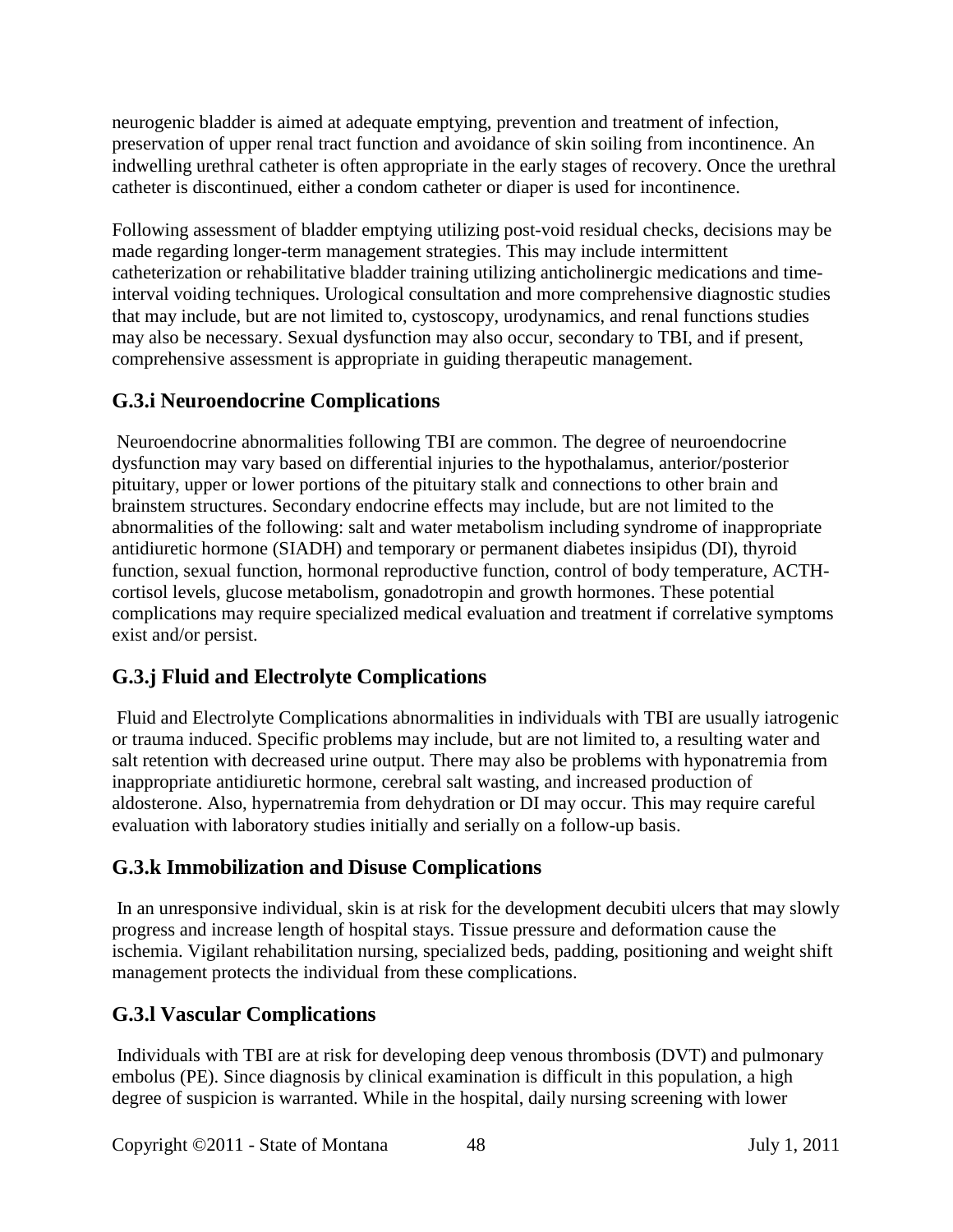extremity measurements is recommended. Abnormalities requiring confirmation may entail noninvasive studies such as Doppler ultrasonographic flow examination and impedance plethysmography. Also, hematologic conditions, such as, but not limited to, coagulopathies may require comprehensive specialized hematologic evaluation. It is generally accepted that prophylaxis with low molecular weight heparin and/or sequential compression stockings may reduce the incidence of both complications. If the diagnostic use of noninvasive studies as mentioned are equivocal and/or nonconfirmatory, then venography and/or angiography may be necessary. If thrombotic complications occur, standard treatment includes intravenous heparin or subcutaneous low molecular weight heparin followed by oral warfarin sodium. If neuromedical risks of anticoagulation are present and/or complications related to anticoagulation or progressive thrombosis arise, then placement of an inferior vena cava filter may be necessary.

#### **G.4 Medications**

Pharmacological agents are useful to treat symptoms related to the neuropathological effects of the injury, associated injuries to the brain, skull, spinal axis, soft tissues, etc. They are also useful in the treatment of secondary cognitive, behavioral and emotional sequelae of TBI. The use of medications (pharmacological rehabilitation) requires careful monitoring and collaboration between the individual, physician, family/support system and other members of the interdisciplinary team. Common symptom categories targeted for medication treatment may include, but are not limited to:

- pain (headache, axial, soft tissue, etc.)
- sensory alterations (dyses thesias)
- motor (motor control, coordination, spasticity, weakness, Parkinsonism, tremor, etc.)
- emotional (depression, liability, anxiety, etc.)
- behavioral (poor self-monitoring, dyscontrol, irritability, aggression, poor initiation, etc.). Medications used for behavioral treatment may be effective, but benefits versus side effects should be carefully evaluated and justified with documentation of functional improvement in each individual, as per the National Institute of Health's recommendations.
- cognitive (arousal, attention, speed of processing, memory, thought process and content). Medications used for cognitive enhancement may be effective but benefits versus side effects should be carefully evaluated and justified with documentation of functional improvement in each individual
- psychotic symptoms
- neurological (seizures, etc.)

Indications for the use of medications following TBI frequently differ from those outlined by the Food and Drug Administration (FDA) due to the paucity of clinical research on the use of medications for the above symptoms when present in brain injured individuals. Categories of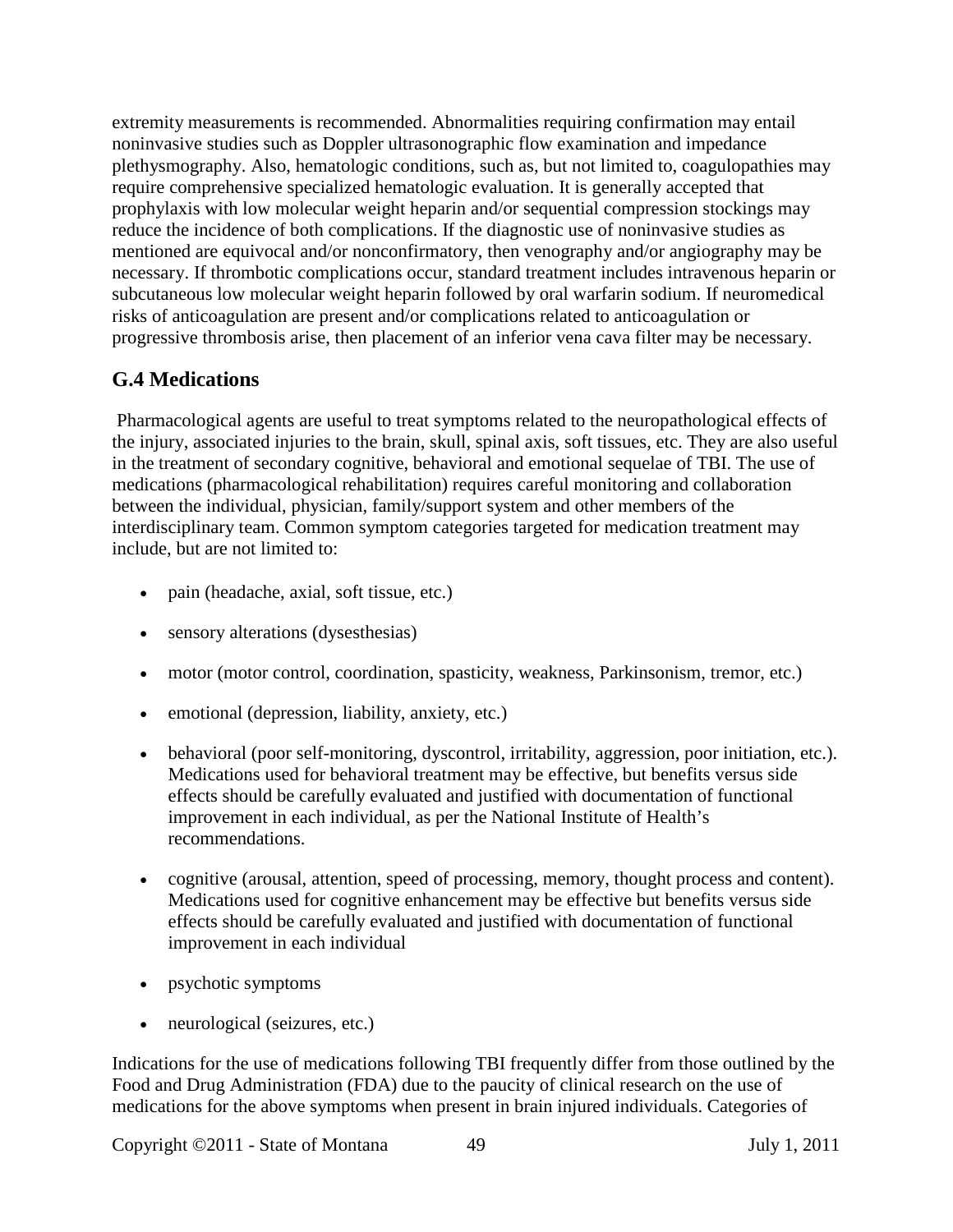specific medications for some of the aforementioned sequelae of TBI include, but are not limited to, antiepileptic drugs, anxiolytics including minor and major tranquilizers, psycho-stimulants, anti-psychotics, antidepressants and memory enhancing agents.

## **G.5 Headache**

Headache is one of the most common symptoms seen in general medical practices. Following head trauma, 50% or more of injured individuals may be expected to experience headache. The majority of these are self-limited, but headache persisting for more than three months may occur. Brain damage is unlikely to be responsible for post-traumatic headache, which is seen more commonly after mild TBI than after moderate/severe TBI. Rather, involvement of extra-cranial structures, such as the temporomandibular joint (TMJ), the sinuses, and the muscles attaching to the occiput accounts for most headaches following TBI. (Refer to the Department's Cervical Spine Guidelines when appropriate.)

Management of post-traumatic headache should be tailored to the class of non-traumatic (chronic tension, migraine, etc.) headache into which it fits. Both traumatic and non-traumatic headaches may be made worse by overuse of analgesics. Treatment should be directed toward reestablishment of activities and away from rumination on the injury. Education, medication adjustment and interdisciplinary team approaches may be called for. If depression is present, a sedating antidepressant such as amitriptyline may alleviate the insomnia that often complicates headache. See treatment algorithm (next page). Referral to a specialist may be necessary if initial treatment is not effective.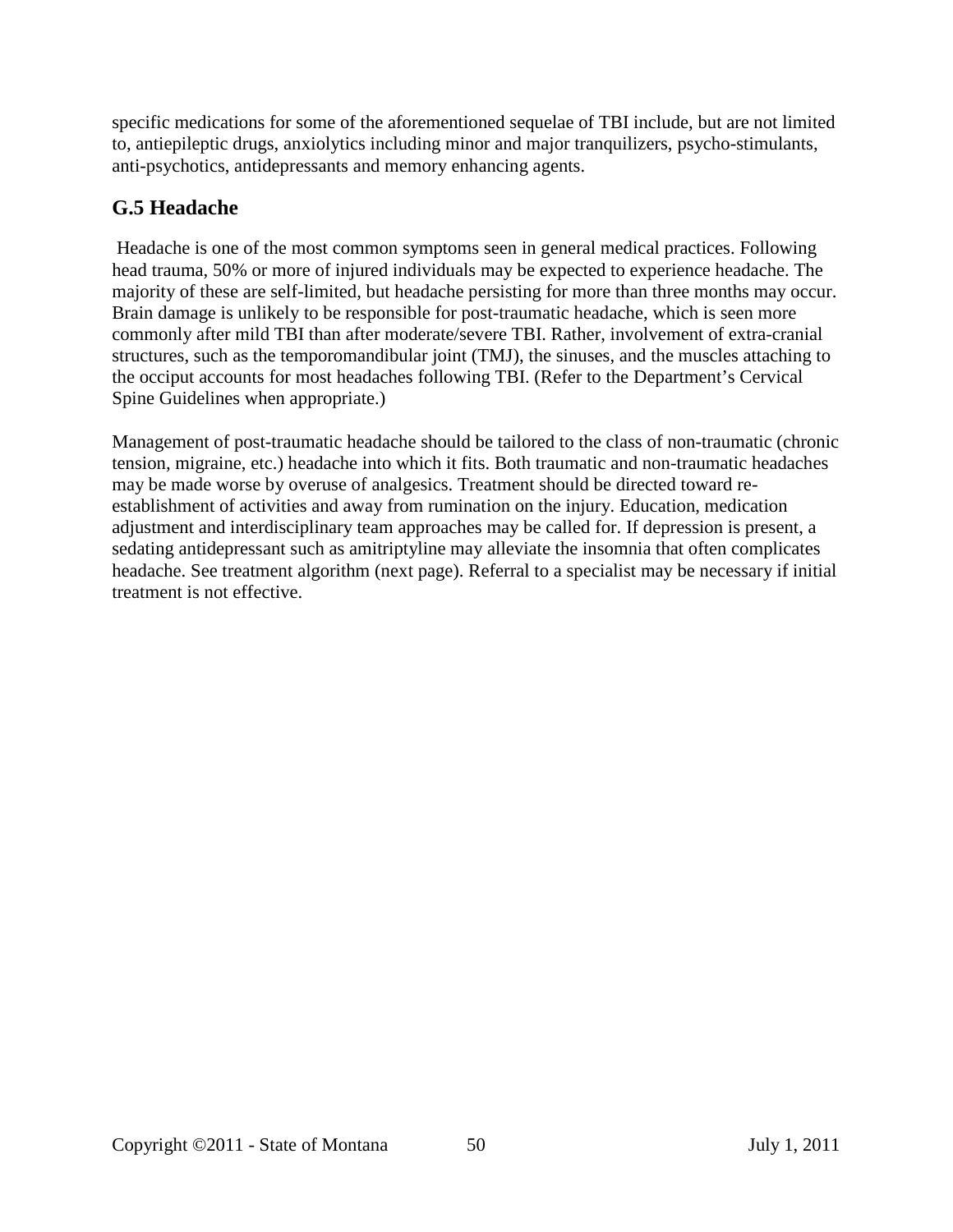# **Headache Treatment Algorithm**

| <b>Initial evaluation</b>                                                              |                                               |                                                                                  |
|----------------------------------------------------------------------------------------|-----------------------------------------------|----------------------------------------------------------------------------------|
| <b>HEADACHES INTERFERING WITH FUNCTION</b>                                             |                                               |                                                                                  |
|                                                                                        |                                               |                                                                                  |
| History and Physical Evaluation                                                        |                                               |                                                                                  |
| Establish Diagnosis                                                                    |                                               |                                                                                  |
| <b>Lab Studies</b>                                                                     |                                               |                                                                                  |
| Possible Brain Imaging                                                                 |                                               |                                                                                  |
|                                                                                        |                                               |                                                                                  |
| <b>Initiate Treatment</b>                                                              |                                               |                                                                                  |
| Pharmacological                                                                        |                                               | Non-pharmacological                                                              |
| "Preventives" (use if 2+<br>headaches/week increased<br>headache severity or duration) | "Abortives" (limit use to<br>prevent rebound) | Education                                                                        |
|                                                                                        |                                               | <b>Terminated Rebound</b>                                                        |
| Calcium Channel Blockers                                                               | Sumatriptan and other<br>"Triptans"           | Rules of Management                                                              |
| Serotonin Reuptake Inhibiters                                                          | Ergotamines<br>Nonsteroidal                   | <b>Identify Triggers</b>                                                         |
| Tricyclic Antidepressants                                                              | Anti-inflammatories                           | Physical Therapy                                                                 |
| Beta Blocker                                                                           | Other                                         | Biofeedback (Referto Chronic Pain<br>Guidelines-section F.2)                     |
| Divalproex/Valproate                                                                   |                                               | Psychology                                                                       |
| <b>Neuromodulators</b>                                                                 |                                               | Joint Manipulation Therapy                                                       |
| Other                                                                                  |                                               | Occupational Therapy                                                             |
|                                                                                        |                                               | Acupuncture                                                                      |
|                                                                                        |                                               |                                                                                  |
|                                                                                        | <b>Headache control</b>                       |                                                                                  |
| Good                                                                                   |                                               | Suboptimal                                                                       |
| Continue treatment 3-6 months,<br>then taper                                           |                                               | Reassess diagnosis,<br>optimize treatment<br>and identify other<br>contributors. |
| Preventive medications as appropriate                                                  |                                               | Referral to specialist                                                           |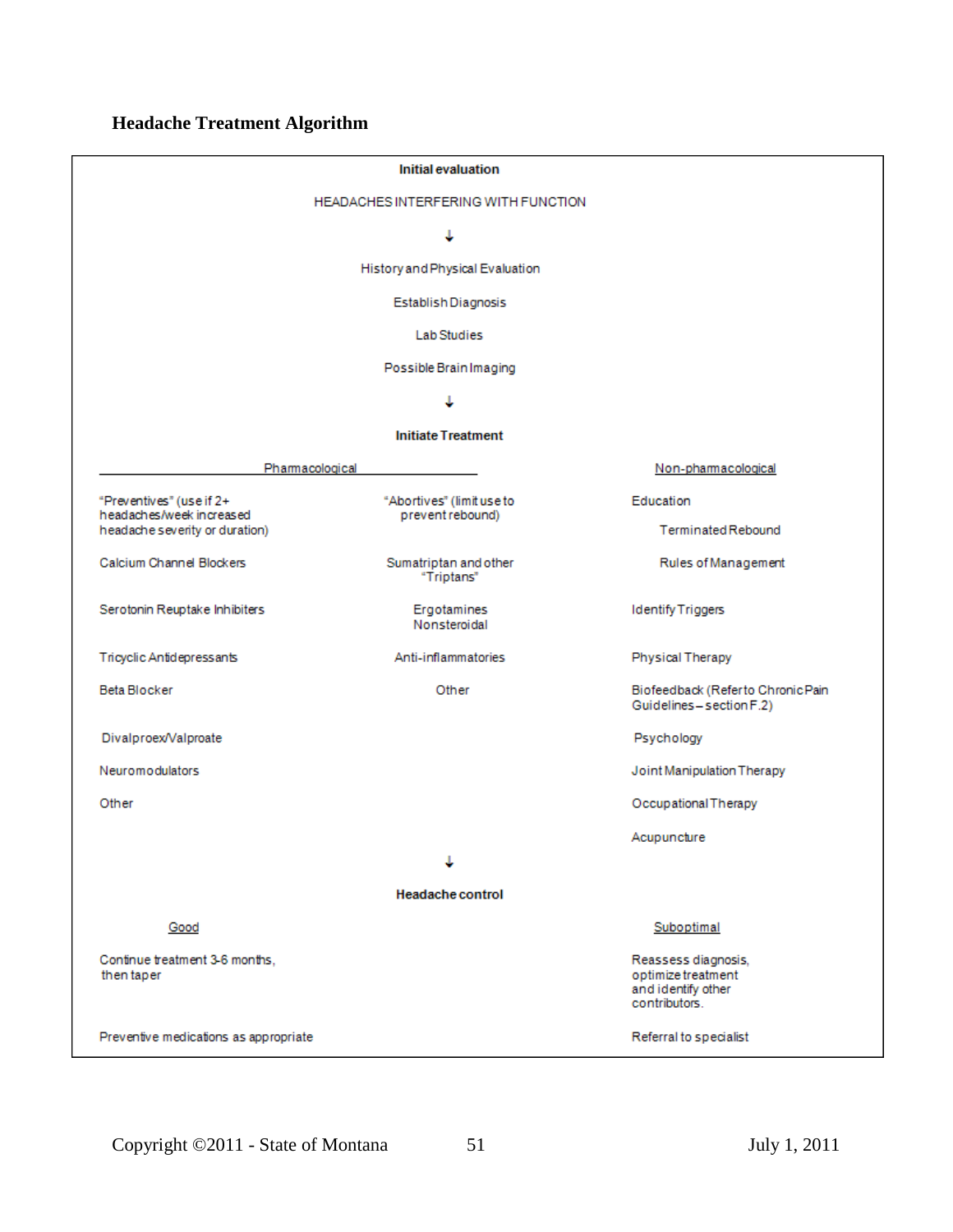Widely accepted treatments for post-traumatic headache may include, but are not limited to: interdisciplinary treatment, pharmacology, joint manipulation, physical therapy, massage, acupuncture, biofeedback, psychotherapy and diet. These procedures should only be continued if functional gains are documented.

Psychological evaluation is a generally accepted intervention to identify factors for delayed recovery and the potential need for cognitive assessment. Refer to the Chronic Pain Guidelines for specific time frames. Special procedures may be useful for specific or intractable head pain syndromes including nerve blocks for neuralgia, trigger point injections for myofascial pain syndromes, botulinum toxin injections for headaches (Refer to G.9 Muscle Tone and Joint Restriction Management) and use of dental splinting for temporomandibular joint syndrome.

Inpatient admission is sometimes required when intravenous medications (e.g., Dihydroergotamin[e]) and close monitoring are necessary to control migraine or analgesia rebound, especially in individuals with severe depression, suicidal ideation or complicated medical problems. When greater than two disciplines are necessary, when there is significant dysfunction secondary to headache, when the individual has not returned to work for greater than three months or when treatment is geographically inaccessible, an individualized interdisciplinary outpatient treatment program may be appropriate.

Headaches may persist longer when associated with other symptoms such as dizziness, memory problems or weakness. Therefore, every effort should be made to treat headaches and other symptoms as early as possible.

Long-term maintenance plans are necessary in chronic headache management. Medications may be necessary for an indefinite period. All other treatment modalities should be independent and functional. Even if headaches are permanent, it is expected that the individual will be functional and able to return to work.

#### **G6. Mobility**

#### **G.6.a Therapy**

Individuals who have sustained a TBI may experience changes in their mobility control and may require medical, surgical, physical and functional therapeutic management to improve their movement and function. Impairments may affect functional skills and may be seen in the following areas: bed mobility, wheelchair mobility, seating and positioning, transfers and ambulation.

Therapeutic intervention supervised by a physical or occupational therapist is generally accepted and widely used to improve performance of mobility impairments. Treatment may include, but is not limited to, the areas of developmental sequence, bed and mat mobility skills, sensory integration, endurance, balance, strengthening and postural control. Training is also indicated for individuals and their family/support system in the areas of wheelchair mobility, seating and positioning, ROM and transfers. The use of modalities (functional electrical stimulation, TENS, ultrasound, phonophoresis, biofeedback), may be indicated to improve function. Passive modalities should not be utilized in isolation without a comprehensive therapeutic intervention

Copyright ©2011 - State of Montana 52 July 1, 2011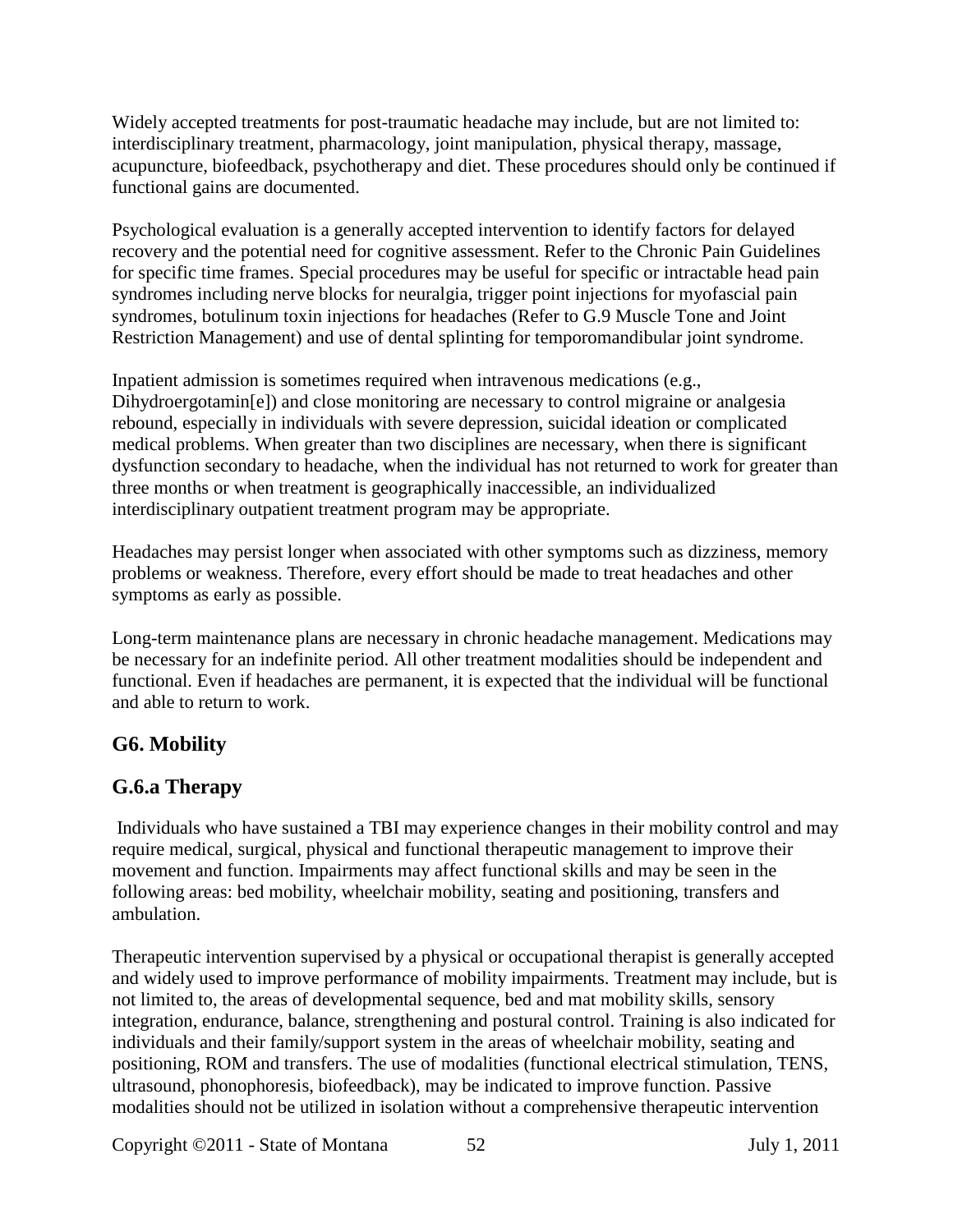program. Other indicated therapies may include pool therapy, casting/splinting programs and facility-based exercise programs. Orthopedic and/or neuromuscular problems may develop along with mobility impairments. These may include, but are not limited to, heterotopic ossification, limb contractures, and abnormal tone, which may interfere with the advancement of independence with mobility skills.

- Frequency: Number of hours will vary depending upon the individual's ability and treatment activity. Treatment frequency should decrease as goals are met and independence is gained
- Optimum duration: 4 to 8 months with reevaluation every 4 weeks
- Maximum duration: beyond 12 months requires documentation of progress

Short-term, goal-directed intervention may be periodically indicated on an ongoing basis as new changes occur in an individual's functional mobility. Impaired cognition significantly affects mobility as noted by problems with attention, judgment, organization or auditory and/or visual instructions, memory, concentration, problem solving, behavior and initiation. (Refer to discussion at the beginning of Section G, Therapeutic Procedures).

Individuals with TBI may be compromised in their mobility and accessibility to their home, work and community environments. In order to relieve the effects of the injury, certain equipment, adaptive devices and home modifications may be reasonable and necessary. These items may be necessary to reduce impairment and disability and to enhance functional independence and safety.

#### **G.6.b Adaptive Devices**

Individuals with TBI may be compromised in their mobility and accessibility to their home, work and community environments. Adaptive devices, equipment and home modifications may be reasonable and necessary to minimize disability that is secondary to the effects of the medical pathology condition. These items may be necessary to enhance functional independence and safety.

Possible equipment and devices may include, but are not limited to:

- hospital bed
- transfer devices and lift equipment
- standing frames
- manual wheelchair standard or lightweight
- manual reclining and tilt wheelchair
- power wheelchairs with tilt and/or reclining mechanisms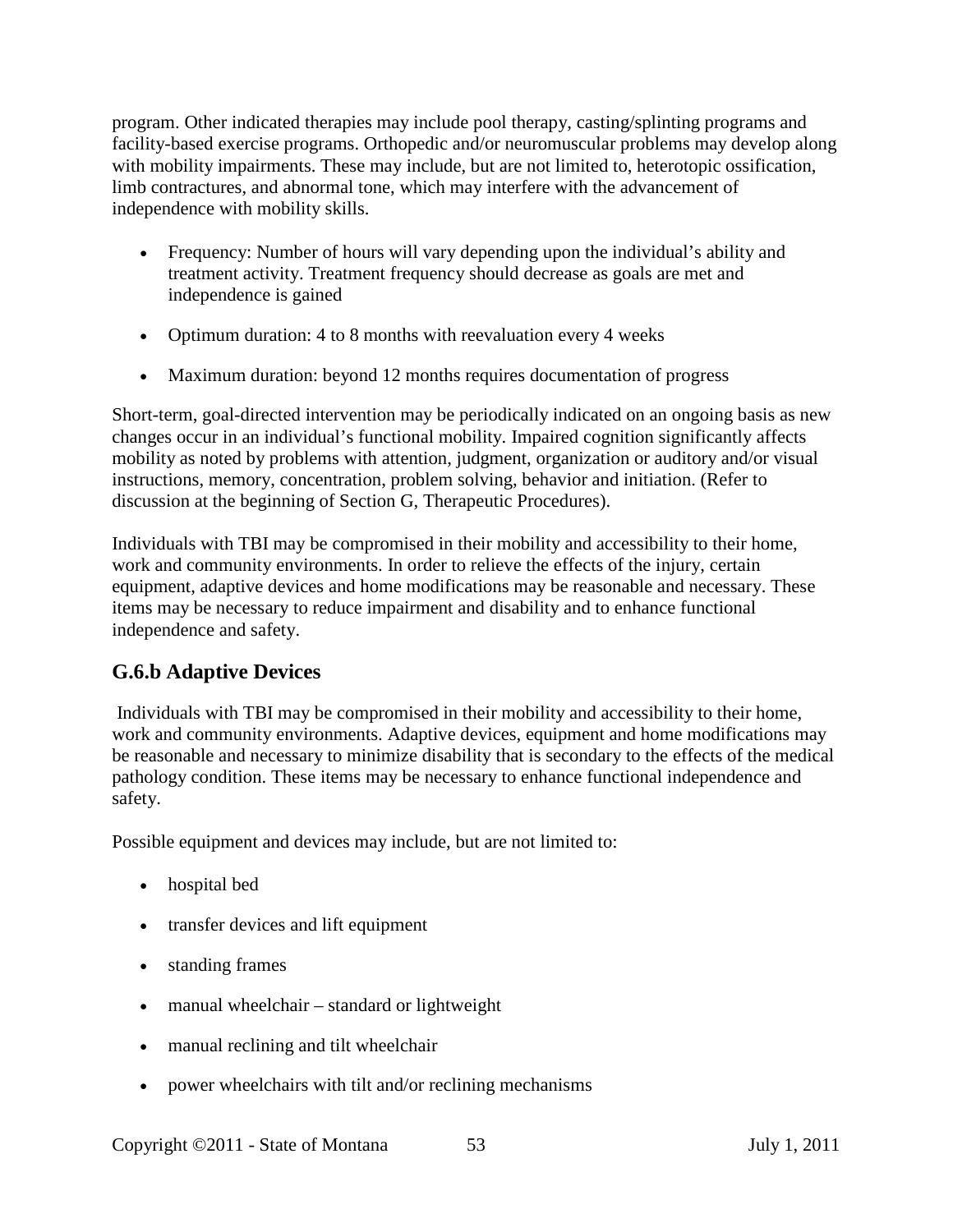- wheelchair positioning aids (laterals, headrests, seating systems, backs, lapboards)
- wheelchair cushions
- lower extremity bracing
- ambulation aids (walkers, crutches, canes)
- bathroom safety aid (shower/commode chair, bath seats and benches, tub and wall grab bars, hand held shower attachment, elevated and/or padded toilet seats, etc.)
- orthotics/prosthetics
- vehicle modifications

Environmental modifications may include, but are not limited to, ramping, modifications of the living environment to achieve reasonable levels of independence, adaptive equipment for mobility and safety. Periodic upgrading of equipment and devices or consultation may be necessary throughout a person's lifetime following TBI.

Therapy related to equipment and devices may be re-initiated for time-limited, goal-specific treatment as new goals are developed.

# **G.7 Coordination**

Ataxia is a common impairment in coordination resulting from inability to control muscle timing, and sequencing of agonist and antagonist contraction. This will affect fine motor and gross motor skills of the extremities as well as general mobility, balance, gait, condition and endurance, and activities of daily living. Therapeutic management/intervention includes medication, neuromuscular re-education as well as functional activities, which facilitate normal or inhibit abnormal muscle activity. Specific exercises and activities increase motor learning and control, force production (strength) and endurance. Biofeedback and functional electrical stimulation may assist in treatment. Cognitive impairment may interfere and prolong the course of therapy. Reasonable and necessary equipment may include splints and braces. Access to facility exercise equipment may be warranted.

#### **G.8 Neuromuscular Management**

Neurologically based musculoskeletal impairment may include changes in reflexes, sensory integration, ROM, muscle tone, strength, endurance, postural control, postural alignment and soft tissue integrity. Functional abilities that are affected may include, but are not limited to, problems in gross and fine motor coordination, motor strength and control, sensory-motor bilateral integration and praxis. Individuals with neuromuscular impairments may require physical, therapeutic and medical and/or surgical management to improve their movement and mobility. Medical treatment may be divided into three major areas:

**a. Motor Control**: Stabilizing the body in space as it applies to postural and balance control, and moving the body in space through motor control as it applies to movement.

Copyright ©2011 - State of Montana 54 July 1, 2011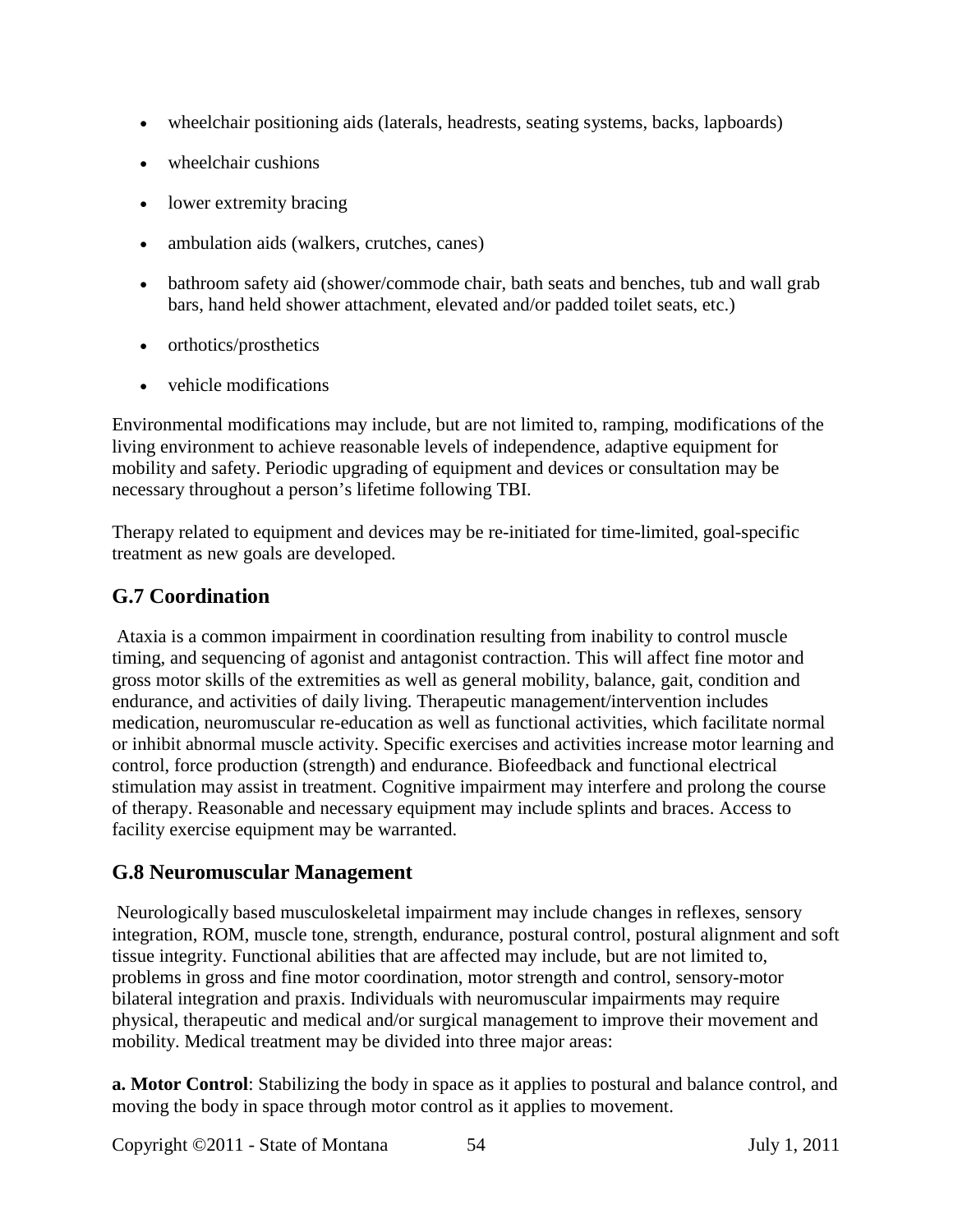**b. Motor Learning**: is a set of processes leading to relatively permanent changes in the capability for producing skilled action. Motor performance of a skill, task or activity requires learning. Functional motor change requires skilled intervention to insure proper practice schedules, variable type of practice, repetition and type of timing of feedback. The use of declarative strategies with verbal explanation as well as augmented feedback with or without manual guidance encourages procedures learning strategies. Active problem solving should be part of a rehabilitation program to learn motor skills more appropriately. Continuous accurate feedback is important in the early stages. Therapists need to provide feedback about muscle contraction and movement that is accurate and immediate.

- Frequency: daily, up to several hours per session
- Optimum duration: 6 months
- Maximum duration: 12 to 18 months with re-evaluation every 4 weeks beyond 6 months requires documentation of progress

As the individual progresses, treatment frequency should be decreased. Continued treatment is based upon attainment of functional goals as outlined in the treatment plan established upon initial interaction with all members of the treatment team.

#### **G.9 Muscle Tone and Joint Restriction Management**

Hypertonicity or spasticity (Refer to section G.3.c Spasticity and Hyperreflexia) influence motor control and may vary based on the severity and location of the brain lesion, the individual's position, time of day or emotional state. Treatment should begin immediately following medical stabilization. This may include positioning techniques, splinting, serial casting and ROM treatment. Medical and surgical intervention is also generally accepted to influence tone such as anti-spasticity medication, phenol or other anesthetic blocks, botulinum toxins, and surgical techniques such as tendon lengthening, tendon transfers and orthopedic reconstruction to reduce joint deformity.

#### **G.9.a Functional and Therapeutic Activities**

Functional and Therapeutic Activities are provided with instruction for the individual and/or family/support system in the proper positions, sequences, timing and level of assistance.

- Frequency: Inpatient setting initially twice a day, then decreasing in frequency as individual progresses; outpatient setting – twice per day initially then decrease to 2 to 3 sessions per week
- Optimum duration: 6 months
- Maximum duration: 2 years maintenance care may extend beyond 2 years (Refer to section I. Maintenance Management)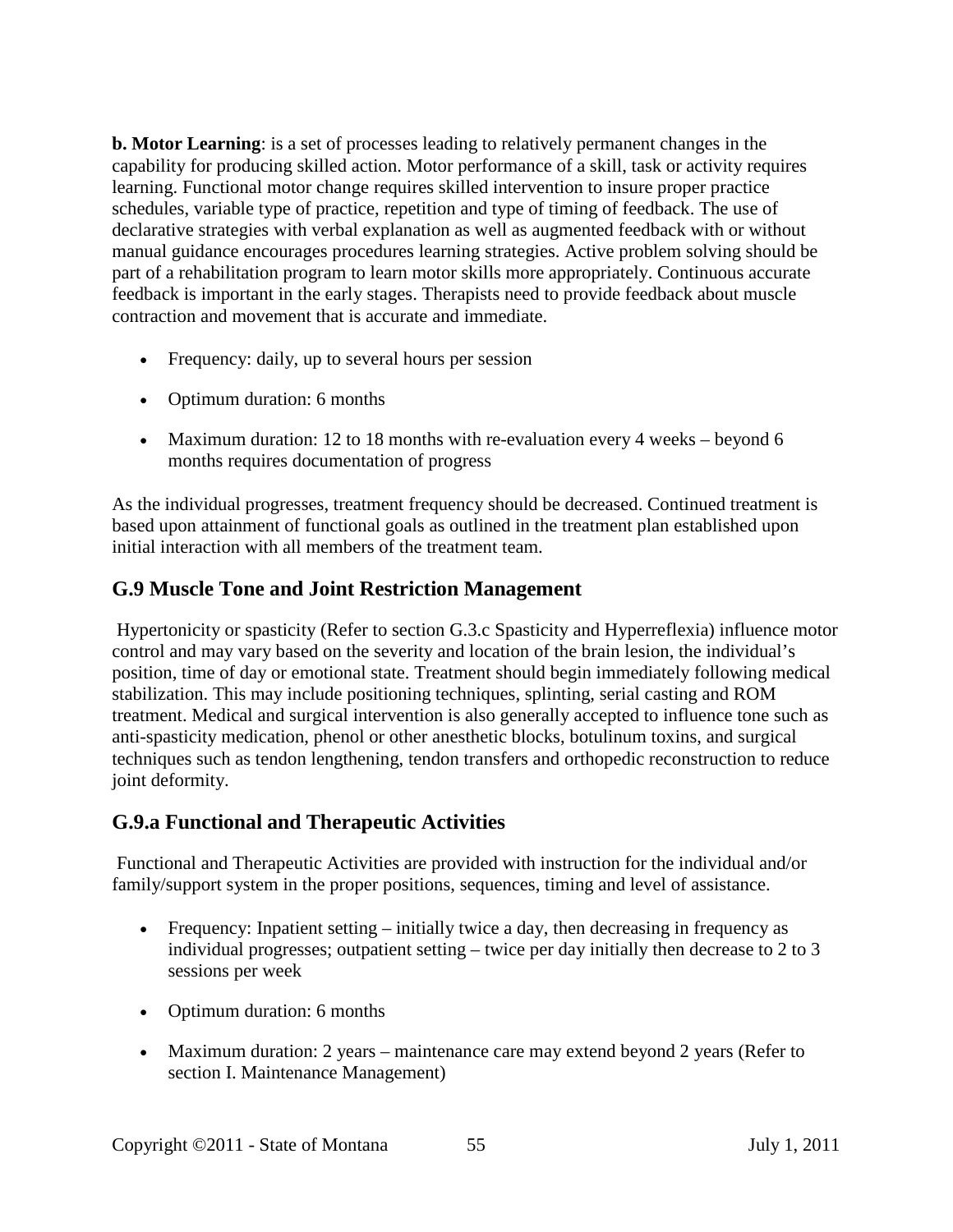Periodic functional upgrading or consultation may be necessary throughout an individual's lifetime following TBI. Therapy may be re-initiated for time-limited, goal-specific treatment as new goals are developed and as new abilities in physical and cognitive function are observed or attained.

#### **G.9.b Therapeutic Nerve and Motor Point Blocks**

Therapeutic Nerve and Motor Point Blocks are useful in targeting specific muscles or muscle groups for diagnostic and therapeutic purposes. The purpose of the nerve or motor point block is to reduce force produced by contracting spastic muscle or muscle group. This reduction in spasticity may lead to improved ROM and enhanced functioning. Therapeutic nerve and motor point blocks are primarily performed with aqueous solutions of phenol. When injected in, or near, a nerve bundle, phenol denatures protein in the myelin sheath or cell membrane of axons with which it makes contact. Either percutaneous or open neurolytic procedures are considered useful in a variety of spastic disorders related to TBI and are generally accepted procedures.

## **G.9.c Botulinum Toxin Injections**

Botulinum Toxin Injections are useful to temporarily weaken or paralyze specifically treated muscles. These techniques may reduce muscle pain in conditions associated with spasticity, dystonia or other types of painful muscle spasm. Neutralizing antibodies develop in at least 4% of individuals with TBI treated with botulinum toxin type A, rendering it ineffective. Several antigenic types of botulinum toxin have been described. Botulinum toxin type B, first approved by the FDA in 2001, is similar pharmacologically to botulinum toxin type A, and there is good evidence of its efficacy in improving function in cervical dystonia (torticollis). It appears to be effective in individuals who have become resistant to the type A toxin. The immune responses to botulinum toxins type A and B are not cross-reactive, allowing type B toxin to be used when type A action is blocked by antibody. Experimental work with healthy human volunteers suggests that muscle paralysis from type B toxin is not as complete or as long-lasting as that resulting from type A. The duration of treatment effectiveness of botulinum toxin type B for cervical dystonia has been estimated to be 12 to 16 weeks. EMG needle guidance may permit more precise delivery of botulinum toxin to the target area.

I. Indications: Used to improve ROM and reduce painful muscle spasm, a temporizing measure when spasticity is evolving and during the chronic phases to support increased function. Botulinum toxin injections may be useful in musculoskeletal conditions associated with muscle spasm, or headaches and in central neurologic conditions that produce spasticity or dystonia (e.g., brain injury, spinal cord injury or stroke). There should be evidence of limited ROM prior to the injection.

II. Complications: Over-weakening of injected muscles, and allergic reaction to medications. Rare systemic effects include flu-like syndrome, weakening of distant muscles. There is an increased risk of systemic effects in individuals with motor neuropathy or disorders of neuromuscular junction.

• Time to produce effect: 24 to 72 hours post-injection with peak effect by 4 to 6 weeks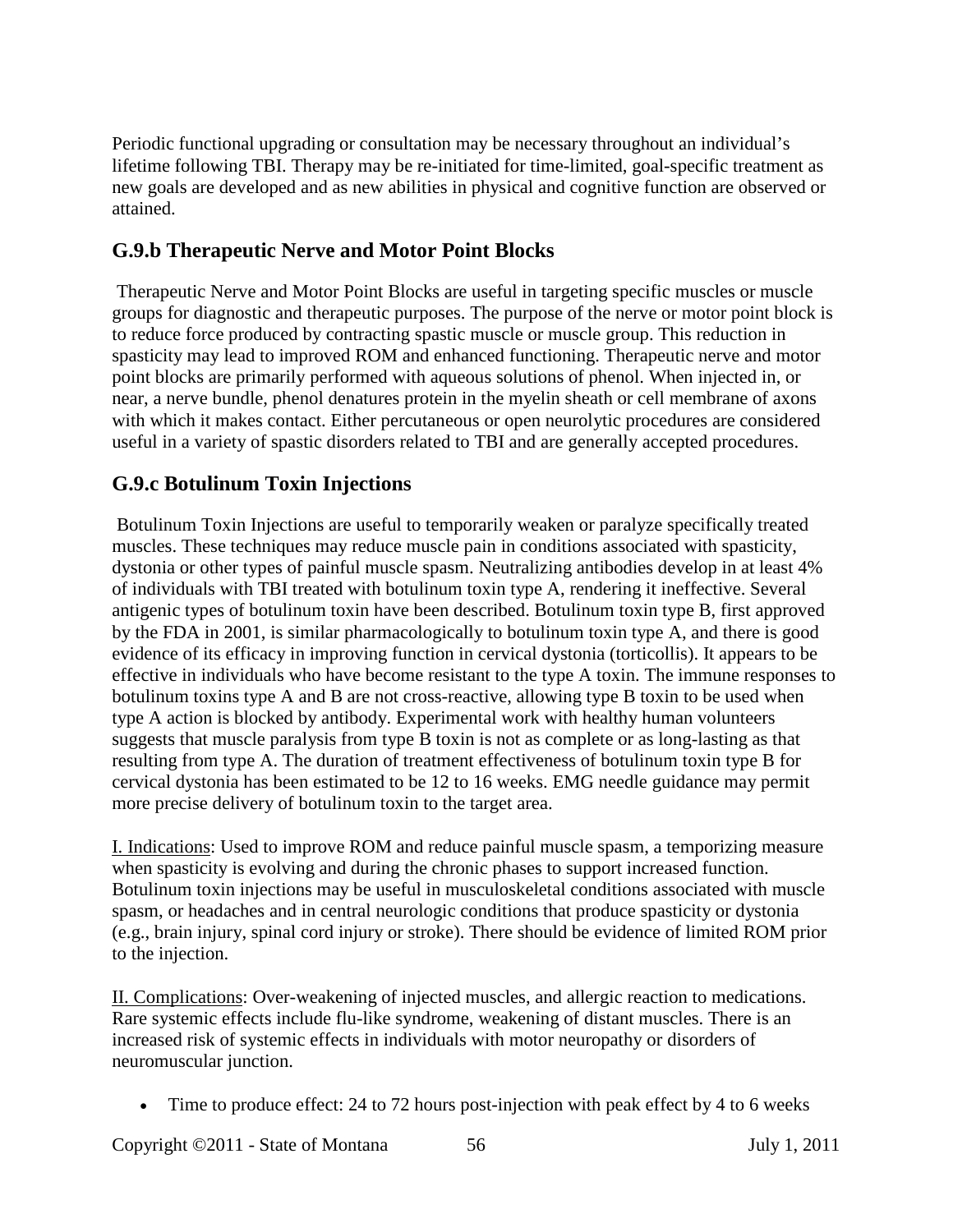- Frequency: No less than 3 months between re-administration
- Optimum duration: 3 to 4 months
- Maximum duration: Currently unknown. Repeat injections should be based upon functional improvement and therefore used sparingly in order to avoid development of antibodies that might render future injections ineffective

#### **G.9.d Intrathecal Baclofen Drug Delivery**

#### **I. Description**:

The intrathecal administration of baclofen is indicated for use in the management of severe spasticity. Individuals with TBI should first have a positive response to a diagnostic injection of intrathecal baclofen prior to a consideration of long-term infusion via an implantable pump. An implantable pump should be reserved for those individuals unresponsive to oral baclofen therapy, or those who experience intolerable CNS side effects at effective doses. Individuals with functionally limiting disabling spasticity due to TBI ideally should wait at least one-year post injury, unless there is clear documentation as to plateaued neurological functioning prior to the one-year post injury mark. Furthermore, there should be clear-cut documentation as to the deleterious effects of their persistent spasticity if not treated effectively, as well as to the specific goals of this invasive therapy. Intrathecal baclofen is intended for use via spinal catheter or lumbar puncture and for chronic use only in implantable pumps approved by the FDA, specifically for the administration of intrathecal baclofen via the intrathecal space.

#### **II. Diagnostic Injection**:

Special Requirements for Diagnostic Injections: Fluoroscopic and/or CT guidance may be used to document technique and needle placement. An experienced physician should perform the procedure. The subspecialty disciplines of the physicians may be varied, including, but not limited to, anesthesiology, radiology, surgery, neurology or physiatry.

Complications: General complications of diagnostic injections may include, but are not limited to, transient neurapraxia, nerve injury, infection, headache, urinary retention and vasovagal effects, as well as, epidural hematoma, permanent neurological damage, dural perforation, CSF leakage, and spinal meningeal abscess. Permanent paresis, anaphylaxis and arachnoiditis have been rarely reported.

Contraindications: Absolute contraindications of diagnostic injections include, but are not limited to, a) bacterial infection-systemic or localized to the region of injection, b) bleeding diathesis, c) hematological conditions and d) possible pregnancy. Relative contraindications of diagnostic injections may include: a) allergy to contrast, b) aspirin/antiplatelet therapy (drug may be held three days prior to injection), and c) shellfish allergy if contrast is to be used.

#### **III. Surgical Pump Implantation**:

Surgical Indications: Individuals who meet the following criteria should be considered candidates for intraspinal baclofen infusions:

• The individual must have good-to-excellent relief from the diagnostic baclofen intrathecal injection and have demonstrated clear functional improvement. Functional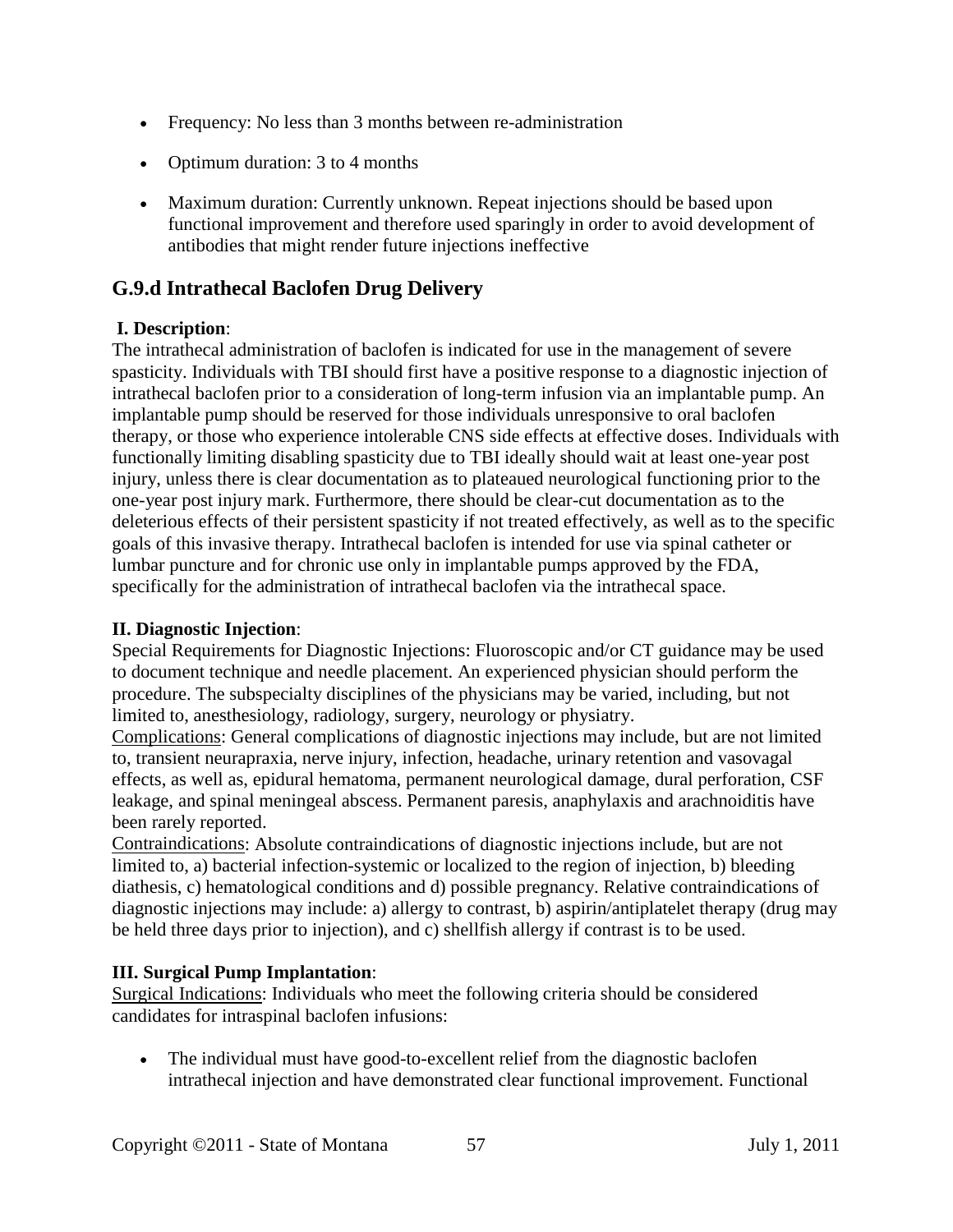gains may be evaluated by an occupational therapist and/or physical therapist prior to and before discontinuation of the trial

- Failure of conservative therapy including active and/or passive therapy, medication management or other therapeutic injections
- The individual and/or family/support system must be motivated for the procedure and must understand the potential for complications and requirements of treatment maintenance

Complications: Intrathecal delivery may be associated with significant complications such as infection, catheter disconnects, CSF leak, arachnoiditis, pump failure, nerve injury and paralysis.

Contraindications: Infection or body size insufficient to support the size and weight of the implanted device. Individuals with other implanted programmable devices should not be given these pumps, since interference between devices may cause unintended changes in infusion rates.

Continuing Use: As with other routes of drug administration, escalation of dose may be required and routine clinical monitoring is warranted. Typically, pump refills are needed every two to three months.

## **G.10 Activities of Daily Living (ADLs)**

Activities of Daily Living (ADLs) (also called daily living skills, life skills or living skills) are tasks necessary for an individual's day-to-day functioning, and include both basic and instrumental level tasks. ADL functional limitations and disabilities in ADLs are common following TBI and due to changes in physical, cognitive and emotional/behavioral impairments. Functional limitations and disability in these areas may range from mild to severe, as well as from short-term to life-long.

Therapeutic intervention for ADLs is generally accepted and widely used. The goal of treatment is to improve one's ability to perform such tasks, in order to increase functional levels of independence. By including ADLs in treatment, cognitive improvements may occur by applying cognitive rehabilitation principles to the task performance. Likewise, physical deficits may be improved by applying neuromuscular rehabilitation principles to the task performance.

**a. Basic ADLs**: include daily activities which tend to be repetitive, routine and which may more readily be gained through procedural learning, such as grooming, personal hygiene, bathing/showering, toileting, dressing, feeding/eating and basic social skills.

**b. Instrumental ADLs (IADL):** include a wide-range of activities that require higher level cognitive skills, including the ability to plan, execute and monitor performance, evaluate information and make sound judgments. These abilities are essential to safe, independent functioning. They may include functional communication (e.g., writing, keyboarding, appropriate use of phone), home management, childcare, time management, financial management, food management, management of interpersonal relationships and social skills,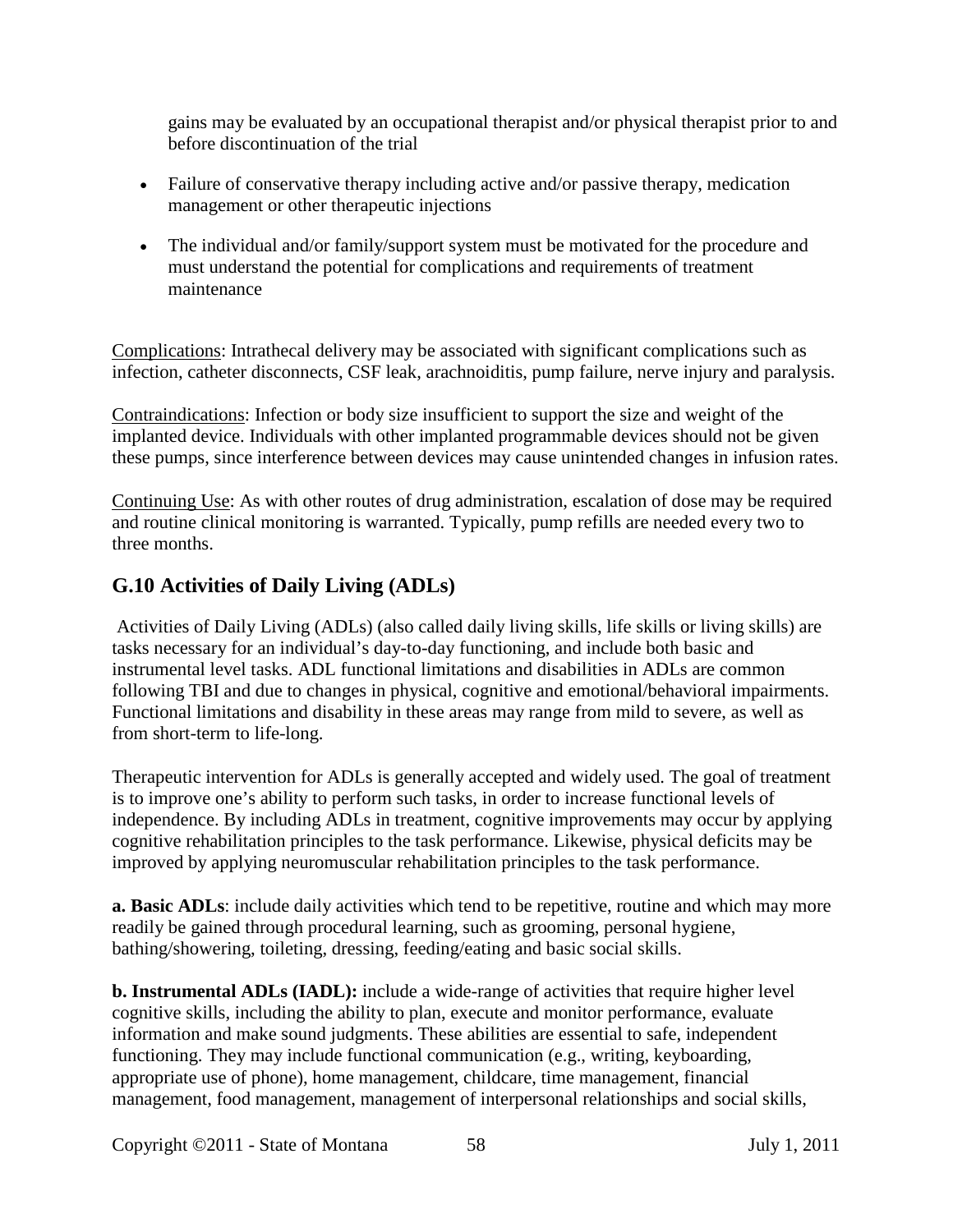avocation, driving and higher level mobility skills (including navigation and public transportation).

Therapeutic intervention is generally accepted to improve performance of ADLs. Procedures and techniques may include, but are not limited to: 1) task analysis to develop strategies to improve task performance; 2) guided practice and repetition to develop consistent and safe performance; 3) training in safe use of adaptive equipment; and 4) training of caregiver(s).

Treatment in subacute and acute rehabilitation is provided by one or more therapeutic disciplines, including physical therapy, occupational therapy, speech-language pathology, social work, family counseling, psychology, nursing and/or vocational rehabilitation as tolerated. In post-acute settings (which may include residential or outpatient), treatment sessions may be provided by more than one discipline. For in-home and community-based treatment, interdisciplinary treatment continues until: 1) functional goals/outcomes are achieved; 2) plateau in progress is reached; 3) the individual is unable to participate in treatment due to medical, psychological or social factors; or 4) skilled services are no longer needed.

- Time to produce effect: while rate of progress will depend on the severity and complexity of the injury, effect of treatment should be noted within one month, with ongoing progress noted over a longer period which may last up to two years or more. Treatment may be provided on an episodic basis to accommodate plateaus in the individual's progress, with suspension of treatment for periods of time to allow for practice.
- Frequency: One to two sessions per day depending upon the individual's progress, sessions may vary from one to several hours depending upon individual's ability to respond to treatment. Periodic upgrading or consultation may be necessary throughout the individual's lifetime following TBI.
- Optimum duration: 1 to 12 months
- Maximum duration: 24 months or beyond, requires documentation of progress
- Therapy may be re-initiated for time-limited, goal-specific treatment as new goals are developed.

Impaired cognition significantly affects the rate, degree, and manner of progress toward independence in ADLs. In addition, skills learned in one setting or circumstance may facilitate transfer of skills. All treatment to improve performance in this area must include techniques to improve cognition as well.

Standard equipment to alleviate the effects of the injury on the performance of ADLs may vary from simple to complex adaptive devices to enhance independence and safety. Certain equipment related to cognitive impairments may also be required. Equipment needs should be reassessed periodically.

The results of treatment intervention provided throughout the continuum of progress beginning with acute care may be realized in the final stages of integration back into the individual's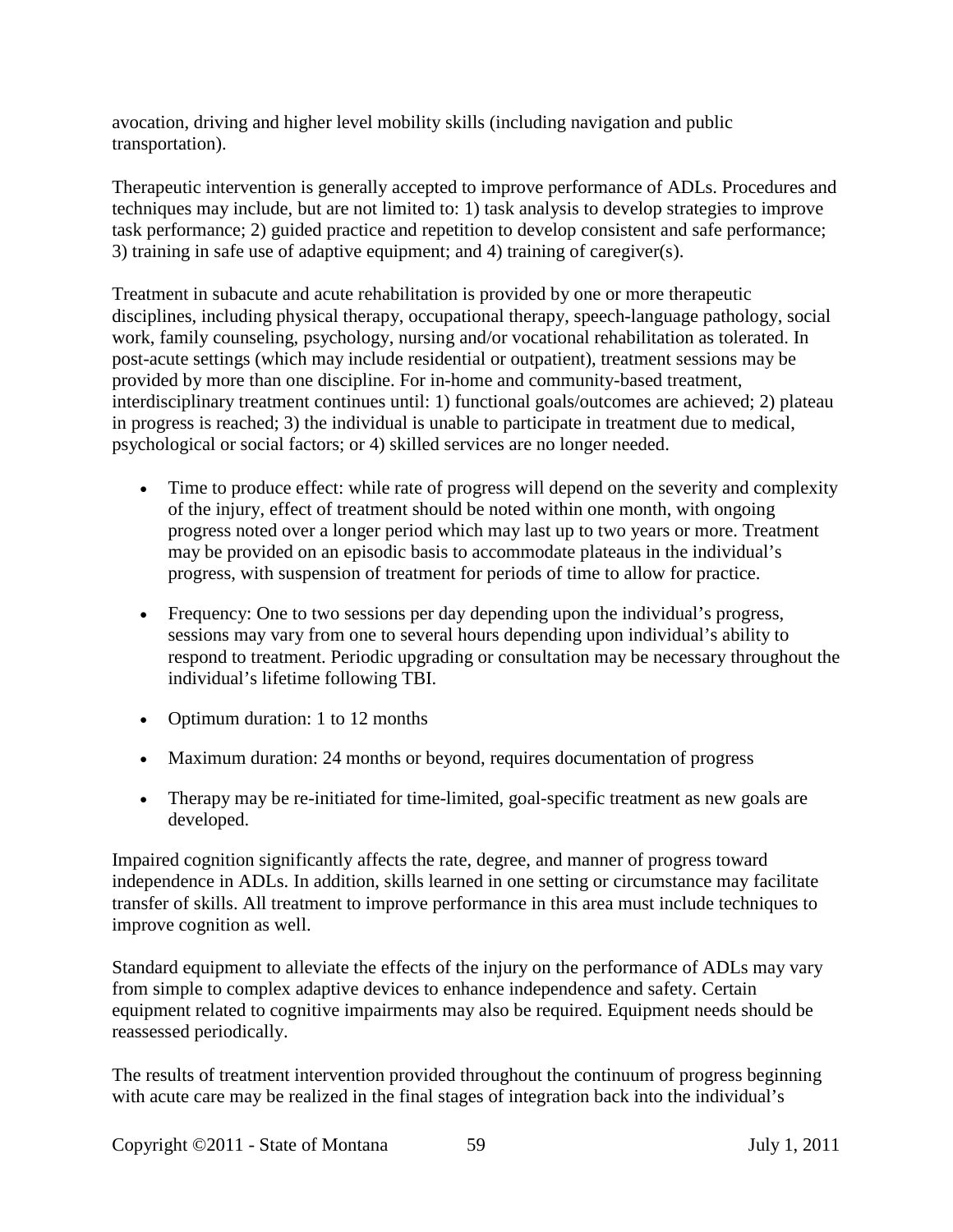community setting. As noted above, treatment is often indicated at this stage to ensure that the individual is able to reintegrate as successfully as possible, given the parameters of the injury.

## **G.11 Visual Treatment**

Visual impairments may occur secondary to TBI. Treatment of visual impairments should be based upon a comprehensive evaluation and diagnosis. Treatment should be functionally based and goal-directed. Individuals should be evaluated at intervals depending on their impairment and progress should be clearly documented. An ophthalmologist, neuro-ophthalmologist, neurologist, or optometrist may treat visual impairment resulting from TBI. Treatment may be supplemented by and coordinated with interdisciplinary team members.

Visual impairments may occur in one or more of the following categories:

- Visual acuity and visual field function
- Ocular motor control and ocular alignment
- Visual perception

#### **G.11.a Visual Acuity and Visual Field Function**

Visual Acuity and Visual Field Function are determined by the eye, optic nerve, optic chiasm, optic tracts, optic radiations and visual cortex. If visual acuity deficits are caused by optic nerve trauma, treatment with high dose intravenous corticosteroids may be useful. Corticosteroid treatment should be given as early as possible after the injury. Time to effect is likely to occur within the first month after treatment. Duration of treatment beyond one to two weeks is unlikely to be of benefit, unless, neuroimaging, or clinical history indicates otherwise. Initiation of treatment after two weeks is unlikely to be of any benefit unless neuroimaging or clinical history indicates otherwise. Surgery may be indicated if the trauma results in entrapment, compression of the nerve, or if a hematoma is present within the optic nerve sheath. If visual acuity or visual field deficits are caused by intra-cranial visual pathway damage, acute treatment should be directed towards the specific injury.

Low vision aids may be prescribed for those individuals with documented visual acuity or visual field loss after the acute injury. Lenses may be used to improve visual acuity. Tinted lenses may be useful to treat photophobia and glare sensitivity.

The use of prisms may benefit some individuals with documented visual field loss from visual pathway disorders affecting the visual fields in both eyes.

Depending on the level of adaptation to the visual field loss, some individuals may need training and education in strategies to improve compensation. Efforts to use visuospatial interventions to improve visual field loss directly and without developing compensatory visual scanning are not recommended.

#### **G.11.b Disorders Involving Ocular Motor Control and Ocular Alignment**

Copyright ©2011 - State of Montana 60 July 1, 2011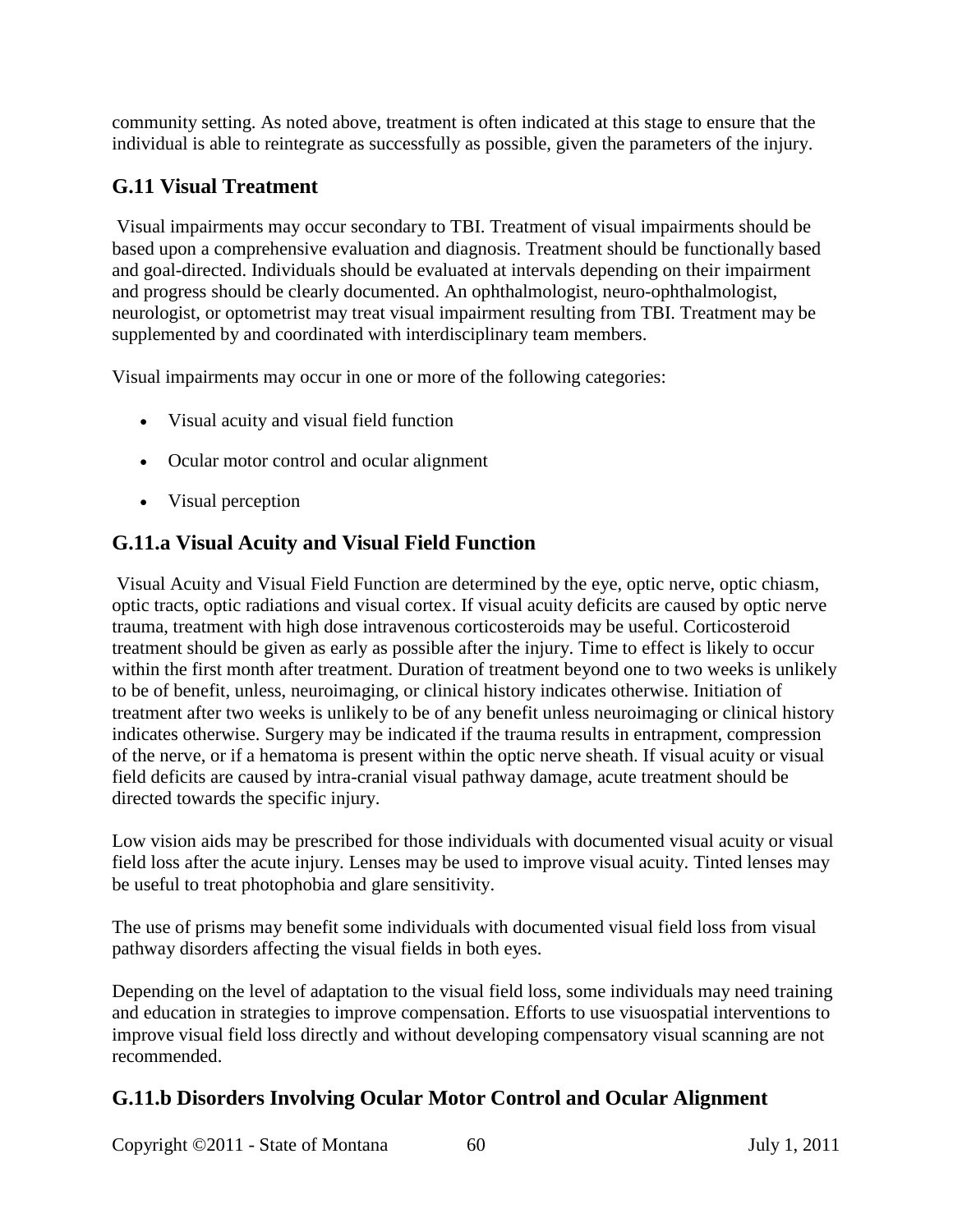Disorders Involving Ocular Motor Control and Ocular Alignment are treated according to the underlying diagnosis. Ocular motor control includes accommodation, versions, vergences, ductions, ability to fixate, pursuits, saccades, vestibulo-ocular responses (VOR), and optokinetic nystagmus (OKN). Multiple deficits may occur together.

Treatment may include the use of lenses, prisms, rehabilitation vision therapy techniques and/or surgery. For individuals with disorders of ocular motor and ocular alignment that result in diplopia, monocular eye patching, occlusion of central or peripheral vision, prisms lenses or strabismus surgery may be used.

Lenses may be used to help accommodation. Because of the interaction between accommodation and vergence, lenses may also at times be used to assist in the treatment of a vergence disorder.

Prisms may be prescribed to provide an immediate improvement in diplopia and other disorders with symptoms. If diplopia is not stable then appropriate patching (partial selective occlusion) may be more prudent. If deficits are permanent, prisms may be worn indefinitely.

Individuals may be instructed in orthoptic techniques to address problems related to ocular motility disorders particularly in cases with cranial nerve palsy or encephalopathy with a correlated shearing injury.

Strabismus surgery may be useful in certain circumstances if the deficit is stable for six to nine months. An immediate response is usually noted after the first surgery, but additional surgeries may be necessary.

## **G.11.c Visual Perception**

Visual Perception problems should be treated with a goal to improve visual processing skills and promote adaptation and compensation to the relevant problem.

Visual perceptual therapy may be required for some individuals as part of their overall cognitive rehabilitation treatment. The therapy may be provided by various disciplines including, but not limited to, occupational therapists, speech therapists, optometrists and ophthalmologists, neurologists and neuro-ophthalmologists with experience in visual perceptual disorders and in treating individuals with TBI. The visual perceptual therapy should be integrated into the complete cognitive rehabilitation program and coordinated with a neuropsychologist or physician experienced in TBI. (Refer to section G.15 Cognition.)

#### **G.11.d Visual Neglect**

Visual Neglect is inattention of a visual spatial region. Treatment may include the use of prism and scanning techniques. Visuospatial rehabilitation with scanning is recommended for individuals with visuoperceptual deficits associated with unilateral visual neglect with TBI and after right hemisphere stroke. There is some evidence that visuospatial rehabilitation with scanning is effective in those with right hemispheric stroke, therefore, it is recommended in TBI individuals with similar findings. Scanning training is recommended as an important, even critical, intervention element for individuals with severe visuoperceptual impairment that

Copyright ©2011 - State of Montana 61 July 1, 2011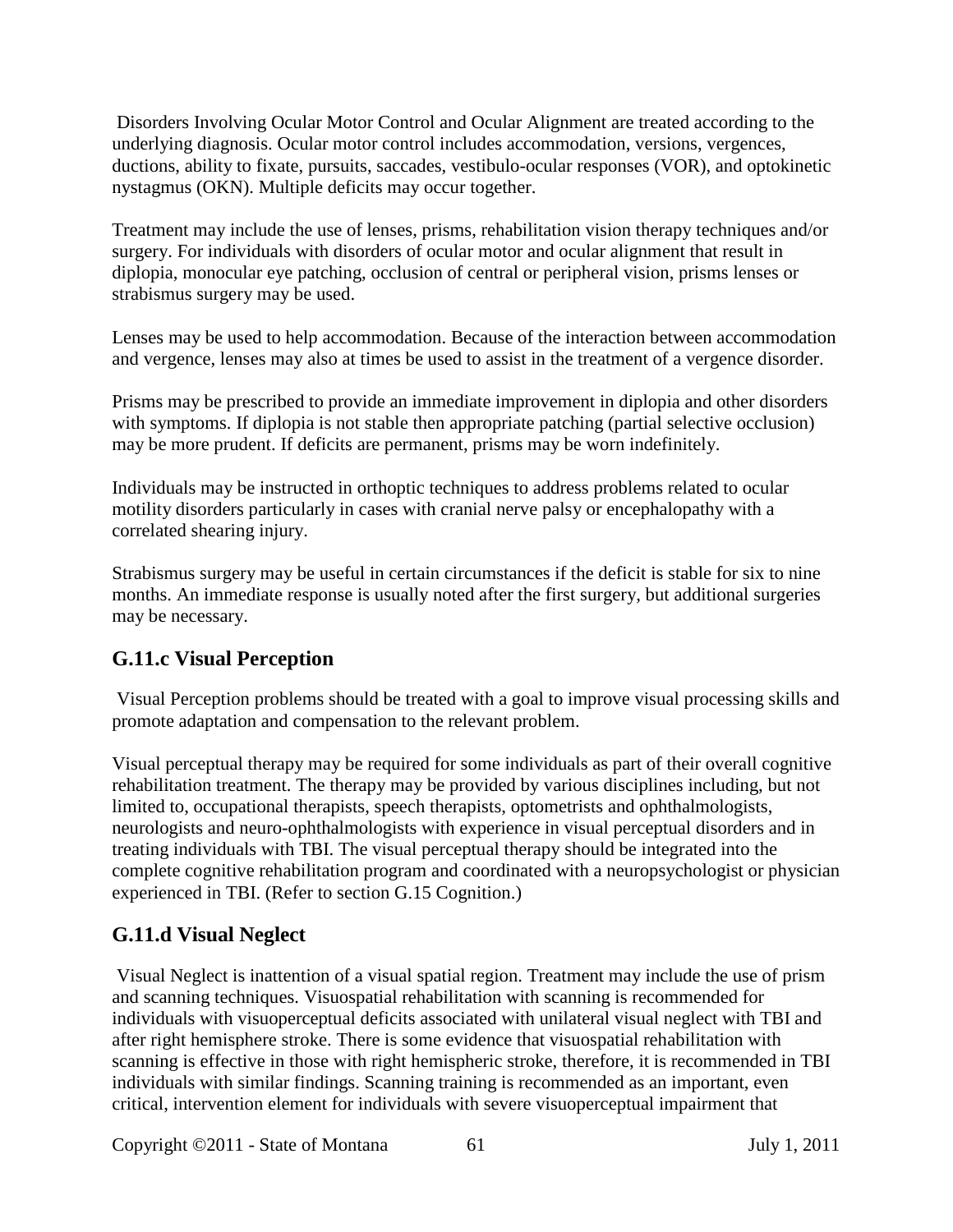includes visual neglect after right hemispheric stroke and TBI. Efforts to use visuospatial interventions to improve visual field loss directly and without developing compensatory visual scanning are not recommended.

#### **G.11.e Total Time Frames for all Vision Therapy (Orthoptic Therapy)**

Time frames are not meant to be applied to each section separately. The time frames are to be applied to all vision therapy regardless of the type or combination of therapies being provided.

- Time to produce effect: 8 hours of treatment
- Frequency: 1 to 2 times per week. Frequency of treatment is dependent on in-patient versus outpatient, and the medical condition of the individual
- Optimum duration: 20 hours
- Maximum duration: Throughout the treatment progress, exams are performed to evaluate status. When progress is no longer occurring, then therapy should be stopped, unless there are mitigating circumstances. If after 20 hours of treatment, there is documented progress, but the individual is not at maximum therapeutic gain, then additional therapy is usually indicated

#### **G12. Neuro-otologic Treatments**

#### **G.12.a Treatment of Hearing Disorders**

- 1. Post-traumatic endolymphatic hydrops (Meniere's Disease): Medications used to treat this type of sensorineural (nerve) hearing loss include diuretics, calcium channel blockers, vasodilators and steroids.
- 2. Vestibular migraine: Just as visual migraines affect the visual system, basilar migraines may affect the inner ear. Medications used in this condition include beta-blockers, calcium channel blockers, anti-seizure medications, SSRI's, and the tryptans.
- 3. Post-traumatic tinnitus: Individuals with TBI may suffer from debilitating tinnitus (noise in the ears). They may benefit from anti-depressants, anti-seizure medicines and anxiolytics. In many situations, devices are recommended which may include hearing aids, maskers and tinnitus trainers.
- 4. Hyperacusis/Sonophobia: Individuals with TBI may suffer from significant sensitivity to sound. These individuals may benefit from devices such as tinnitus trainers, musician's plugs and simple noise plugs.
- 5. Sensorineural hearing loss: Individuals with TBI may suffer from nerve hearing loss that may be treated with amplification (hearing aids). A full audiometric evaluation may determine if the individual could benefit from such devices.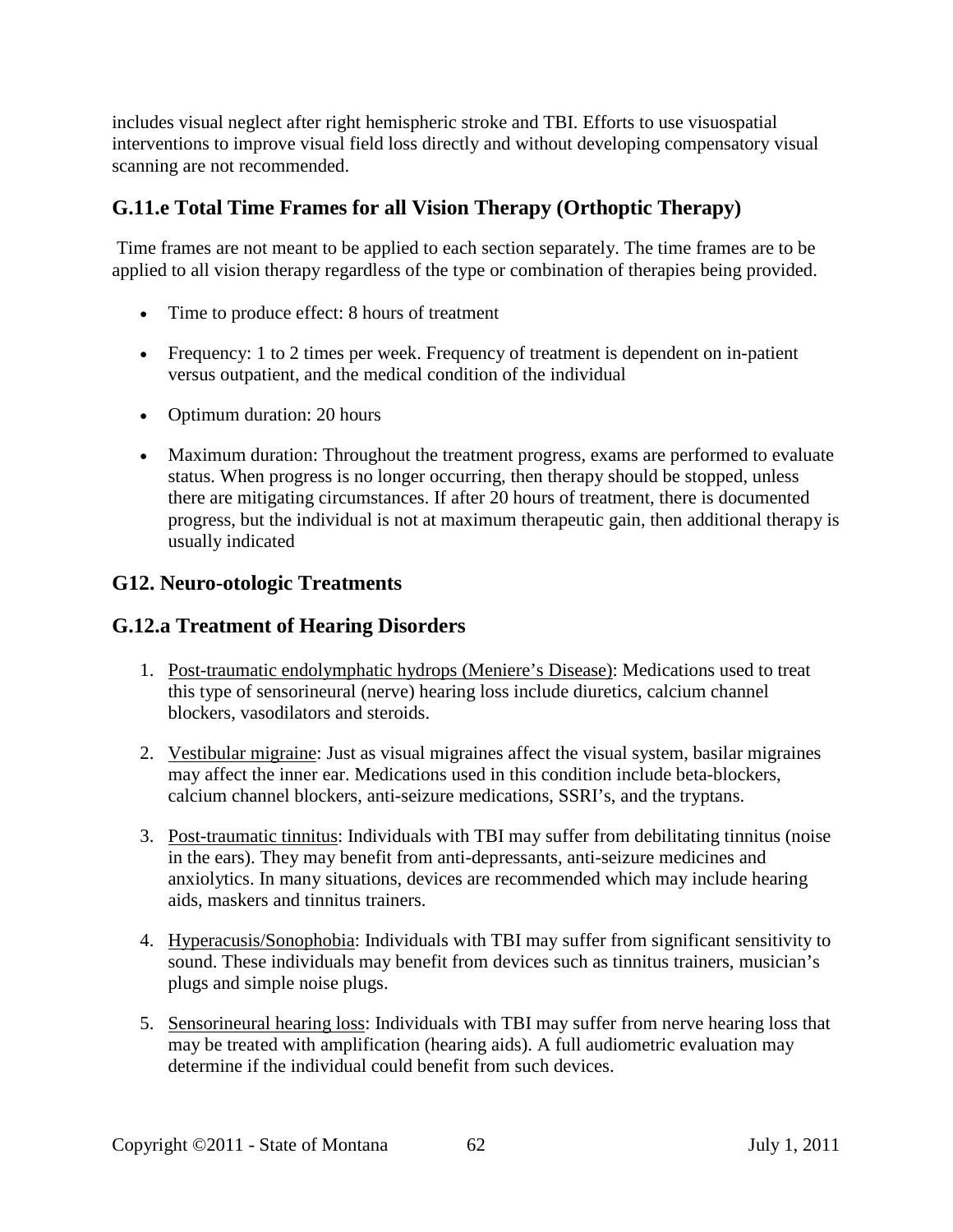#### **G.12.b Treatment of Balance Disorders**

- 1. Gentamicin perfusion: this is an in office procedure where gentamicin is injected into the middle ear space. From there it is absorbed into the inner ear via the round window membrane. This procedure may have to be repeated several times to control dizzy spells. The gentamicin is toxic to the cells of the inner ear and therefore destroys the inner ear balance function. There is also a significant risk to the hearing function. This procedure has a 95% success rate, but because of its destructive nature, cannot be used in bilateral disease.
- 2. The Meniett device: This is a portable, alternating pressure generator which transmits low-pressure pulses to the middle ear, possibly affecting the flow of endolymphatic fluid and alleviating symptoms of vertigo. There is good evidence of short-term symptomatic and functional daily use benefit in individuals with established Meniere's disease, reduced vestibular function and severe vertigo despite adequate medical therapy. Individuals must be able to tolerate tympanostomy tubes, practice water precautions and aural hygiene to maintain tube patency. Effectiveness beyond four months of treatment has not been established. \*\*Use of the Meniett device requires a surgical procedure (Refer to section H.7.b Tympanostomy.)\*\*

#### **G.12.c Physical Therapy/Occupational Therapy/Vestibular Rehabilitation**

Symptoms of vestibular system dysfunction following TBI may be due to damage of central or peripheral structures and may include vertigo, eye-head dyscoordination affecting the ability to stabilize gaze during head movements, and imbalance affecting stability in standing or walking. Dizziness and balance disorders may or may not co-exist in the same individual with TBI.

1. Balance disorders: Balance is a complex motor control task, requiring integration of sensory information, neural processing and biomechanical factors. It is the ability to control the center of gravity (COG) over the base of support in a given sensory environment. Balance disorders are frequently occurring symptoms following TBI. This may be due to a peripheral vestibular lesion or central vestibular lesion secondary to trauma, fracture, hemorrhage or intracranial pressure changes.

Assessment includes evaluation of the motor system, ROM, and sensory systems that affect the person's ability to maintain equilibrium. Movement strategies to maintain balance require functional ROM and adequate strength. Sensory information from the vestibular, visual and somatosensory systems are key areas associated with maintenance of balance or posture and are integrated at the central level between the two sides of the body and three sensory systems. Central motor planning is essential for proper strategies that are then transmitted to the peripheral motor system for execution. Deficits at the central level, peripheral motor or sensory level will affect balance and equilibrium.

The dynamic systems model recognizes that balance and dynamic equilibrium is the result of the interaction between the individual, the functional task, and the environment. Emphasis of treatments performed by a qualified physical or occupational therapist in vestibular and balance dysfunction are head exercises for habituation of vertigo, eye-head coordination exercises for

Copyright ©2011 - State of Montana 63 July 1, 2011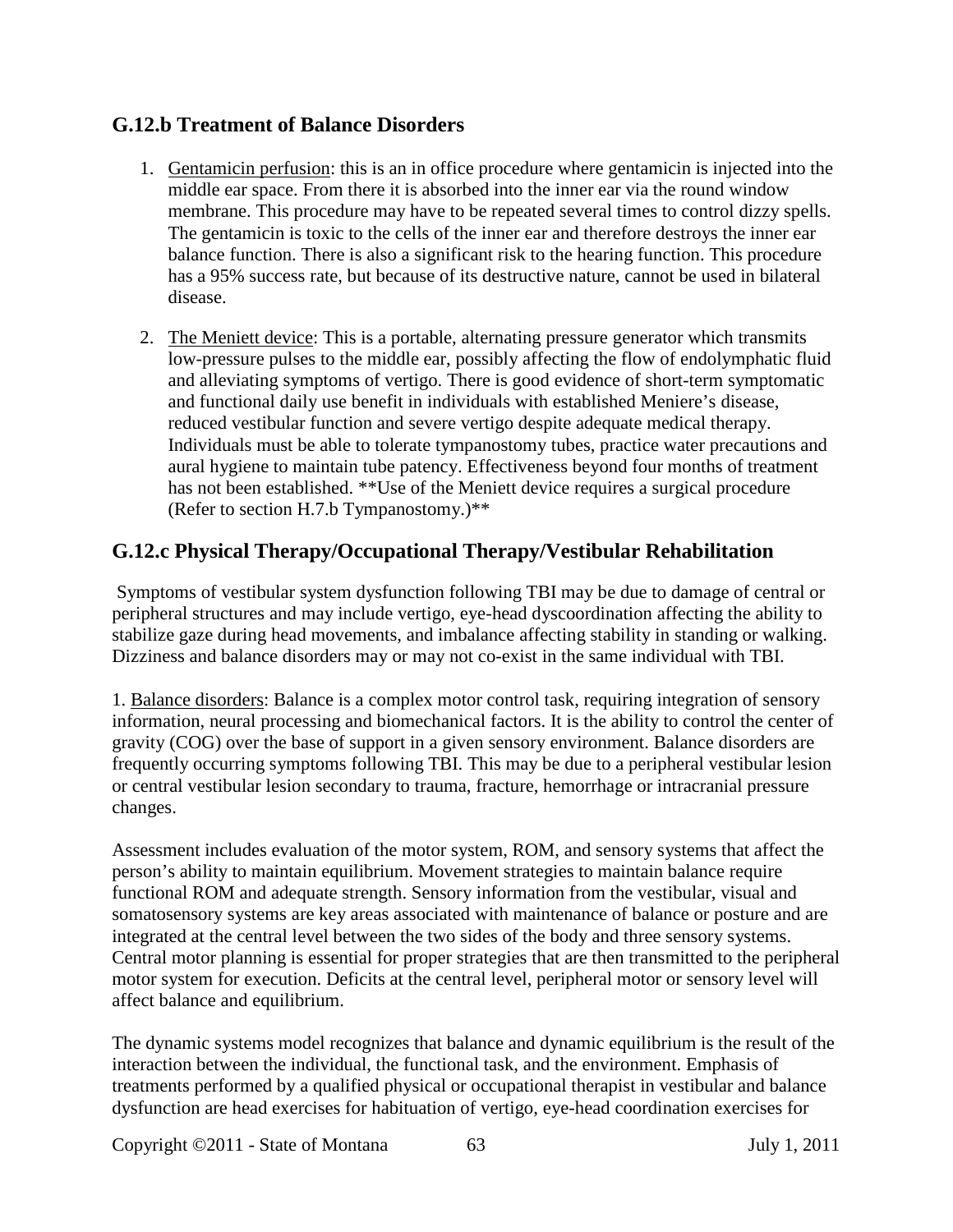improvement of gaze stabilization, and sensorimotor retraining to remediate postural dyscontrol in all functional movement positions. Treatment may also include surgery or pharmacologic interventions. ? Time to produce effect: 6 to 12 weeks; consider referral to neurology-certified physical therapist or occupational therapist specialist

- o Frequency: may be daily initially, decreasing to 1 session per week after 1 to 2 weeks; individuals are expected to perform self-directed exercises twice daily at home, but may require supervision for guidance and safety
- o Optimum duration: 6 months with re-evaluation
- o Maximum duration: may require follow-up for up to 2 years

2. Postural Control: treatment involves remediation of stability within the constraints following TBI in the musculoskeletal, neuromuscular, sensory/perceptual and cognitive areas. Biochemical limitations may limit the individual's ability to move in ways necessary for compensation. Treatment in this area may include physical modalities to increase ROM, joint mobility and flexibility. Treatment for muscular incoordination may include therapeutic exercise, electrical stimulation and biofeedback. A vestibular rehabilitation program needs to be individualized considering cognitive impairments and involves:

- o Increased physical assistance because of movement problems
- o Increased supervision because of cognitive and behavioral problems
- o Slower progression of program

3. Dizziness: is an abnormal sensation of motion ranging from light-headedness to spinning (true vertigo) and may be due to vestibular hypofunction, inability to tolerate head movements, and poor gaze stabilization. Physical therapy exercise treatment approaches are based on principles of adaptation, substitution, and habituation, and require the development of specific individual exercises aimed at the person's specific area of deficit. Progression, speed and intensity of the exercise program must be tailored to the individual in order not to increase the symptoms and hinder compliance. Programs are developed based on integrating sensory input from the somatosensory, visual and vestibular systems based on the individual's function.

If it is found that the balance problem is from a visual disturbance, referral to an ophthalmologist, neuro-ophthalmologist or optometrist (knowledgeable in TBI) may be necessary. Special equipment for vestibular treatment may include dynamic platform posturography or a foam/dome apparatus for sensory integration and balance, as well as tilt or rocker boards in the clinic. No special equipment is needed at home unless identified by the treating professional and documented as medically necessary.

Individuals with central traumatic vestibular lesions take longer to improve than those with dizziness from other causes. Studies indicate that at six months, only one-third of individual's with unilateral loss from trauma were symptom-free, as compared with other causes. At 18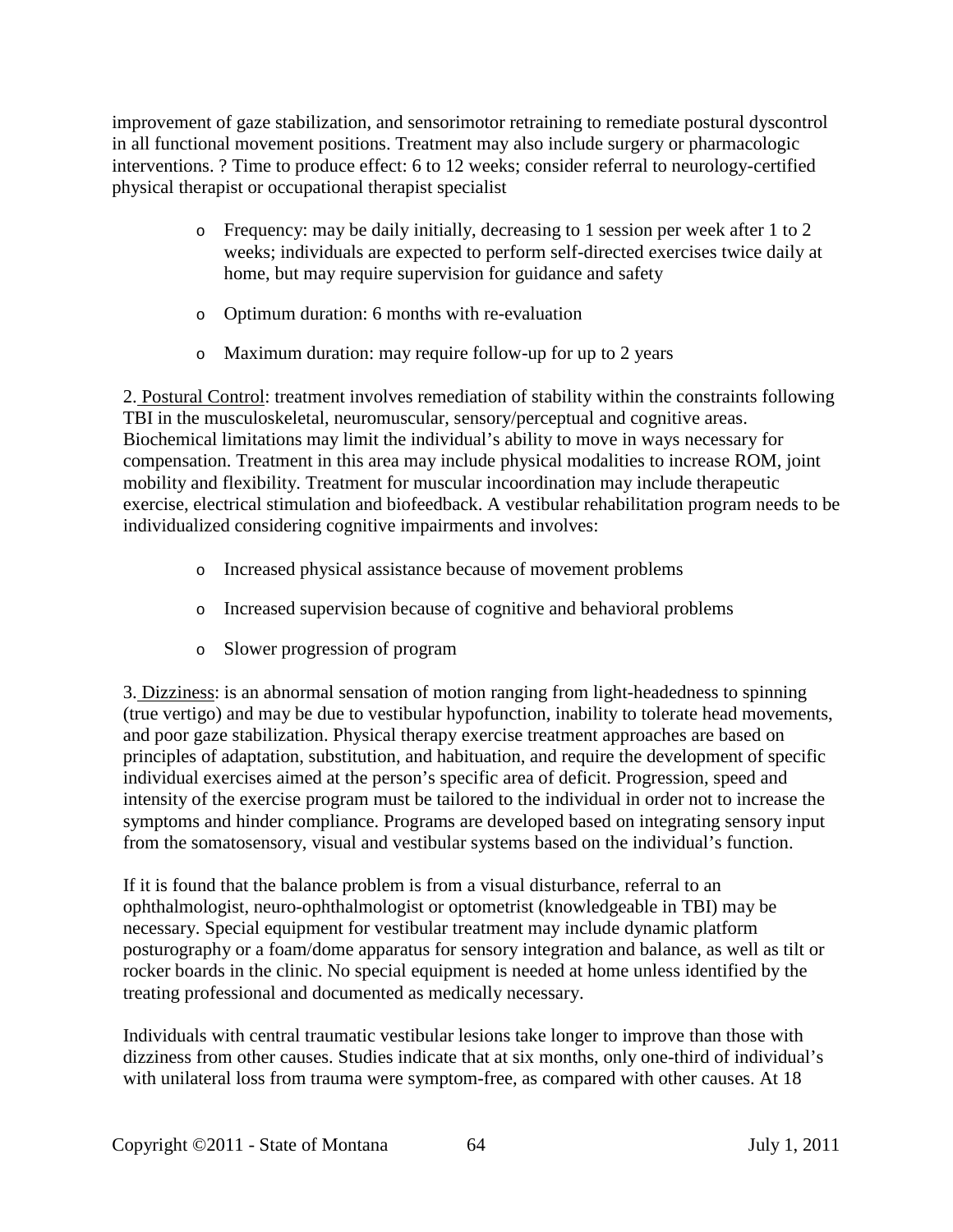months, many individuals continued to show symptoms. Of those with central vestibular loss, 60-70% had persisting symptoms at five years, and half were unable to return-to-work.

- o Frequency: 1 session per week initially decreasing to once every 3 weeks; individuals are expected to perform self-directed exercises twice daily at home, but may require supervision for guidance and safety
- o Optimum duration: 6 months with re-evaluation
- o Maximum duration: may require follow-up for up to 2 years

4. Benign Positional Vertigo (BPV) is the most common cause of vertigo due to a peripheral vestibular disorder. It is characterized by brief episodes of vertigo when the head is moved into certain positions such as lying down, rolling over in bed, bending over or looking up. Treatment consists of having a canalith repositioning treatment (CRT) performed by a qualified provider based on a diagnosis and localization of the proper canal involvement. Confirmation of the diagnosis is based on the Dix-Hallpike test. Some individuals may require an exercise based approach following, or instead of the CRT.

- o Frequency: 1 to 2 sessions with follow-up at one month
- o Optimum duration: 1 to 2 months with re-evaluation
- o Maximum duration: may require follow-up for up to 6 months. Reoccurrence is possible. Individuals with BPV may also require vestibular rehabilitation secondary to compensated changes in their head movement and function

#### **G.13 Swallowing Impairments (Dysphagia)**

The incidence of swallowing disorders in the TBI population is high with presenting dysphagia usually characterized by a combination of oral and pharyngeal stage deficits. Co-existing cognitive and behavioral deficits provide compromise to swallowing safety. Physical damage to the oral, pharyngeal, laryngeal and esophageal structures complicates neurogenic dysphagia. Prolonged ventilation, endotracheal intubation and the presence of tracheostomy may also have a negative impact on swallow function.

The initial goal in oral-pharyngeal dysphagia intervention involves lessening the impact of the dysphagia through prevention of medical complications such as aspiration pneumonia or malnutrition, and the establishment of alternative nutrition if necessary for the maintenance of adequate nutrition. A stimulation program without presentation of food may be provided early in the course of therapy in preparation for later feeding. In subsequent therapy, there is gradual introduction of oral nutrition using an array of treatment techniques designed to target the physiological impairments underlying the dysphagia while the individual continues to receive alternate nutrition. There is an eventual progression towards total oral nutrition without need for supplementation and independence with any safety precautions or therapy techniques.

Therapeutic strategies may be divided into two categories:

Copyright ©2011 - State of Montana 65 July 1, 2011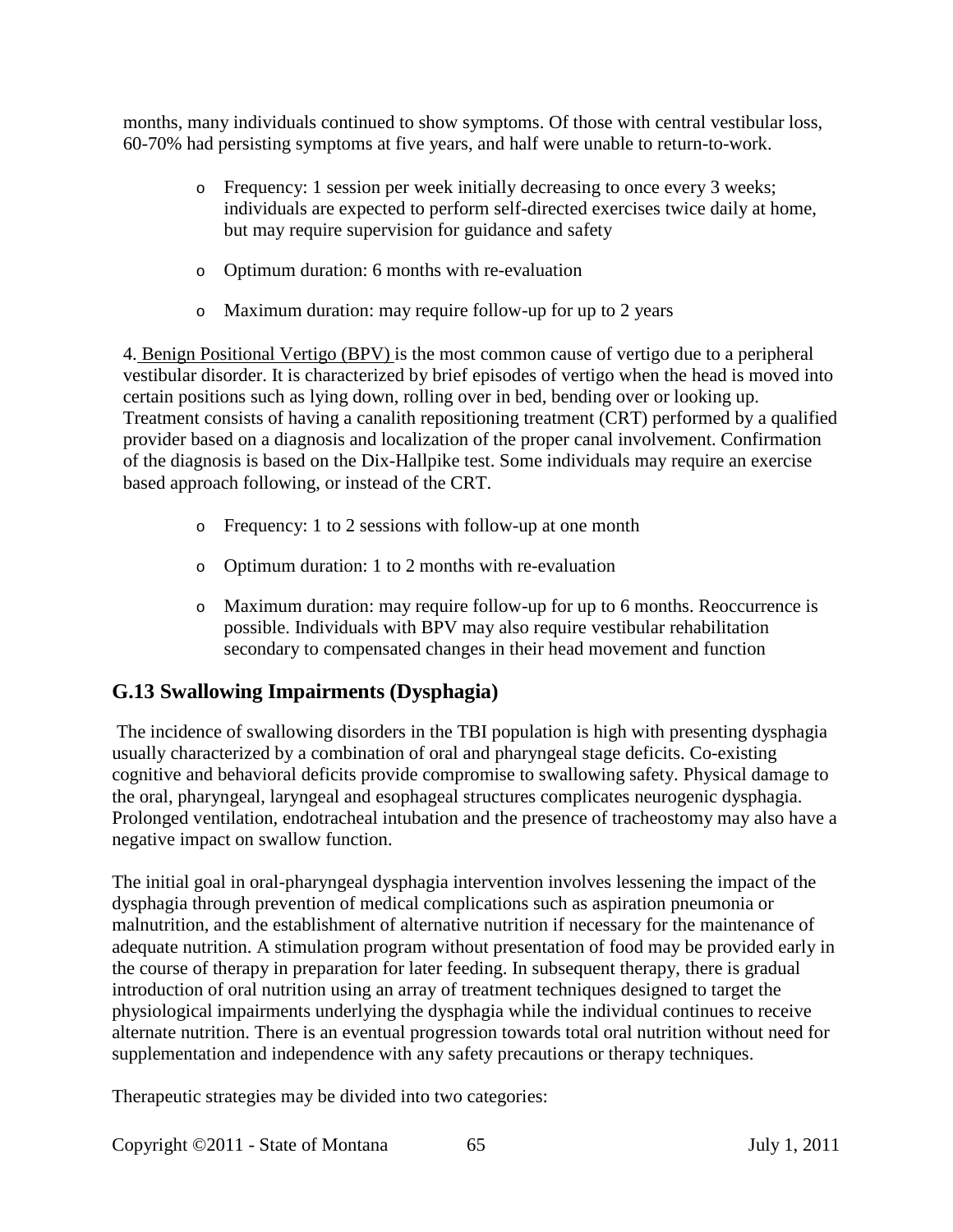#### **G.13.a Compensatory Treatment**

Compensatory treatment techniques do not involve direct treatment of the swallowing disorder and may not affect the physiological function of the swallow, but reduce or eliminate the dysphagic symptoms and risk of aspiration by altering the movement of the bolus through the mouth and pharynx. These include, strategies such as postural adjustments of the head, neck and body to alter the dimensions of the pharynx, the flow of the bolus, altering consistency and viscosity of foods, varying volume and rate of presentation of the food or drink.

#### **G.13.b Therapy Techniques**

Therapy techniques are designed to change the swallowing physiology. These include, but are not limited to, strategies such as, ROM and bolus control tasks to improve neuromuscular control, swallowing maneuvers which target specific aspects of the pharyngeal phase of the swallow, and swallowing maneuvers to facilitate laryngeal closure during the pharyngeal phase of the swallow.

Medical consultation may be necessary to assist with clinical improvement in swallowing function. Medical interventions may include, but are not limited to: medications to reduce production of saliva; elimination of medications associated with reduced saliva production; and vocal fold injection (Teflon, absorbable gelatin sponge) for unilateral vocal fold weakness.

It is generally accepted that the speech-language pathologist in consultation with the physician establishes the dysphagia treatment plan. Self-feeding and the use of adaptive equipment for this may be coordinated by the occupational therapist. Additional disciplines participate in a team approach to the treatment of dysphagia. These may include, but are not limited to, professionals such as physicians (including otolaryngologist, gastroenterologists, or other), registered dietitian, nurse and physical therapist.

Ongoing reassessment and modification of therapy techniques and treatment goals to optimize effectiveness are integral components of therapy. Initial treatment plan and goals should be updated whenever needed, but at least with each reevaluation. During the earlier phases of recovery, change may occur rapidly and formal reevaluation (including instrumental evaluation) may be completed frequently.

- Frequency: Acute Care  $-1$  to 2 times daily; Post Acute  $-$  Once per day; Subacute outpatient/community settings – 1 to 5 sessions weekly
- Optimum duration: 6 to 8 weeks with 4-week re-evaluations
- Maximum duration: Beyond 8 weeks documentation of progress is required

Therapy is discontinued when goals are met or when it is apparent that the individual is no longer making progress. In the latter case, re-evaluation and further therapy may be appropriate if/when the individual shows new or renewed potential.

#### **G.14 Communication**

Copyright ©2011 - State of Montana 66 July 1, 2011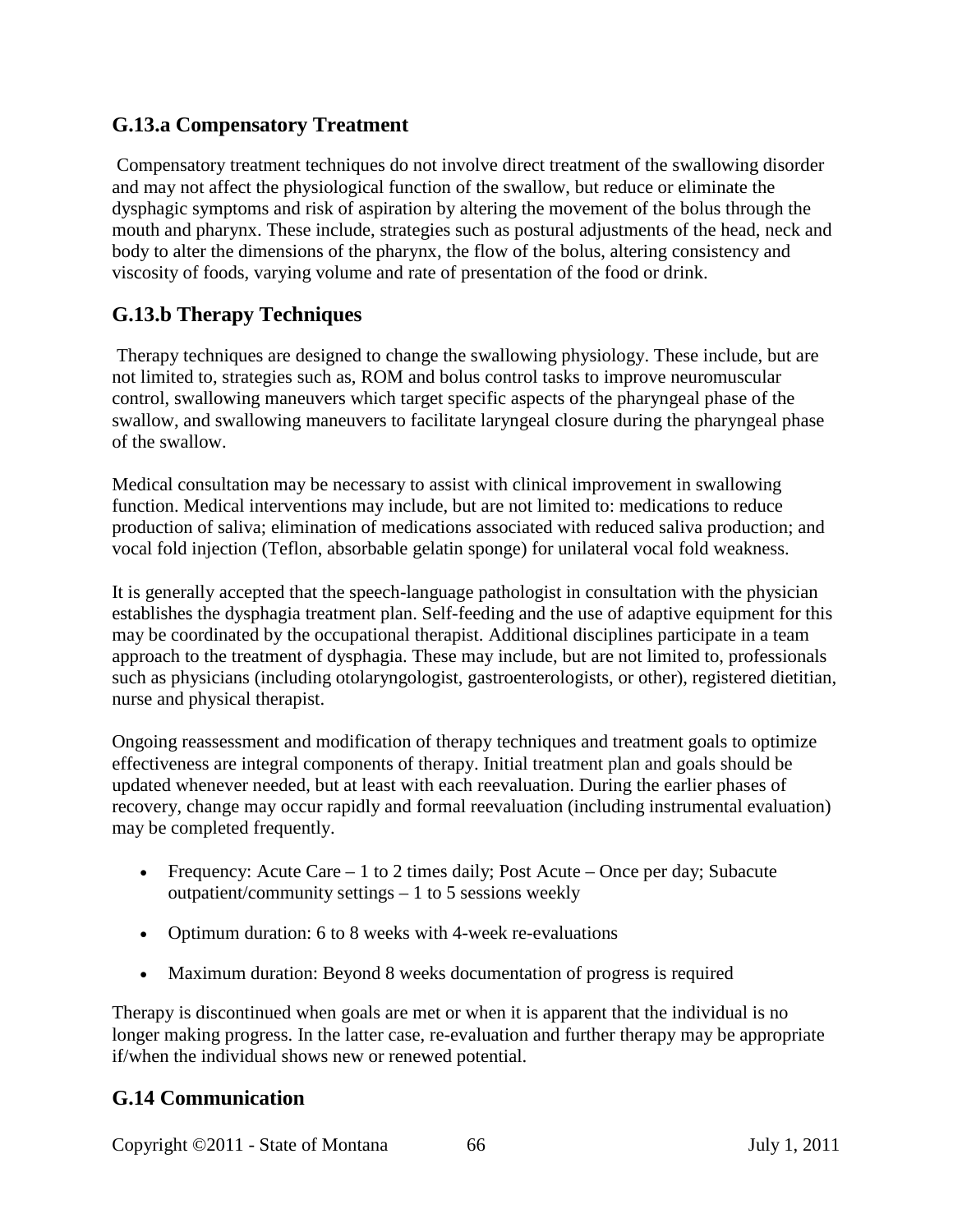Communication is basic to all daily activity and is necessary for the maintenance of positive quality of life and psychological well-being. Even the most subtle communication impairment may seriously interfere with an individual's ability to achieve occupational, personal and interpersonal goals.

Communication (speech-language) impairments are a common result of TBI and may be classified into the following groups: 1) motor speech disorders, which may take the form of dysarthria and/or apraxia of speech; 2) voice disorders; 3) language disorders; 4) communicative/cognitive disorders; and 5) fluency disorders. These may occur together in varying combinations in TBI.

# **G.14.a Motor Speech Disorders**

- 1. Dysarthria is a reduction in speech intelligibility due to weakness and/or incoordination of the speech musculature secondary to central or peripheral nervous system injury that involves the processes of articulation, resonance, phonation and respiration. It accounts for approximately one-third of communication impairments following TBI. Any type level of severity of dysarthria may occur subsequent to TBI, from very minimal slurring or hypernasality in connected speech to the absence of intelligible speech (anarthria).
- 2. Apraxia of speech is a motor impairment that disrupts central motor planning and interferes with voluntary positioning and sequencing of the movements of the speech musculature in the absence of paralysis or muscular weakness. Symptoms may range from very mild articulation errors to inability to volitionally produce any functional speech.

# **G.14.b Voice Disorders**

Any compromise to airway structures (nasal-pharyngeal cavities, larynx, trachea, lungs, the muscle of respiration), or their function may cause voice disorders. These involve impairment in respiration, phonation and/or resonance. A present voice symptom may have one or several causes and may range in severity from mild vocal fatigue to the absence of voicing (aphonia).

## **G.14.c Language Disorders**

Language impairment is often present in the early stages of TBI. In some cases specific language impairment (aphasia) persists as a result of a focal lesion. Language impairments include those of receptive and expressive language in both spoken and written form, as well as gestural expression and reception. These may be impaired to varying degrees from very mild difficulty with word finding (anomia) to global impairment involving severe impairment in all language areas. In TBI, language deficits tend to occur against a backdrop of cognitive impairment.

## **G.14.d Cognitive-Communicative Disorders**

Cognition and language are intrinsically and reciprocally related. An impairment of language may disrupt one or more cognitive processes and an impairment of one or more cognitive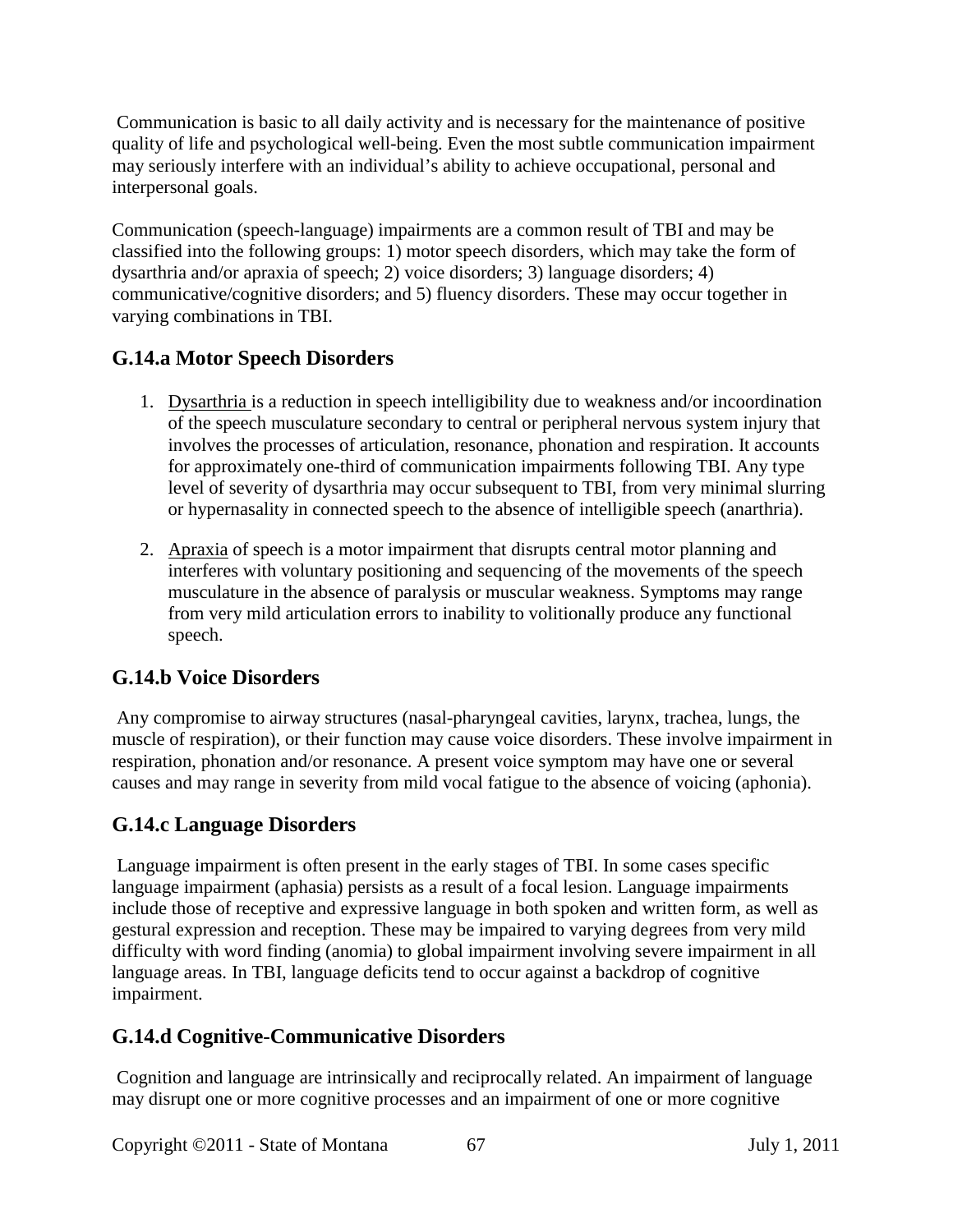processes may disrupt language. The ability to consciously, efficiently access and manipulate the semantic system requires the complex interplay of language, cognitive and executive processes. Impairments in linguistic and metalinguistic skill as well as impairments in non-linguistic cognitive functions such as perception, attention, discrimination, organization, reasoning, memory and self-regulation interfere with communication of basic needs and with communication in wider social contexts.

Certified Speech-Language Pathologists are qualified to identify, diagnose and determine the appropriateness of treatment for individuals with speech, language and cognitive-communicative disorders. When treatment is indicated, speech-language pathologists develop, supervise and/or implement a plan of treatment. Treatment of cognitive-communicative disorders has come to be included under labels such as cognitive retraining, cognitive rehabilitation, cognitive therapy, cognitive remediation and neurotraining. Speech/language pathologists should be integral members of interdisciplinary teams engaged in the identification, diagnosis and treatment of individuals with cognitive-communicative disorders. According to the American Speech-Language and Hearing Association (ASHA), certified Speech-Language Pathologists are qualified to identify, diagnose and determine the appropriateness of treatment for individuals with speech, language and cognitive-communicative disorders.

Interaction and consultation between the speech-language pathologist, medical specialists and other members of the interdisciplinary treatment team is an essential part of the treatment of TBI-related communication disorders. There is extensive overlap in professional domains, making it important that team members from different clinical fields collaborate in their approach to assessment and intervention.

Speech-language evaluation is recommended when there is evidence to support the presence of communicative symptoms. The evaluation includes:

- a thorough review of relevant medical and social history
- a comprehensive assessment of communication skills including standard and nonstandard measures
- evidence of consultation with family members and/or support system
- diagnosis of communication disorder
- indication of the severity of the disorder, the individual's candidacy for intervention, and the prognosis for improvement
- an intervention plan that is coordinated and integrated with other services being received
- realistic functional goals and recommendations that reflect consideration of the premorbid level of function and input from the individual and/or family/support system to assure social and ecological validity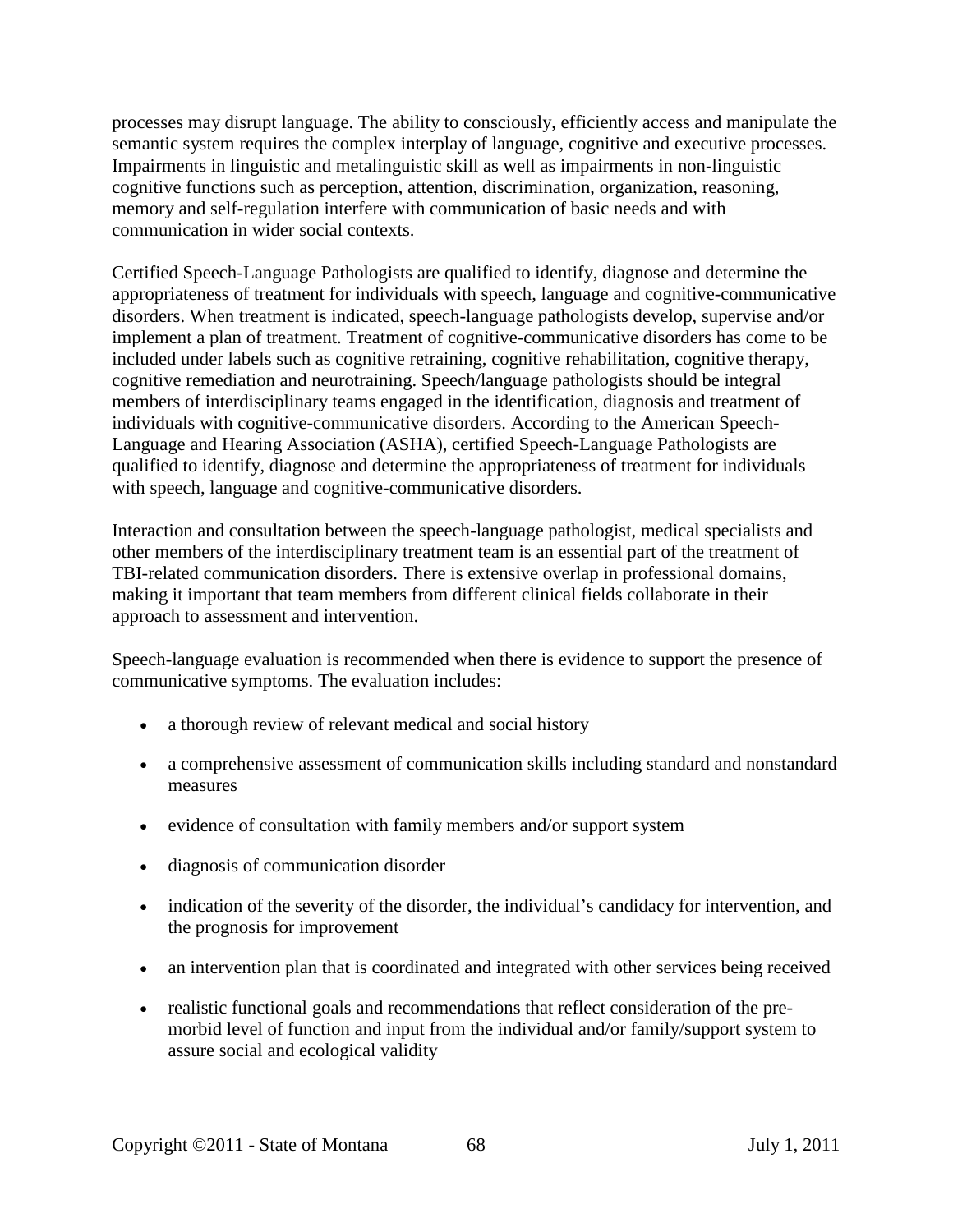- estimate need of therapy frequency and duration with attention to the anticipated ultimate outcome
- a plan for providing education and training to the individual's family members and/or support system

Constellations of communication-related deficits in TBI are extremely varied, depending on the characteristics of the individual who is injured, the nature, location, and severity of injury, and the post-trauma support systems. Coinciding with the great diversity within this group, there is a similar level of diversity in treatment approaches. These have been divided into various categories such as 'conventional' and 'functional,' or those that seek to improve communicative functioning through a restorative, compensatory or behavioral approach. Experienced therapists commonly use a combination of such approaches, depending upon the needs of each individual.

For certain individuals, prosthetic or alternative augmentative communication (AAC) devices may be necessary to optimize communicative success. These include, but are not limited to: 1) palatial lift prostheses for velopharyngeal dysfunction resulting in severe impairment in speech intelligibility; and 2) augmentative or alternative communication devices which may be indicated when speech is inadequate for functional communication. AAC may involve the use of simple gesture systems, alphabet boards, pictures, word books, or sophisticated use of computer technology (speech generation devices). AAC strategies may enhance communicative participation by replacing, supplementing or scaffolding residual natural speech and providing a means of repairing disrupted communication. The process of deciding upon these techniques or devices and the training in their use is integrated into the individual's ongoing evaluation and therapy plan.

- Frequency: Acute setting: once to twice daily sessions
- Subacute or outpatient and home/community setting: 1 to 5 sessions per week
- Optimum duration: 8 weeks with re-evaluations at 4-week intervals
- Maximum duration: intervention beyond 8 weeks requires documentation of continued functional progress towards established goals. Post acute therapy could extend for 3 to 6 months, or more, if the individual with TBI is not making documented improvement

Ongoing reassessment and modification of therapy approaches is a part of skilled therapy and is especially necessary with the dynamic nature of communication impairment that occurs with TBI. Goal setting is an evolving and dynamic process that is pivotal to each therapy session. Because of wide variability in type, nature, and severity of communication impairments common to TBI, and the lack of unanimity in the literature with respect to the nature, and temporal course of post-TBI communicative dysfunction, there must be flexibility in frequency, intensity and duration of treatment.

#### **G.15 Cognition**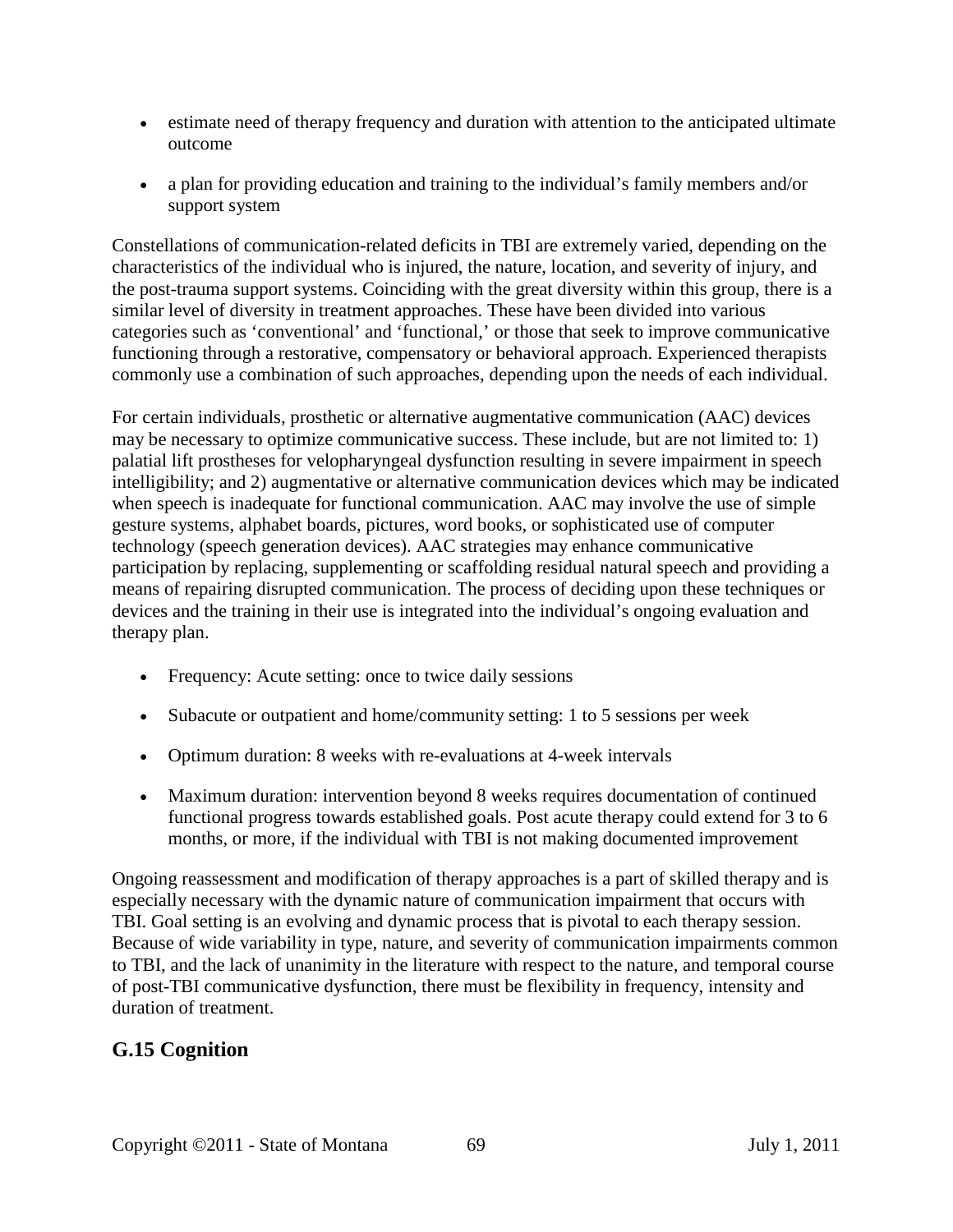Cognition is defined as the "process of knowing" by which individuals: 1) make decisions as to the most functional ways of interacting with their environment; 2) execute those decisions; 3) monitor their responses to determine appropriateness and accuracy of their decisions; and 4) adjust their behavior if it is determined to be inappropriate and/or inaccurate. Deficits in cognition are a consistent and frequent result of TBI and may vary from mild to severe. Cognitive processes that are often impaired after TBI may include, but are not limited to:

- impaired arousal, attention and inefficient processing of information (rate, amount and complexity)
- impaired perception of auditory, visual and tactile information
- impaired acquisition, retention and retrieval of verbal and visual information which affects new learning and functional memory skills
- impaired executive functioning skills: problem solving, reasoning and judgment, selfawareness of strengths and weaknesses, goal setting, planning, organizing, self-initiating, self-inhibiting, self-monitoring and self-evaluating
- impaired or inappropriate social awareness and behavior

There is some evidence that structured, goal-oriented, individualized multidisciplinary cognitive rehabilitation improves mobility, personal care and independence in activities of daily living of individuals with TBI. Improvement in mobility and independence significantly reduce indirect costs over long period of time, which may not be accurately measured in the relatively short periods during which most clinical studies are conducted. Cognitive therapy is recommended by the NIH for treatment of individuals with TBI with cognitive deficits.

Although there is limited scientific knowledge of the effectiveness of cognitive rehabilitation and limited data about differing methods of service delivery, the effectiveness of cognitive treatment may be underestimated in published studies secondary to variation in populations studied and types of treatment. Available studies on cognitive rehabilitation measure a wide variety of outcomes associated with a wide variety of interventions. No standard set of TBI outcome measures has been agreed upon as a metric of intervention effectiveness. Scales, which assess performance in laboratory testing, are not strongly predictive of successful employment, or independence in activities of daily living. When vocational status and independent living are reported, their definitions are variable across studies. Cognitive rehabilitation is often studied in circumstances in which methodological rigor, while theoretically desirable, is impractical and imperfectly implemented. Sample sizes which are available for study often are too small to overcome the large amount of variation in the TBI population. Spontaneous recovery often occurs at the same time that rehabilitation is being provided, making the effects of rehabilitation more challenging to detect.

**a. Mild TBI:** In MTBI, acute cognitive deficits are common, and spontaneous cognitive improvement is expected within the first six months in the majority of injured individuals. Rehabilitation of cognitive impairments should only be initiated if: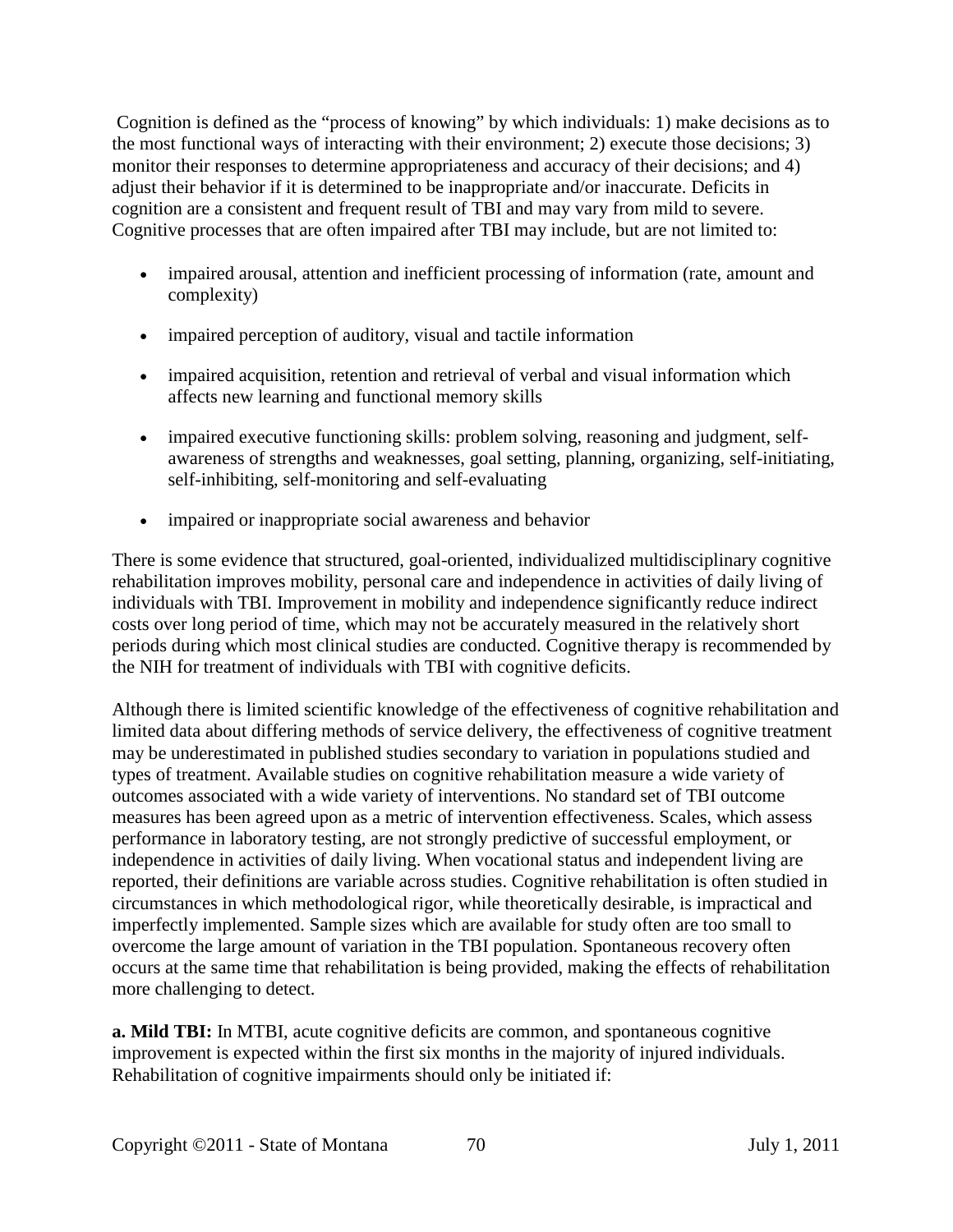- The individual is not demonstrating the expected cognitive improvement
- The individual exhibits more severe cognitive impairments on formal evaluation
- The individual's vocation or other life circumstances necessitate the learning of compensatory strategies and/or there are safety issues in question (i.e., possible harm to self or others)

**b. Moderate/severe TBI**: In individuals with moderate/severe TBI, rehabilitation of cognitive deficits is appropriate and clinically necessary. This focus of rehabilitation is most beneficial when an individual has demonstrated adequate arousal, responsiveness to stimulation and a minimum ability to focus attention. Prior to demonstration of these skills, rehabilitation efforts should focus on monitoring and attempting to elicit responses, environmental structuring and staff/family education.

Rehabilitative treatment is indicated following a neuropsychological and/or full neurological evaluation that identifies cognitive impairments. The evaluation should include statements of TBI severity and prognosis for improvement, outline recommended goals/objectives, methodologies of treatment and establish frequency and duration parameters.

Rehabilitation includes procedures designed to improve cognitive efficiency, develop specific cognitive skills, enhance awareness of impairments and skills, and develop appropriate compensation strategies for residual cognitive deficits. Individuals with MTBI with memory deficits are more likely to improve with compensatory memory strategies training than individuals with moderate/severe TBI who may require memory notebooks or other external aids to improve memory.

It is generally accepted that rehabilitation treatment for cognitive deficits be provided by speechlanguage pathologists, the neuropsychologist, occupational therapists, physical therapists or paraprofessionals closely supervised by these professionals. It frequently may be necessary for other disciplines to apply cognitive rehabilitation techniques while addressing non-cognitive goals (i.e., mobility and daily nursing activities). A cognitive therapy plan should be approved and monitored by a speech-language pathologist, neuropsychologist or physician experienced with TBI. Physicians may also be involved in pharmacological treatment and management of cognitive disorders.

- Frequency: Acute and post-acute: daily Subacute outpatient and home/community setting: daily-to-weekly
- Optimum duration: Typically 8 weeks with 4-week re-evaluations
- Maximum duration: beyond 8 weeks requires documentation of progress with the exception of periodic consultations and new treatment goals

A treatment plan outlining current goals is recommended with each evaluation. If documented improvement is not shown, the treatment goals and program should either be modified or discontinued. Periodic upgrading or consultation may be necessary throughout a lifetime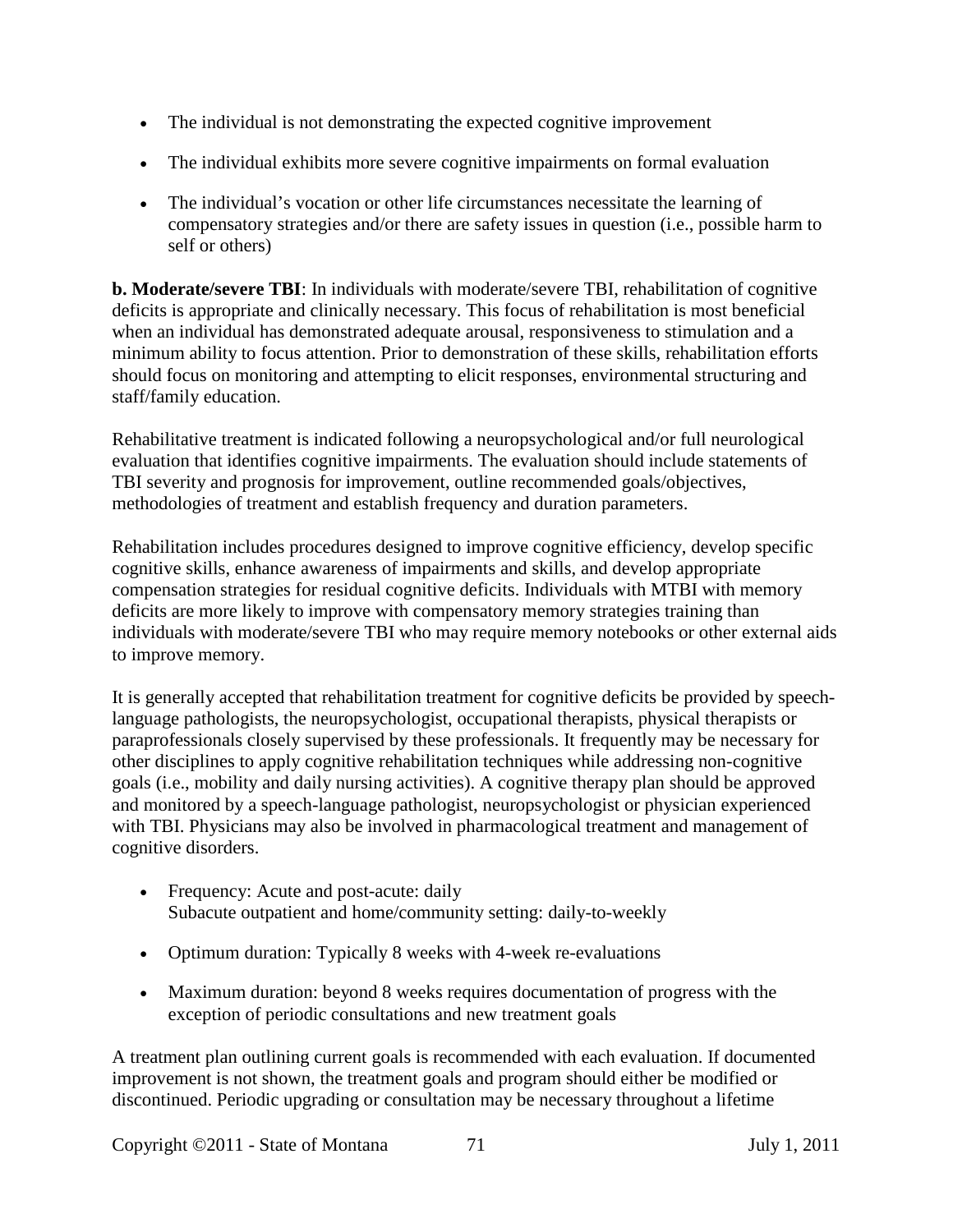following TBI. Therapy may be re-initiated for time-limited, goal-specific treatment as new goals are developed.

**c. Computer-Based Treatment:** The use of computers as a primary and independent form of treatment in cognitive remediation has limited application because of: 1) limitations in the rationale and specific application of software programs to address the needs of the individual with TBI; and 2) difficulty with generalization of learned computer skills into functional environments. This guideline adopts the following recommendations from the American Congress of Rehabilitation Medicine and the American Academy of Physical Medicine and Rehabilitation. Integrated computer-based treatment (i.e., both individualized cognitive and interpersonal therapies) may improve functioning within the context of an interdisciplinary, neuropsychologic rehabilitation program. Computer-based interventions that include active therapist involvement to foster insight into cognitive strengths and weaknesses, development of compensatory strategies, and facilitation of transferring skills into real-life situations may be used as part of a multi-modal intervention for cognitive deficits. Sole reliance on repeated exposure and practice on computer-based tasks without extensive involvement and intervention by a therapist is not recommended.

#### **G.16 Psychological /Educational Interventions - MTBI**

Psychological /Educational interventions - MTBI may result in a variety of cognitive and behavioral deficits and symptoms. Psychological interventions may include, or be performed in conjunction with, cognitive and behavioral treatment.

#### **G.16.a Acute Psychological/Educational Interventions in MTBI**

Early interventions that educate individuals and/or their family/support system about the symptoms of MTBI and the management of symptoms are very important. Psychological interventions to educate the individual and/or family/support systems regarding coping may occur with the individual and/or family/support system, or alternatively with close friends and co-workers. Such treatment sessions may occur in the hospital before the person is discharged and/or may be provided on an outpatient basis.

When significant risk factors are present, psychological interventions are appropriate to promote positive coping and to manage symptoms. (These risk factors include the following: history of multiple brain injuries, the desire to return to a highly demanding job, significant injury stress, pre-injury psychiatric disorder, pre-injury learning disability, post-traumatic amnesia greater than four to six hours, loss of consciousness greater than 10 minutes, chronic pain or other associated orthopedic and soft tissue injuries.) The presence of other injuries requiring medical attention should not exclude anyone from appropriate psychological treatment. When licensed mental health professionals other than psychologists or psychiatrists are providing treatment, their therapy plan should be overseen by a psychologist, neuropsychologist, or psychiatrist.

#### **G.16.b Problem-Specific Referrals During the First Three Months Following MTBI**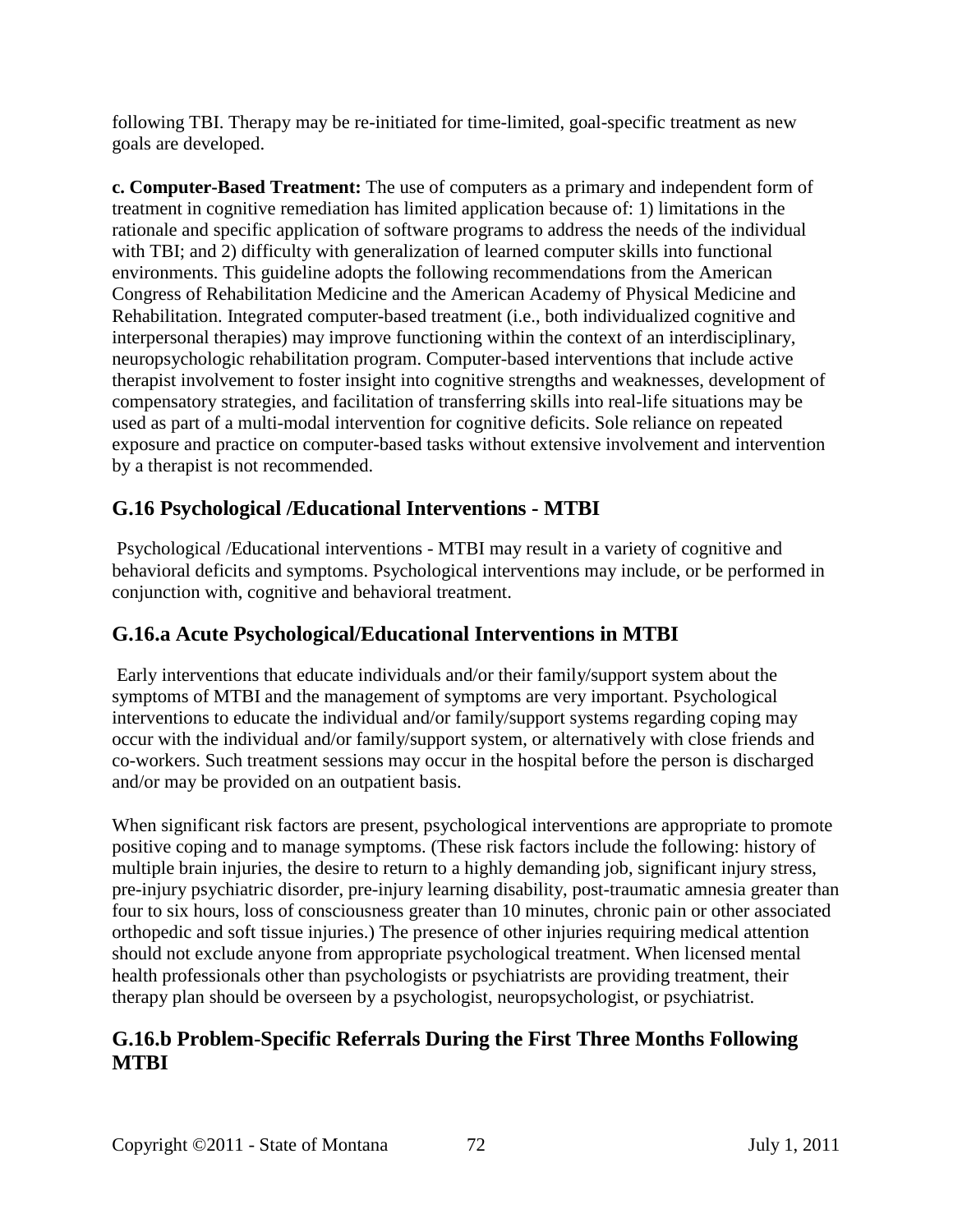Mental health services are appropriate to address specific problems that are directly caused by the injury (e.g., memory deficits, slowed speed of thinking, difficulties with decision making, irritability and fatigue) or that are secondary to the injury (e.g., anxiety, reactive depression, difficulties with self-acceptance and difficulties in adapting one's work schedule to diminished cognitive capacity). Mental health interventions to address such problems may take a variety of forms including individual psychotherapy, cognitive/behavioral therapy, instructions in specific techniques such as relaxation training or biofeedback, instruction in symptom management, marital therapy, group therapy and interventions in the community.

Therapists or speech-language pathologists may work with the individual with TBI in their own home or other community settings in order to teach individuals adaptive skills, compensatory techniques or new ways of solving problems that assist them in coping more effectively during recovery. Treatment generally includes cognitive therapy such as the use of training techniques to enhance attention-concentration, reduce distractibility and improve confidence in cognitive abilities, as well as teaching practical decision-making strategies to enhance coping and reduce stress. The interdisciplinary treatment team approach is particularly beneficial in these cases and it is strongly encouraged, especially during the first three months post-injury. Medications are frequently helpful to address the individual's symptoms.

# **G.16.c Referrals Three or More Months Post-MTBI**

A referral for psychological services should be strongly considered three or more months postinjury when the individual is having difficulty coping with symptoms or stressors or when secondary psychological symptoms such as intolerance to certain types of environmental stimuli or reactive depression are severe. Pre-existing personality traits (e.g. perfectionism), demanding responsibilities or lack of experience on the current job may also interact with cognitive deficits and symptoms secondary to MTBI to necessitate the provision of ongoing psychotherapeutic services. Treatment may include individual psychotherapy, marital therapy, group therapy, instruction in relaxation and related techniques, cognitive/behavioral therapy, social skills training and interventions/consultation in the community.

# **G.17 Psychological/Educational Interventions - Moderate/Severe Injury**

Moderate/severe TBI may result in a variety of cognitive, psychological or behavioral symptoms. Psychological interventions may include, or be performed in conjunction with cognitive and behavioral treatment.

# **G.17.a Acutely Symptomatic Phase**

During the period when the individual continues to suffer from post-traumatic amnesia, selfawareness is often compromised and behavioral problems such as impulsivity, agitation, uninhibited behaviors and confabulation may emerge. At this stage, psychological interventions are typically focused on: 1) development of specific environmental strategies to manage problematic behaviors and increase the individual's and staff safety; 2) consultation with other team members, support of the nursing staff and ongoing contacts with the individual's family; and 3) education of the family about the brain injury and its behavioral manifestations. Cognitive status is monitored during this time period. The psychological interventions described here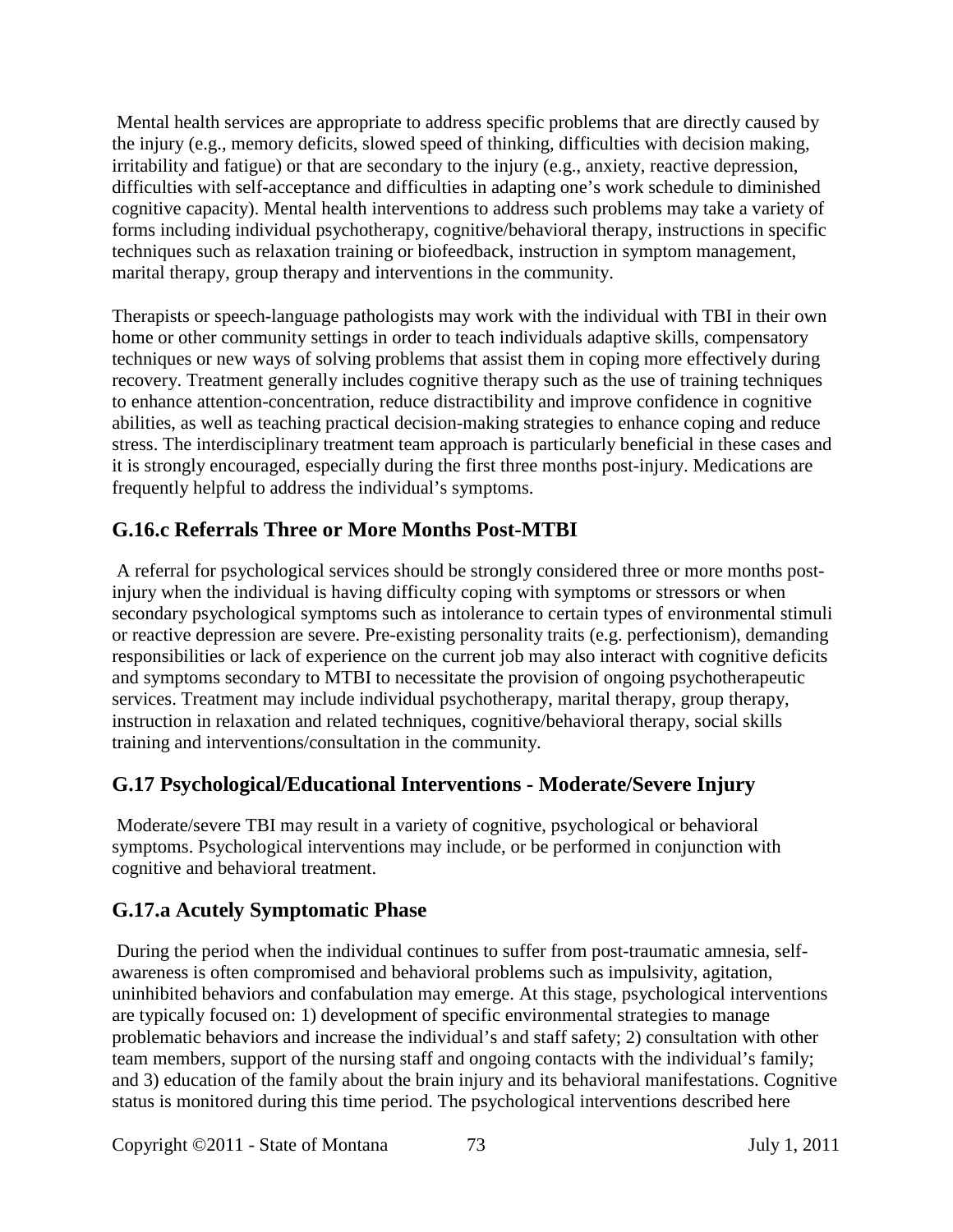typically occur throughout the period of post-traumatic amnesia. Furthermore, psychological consultation to help manage problematic behaviors such as perseveration, aggressive behaviors and disorders of memory typically continue into the acute rehabilitation phase of treatment as the person comes out of post-traumatic amnesia. Psychological interventions may be delivered by a variety of license and qualified mental health clinicians. Behavior treatment is frequently used in these cases.

# **G.17.b Early Recovery Phase**

Once the individual with TBI is out of post-traumatic amnesia, psychological clinical services are typically provided to educate him/her about the injury, promote the development of insight into deficits and support the development of positive coping. Treatment also typically involves psychotherapeutic intervention to assist the individual in dealing with feelings of anxiety, loss, frustration and grief. Psychological treatment is often required to address reactive depression, heightened irritability and anxiety. Psychological interventions including psychotherapy, cognitive behavior modification and environmental restructuring may be required to address social skills, deficits and behavioral excesses. In addition to psychological services provided directly to the individual, consultation by licensed mental health professionals with other team members is appropriate and encouraged to train team members and family members as to how they may positively support the process of recovery. Family therapy sessions and educational sessions are often indicated and are appropriate.

### **G.17.c Stabilization Phase**

Once the individual's condition has stabilized, the goals of psychological treatment center on supporting the transition to, and functioning within the community. Alterations in cognitive and emotional functioning (e.g., mood disorders, emotional liability, irritability, persevering behaviors, memory problems and disorders) related to diminished or impaired judgment may necessitate ongoing psychological treatment. Individuals with brain injury typically receive psychological services before discharge from the hospital in order to address specific deficits and abilities that will play an important role in successful functioning in their own home environment. These services are typically individualized and may take a variety of forms including individual psychotherapy, skills training (e.g., parenting), marital psychotherapy and group psychotherapy.

Cognitive deficits may necessitate that such forms of treatment are specially tailored to the needs of the individual. For example, an individual with significant memory problems may need to have information from psychotherapy sessions video or audio recorded. Depending upon the severity of the behavioral problems, outpatient psychotherapy may initially be held as frequently as once a day for severe problems (e.g., rage reactions, sexually disinhibited behaviors, or other behaviors that constitute safety risks). Sessions may occur several times a week to address adjustment issues in a psychotherapeutic format.

In view of the fact that deficits from moderate/severe brain injury typically persist throughout life, intermittent mental health interventions may be required during the course of the individual's lifetime in order to address the behavioral problems and emotional distress that may arise secondary to developmental issues or changes in environmental structure. Periodic

Copyright ©2011 - State of Montana 74 July 1, 2011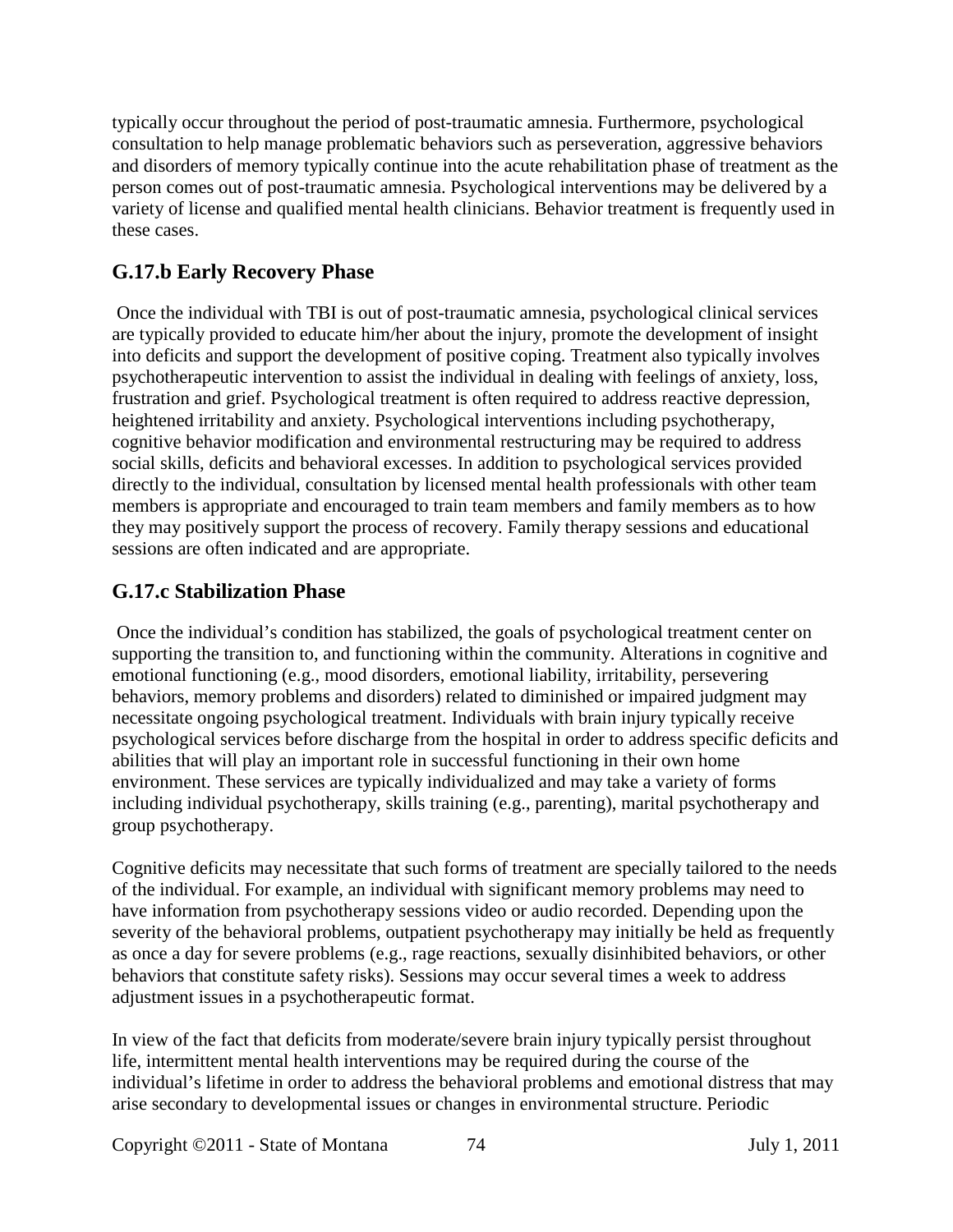upgrading or consultation may also be necessary throughout a person's lifetime following TBI. Therapy may be reinitiated for time-limited, goal-specific treatment as new goals are developed.

# **G.17.d Consultation in Regard to Usage of Medications**

Medication management for emotional, behavioral, and cognitive functioning of individuals who have sustained moderate/severe brain injuries is often needed. An interdisciplinary team approach is beneficial and encouraged. Thus, physicians will often request that psychiatrists, psychologists, social workers, family service counselors and other team members provide data and input regarding behavioral observations that may assist in assessing how the person is responding to various medications.

### **G.18 Behavior**

TBI often results in functional limitations and behavioral disabilities due to neuropathological deficits in functioning skills, judgment, self-monitoring and behavioral, or emotional regulation. These organic disabilities may be compounded by secondary emotional reactions such as depression or anxiety. Behavioral treatment is a well accepted and widely used therapy for TBI and it acknowledges that behavioral problems are always multi-factorial and therefore must consider medical, neurosurgical, neurological, psychiatric and psychosocial issues. Behaviorally based therapies rely on an interdisciplinary treatment team approach and are frequently implemented in conjunction with cognitive and/or other psychological treatment. A behavioral therapy plan should be approved and monitored by a neuropsychologist, psychologist, or physician familiar with TBI.

Neuropathologically-based behavioral problems may be exacerbated by individual comorbidities such as personality or family issues, major psychiatric illnesses and substance abuse. Successful resolution of the behavioral problem will usually require treatment of these associated pathologies. Behavioral problems are also influenced by developmental issues. Treatment requires appropriate consideration of developmental and life-state issues (i.e., adolescent, elderly). Treatment may require potentially specialized treatment settings with professionals experienced in the management of these populations. Treatment may also require focused behavioral analysis available only in a specialized rehabilitation or psychiatric setting. Behavioral analysis and treatment involves:

- Identification and prioritization of target behaviors to be managed or extinguished
- Identification of behavioral strengths to be encouraged and positively reinforced
- Analysis of internal and environmental issues to reduce antecedents or precipitants of maladaptive behaviors
- Positive reinforcement of adaptive behaviors
- Modification of internal precipitants of maladaptive behaviors (i.e., pain, sleepdeprivation, anxiety, depression and thought disturbance)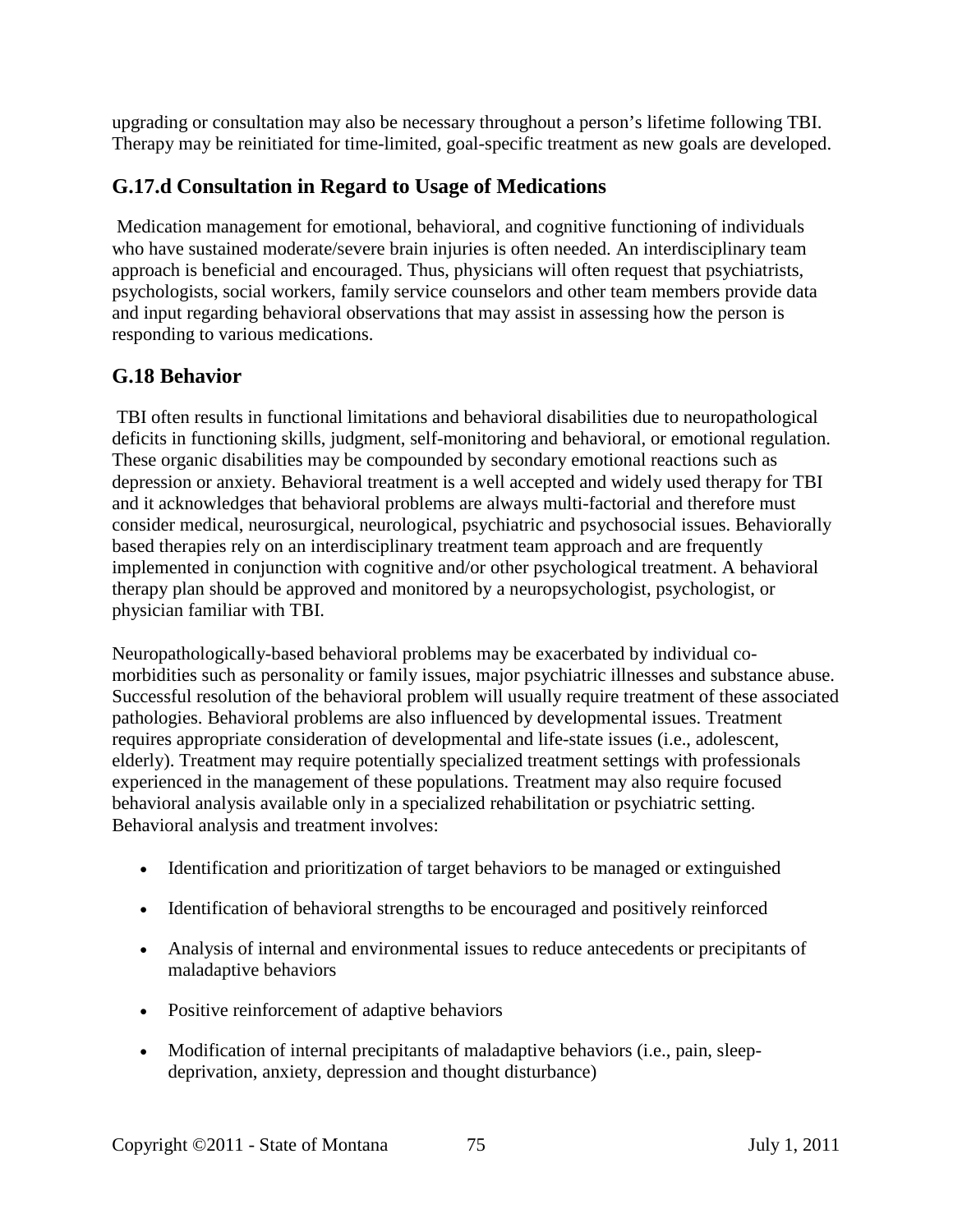- Analysis of the effects of internal and environmental modification on behavior
- Progressive refinement of the strategies of internal and environmental modifications in response to an analysis of changes in behavior

Effective behavioral management and treatment requires individualized approaches. The setting of treatment must consider individual resources and circumstances. Inpatient and outpatient settings may require one-on-one supervision at critical phases of recovery. Coordination of treatment resources and professionals is essential. Analysis of the environment and personnel during periods of transition between treatment settings is generally essential to minimize the stress of change and to avoid the loss of critical environmental reinforcers.

In long-term maintenance programs, treatment may be appropriate on an episodic basis as follows: treatment may be 'on hold' for several weeks or months until certain goals are reached or until additional goals emerge. At such times, therapy may be restarted for a time-limited, goal specific treatment as prescribed and routinely monitored by a neuropsychologist, psychologist, or physician familiar with TBI. Progress should be re-evaluated and documented every four weeks (Refer to section B General Guideline Principles).

# **G.19 Vocational Rehabilitation**

Vocational Rehabilitation is a generally accepted intervention. Initiation of vocational rehabilitation requires adequate evaluation of individuals with TBI for quantification of highest functional level, motivation and achievement of maximum medical improvement. Vocational rehabilitation should involve a comprehensive job analysis and a carefully planned return to work strategy. In some instance, retraining may need to occur in a new occupation. (Refer to section G.21 Return to Work)

### **G.20 Driving**

Independent driving is considered a complex activity of daily living. An individual's potential for safe driving is influenced by an intricate interaction of physical, cognitive, visual and behavioral impairments. An individual's ability to drive is typically evaluated and treated under physician orders by a certified driver rehabilitation specialist. In addition, the treatment process may require the services of a:

- Commercial driver trainer for driving practice
- Ophthalmologist or optometrist for visual evaluation
- Commercial vendors and rehab engineers for adaptive equipment
- Neuropsychologist for cognitive evaluation
- Speech-Language pathology for communication evaluation and compensatory strategies
- Certified physical occupational therapist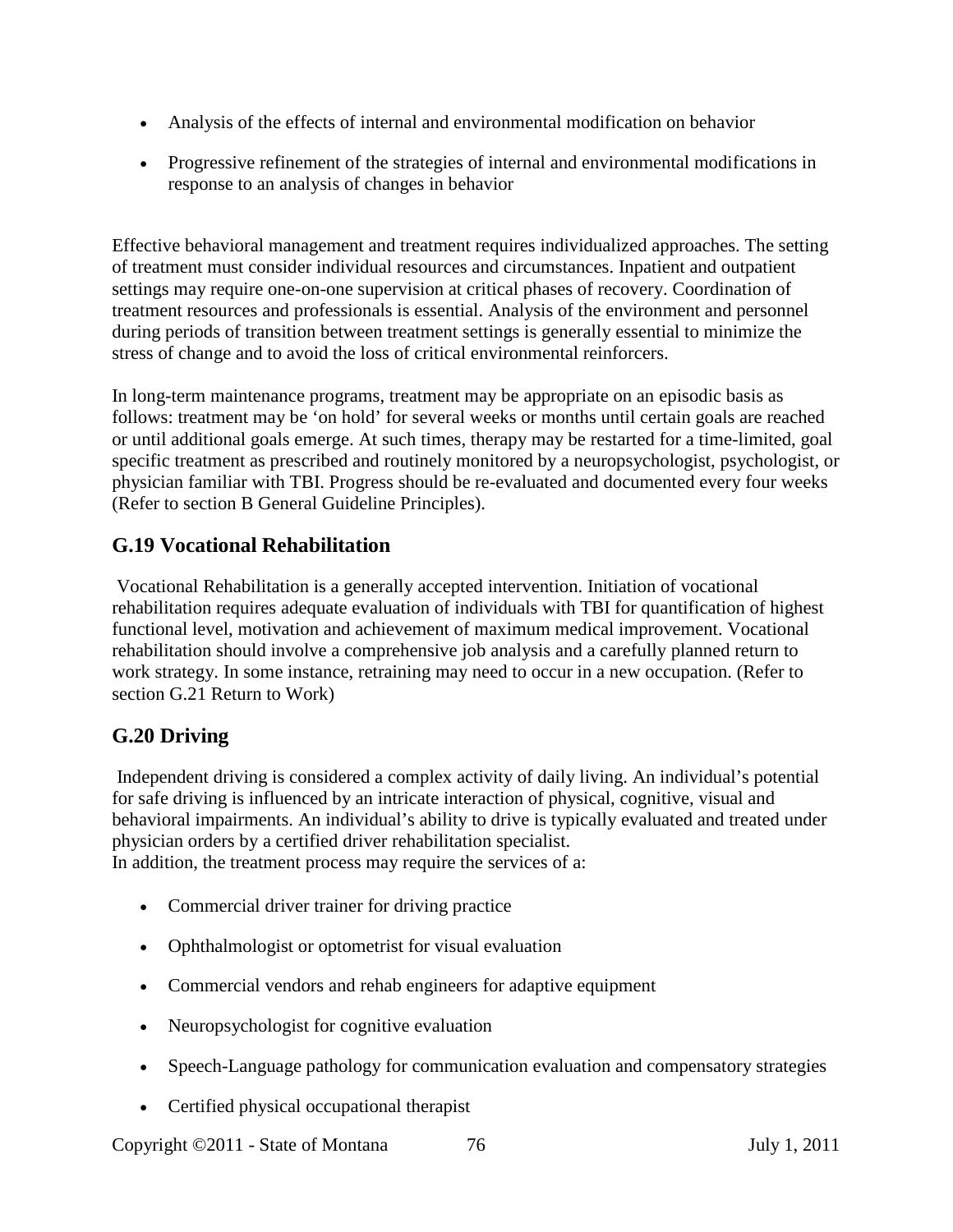Public and personal safety and compliance with state department of motor vehicles procedures ultimately determine individual driving privileges. Evaluation and treatment typically occur during the post-acute phase of rehabilitation. Usually successful driving results are obtained within the first two years post-injury, but this is not always the case.

Evaluation and treatment typically consist of:

- Frequency and time to produce effect: evaluation time of a minimum of 1 to 2 sessions to evaluate physical, perceptual, cognitive and behavioral skills and for collaboration with other interdisciplinary team members
- Optimum duration: behind-the-wheel driving evaluation and training on the road of between 2 to 6 sessions
- If the individual fails the evaluation, he or she may be required to participate in additional driving practice and repeat the behind-the-wheel test, or to wait 3 months or longer to repeat the evaluation. The evaluation may be repeated at 3 to 12-month intervals as determined by the evaluator and physician. Several repeat assessments may be necessary to determine safe driving readiness

Recommendations and physician prescriptions for necessary adaptive equipment and vehicle modification for safe driving or for dependent passenger transport in vehicles may be necessary. Van lifts and other adaptive equipment and vehicle modifications may be necessary for dependent individuals in order to provide access to community services and activities. Therapeutic assistance is necessary to help the individual and physician comply with state department of motor vehicles standards for practices and procedures for driver's licensure.

Significant and multiple cognitive impairments, as well as motor and visual impairment, may decrease, delay or prevent an individual from achieving functional driving independence. Important cognitive factors include ability to make complex judgments, organize information, anticipate and/or react quickly, maintain self-control and other factors. Individuals with a TBI may or may not be able to successfully compensate for these impairments.

### **G.21 Return to Work**

In addition to the treatment strategies described below, practitioners should be familiar with how various state and federal statutes and regulations may impact return to work planning. These may include, but are not limited to, Family and Medical Leave Act (FMLA), Americans with Disabilities Act (ADA), Occupational Health and Safety Administration (OSHA) and the Department of Transportation (DOT).

# **G.21.a Return-to-Work - Mild TBI**

Following MTBI, many individuals are able to resume normal work duties with secondary prevention precautions and education requiring little or no additional therapeutic intervention. A smaller percentage of individuals with MTBI at the upper end of the definition such as age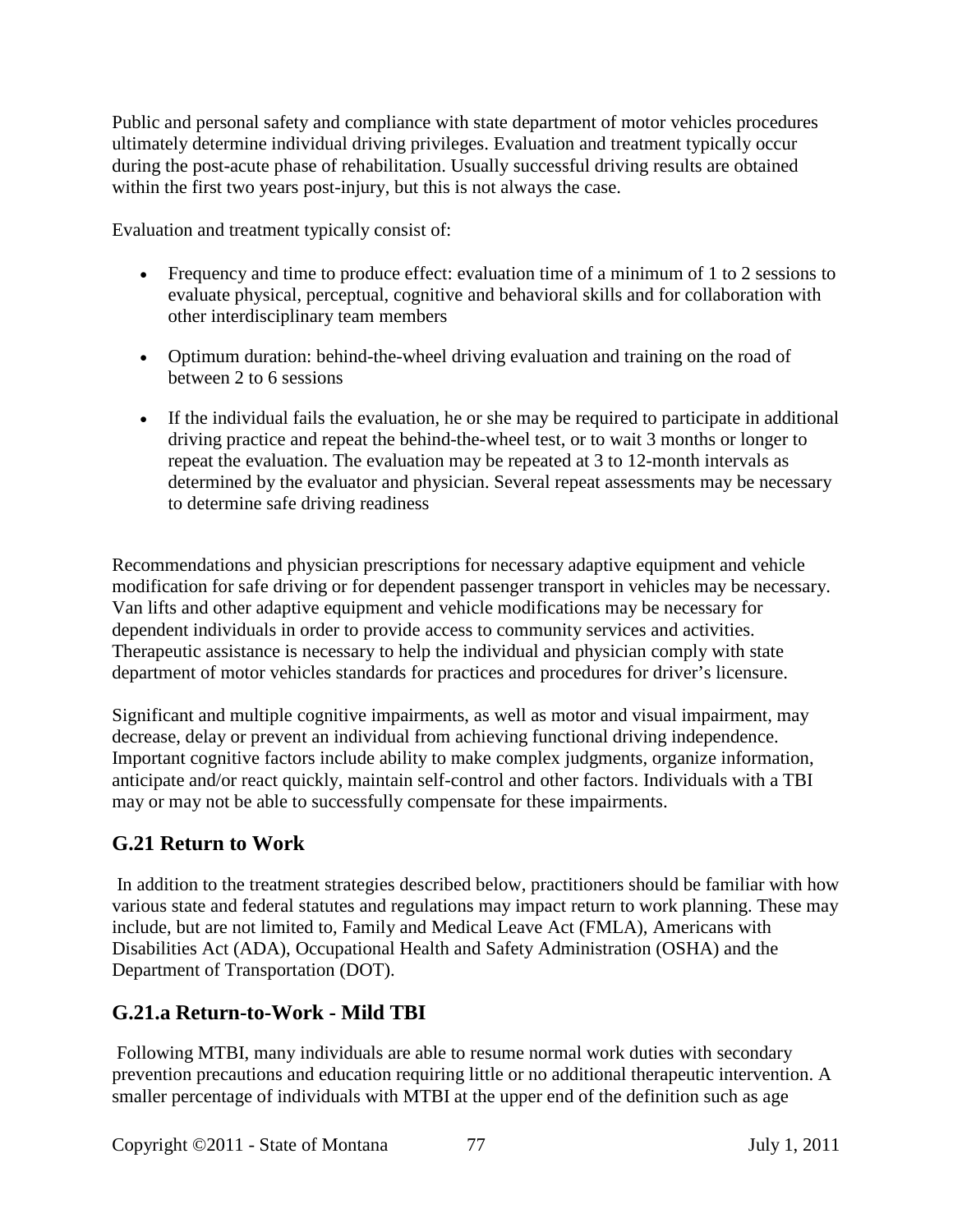greater than 40, prior TBI, loss of consciousness close to 30 minutes or mental status changes lasting 24 hours, may require more assistance in return to work and accommodations. Individuals with MTBI may be instructed to temporarily reduce the amount, type and/or intensity of their work duties or temporarily remain out of work entirely, depending on their clinical condition.

If workers with MTBI have any loss of consciousness or prolonged disorientation, providers should consider restricting higher risk job duties, such as working at heights, working with power tools and operating heavy machinery, until they have been free from the symptoms, including dizziness, for two weeks. Second impact syndrome (Refer to section C.10.b Secondary Prevention) has been seen in younger age groups who suffer severe life threatening effects after a second head injury within a short interval of the first traumatic brain injury. Physicians should take this into account when writing work restrictions.

In addition to post-concussion symptoms, workers with MTBI may have cognitive deficits in memory, attention and executive function. Physicians should be aware of this, even if the worker has no complaints/symptoms. Memory, attention and executive function should be tested by asking specific questions regarding recent events and having individuals perform specified tasks. Physicians should inform the individual with TBI and their supervisor to expect memory and attention deficits and accommodate accordingly. Time to return to baseline function will differ according to the individual's pre-accident condition, age, medication and other factors. Studies of male athletes suffering MTBI, and having no co-morbidities demonstrated, returned to baseline levels of neuropsychological testing within five to seven days.

Physicians should attempt to be clear and specific in documenting vocational restrictions, and have a plan for re-entry to work and communication with the employer (e.g., supervisor, safety officer, employee health nurse). Having a significant physical disability, psychosocial impairment, cognitive impairment, and a history of alcohol abuse, has been suggested as factors that impede return to work. Other factors impeding return to work include difficulties regarding transportation, thinking, coordination and vision. An interdisciplinary team approach may be recommended, which may include a neuropsychological assessment, vocational evaluation, job site analysis, early contact with employer, assessment of vocational feasibility, supervisor education, transferable skills analysis, skillful increased titration of job duties and demands, job coaching, physical, occupational and speech-language pathology therapy and psychological services.

For individuals with MTBI who have persistent deficits, or who have difficulty once back at work, a return to work program should occur which requires a carefully designed and managed plan involving the person with TBI, his/her employer and the treatment team. Physicians should consider evaluation and treatment for co-morbidities such as chronic pain, stress level, preexisting personality disorders or depression. Communication among all involved parties and the avoidance of fragmentation among treatment professionals is critical to successful outcome. Following return to work, maintenance support services are appropriate to best insure the durability of outcome.

### **G.21.b Return to Work Moderate/severe TBI**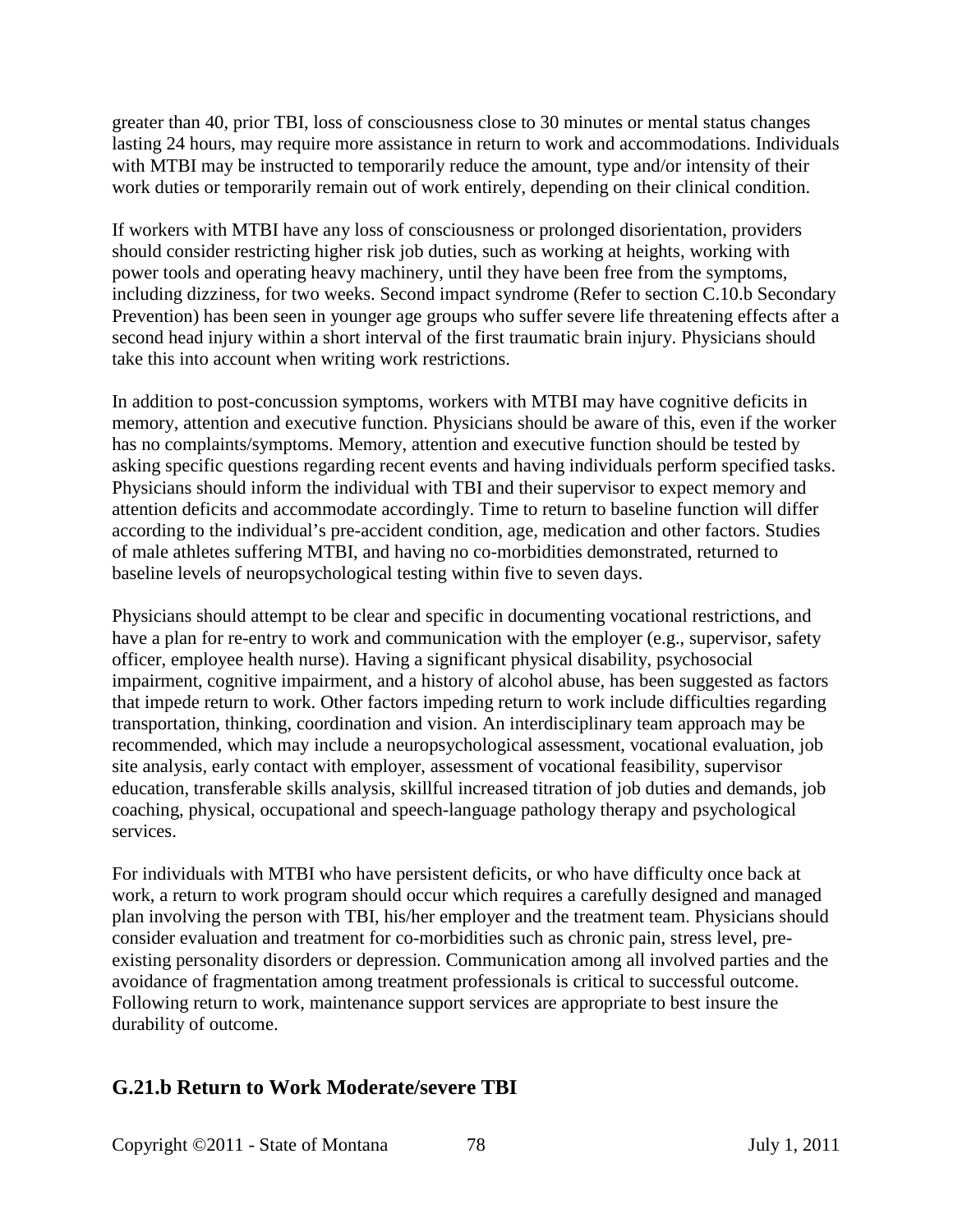Following moderate/severe TBI, many individuals are unable to return to work. As stated above, successful return to work among individuals with moderate/severe injury may require an interdisciplinary approach including neuropsychological assessment, functional capacity evaluation, job site analysis, early contract with employer, assessment of vocational feasibility, transferable skills analysis, supervisor education, job coaching, skillful increased titration of job duties and demands, mental health, family counseling and follow-up services.

### **G.22 Complementary and Alternative Medicine**

Complementary and Alternative Medicine (CAM) (as defined by the National Center for Complementary and Alternative Medicine [NCCAM]) a group of diverse medical and health care systems, practices and products that are not presently considered to be part of conventional medicine. CAM includes a wide range of interventions that at this time have not been supported by empirical data, or have widespread use for brain injury. These alternative treatments include, but are not limited to: acupuncture, chiropractic medicine, art therapy, craniosacral trauma release, EEG neurofeedback, dance therapy, hippotherapy, hypnosis, horticulture therapy and music therapy. CAM uses methods of treatment based upon a broad range of knowledge with roots in both eastern and western medicine. Many providers may integrate more than one procedure. Some of these interventions, including the exercise-based procedures, are currently integrated into ongoing rehabilitation programs. In general, most approaches place major focus on the important relationship between physical and emotional well-being. Alternative therapies should not be employed as the primary treatment modality, but may be considered for individual cases when other treatments have failed to produce functional gains, when there is a valid clinical rationale for their use and when treatment goals are directed to measurable, functional improvement.

- Time to produce effect: 3 to 6 treatments
- Optimum duration: 4 to 6 weeks
- Maximum duration: Not well-established for CAM and should be based upon specific CAM treatment, physician's clinical judgment and demonstration of positive symptomatic and functional gains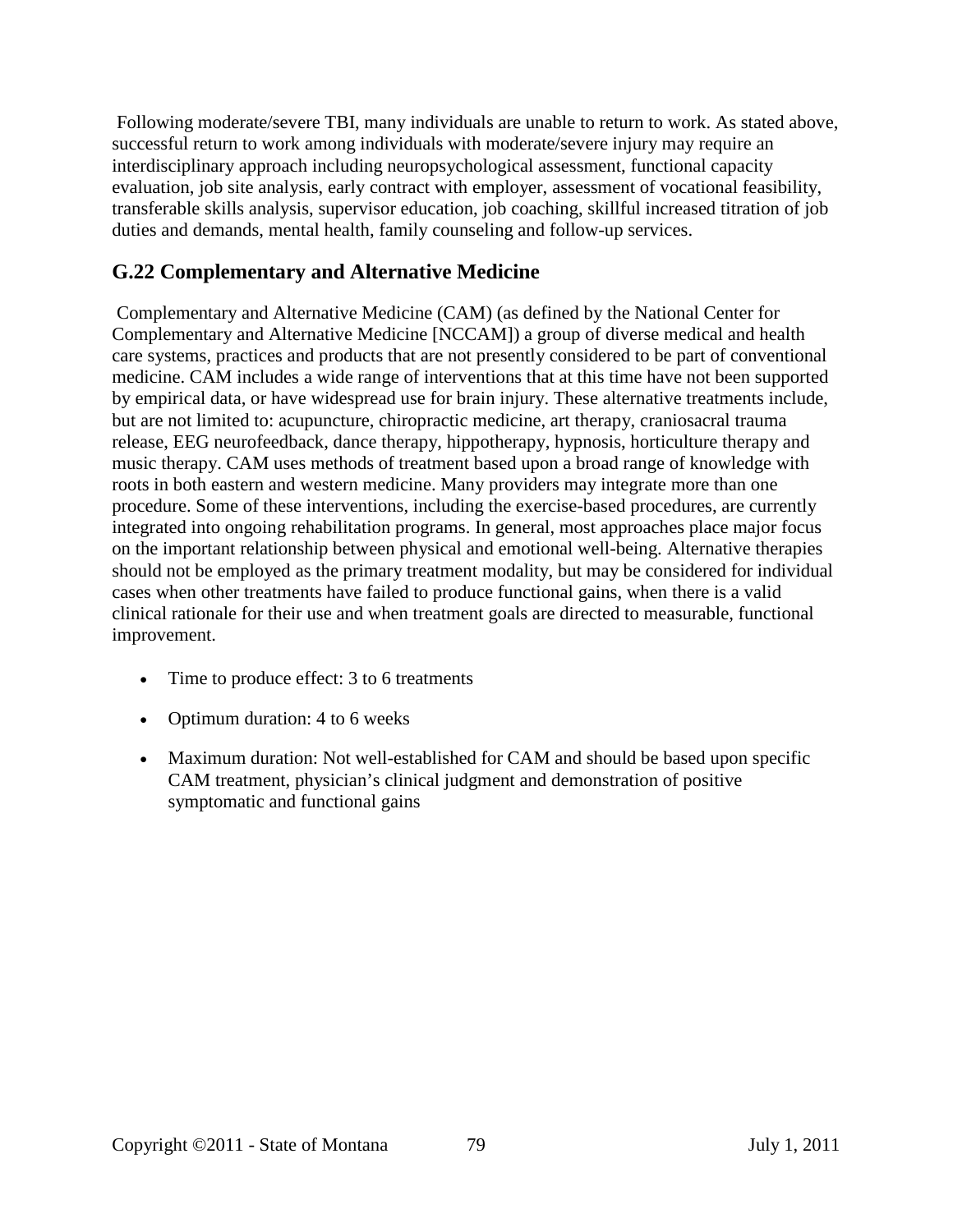# **H. Therapeutic Procedures - Operative**

It is not the intent of these medical treatment guidelines to provide an exhaustive list of surgical procedures associated with TBI. An overview of the general categories is presented to illustrate the wide range of procedures that are widely accepted for individuals with TBI. Combinations and variations on procedures should be tailored to specific cases; hence, a variety of procedures based upon the clinical judgment of the treating physician is to be expected. Common procedures include, but are not limited to:

### **H.1 Extracranial Soft Tissue**

- 1. Debridement, closure
- 2. Plastic or reconstructive

### **H.2 Maxillofascial**

- 1. Repair and stabilization of fracture
- 2. Facial nerve decompression
- 3. Repair and/or reconstruction

### **H.3 Skull**

1. Debridement, elevation and/or repair of fracture or defect including cranioplasty

### **H.4 Brain**

- 1. Debride penetrating injury, gunshot wound, foreign body
- 2. Decompression and evacuation
	- o Hematoma: epidural, subdural, intraparenchymal
	- o Contusion
	- o Infections: abscess or empyema
- 3. Decompressive Craniectomy: for diffuse brain swelling, midline shift and/or elevated intra-cranial pressure (ICP) refractory to medical management and not fully alleviated by evacuation of mass lesion/hematoma (or in the absence of mass lesion/hematoma) – (bone flap stored in freezer, or in the individual's abdominal wall)
- 4. Bone flap replacement after resolved brain swelling

### **H.5 Cerebral Spinal Fluid (CSF)**

Copyright ©2011 - State of Montana 80 July 1, 2011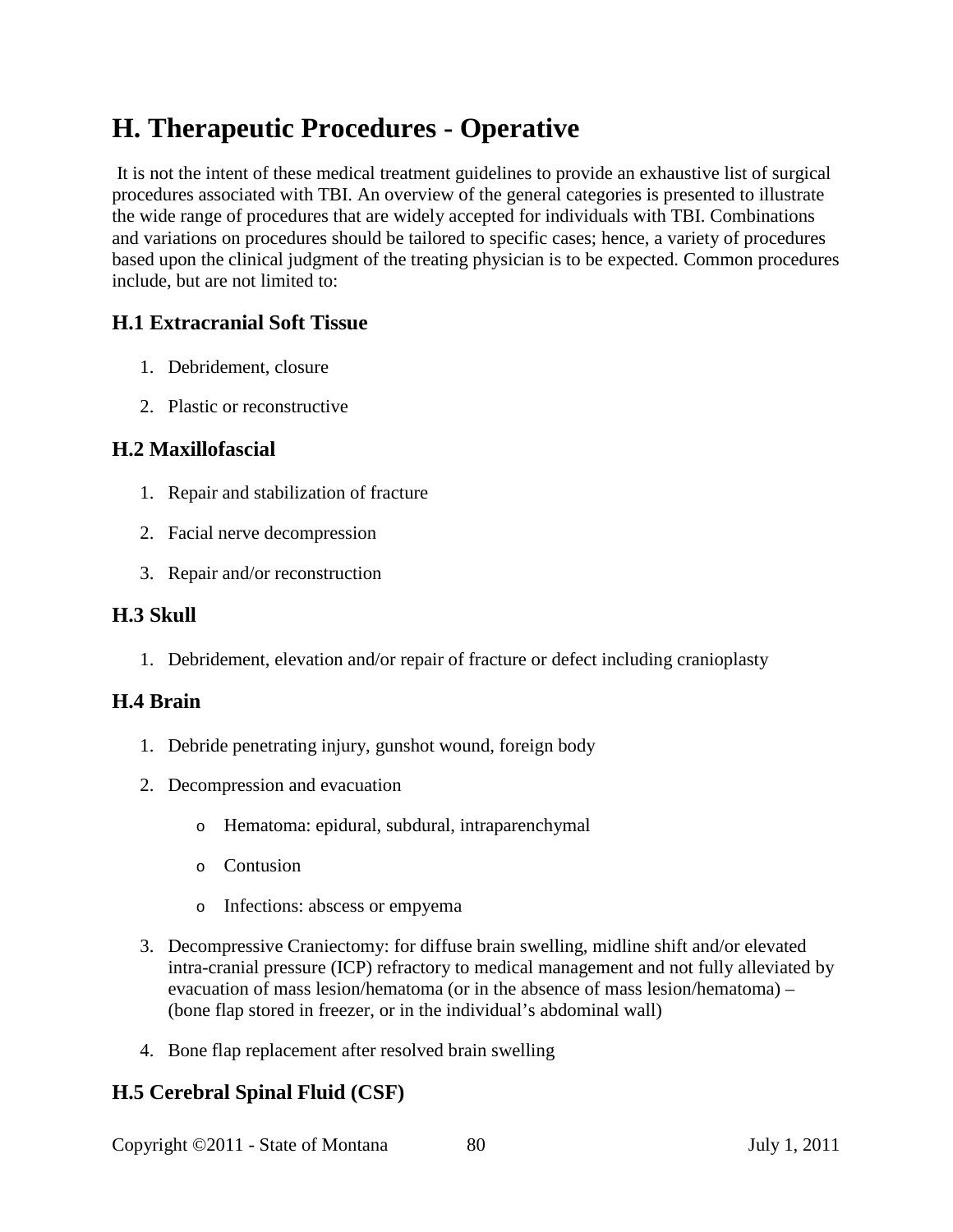- 1. CSF Leak or Fistula: Lumbar spinal drain or serial lumbar puncture may be used as option to promote spontaneous resolution of CSF leak, or as adjunct to surgical repair. Repair of leak or fistula may require surgical exploration of the anterior cranial fossa, or the temporal bone and/or sinuses to identify CSF leak and seal it.
- 2. Ventricular Shunting: The treatment of hydrocephalus may require ventricular shunting. Even though ventricular shunting is frequently regarded as a routine procedure, clinicians must recognize the possibilities of mechanical, biological or technical complications. The complications of ventricular shunting for hydrocephalus may include, but are not limited to, shunt failure, hemorrhage, delayed wound closure, infection and seizures. Favorable outcome from CSF ventricular shunting in appropriately selected individuals will depend on the timing of intervention, the type of shunt valve used, seizure prophylaxis and methods of long-term follow up management. A recent advancement in this type of intervention includes the use of programmable shunt valves. This may require periodic reprogramming of the shunt valve and is a generally accepted procedure.
- 3. Ventriculostomy:
	- o Control of ICP
	- o Acute hydrocephalus A) Obstructive B) Communicating (usually with subarachnoid hemorrhage)

### **H.6 Ophthalmologic**

- 1. Direct trauma to globe and/or orbital contents
- 2. Repair orbital fractures, decompression of orbital contents
- 3. Optic nerve decompression: immediate surgery may be indicated if the trauma results in entrapment or compression of the nerve, or if a hematoma is present in the optic nerve sheath
- 4. Strabismus: surgery may be required to eliminate or decrease diplopia. Individuals may require several revision operations to achieve the expected results

### **H.7 Otologic**

- 1. Direct Trauma Or Barotrauma:
	- o Ossicular discontinuity: the mechanism of head trauma causing TBI may result in dislocation of the hearing bones creating a conductive hearing loss. This would require an exploratory tympanostomy with ossicular replacement to correct
	- o Tympanic membrane perforation: this would cause a conductive hearing loss. Tympanoplasty is indicated for correction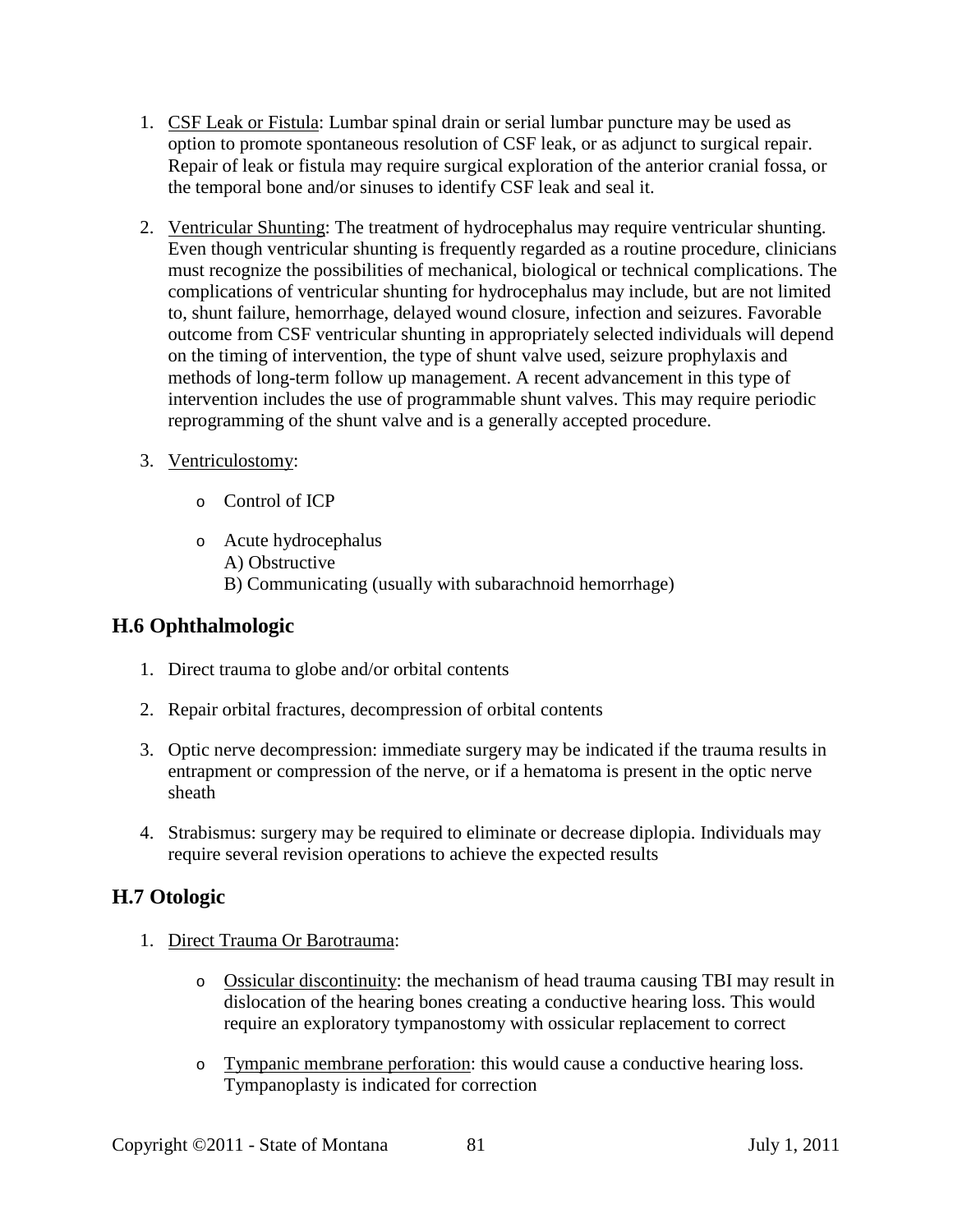2. Tympanostomy: tube placement may be needed for use of a Meniett device. The Meniett device is a portable, alternating pressure generator, which transmits low-pressure pulses to the middle ear, possibly affecting the flow of endolymphatic fluid and alleviating symptoms of vertigo. There is good evidence of short-term symptomatic and functional daily use benefit in individuals with established Meniere's disease, reduced vestibular function and severe vertigo despite adequate medical therapy. Individuals must be able to tolerate tympanostomy tubes, practice water precautions and aural hygiene to maintain tube patency. Effectiveness beyond four months of treatment has not been established.

#### 3. Acoustic Nerve Decompression

#### 4. Middle Ear Exploration:

- o Perilymphatic fistula repair: This presents as a sensorineural hearing loss that usually worsens with exertion or altitude changes. Exploratory tympanotomy with patching or round and oval window niches is indicated in these individuals. The operation itself is as much a diagnostic tool as a therapeutic one. The success rate for treating dizziness due to fistula is 80%.
- o Endolymphatic sac surgery: This is a nondestructive procedure performed in the operating room under general anesthesia. The surgeon removes the mastoid bone and uncovers the endolymphatic sac. A drain may or may not be placed in the sac at the time of surgery. This operation has a 65% success rate at controlling dizzy spells.
- o Labyrinthectomy: This is a destructive procedure performed in the operating room under general anesthesia. The surgeon removes the semicircular canals using the operating drill. This procedure not only obliterates balance function on the operated side, but also renders the individual deaf in that ear. Because of its destructive nature, it is not indicated in bilateral disease.
- 5. Vestibular Nerve Section: This is a destructive procedure performed in the operating room under general anesthesia. It is usually performed by a team including a neurotologist and a neurosurgeon. There are several approaches but the final step is that of sectioning the vestibular nerve as it exits the brainstem. This operation has a 95% success rate at controlling dizzy spells. Being destructive in nature, it is not indicated in bilateral disease.

### **H.8 Decompression of Facial Nerve**

If there is immediate onset of total facial paralysis or if the electroneuronography (EnoG) shows greater than 90% degeneration of the facial nerve, exploration of the path of the facial nerve is indicated. This usually involves a middle fossa craniotomy and mastoidectomy in order to completely decompress the facial nerve.

### **H.9 Other Cranial Nerve Repair or Decompression**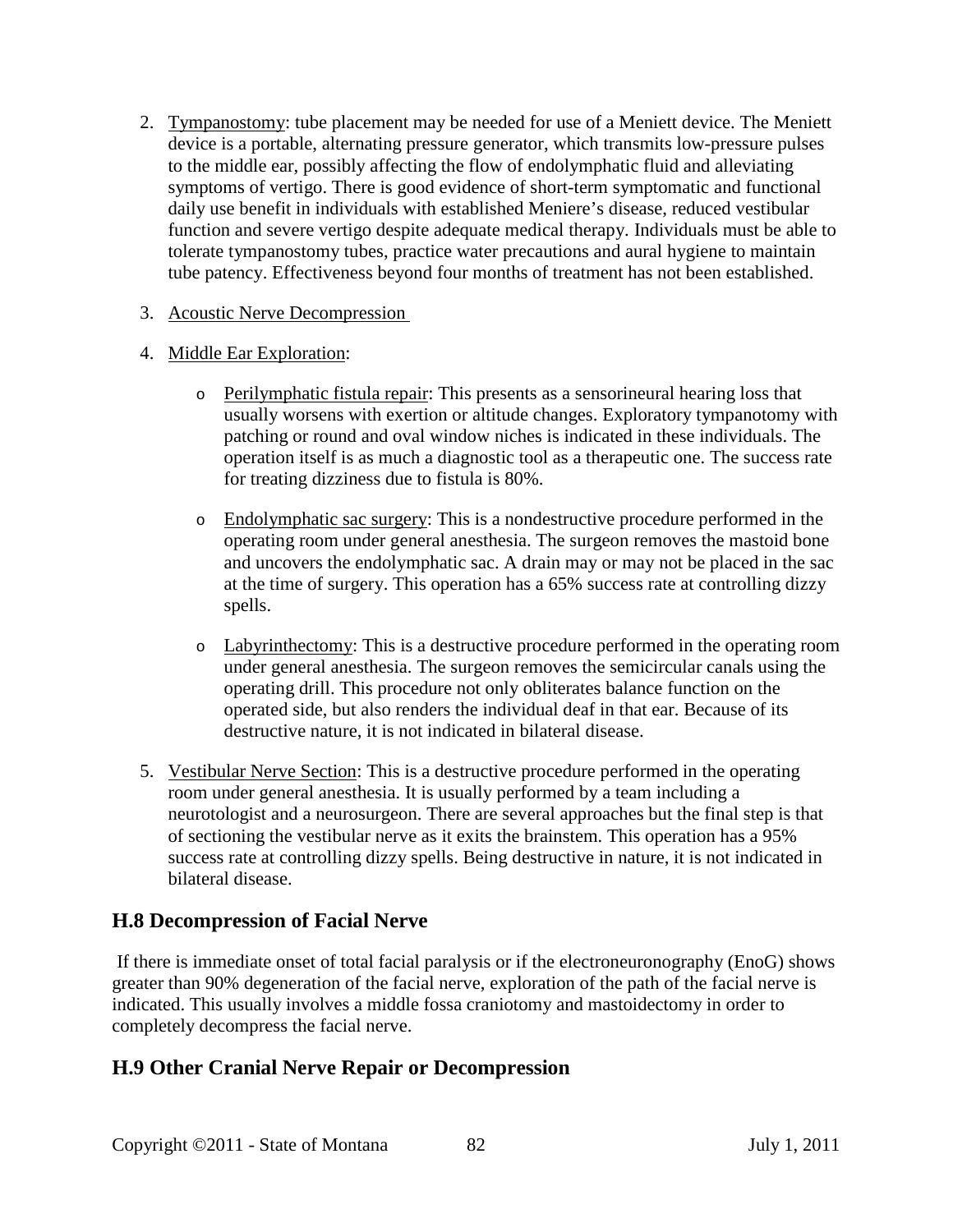Other Cranial Nerve Repair or Decompression may be required for functionally disabling conditions such as diplopia.

### **H.10 Vascular Injury**

- 1. Endovascular procedures (i.e., stent, embolism)
- 2. Direct repair
- 3. Occlusion, trapping, aneurysm repair

### **H.11 Peripheral Nerve Injury**

1. Fracture management

### **H.12 Orthopedic**

- 1. Fracture management
- 2. Adjunctive tenotomies and myotomies
	- o Common upper extremity procedures may require pre-surgical evaluation inclusive of occupation therapy, ROM, function, diagnostic nerve blocks and dynamic EMG. Definitive procedures include, but are not limited to:

A) Shoulder muscle release

B) Functional elbow release: brachial radialis myotomy, biceps and brachialis lengthening

C) Fractional lengthening of wrist and/or finger flexors

D) Flexor digitorum superficialis (FDS) to flexor digitorum profundus (FDP) transfer

E) Intrinsic muscle contracture release

F) Surgical release of thenar muscles for thumb in palm deformity

G) Individualized and customized procedures for spastic upper extremity deformities with adjunctive selective musculotendinous transfers, neurotomy and neurectomies

o Common lower extremity procedures include, but are not limited to:

A) Fractional muscle lengthening of knee flexors/hamstrings

B) Hip flexor releases/myotomies

C) Percutaneous vs. open release of the hip adductors

D) Percutaneous tendon Achilles lengthening

E) Ankle/foot motor balancing surgery adjunctive to tendo-achilles lengthening (TALs procedure) includes: 1) toe flexor release, 2) split anterior tibial tendon transfer (SPLATT procedure), 3) inter-phalangeal joint fusions and 4) ankle fusions

F) Individualized and customized procedures for spastic lower extremity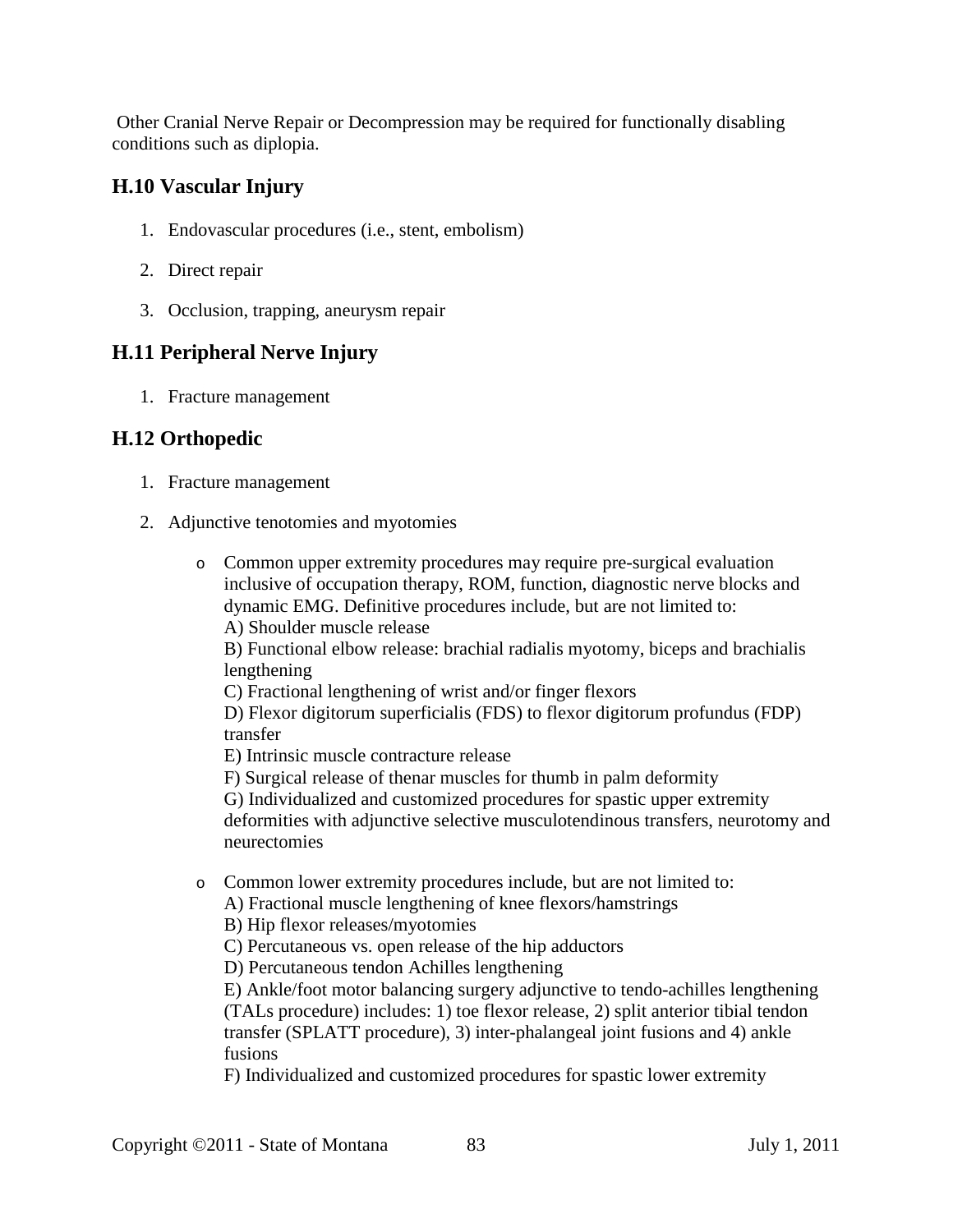deformities with adjunctive selective musculotendinous transfers, neurotomy and neurectomies

o Resection heterotopic ossification

# **H.13 Spasticity**

Spinal cord procedures, including percutaneous and open rhizotomies

- 1. Intrathecal Baclofen pump
- 2. Other "tone management" procedures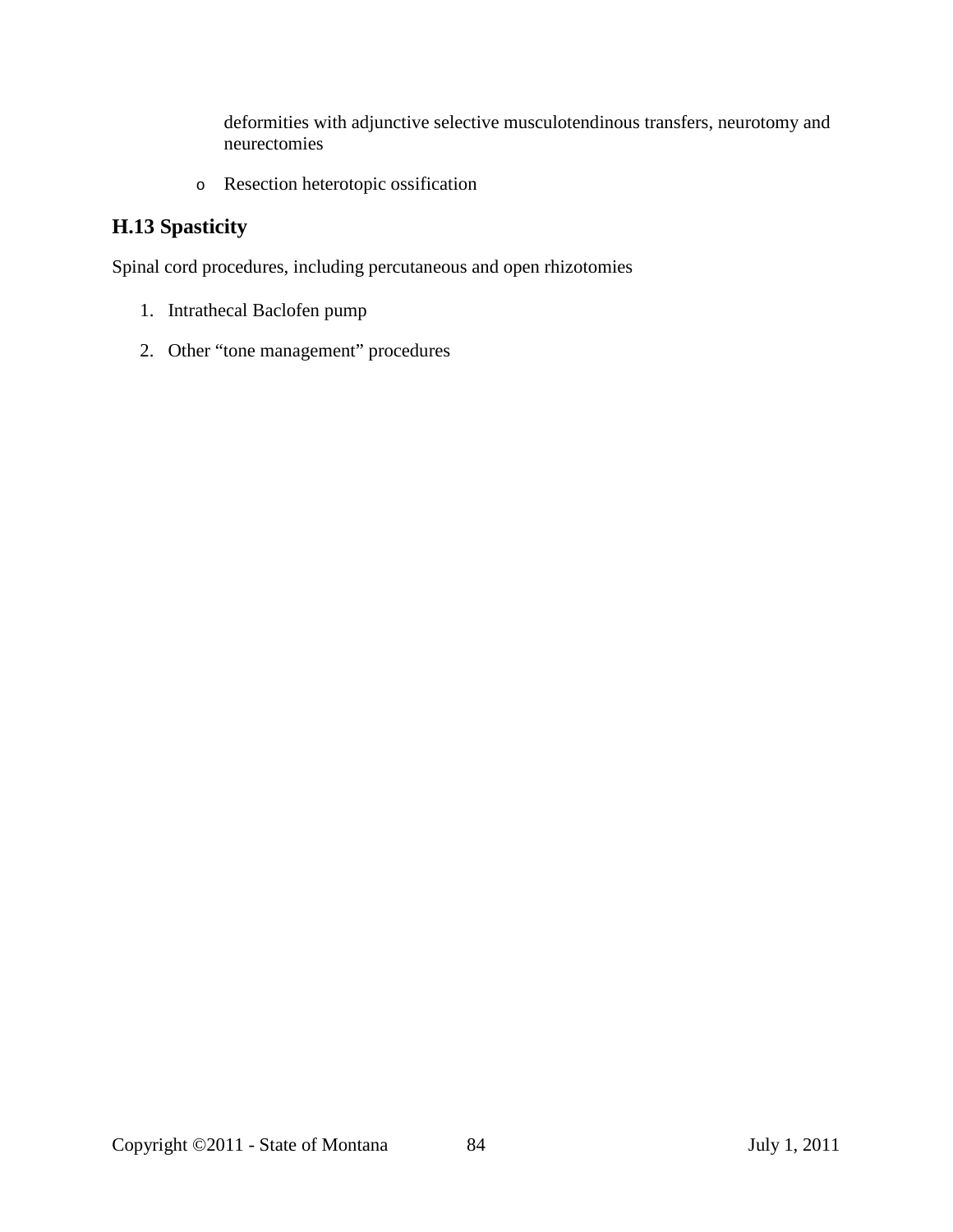# **I. Maintenance Management**

# **I.1 General Principles**

Many individuals following MTBI make a good neurological and functional recovery with minimal or no intervention, despite the possibility of subtle residual impairments or functional limitations. Other individuals with MTBI experience significant impairments, functional limitation, and disabilities. Individuals with MTBI who have co-morbid conditions, have suffered a longer period of confusion or loss of consciousness are more likely to have a poorer outcome and require maintenance care.

Individuals with moderate/severe brain injury are likely to experience lifetime impairment, functional limitations and disabilities and are at a great risk for the remainder of their lives for ongoing medical, psychiatric, physical and cognitive complications. Second brain injuries, late onset seizures, maladaptive social skills, aggressive behaviors, substance abuse and psychiatric disorders are common examples of some negative long-term consequences of brain injury.

Therefore, individuals with moderate/severe brain injury generally require long-term support to prevent secondary disability, and to maintain an optimal level of medical and psychological health and functional independence achieved through rehabilitation. Providers and carriers should adopt a long-term case management model for individuals with brain injury. Common lifetime supports include physician oversight, nursing services, various periodic therapies, supported living programs, attendant care, supported employment, productive activity recreation, transportation, and individual/family education. Supported employment may assist in return to work outside a sheltered work setting. The above services may be reasonable and necessary for individuals with TBI that have chronic disabilities. The specific type and amounts of support necessary will vary in each individual case and may change over time. Practitioners are encouraged to analyze risk factors and to establish viable long-term maintenance plans. Longterm maintenance programs should be managed by an experienced case manager who may intervene quickly when necessary. Case management should not be discontinued when a person finishes acute rehabilitation but continue with a frequency necessary for successful long-term management.

Medical and rehabilitation providers are encouraged to educate individuals and/or family/support system regarding anticipated ongoing medical and rehabilitation needs. Because the long-term medical needs of individuals with moderate/severe TBI, are uncertain, each individual, his/her family and providers should plan for unforeseen medical, psychiatric, physical and cognitive complications as individuals with brain injury age. Failure to address long-term management as part of the overall treatment program may lead to higher costs and greater dependence on the health care system. Management of TBI continues after the individual has met the definition of maximum medical improvement (MMI). MMI is declared when an individual's condition has plateaued and the authorized treating physician believes no further medical intervention is likely to result in improved function. When the individual has reached MMI, a physician must describe in detail the plan for maintenance treatment, level and type of care and support services. (Refer to section C.6 Course of Recovery.)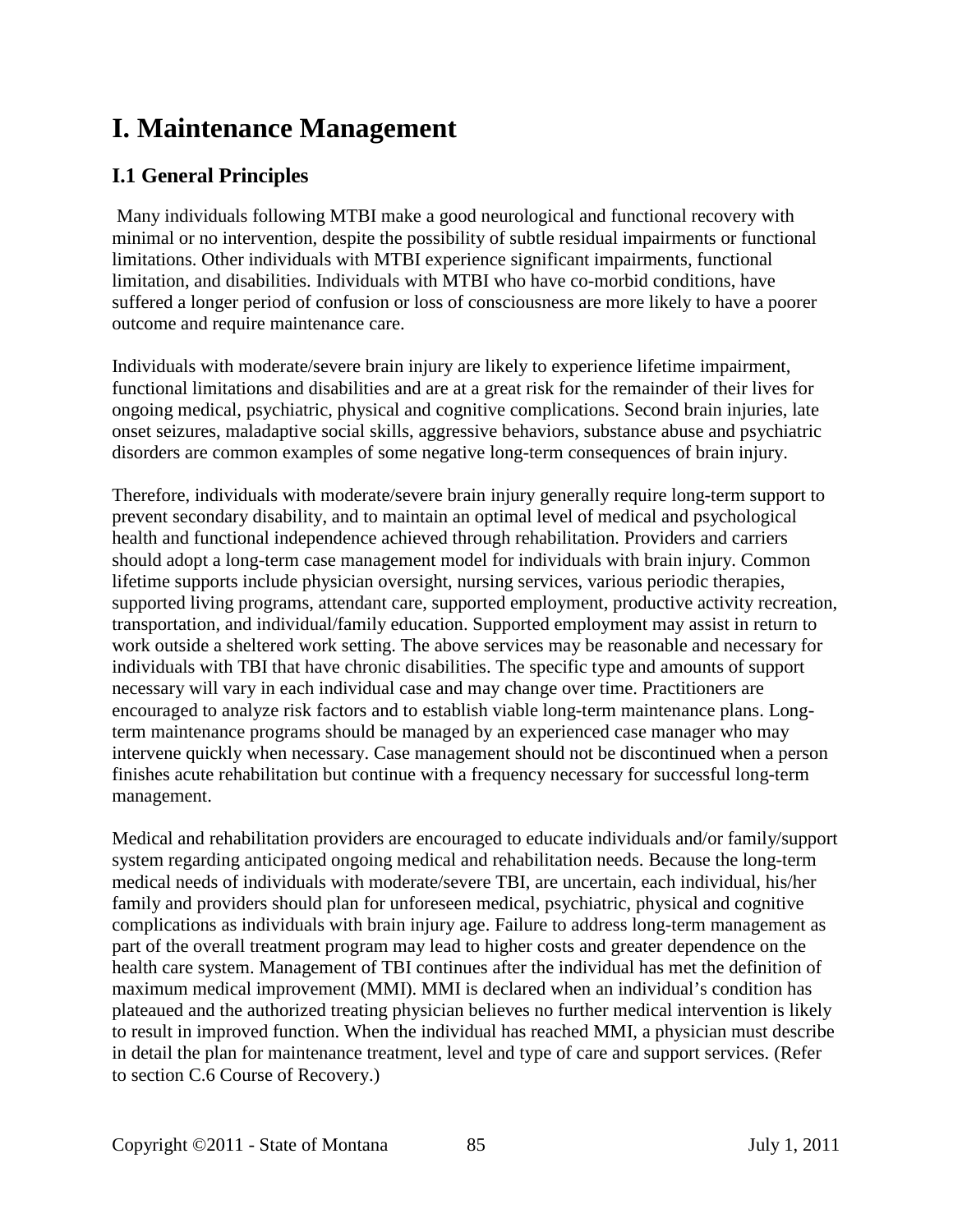Maintenance care of individuals with TBI requires a close working relationship among the insurance carrier, the clinical providers and the individual with TBI. Clinical providers have an obligation to design a cost-effective, medically appropriate program that is predictable and allows the carrier to set aside appropriate reserves. Insurers and adjusters have an obligation to assure that medically appropriate, cost effective programs are authorized in a timely manner. A designated primary physician for maintenance team management is recommended.

Maintenance care in MTBI, and when possible in moderate/severe TBI, will be based on principles of individual self-management. When developing a maintenance plan of care, the individual, his/her physician and the insurer should attempt to meet the following goals:

- 1. Maximum independence will be achieved through the use of home and community-based programs and services
- 2. Individuals with brain injury shall maximally participate in decision-making, selfmanagement and self-applied treatment
- 3. Treatment involving more than one provider shall be coordinated through an authorized treating physician

Periodic reassessment of the individual's condition will occur as appropriate.

# **I.2 Maintenance Home Care**

Individuals with moderate/severe TBI may require ongoing home care to assist with a variety of services necessary to maintain their maximum medical improvement. The type and frequency of the services required will be dependent on the nature and severity of residual deficits. Services may include skilled nursing, certified nursing assistants, homemaker, companion care or a combination of these services. Care may be necessary for limited periods of time or in some cases may be required for the course of the individual's lifetime.

It is essential for primary care providers to be very specific as to the level and type of care necessary for each individual to maintain optimum health and safety. Long-term home health care is one of the most costly services of a maintenance program and availability of professional resources may be limited. Physicians should prescribe only that care which is reasonably necessary to maintain the individual's functional status or to cure and relieve the effects of the injury.

Over time, the individual's status or family/support system status may change resulting in the need to either increase or decrease the frequency, type or level of care. Therefore, with each evaluation, or at least annually, providers shall assess any possible need for a change in home care.

# **I.3 Long-Term Residential Care**

Some individuals with moderate/severe TBI may require long-term residential care due to the aging process, loss of a caregiver, becoming unsafe in their environment or other similar changes. Such facilities or programs may provide the individual with TBI the necessary supervisory supports so that he/she may safely maintain his/her maximum level of function in as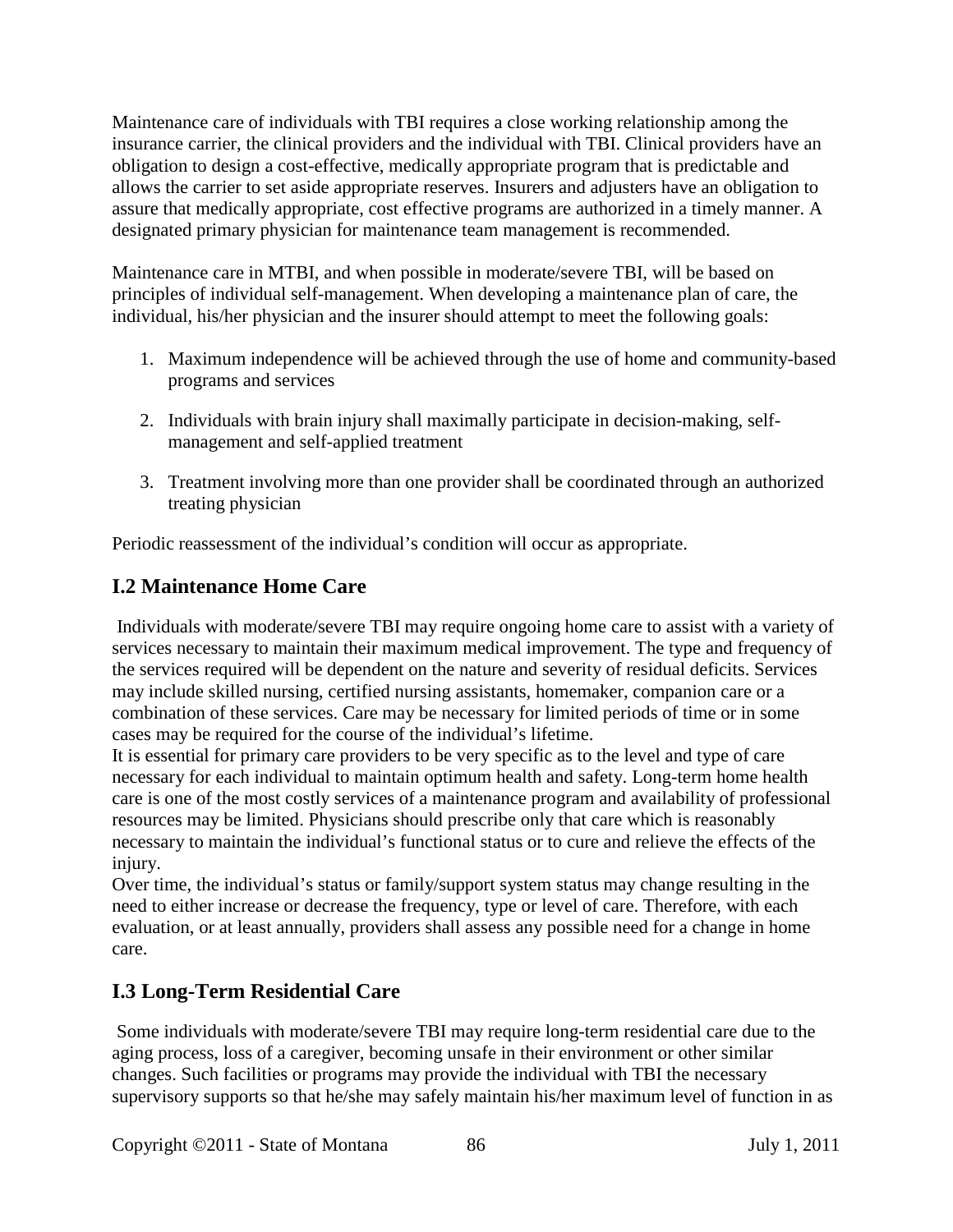least restrictive an environment as possible. In most cases, these individuals may be referred to Nursing Care Facilities (Refer to section G.1.f, Nursing Care Facilities, or section G.1.g Long-Term Care Residential Services.)

# **I.4 Medication Management**

Medications may be necessary in the long-term management of individuals with traumatic brain injury. Medications may be used for medical, physical, perceptual, cognitive and psychological reasons, and should be prescribed by physicians experienced in TBI medication management. Reasons for possible medications and the types and names of medication are numerous, are individualized for each person and are beyond the scope of these guidelines.

In the area of psychological function, researchers are learning more about long-term mood disorders, such as depression and anxiety, as well as executive dyscontrol, emotional disregulation, and all disorders for which medication may be beneficial. Regaining insight into the changes caused by TBI is often accompanied by an increase in symptoms of depression. Depression is common following TBI. Increased suicidal ideation has also been reported to occur for many years following TBI. Psychosis is an uncommon but serious sequela of TBI that will also require psychotropic medication that will need to be closely monitored.

As with all prescriptive regimens, physicians periodically reassess the efficacy and side effects of each medication. This is particularly true for individuals who are on long-term medication use. Individuals with TBI are particularly susceptible to certain medication side effects including compromised cognitive function, decreased seizure threshold and other neurological effects. Follow-up visits should document the individual's ability to perform routine functions. Laboratory or other testing is usually required on a regular basis to monitor medication effects on organ function. For some, medication drug levels should be closely monitored. In situations where there are multiple providers for multiple clinical issues, coordination of the total medication regimen is essential. It is strongly recommended that changes in medication be discussed with the physician who is primarily managing the case.

• Maintenance duration: Medication regimen may need to be reviewed monthly or more frequently if necessary for changes in medication. Frequency depends on the medications prescribed, with laboratory and other monitoring done as appropriate. As new medications become available and side effects of other medications are established, there may need to be changes in medical management

# **I.5 Home Exercise Programs and Exercise Equipment**

Many individuals have the ability to participate in a home exercise program after completion of a supervised exercise rehabilitation program. Programs should incorporate an exercise prescription including the continuation of an age-adjusted and diagnosis-specific program for aerobic conditioning, flexibility, stabilization and strength. Some individuals may benefit from the purchase or rental of equipment to maintain a home exercise program. Determination for the need of home equipment should be based on medical necessity to maintain MMI, compliance with an independent exercise program and reasonable cost. Before the purchase or long-term rental of equipment, the individual should be able to demonstrate the proper use and

Copyright ©2011 - State of Montana 87 July 1, 2011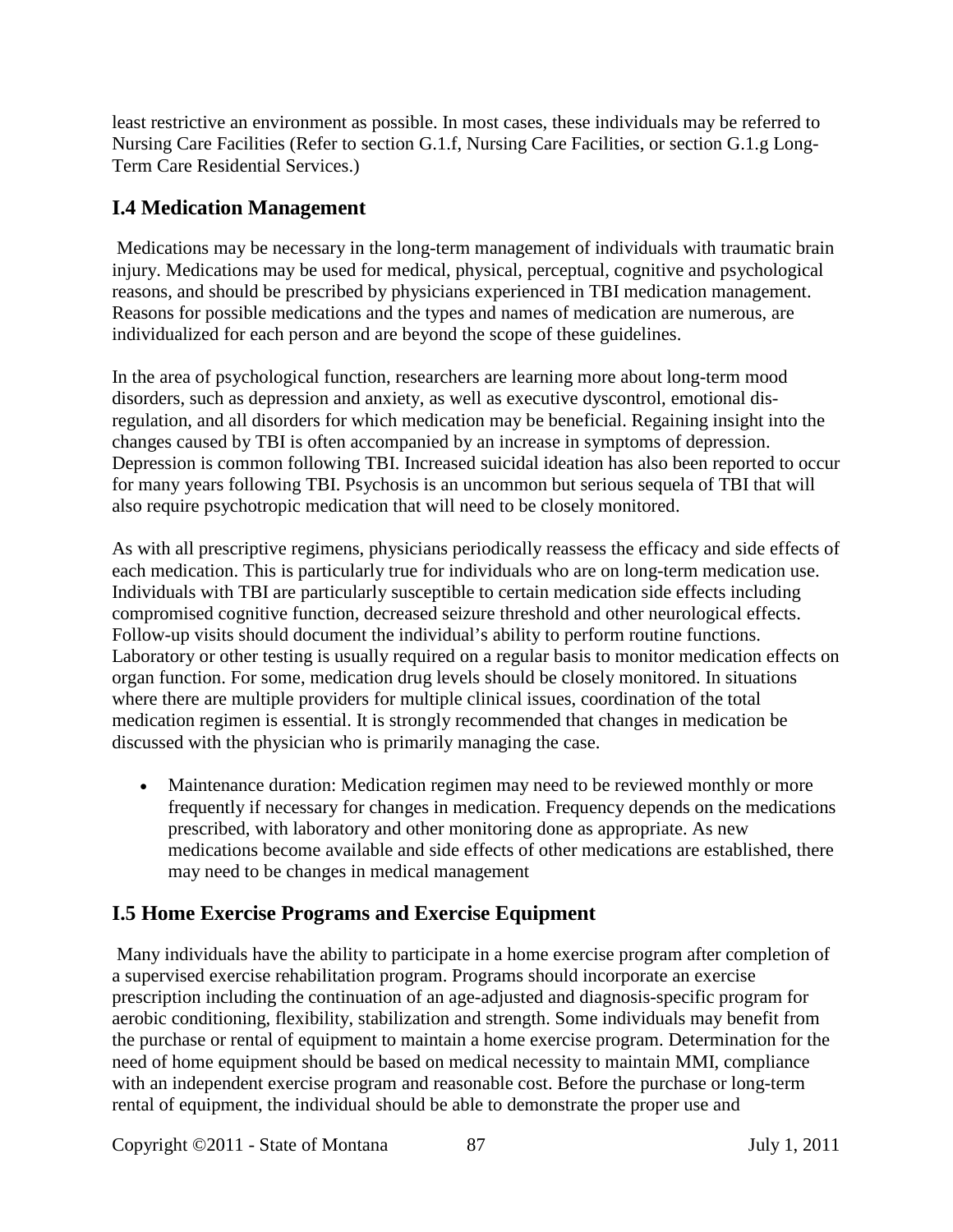effectiveness of the equipment. Effectiveness of equipment should be evaluated on its ability to improve or maintain functional areas related to work activities. It may be beneficial to assess use of equipment through a facility membership. Home exercise programs are most effective when done three to five times a week. Prior authorization from the insurer is required before purchase or rental of home exercise equipment is considered a compensable treatment.

# **I.6 Exercise Programs Requiring Special Facilities**

Some individuals may have higher compliance with an independent exercise program at a health club versus participation in a home program, although individuals with TBI may require supervision or guidance. All exercise programs completed through a health club facility should focus on the same parameters of an age-adjusted and diagnosis-specific program for aerobic conditioning, flexibility, stabilization and strength, if tolerated by the individual with TBI and approved by the treating therapist or physician. Selection of health club facilities should be limited to those able to track attendance, utilization and provide records available for physician and insurer review. Prior to purchasing a membership, a therapist and/or exercise specialist who has treated the individual should visit the facility with the individual to assure proper use of the equipment.

- Frequency: 2 to 3 times per week
- Optimal duration: 1 to 3 months
- Maximum maintenance duration: Continuation beyond 3 months should be based on functional benefit and compliance. Health club membership should not extend beyond 3 months if attendance drops below 2 times per week on a regular basis without medical cause

### **I.7 Cognitive/Behavioral/Psychological Management**

The maintenance program for individuals with moderate/severe brain injuries should be oriented toward maintaining the highest level of independent function that he/she has been able to achieve during acute rehabilitative period (the first two years post injury). In some cases of severe TBI which are complicated by other medical issues such as, but not limited to, seizure or hydrocephalus, acute treatment may last up to three years post injury. Developmental issues, changes in the individual's support system, development of or exacerbation of a mood disorder may require psychological treatment to return the individual to the highest level of functioning possible. Some individuals with persistent problems with impulsivity may require regular psychological maintenance therapy to assure the individual's ability to function in the community. Where possible, the person with moderate/severe injury should be involved in support groups or other community-based activities to promote socialization. Some individuals with severe-spectrum injuries will require periodic consultation to correct problems that have developed systems to allow them to continue to function in the community. Providers who provide services to maintain the functioning of individuals with TBI in the community have the obligation to be able to identify the specific diagnosis and symptoms that they are focusing their treatment on and to document the ongoing results of such treatment. The number of sessions will depend on the individual and the situation.

Copyright ©2011 - State of Montana 88 July 1, 2011